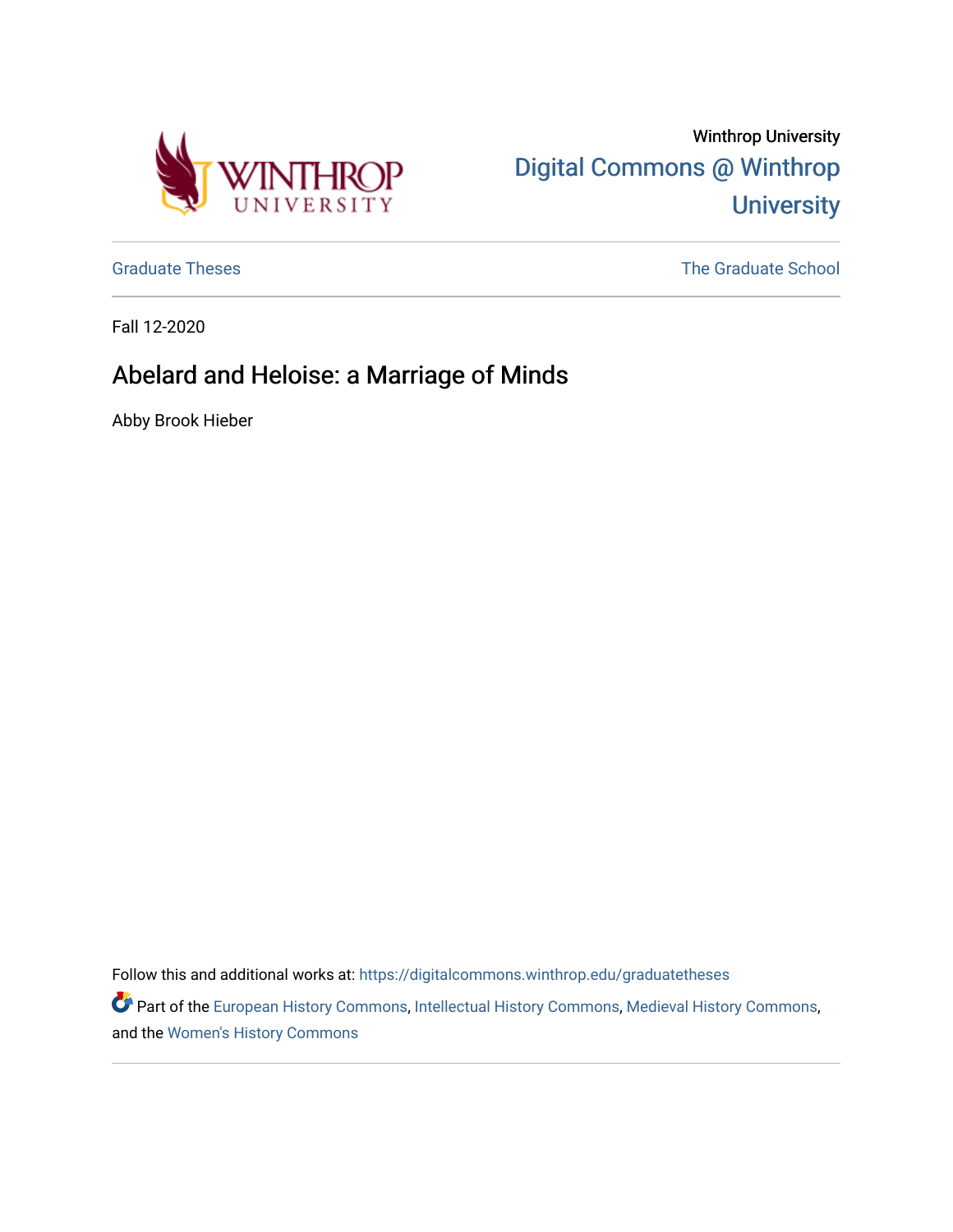To the Dean of the Graduate School:

We are submitting a thesis written by Abby B. Hieber entitled "Abelard and Heloise: A Marriage of Minds." We recommend acceptance in partial fulfillment of the requirements for the degree of Master of Arts in History.

> Gregory D. Bell, Thesis Adviser

> Peter Judge, Committee Member

Dave Pretty, Committee Member

Takita Sumter, Dean, College of Arts and Sciences

Jack E. DeRochi, Dean, Graduate School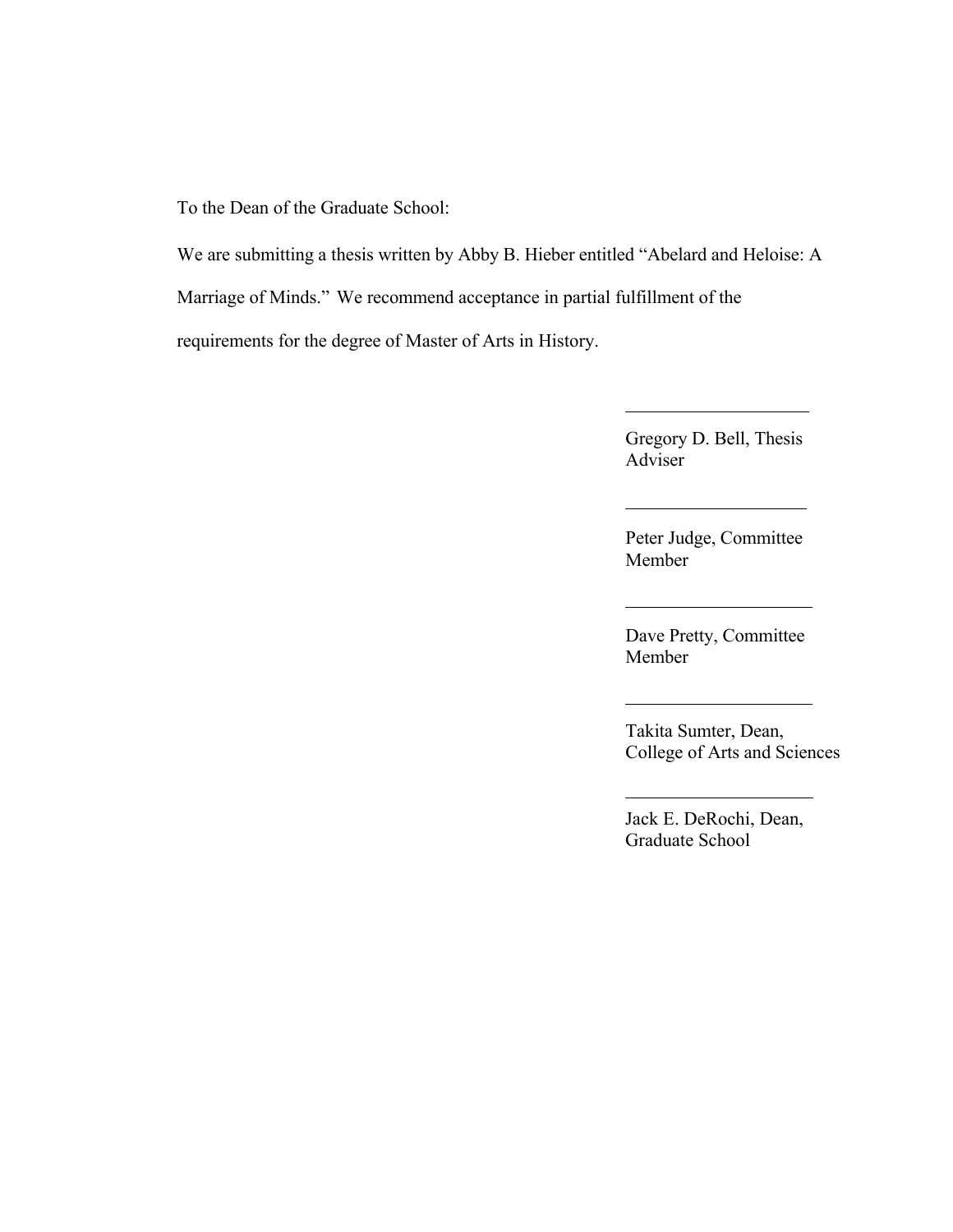# ABELARD AND HELOISE: A MARRIAGE OF MINDS

A Thesis

Presented to the Faculty

Of the

College of Arts and Sciences

In Partial Fulfillment

Of the

Requirements for the Degree

Of

Master of Arts

In History

Winthrop University

December, 2020

By

Abby Brook Hieber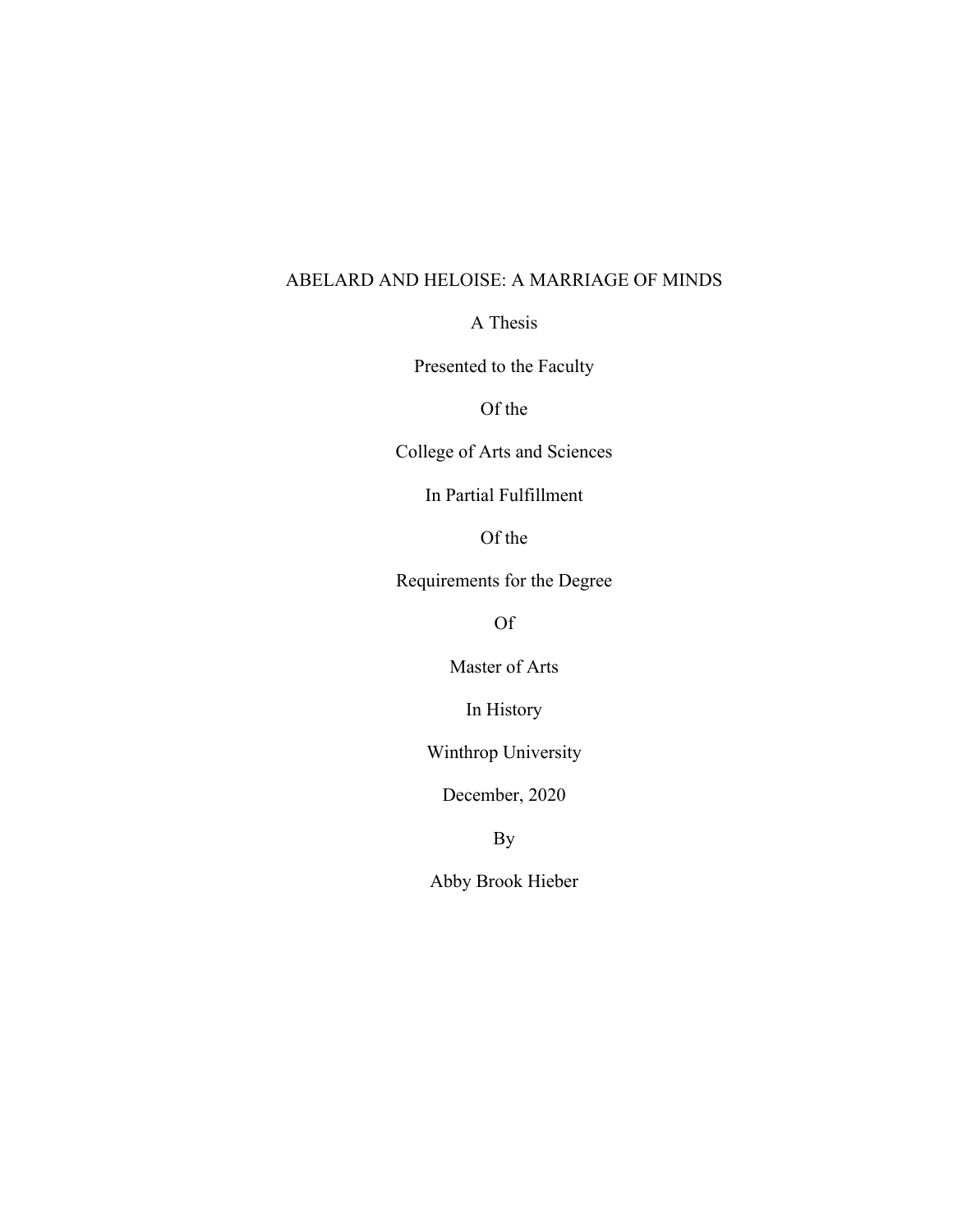#### Abstract

The scandal surrounding Peter Abelard and Heloise's love story has eclipsed the depth of their individual intellects resulting in many scholars devoting their writings to the couple's overly eroticized narrative. After the condemnation of Peter Abelard and after Heloise commissioned herself into a convent, the relationship between tutor and tutee remained alive through written correspondence. Through an examination of their personal writings, this is paper will suggest that though their story has been adopted under the genre of a romance, this categorization falls short in conveying the highbrow substance of Abelard and Heloise, whose promiscuous beginnings have distracted historians from the intellectual wealth that was the foundation of their longstanding relationship.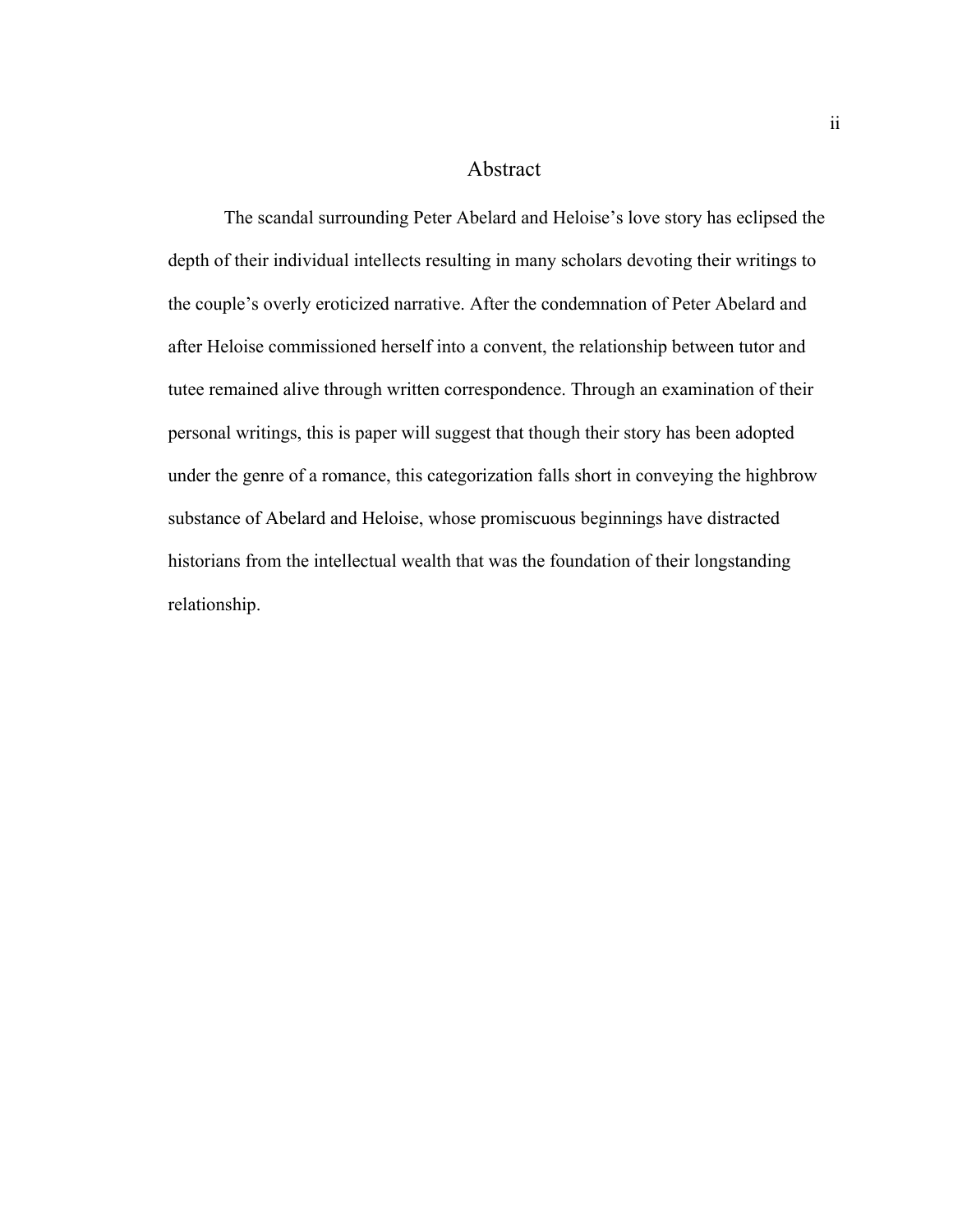#### Acknowledgements

Throughout writing this thesis there have been many people who have helped me without even realizing they did. Dear individuals from Winthrop's faculty have been an incredible source of support and insight. I may have been enrolled in Jennifer Everhart's Human Experience class, but she taught me about more than mere allegories in caves, she showed me how to *listen*. Dr. Gregory Bell was not only an exceptional thesis director in my final semester at Winthrop, his was the first class I took in my undergrad years, and through his steadfast commitment to writing history, he has taught me how to *think*. Dr. Jennifer Dixon-McKnight challenged and contrasted my quiet and timid nature with her captivating oratory skills; it was by her example that I learned how to *speak*. There are many others at Winthrop, from fellow students to staff at the Louise Pettus Archives, the Office of the First-Year Experience, and History Department who have been a source of intellectual growth and emotional encouragement throughout this thesis journey. But the common thread that ties these people together is their kindness and their willingness to invest time. It seems like such a small, inconsequential thing, but the act of taking the time to listen, to respond, to care, makes all the difference. In addition, I would like to thank Dr. Judge and Dr. Pretty for being a part of this thesis committee. My brothers, Joshua, Jordan, and Elijah are the three greatest men I've ever known and have helped me in more ways than they are aware of. My mom, who doubles as my best friend, is the greatest person I know. My friend, Nayva. My extended family, David, Heather, Auntie-M, Wes, Heather, Hannah, Nathan, Holland, and Amelia. Above all, I thank Jesus. Without Him, there is nothing and with Him, there is meaning.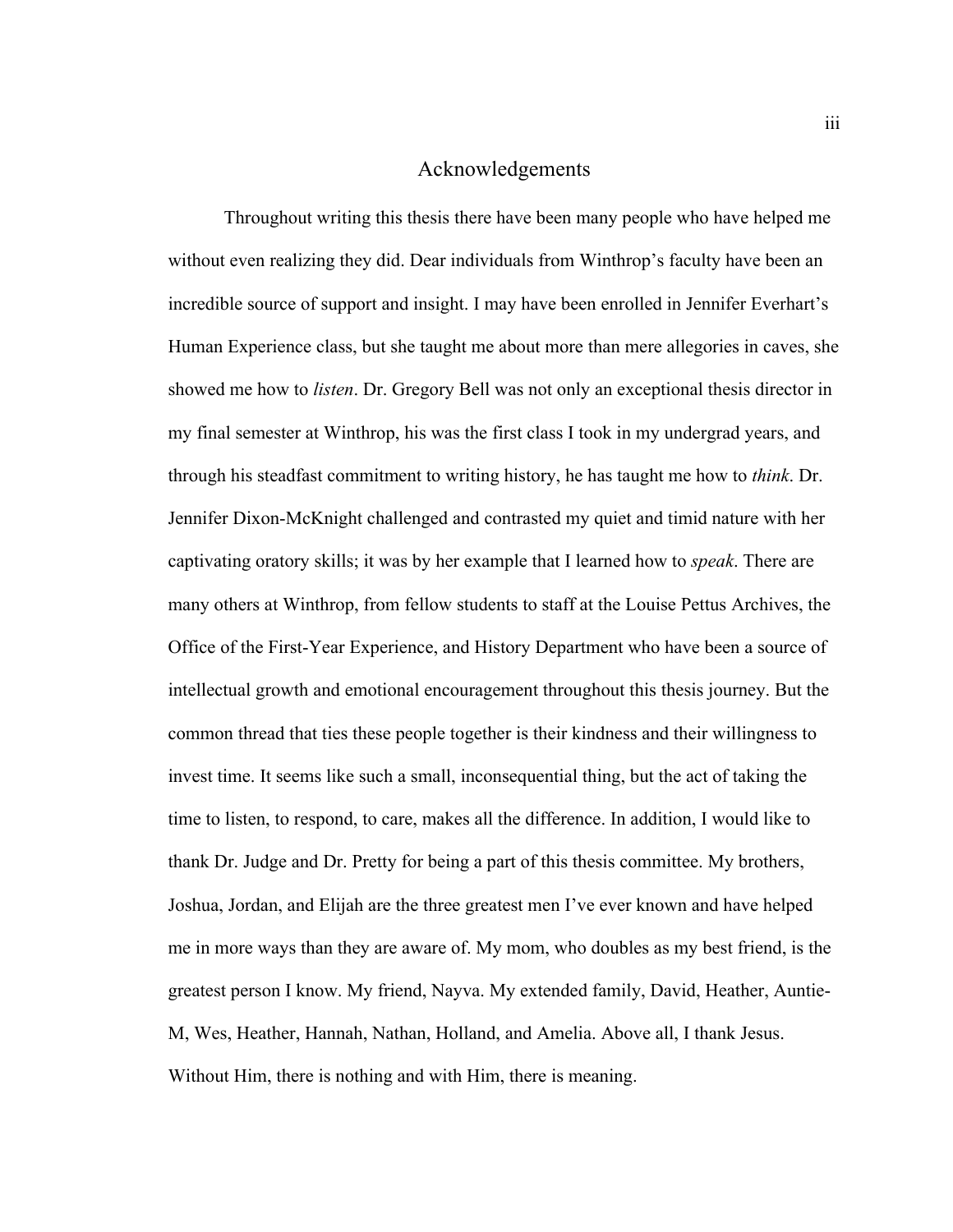# Table of Contents

| Abstract         | $\rm ii$                |
|------------------|-------------------------|
| Acknowledgements | $\overline{\text{iii}}$ |
| Introduction     | $\mathbf{1}$            |
| Chapter I        | 8                       |
| Chapter II       | 24                      |
| Chapter III      | 35                      |
| Chapter IV       | 50                      |
| Chapter V        | 64                      |
| Conclusion       | 81                      |
| Bibliography     | 84                      |
| Appendix         | 90                      |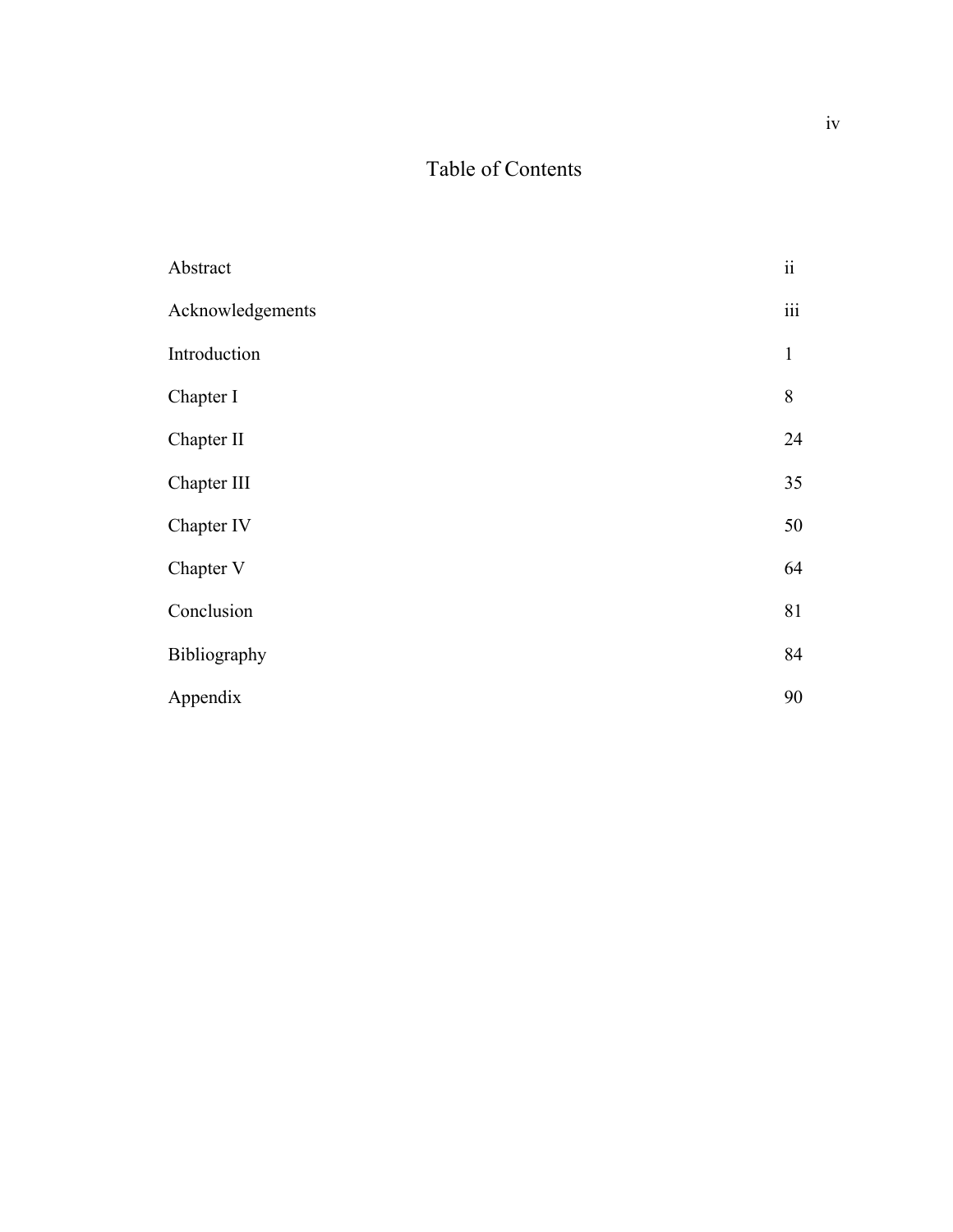#### Introduction

During the eleventh century, a well-known scholar named Peter Abelard agreed to tutor a promising young student by the name of Heloise. The pair would begin a love affair which would be shrouded in secrecy and, when it was discovered, became a scandal. They are renowned for this affair. Peter Abelard and Heloise's love story has eclipsed the depth of their individual intellects, or, at the very least, their relationship casts a long shadow over everything else that they accomplished. Their story is so intriguing that many scholars devote their writings to the couple's overly eroticized narrative. So much so that when the average individual hears the names of Abelard and Heloise, he or she more readily connects their persons to a fiery, ancient tale of lost and forbidden love rather than the weighty, intellectual substance behind their relationship.

Many of the writings contributing to the historiography on Abelard and Heloise have furthered the eroticized story of the couple. This includes Michael Calabrese, who describes the correspondences between Abelard and Heloise as "a love story, an epistolary narrative of happiness achieved."1 Calabrese makes pains to explain the romance between the two and though he does focus on their letters, he evaluates their writing with the sole aim of further highlighting the sexual nature of Abelard and Heloise's relationship. In the end, Calabrese's work comes across as a single-minded one which is absent of the holistic view of the persons his writing concerns. And then there is Michael Bryson's and Arpi Movsesian's, "Fin'amor Castrated: Abelard, Heloise, and the

<sup>&</sup>lt;sup>1</sup> Michael Calabrese, "Ovid and the Female Voice in the "De Amore" and the "Letters" of Abelard and Heloise," *Modern Philology 95*, no. 1 (1997): 1-26,

http://www.jstor.org.winthropuniversity.idm.oclc.org/stable/438942.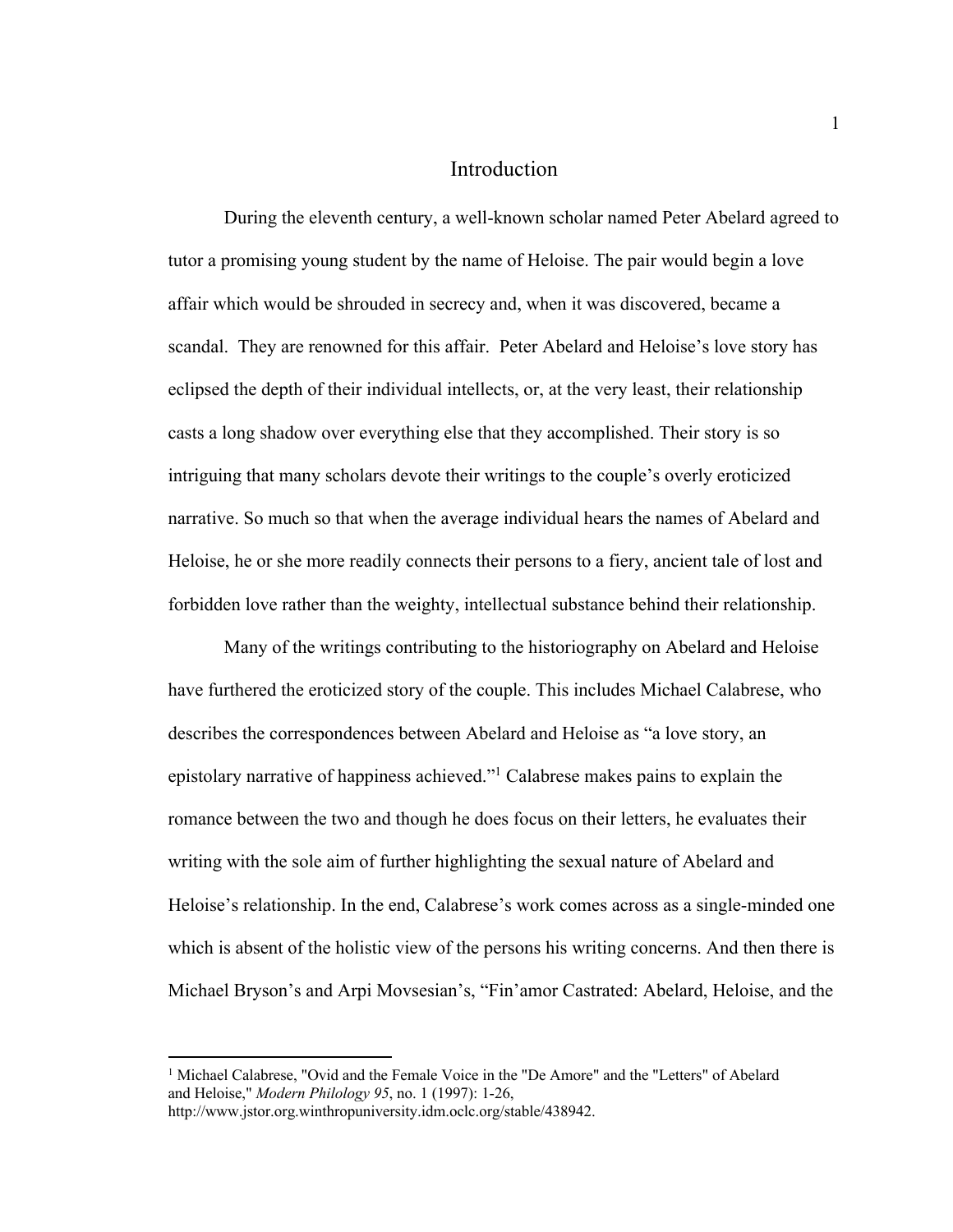Critics who Deny," which focuses intently, almost solely, on the romance in the letters, claiming that they "are among the world's most vibrant embodiments of fin'amor."2 Bryson and Moveseian place Abelard and Heloise center stage as one of the finest examples history has to offer of Eros.<sup>3</sup> While their evaluation of the pair's romantic love is thorough, it is still limited in that it merely explores a single aspect of the individual lives of Abelard and Heloise.

While many scholars focus on the romance of this story, some look at the astounding literarily contributions of Heloise and Abelard's deep philosophical theses. Bonnie Wheeler's, *Listening to Heloise: The Voice of a Twelfth -century Woman*, unflinchingly presents an image of Heloise as a true, and complex, intellectual. Wheeler describes Heloise as a keen, literary scholar whose sharp mind is worthy of study even if she were never entangled in a particularly publicized love affair. Wheeler invites modern historians to "seek to distance the traditional view of Heloise from the lens of Abelard, and in so doing, to listen with untrammeled ears to a Heloise who has been eclipsed by Abelard."4 Wheeler's argument pairs well with John Marenbon's *The Philosophy of Peter*  Abelard, which questions the one dimensional view of Abelard and Heloise.<sup>5</sup> In his work, Marenbon offers readers perhaps the most extensive look into the philosophical writings of Peter Abelard, arguing that the tutor was ahead of his time in regard to philosophical reasoning, thinking, and writing.

<sup>2</sup> Michael Bryson and Arpi Movsesian. "Fin'Amor Castrated: Abelard, Heloise, and the Critics Who Deny," *Love and Its Critics: From the Song of Songs to Shakespeare and Milton's Eden*, 1st ed. (Cambridge: Open Book Publishers, 2017), 195–214, *JSTOR*, www.jstor.org/stable/j.ctt1sq5vd6.9. <sup>3</sup> The Greek god of erotic love.

<sup>4</sup> Bonnie Wheeler, *Listening to Heloise: The Voice of a Twelfth -century Woman* (Palgrave Macmillan, 2014).

<sup>5</sup> John Marenbon, *The Philosophy of Peter Abelard* (Cambridge: Cambridge University Press, 1999).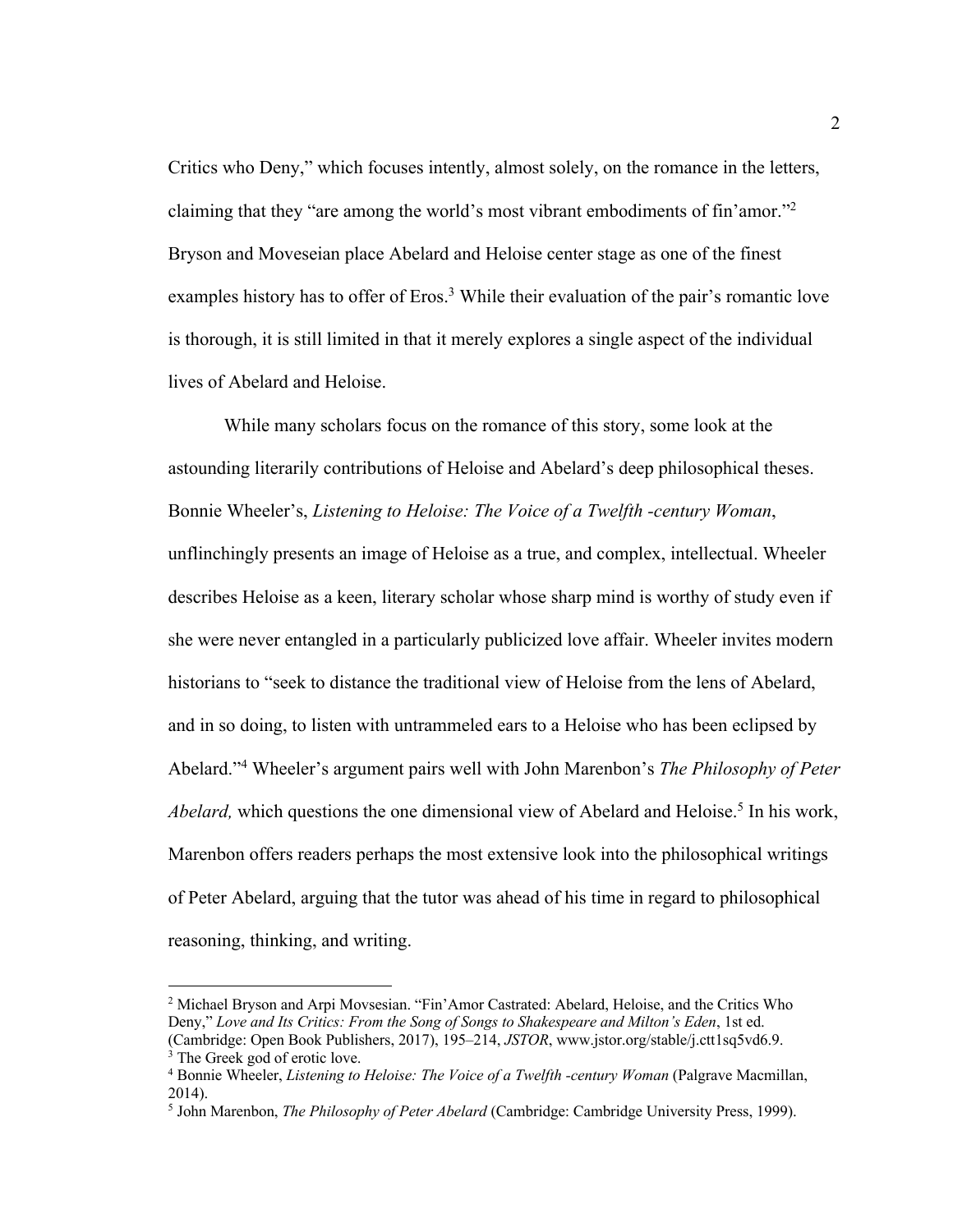Other scholars explore the couple and their relationship later in life. After they were no longer lovers, Abelard was still greatly influenced by Heloise's letters and their long-distance relationship. Constant J. Mews argues exactly this point in his 2005 work, *Abelard and Heloise*. <sup>6</sup> Mews is not distracted by the scandalous plot-points of Abelard and Heloise's story, but instead, peers past their sexual relationship. He argues that the two not only cared deeply for one another, but that they also pushed each other in philosophy, literature, and music. Mews states that even after their physical relationship had ended, Heloise greatly influenced and encouraged Abelard's intellectual interests, causing him to cultivate his ideas and sharpen his writings on theology, philosophy, and literature. In this vein, D.E. Luscombe's 1969 work, *The School of Peter Abelard: The Influence of Abelard's Thought in the Early Scholastic Period*, argues that Abelard and Heloise worked together to make contributions to the academic world; they were not just mere lovers, but two extraordinary minds.<sup>7</sup>

Furthering this notion that both Abelard and Heloise influenced one another after their physical relationship sharply subsided, Thomas Bell looks at their lives, focusing on their communications after their social condemnation.<sup>8</sup> Bell suggests that though their fiery romance had cooled, they never ceased to intellectually stimulate each other. Like Bell, Dr. Juanita Feros Ruys' study continues the conversation that Abelard was even more erudite in his writings after his castration. Ruys looks at works by Abelard that he

<sup>6</sup> Constant J. Mews, *Abelard and Heloise* (Oxford: Oxford University Press, 2005).

<sup>7</sup> D. E. Luscombe, *The School of Peter Abelard: The Influence of Abelard's Thought in the Early Scholastic Period*. *Cambridge Studies in Medieval Life and Thought: New Series* (Cambridge: Cambridge University Press, 1969), doi:10.1017/CBO9780511896781.

<sup>8</sup> Thomas J. Bell, *Peter Abelard after Marriage: The Spiritual Direction of Heloise and Her Nuns through Liturgical Song* (Kalamazoo, MI: Cistercian Publications, 2008).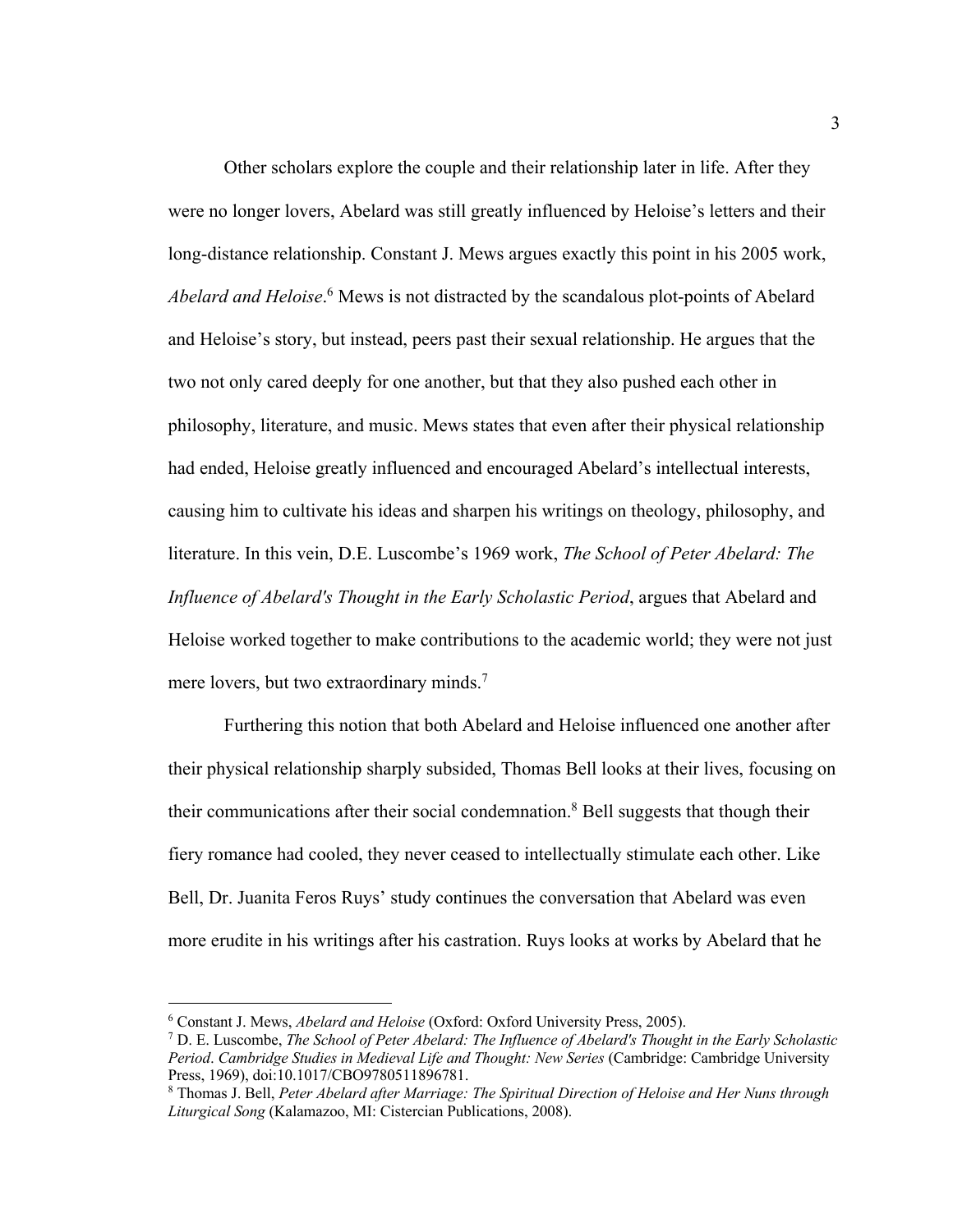penned later in his life including *Carmen ad Astralabium,* a didactic poem, *Planctus*, six laments concerning his former lover, Heloise, and their personal letters to one another. Ruys uses them to further understand the complex mind of Abelard which did not cease its thinking after those against him had "cut off those parts of [his] body with which [he] had done that which was the cause of their sorrow."9

After the condemnation of Peter Abelard and after Heloise consigned herself into a convent, the relationship between tutor and tutee remained alive through an exchange of letters, liturgical music which Abelard composed for Heloise, and a quiet respect and love for one another's intellectual value. With the prospect of physical intimacy cut from the narrative of their relationship, Abelard and Heloise found a way to remain intimate; which was the very reason why Abelard had fallen in love with Heloise upon first meeting her. For, as Abelard stated, "in looks [Heloise] does not rank lowest, while in the extent of her learning she stood supreme."<sup>10</sup>

This thesis will glean from previous scholarship on the couple, but its focus will rest in the personal writings of Abelard and Heloise. By utilizing the personal, primary sources between the pair, the aim is that an intimate picture will emerge by analyzing who Abelard and Heloise were individually, first, and then how their correspondences influenced one another. Organizationally, this work is structured in tandem with the chronological order of events following the lives of the tutor and his tutee. Chapter I provides a thorough, though relatively brief, background on the couple. This chapter

<sup>9</sup> Peter Abelard, *Historia calamitatum. The Story of my Misfortunes*, trans. Henry Adams Bellows (Saint Paul: T.A. Boyd, 1922), 16. 10 *Hist. calam*, 16.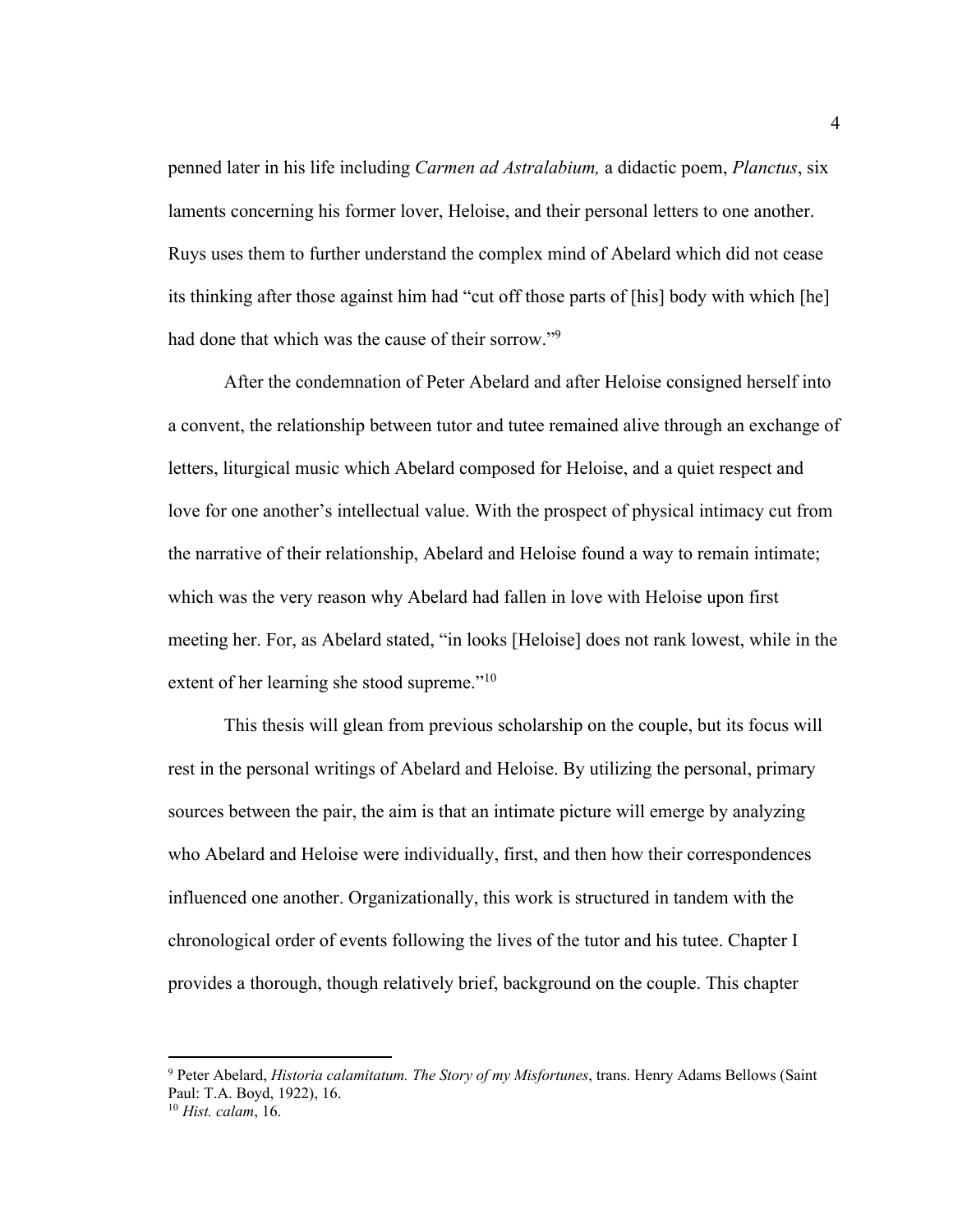allows Abelard to be introduced as the intellectual that he was but similarly recognizes Heloise for her merits in academic brilliance as well. Positioning these two as intellectual forces will be key in proving their fascinating symmetry in later chapters, as it was this, their intellects, which drew them together.

Chapter II will discuss how, though the relationship was instigated by Abelard, both he and Heloise equally contributed to the relationship physically and mentally. Chapter III will unveil Heloise's thirty-year career as an abbess of the Oratory of the Paraclete and how she was capable of tactfully manipulating priests while advocating for women in the church to have better living conditions. Chapter IV devotes itself to the philosophical writings of Abelard while he spent his time in volunteer isolation. Here, like the chapter on Heloise prior, is where Abelard is viewed outside of his largely publicized love affair. Abelard's image is reconstructed with his philosophical theses placed within the larger body of scholarship pertaining to philosophy; suggesting that he considered theories that would later influence giants in the field such as Immanuel Kant, Georg Wilhelm Friedrich Hegel, and Friedrich Nietzsche.

 Finally, Chapter V brings the two back together and where the crux of this thesis will be directly supported. After introducing the two and understanding each of them on an individual basis, Chapter V is where the body of literature introduced in Chapter II will be further explored. Connections in their diction, emotional state, and career will be highlighted, suggesting that the couple was so entwined with one another spiritually and mentally that their connection manifested itself in their written words. In all of Abelard's writings, whether on the purpose of one's intent, or virtue gained or lost by an action, or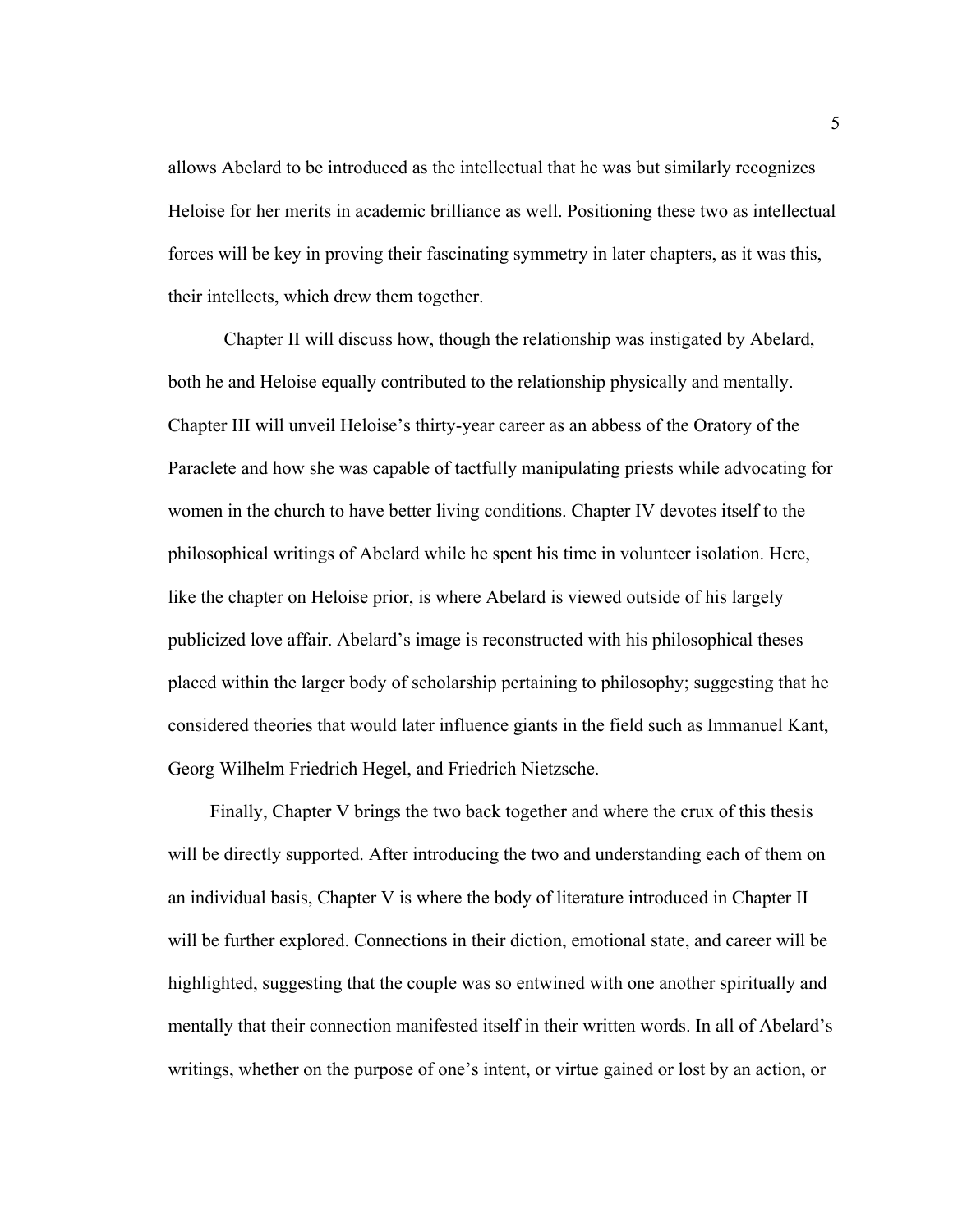the sermons and songs he wrote for the nunnery, each of these writings were connected by a common thread and that string was the influence and life of Heloise. If Heloise had not asked it of him, Abelard would not have written *The Problemata Heloissae*. Were it not for her philosophical ponderings on the purpose of intent, he may not have expounded upon Heloise's notion in *Ethics*. Were it not for her unconditional love, Abelard may not have understood the unconditional love of Christ and been capable of writing *Commentary on the Epistle to the Romans* in such a theologically emotive way. In the same manner, if it were not for Abelard, Heloise would not have had anyone to match her deeply evocative written words or understand her uncommon intelligence for a twelfth century woman.

 In chapter three of *The Story of my Calamities*, Abelard is speaking of life after his affair with Heloise. "I devoted myself chiefly to lectures on theology," the monk states, "but I did not wholly abandon the teaching of the secular arts, to which I was more accustomed…I used the latter, however, as a hook, luring my students by the bait of learning to the study of the true philosophy."<sup>11</sup> The avenue of instruction which Abelard practices, echo's the attention that his and Heloise's life story has gathered throughout time. Their story is, at first glance, merely a romance, eroticized, scandalous, and wholly secular. But this only scratches the surface of what Abelard and Heloise's life story has to offer. Though scholars, historians, and romantics may be drawn in by the scandal surrounding the pair "as a hook," what these readers will discover are two extraordinary minds. Independent of one another, both Abelard and Heloise had much to offer the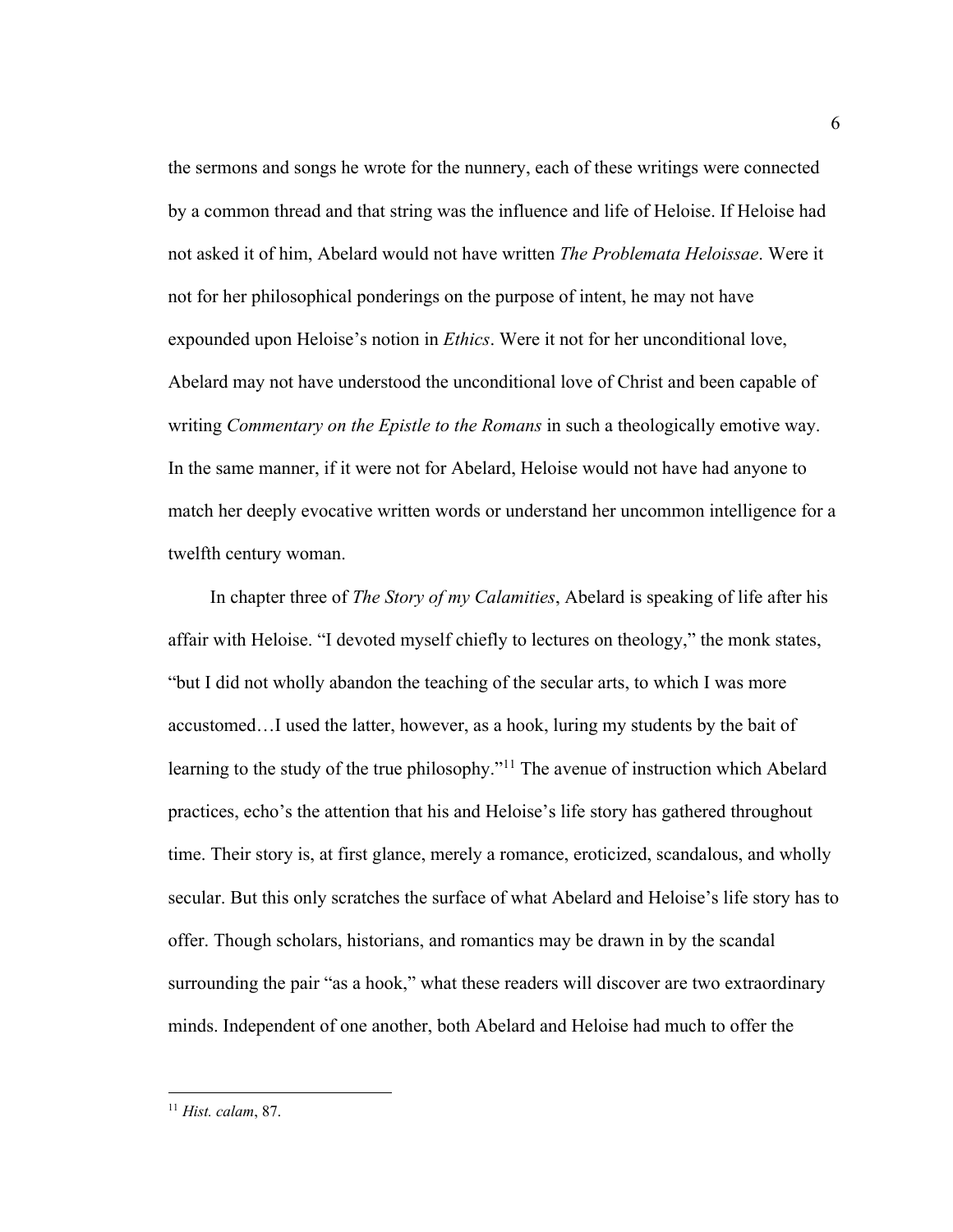scholarly world, but together, the pair excelled in written and spoken insight. So much so was the intellectual bond between the couple, that it can be suggested that were Heloise not to have Abelard as her mental foil, and he her, the pair would not have attained the personal growth that they did. <sup>12</sup> There was, as Shakespeare coined, a "marriage of true minds" which existed between Peter Abelard and Heloise one in which neither time, distance, nor social ridicule could separate.<sup>13</sup>

<sup>&</sup>lt;sup>12</sup> *Hist. calam*, 87.<br><sup>13</sup> William Shakespeare, *Sonnet CXVI* (Evanston, IL: Gray Goose Press, 1992).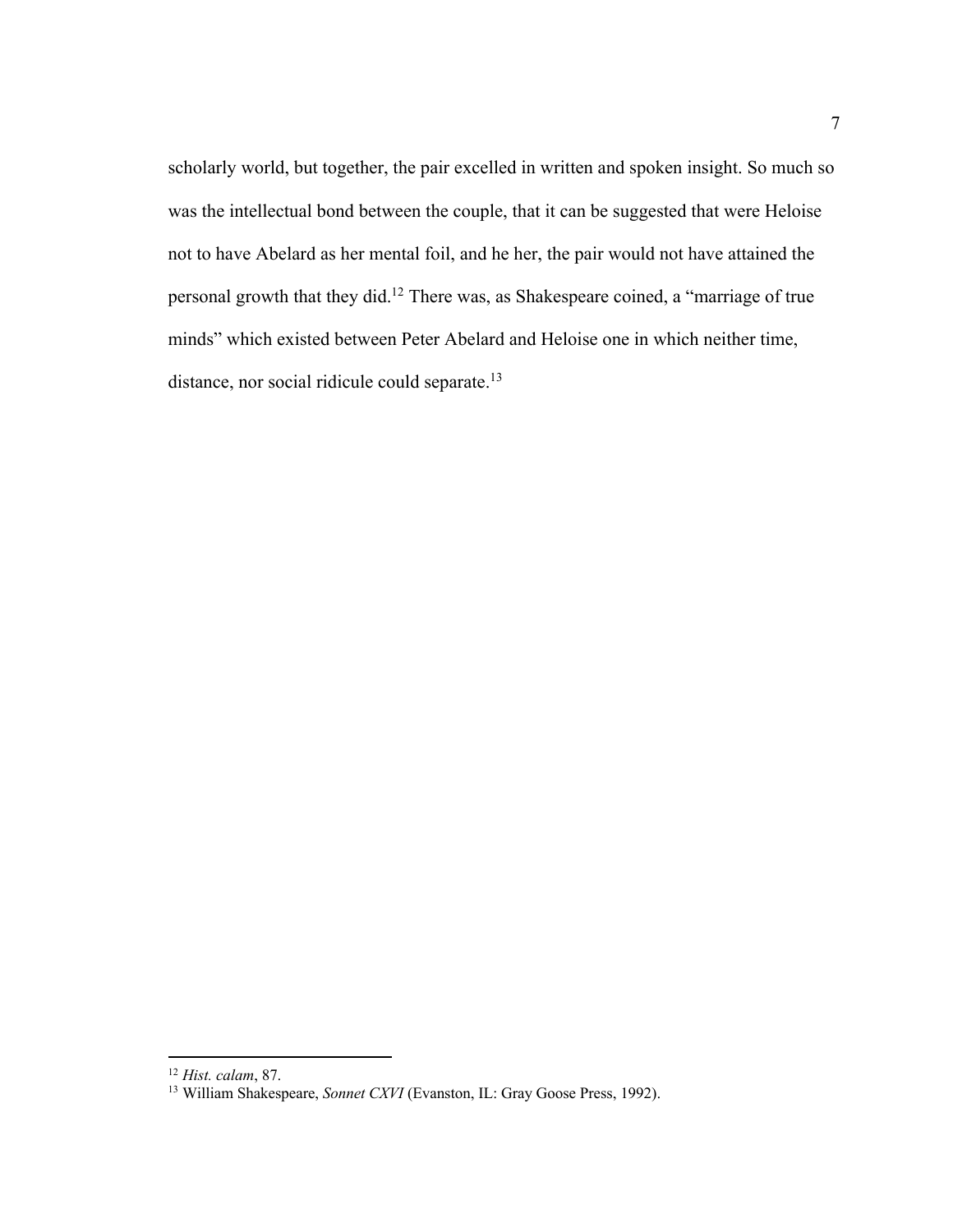# Chapter I:

#### "Adolescence"

Peter Abelard would come to be one of the most well-renowned philosophers of his day. Heloise would become an abbess; overseeing a prestigious convent and positively impacting the way women were viewed in the Church. Both were famous for their minds and their romantic relationship. But who were they and where did they come from? What transpired in Abelard's youth that established a foundation for such a mind to prosper? And which medieval instructors aided Heloise in cultivating her academic pursuits? The origin of these two individuals, their childhoods, upbringing, proclivities, and personalities, should be explored if one wishes to know their persons better. Therefore, before focusing on their striking love affair, one must go back to the beginning, before Abelard and Heloise were a couple, in order to understand them fully.

### *Pierre le Pallet*

1079 CE is generally the agreed upon date for the birth of Pierre le Pallet, who would come to be known as Peter Abelard. Abelard was raised in Brittany, France. His mother was a Breton named Lucia. His father, Berengar, was a Poitevin and a knight who encouraged his son to pursue his academic interests. Abelard would write in his memoir that this paternal advice to take the pen before learning to wield a weapon was the main encouragement in his decision to renounce his inheritance with the le Pallet namesake and give his life chiefly to the pursuit of academics. "I," he wrote in his autobiographical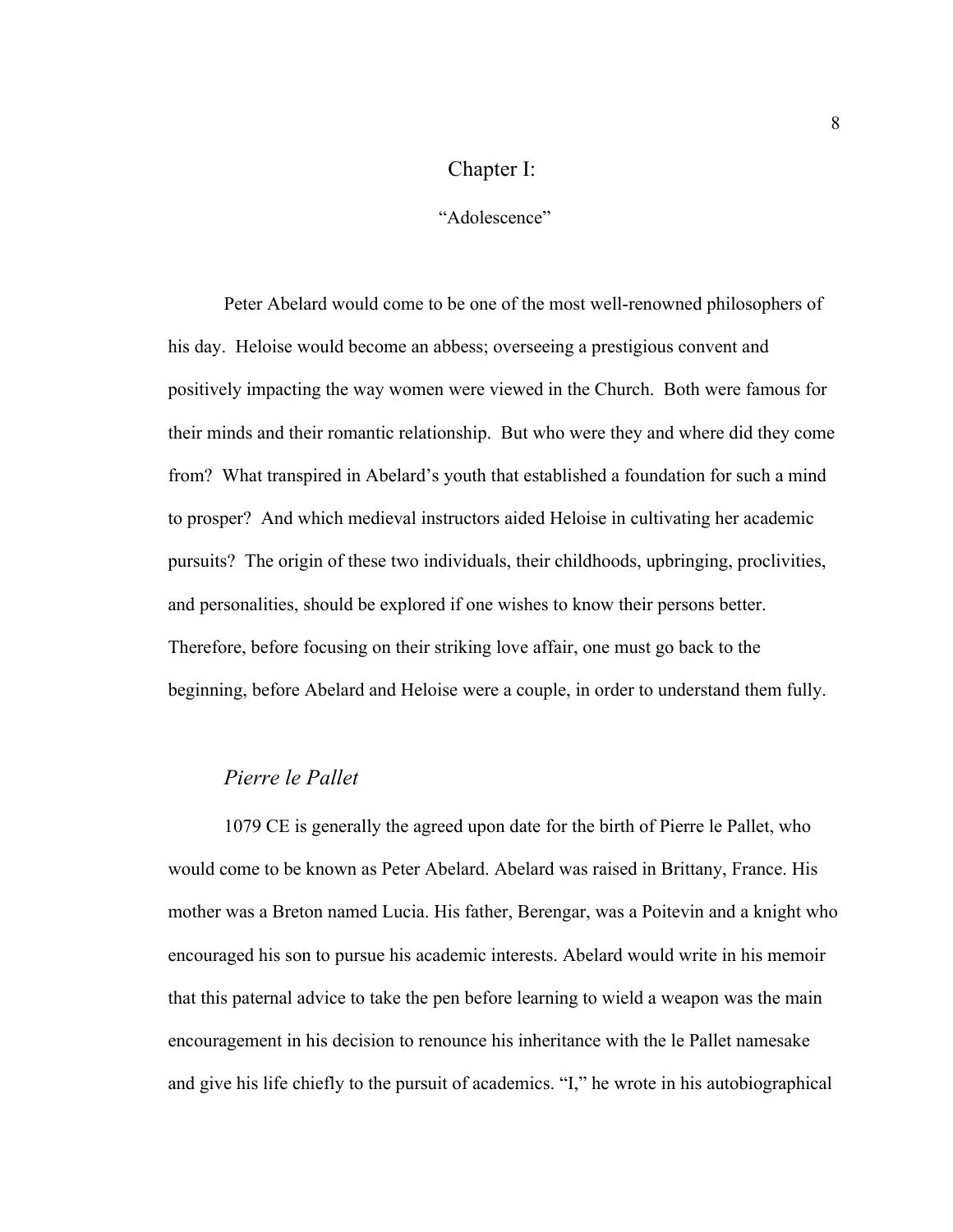work *Historia calamitatum* also known as *The Story of my Misfortunes*, "abandoned completely the court of Mars, so that I could be brought up in the bosom of Minerva."<sup>14</sup> Of his father, he recalled:

I had a father who had won some smattering of letters before he had girded on the soldier's belt. And so it came about that long afterwards his love thereof was so strong that he saw to it that each son of his should be taught in letters even earlier than in the management of arms. Thus indeed did it come to pass. And because I was his first born, and for that reason the more dear to him, he sought with double diligence to have me wisely taught.<sup>15</sup>

Abelard writes that he "was so enthralled by [his] passion for learning that, gladly leaving to [his] brothers the pomp of glory in arms, the right of heritage and all the honours that should have been [his] as the eldest born," and he left his home to seek education in Minerva.<sup>16</sup> This was a bold choice for a firstborn son during the late eleventh century. Monetary comforts would pale in comparison to Abelard's thirst for knowledge both here, at the beginning of his career, and carrying on into elderly age. Abelard writes in the first chapter of his memoir about his passion for "the armory of logical reasoning," especially concerning the topic of philosophy, and that he: "exchanged all other weapons for these, and to the prizes of victory in war [he] preferred the battle of minds in disputation."17 With the utilization of intellectual weaponry, this battle of the minds in disputation would come to be a common practice for Abelard.

<sup>14</sup> *Hist. calam*, 2.

<sup>15</sup> *Hist. calam*, 3.

<sup>16</sup> *Hist. calam*, 3. 17 *Hist. calam,* 3.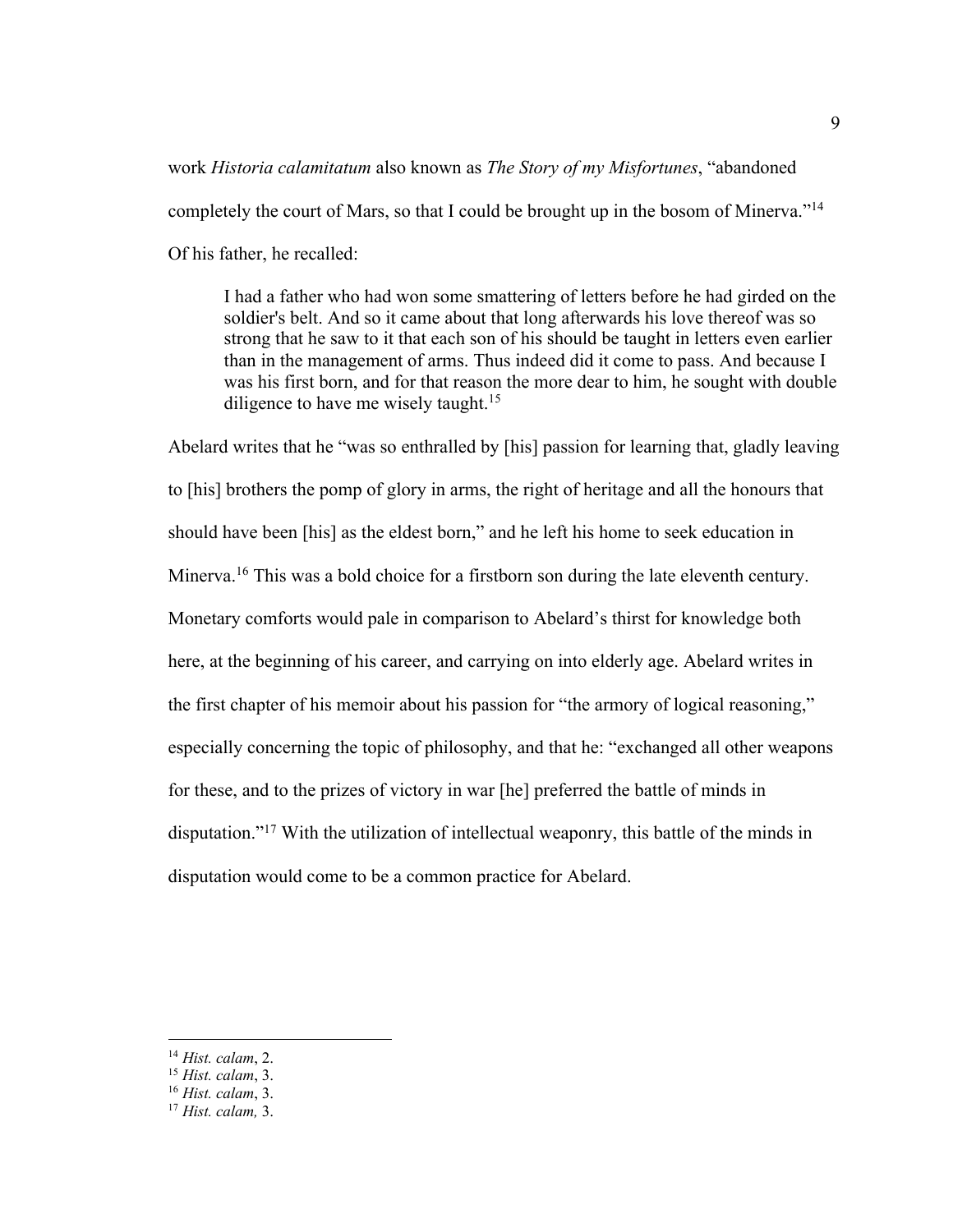### *Roscelin of Compiègne*

During his formative years, Abelard had an academic mentor and tutor, a man known as Roscelin of Compiègne. Born in Compiègne, France, Roseclin was both an ecclesiast and a scholar. He was a teacher at Tours and Locmenach where Abelard attended his lectures on the subjects of philosophy, theology, and nominalism; Roscelin is frequently cited as the founder of nominalism.18 In Roscelin's accounts, it seems that he sought accolades for the accomplishments of Abelard, and, at the same time, to chastise his student for his haughty, entitled behavior. Roscelin boasted that Abelard was a pupil of his "from being a boy to being a young man."19 Roscelin prided himself on his time instructing at Tour, Loches, and Besancon where Abelard "sat for so long as the least of [Roscelin's] disciples."<sup>20</sup>

Though Roscelin was concerned with promoting his own academic achievements, not Abelard's, his influence would prove to be a building block in shaping Abelard into an academic, a possibility that has received much less attention when discussions of Abelard arise. While teaching at the cathedral at Beauvais, Roscelin had a plethora of books, both sacred and secular in nature. "Roscelin the grammarian" as he was referred to, supplied a vast diversity of texts which included Boethius's *On Arithmetic* and *On the Consolation of Philosophy*, Priscian's *Grammatical Institutes*, and works from Horace,

<sup>&</sup>lt;sup>18</sup> Locmenach is now referred to as Laches, France. Philosopher and historian, Anthony Kenny, discusses Roscelin as the founder of nominalism in his work, *A New History of Western Philosophy* (United Kingdom: OUP Oxford, 2010).

<sup>19</sup> Roscelin of Compiegne, *Epistola ad Abaelardum*, 63, 65. 20 Roscelin, *Epistola ad Abaelardum*, 66.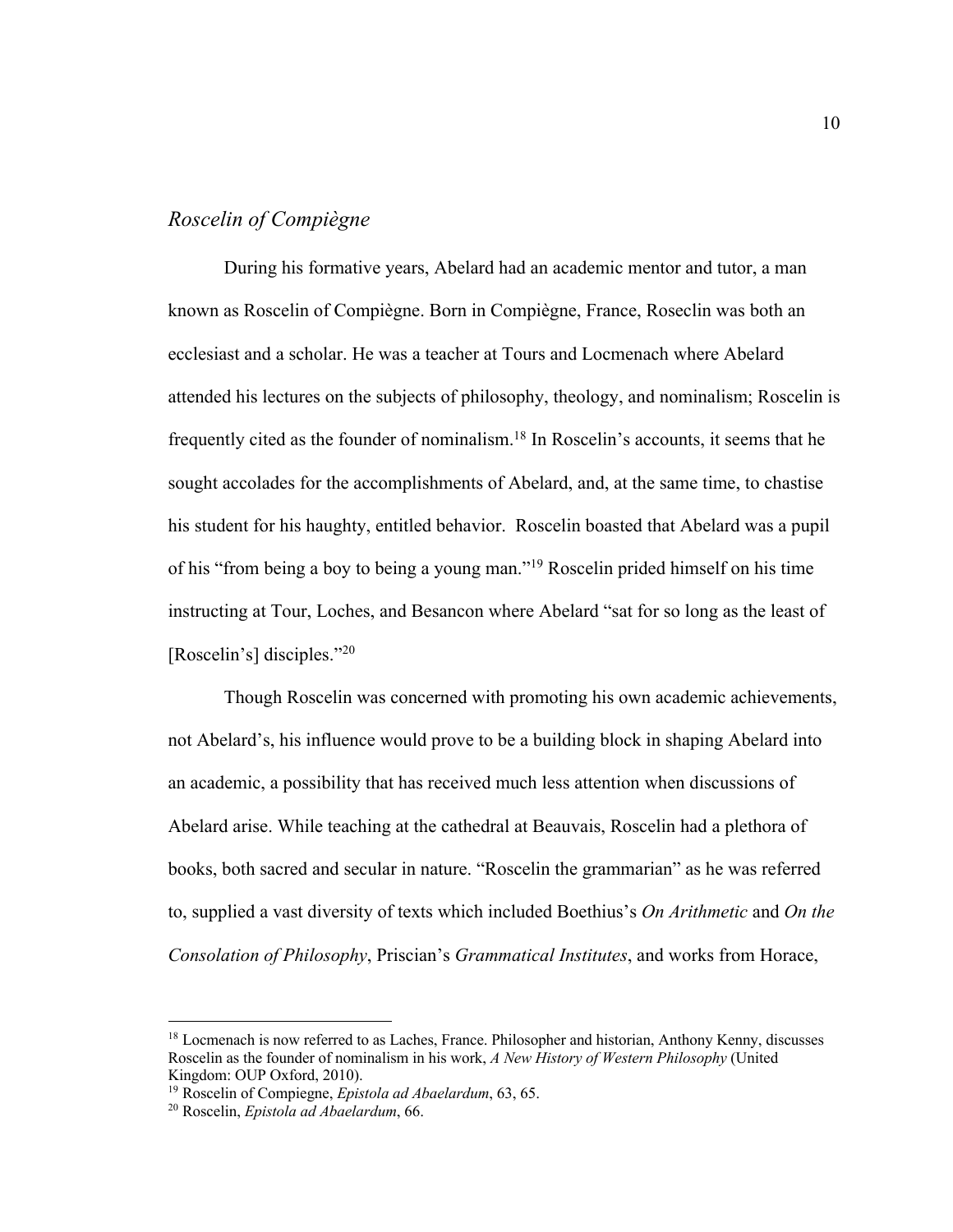Juvenal, Virgil, and Statius as well as Augustine's *Homilies on John* and *De doctrina christiana*. <sup>21</sup> As Constant J. Mews suggests, this information "provides an excellent guide to the kind of texts that the young Abelard would have been expected to study in the late eleventh century."22

Though Abelard had a deep appreciation for Roscelin's theories, this did not prevent the emerging philosopher from engaging in debate with him. This would become typical of Abelard, and cause him much angst, even as it cemented his reputation as a top-notch scholar. For Roscelin, Abelard would prove to be a consistently troublesome pupil, not because he was not committed to his studies, but because he was always questioning his tutor's methods and conclusions. These quarrels would begin as harmless, merely annoying in nature, but later on in Abelard's life, after meeting Heloise, Roscelin would fire back with a letter to his former student. In this letter, written in the 1130s, Roscelin would condemn the sexually adulterous relationship the older Abelard had with his young tutee. The words from Roscelin would further tarnish the reputation of Abelard in the eyes of the Church and his image in the view of his contemporaries in the field of academia.23

Under the guidance of Roscelin, Abelard would encounter two elements which would hold his interest for years to come. First, as was previously mentioned, Abelard was exposed to—and came to appreciate—scholarship and books. Second, Abelard came to be interested in spirituality while working with Roscelin. In tandem with the scholarly

<sup>&</sup>lt;sup>21</sup> Roscelin, *Epistola ad Abaelardum*, 64.<br><sup>22</sup> Mews, *Abelard and Heloise*, 22.<br><sup>23</sup> The context of this letter will be further explored in Chapter III.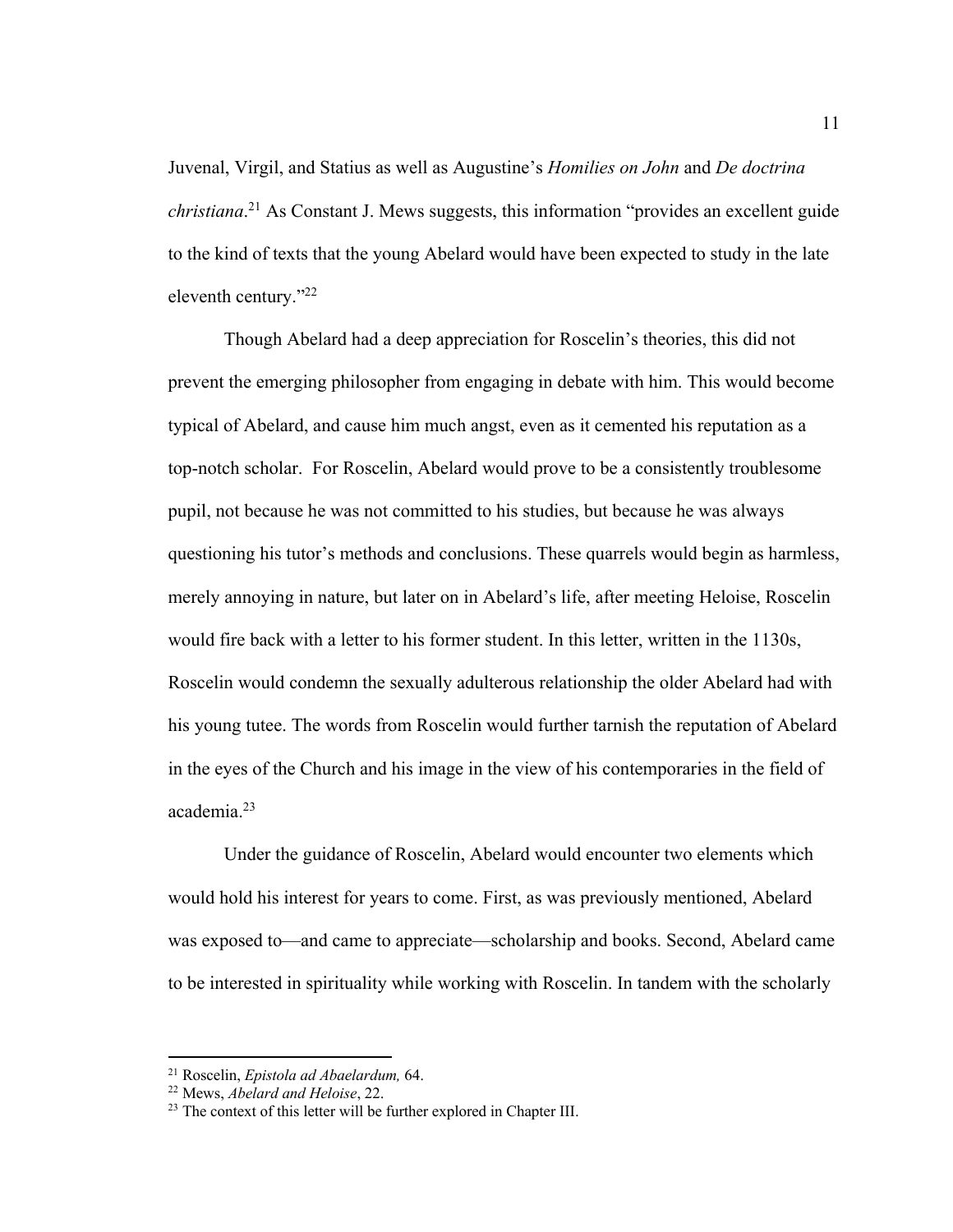influence that Roscelin was, his close relationship with the Church gave Abelard an intimate picture of theological matters. Roscelin, being grossly absorbed in the study and practice of the Christian doctrine, reached a point of contention and recrimination with the archbishop of Reims by his definite expression of nominalism as an approach to understanding the Holy Trinity. Roscelin claimed that God the Father, the Son, and the Holy Spirit were three separate Gods. Though Roscelin meant no ill intent, his claim was seen as blasphemy. In the early 1090s, the Council at Soissons condemned Roscelin's interpretation and he was accused of tritheism.<sup>24</sup>

Fearing excommunication and the possibility of death, Roscelin recanted his theory. With this interaction between Roscelin and the Church, Abelard was not only introduced to complex theological concepts at an early age, thereby opening his mind and exposing his thoughts to spiritual philosophy before he had escaped adolescence, but he would also get a taste of how the Church might respond. The Church clearly reprimanded Roscelin. Years later, in Soissons, 1121, Abelard would have to endure his own accusations of heresy from the Church.<sup>25</sup> Though the relationship between Abelard and Roscelin of Compiègne has largely been neglected from the common narrative of Peter Abelard, the French tutor was the first academic to influence the future monk.

# *William of Champeaux*

<sup>&</sup>lt;sup>24</sup> *Tritheism* is the belief in the Christian theology that the three persons of the Trinity are recognized as three separate and distinct gods. This was a radical viewpoint as it could be built upon to argue for polytheism.

<sup>&</sup>lt;sup>25</sup> For further discussion on Abelard's heretical accusation, see Chapter III.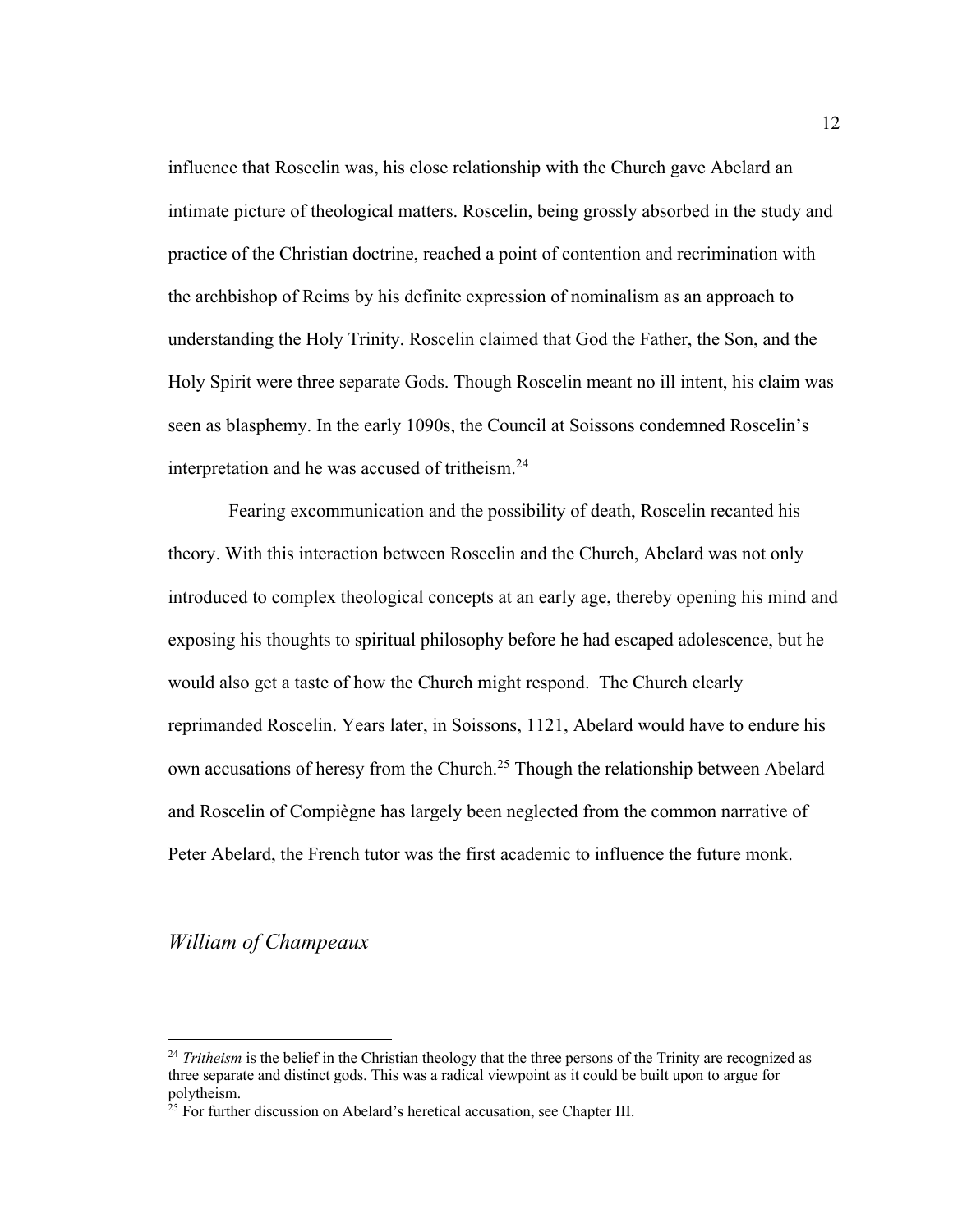As years passed, Abelard became known throughout Brittany and beyond for his fluent grasp of the liberal arts, especially in the area of dialectic, which would come to saturate his written works. Abelard left Brittany in the year 1100 to study under William of Champeaux in Notre-Dame de Paris. William was under the guidance of Anselm of Laon who, in Paris, founded an academy of scholars who deeply focused on progressing biblical hermeneutics.

William was known as a leading scholar in rhetoric and, most beneficial to Abelard, dialectics. William wrote highly regarded commentaries on Cicero's *Rhetorica ad Herennium* and *De invention*. William was stringent in his pursuit of correct grammar, articulation, rhetoric, and cultivating the "art" of persuasive and compelling speech. Most notably, William was recognized in scholarly circles for his contribution to the discussion and theory of *universals*. One of the most widely discussed topics during the eleventh and twelfth centuries, universals are any two independent, in body and (if applicable) mind, entities that share a common trait. A strawberry and a ruby jewel, for example, are both red and it is this commonality in hue which is the result of a shared universal. Persons, however, share universals in their virtue and moral character. William cemented his career on the assertion that universals are things such a species or genus which are connected and are present within one another.

After a few years of studying alongside the master of dialect, Abelard began to question some of William's conclusions. These questions led to doubt which, in turn, just as with Roscelin, sparked debate. Having gained enough confidence in his own intellectual intuition, Abelard began to challenge William on his theories, and this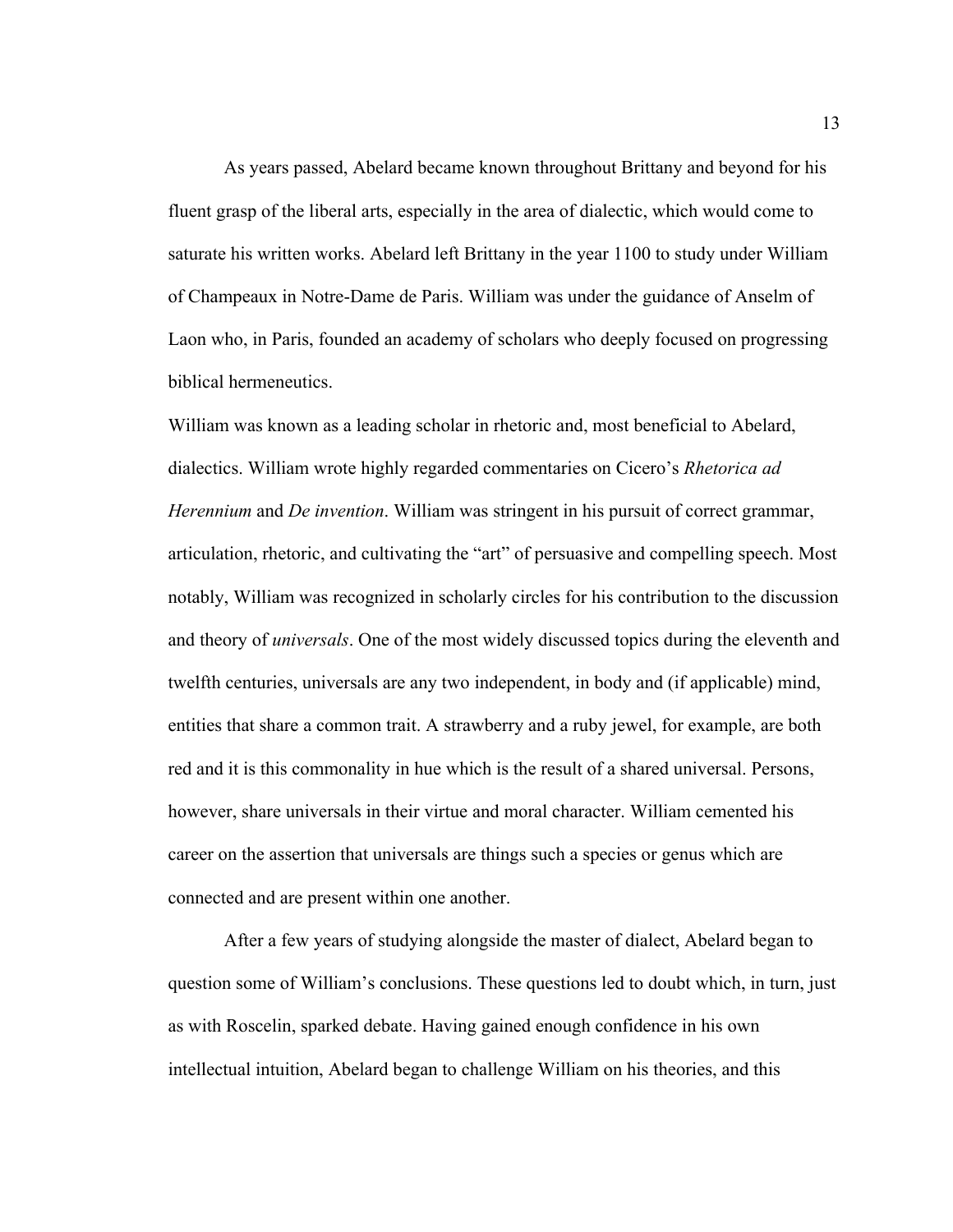resulted in arguments between the veteran academic and the adolescent scholar. Historically, the theory of universals is built on a new approach to logic known as *vocalism*, which was introduced by none-other than Roscelin of Compiègne. In this approach, the theory of logic deals exclusively with the sound of the voice (verbal sounds). This theory contradicted the common stance of the period, which held that not only did logic deal with these verbal sounds, but also with things. Abelard vehemently disagreed with his instructor on two branches of universalism that William honed, that of *material essence realism* and *indifference realism*. By incorporating vocalist ideas he had gleaned from his first academic mentor, he challenged the theories of William. Abelard's argument against William's theories was so refined and infallible that when John of Salisbury compiled his widely acclaimed *Metalogicon*, which is a catalogue of sorts featuring twelfth century theories concerning universals, William's theory is not mentioned, while Abelard's are.

William and his relationship with Abelard would deteriorate, arguably, because Abelard surpassed the intellect of his tutor, though William of Champeaux would later write that it was simply because of "the younger man's arrogance."<sup>26</sup> William relented in his belief in *material essence* and *indifference* in regard to universals, but would not accept Roscelin or Abelard's addition that universals are merely words and/or concepts. Abelard writes in *Historia calamitatum* that "[William] corrected his theory so that thereafter he said that things were the same not essentially but indifferently."<sup>27</sup> After their

<sup>26</sup> Edward Cletus Sellner, *Finding the Monk Within: Great Monastic Values for Today* (Paulist Press, 2008), 238–39. <sup>27</sup> *Hist. calam*. 3.

<sup>14</sup>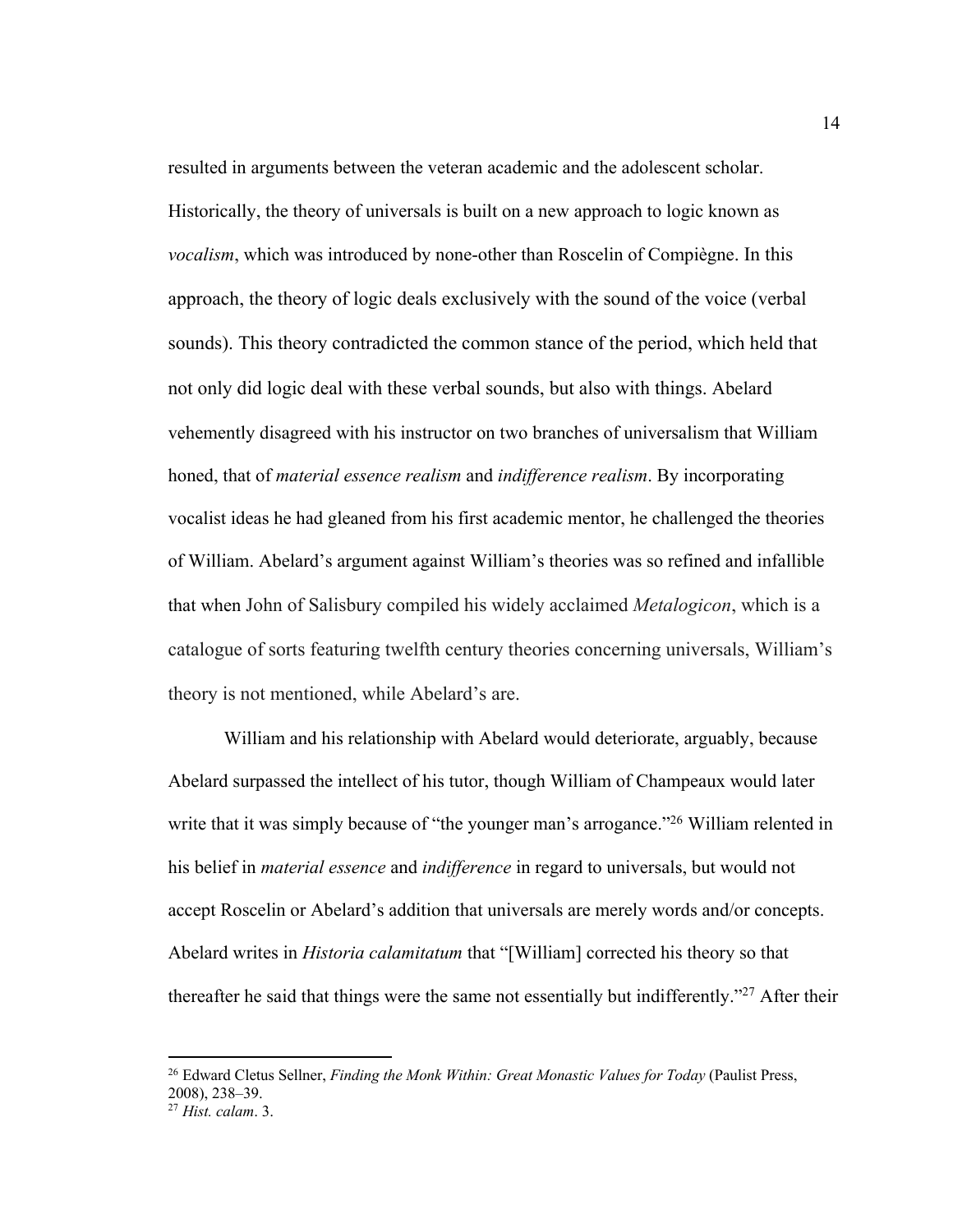lengthy confrontation, Abelard's memoir seems to suggest that he held little regard or use for his tutor, writing that William's "lectures went completely to pieces, so that they could scarcely be recognized to be about dialectic at all."28 Abelard did not, however, look upon William's character with contempt; rather, his writing suggests that Abelard did respect his intellect:

I came at length to Paris, where above all in those days the art of dialectics was most flourishing, and there did I meet William of Champeaux, my teacher, a man most distinguished in his science both by his renown and by his true merit. With him I remained for some time, at first indeed well liked of him; but later I brought him great grief, because I undertook to refute certain of his opinions, not infrequently attacking him in disputation, and now and then in these debates I was adjudged victor.<sup>29</sup>

As his writing would suggest, Abelard was only beginning to sharpen his tongue in the combat of intellectual dispute.

#### *Melun & Corbeil: The Misfortunes Begin*

A couple of years after beginning his studies with William, Abelard switched from student to teacher. Having gained all that he had set out to from expert scholars, Abelard released himself from the instruction of William of Champeaux. Desiring a school of his own, Abelard established one at Melun; here, Abelard writes, is where "sprang the beginning of [his] misfortunes."30 Abelard, not being one to refrain from selfpraise, stated that he "was given…gifts far beyond the warrant of [his] youth," claiming that "the more widely [his] fame was spread abroad, the more bitter was the envy that

<sup>28</sup> *Hist. calam*. 3.

<sup>29</sup> *Hist. calam*. 3.

<sup>30</sup> *Hist. calam*. 3.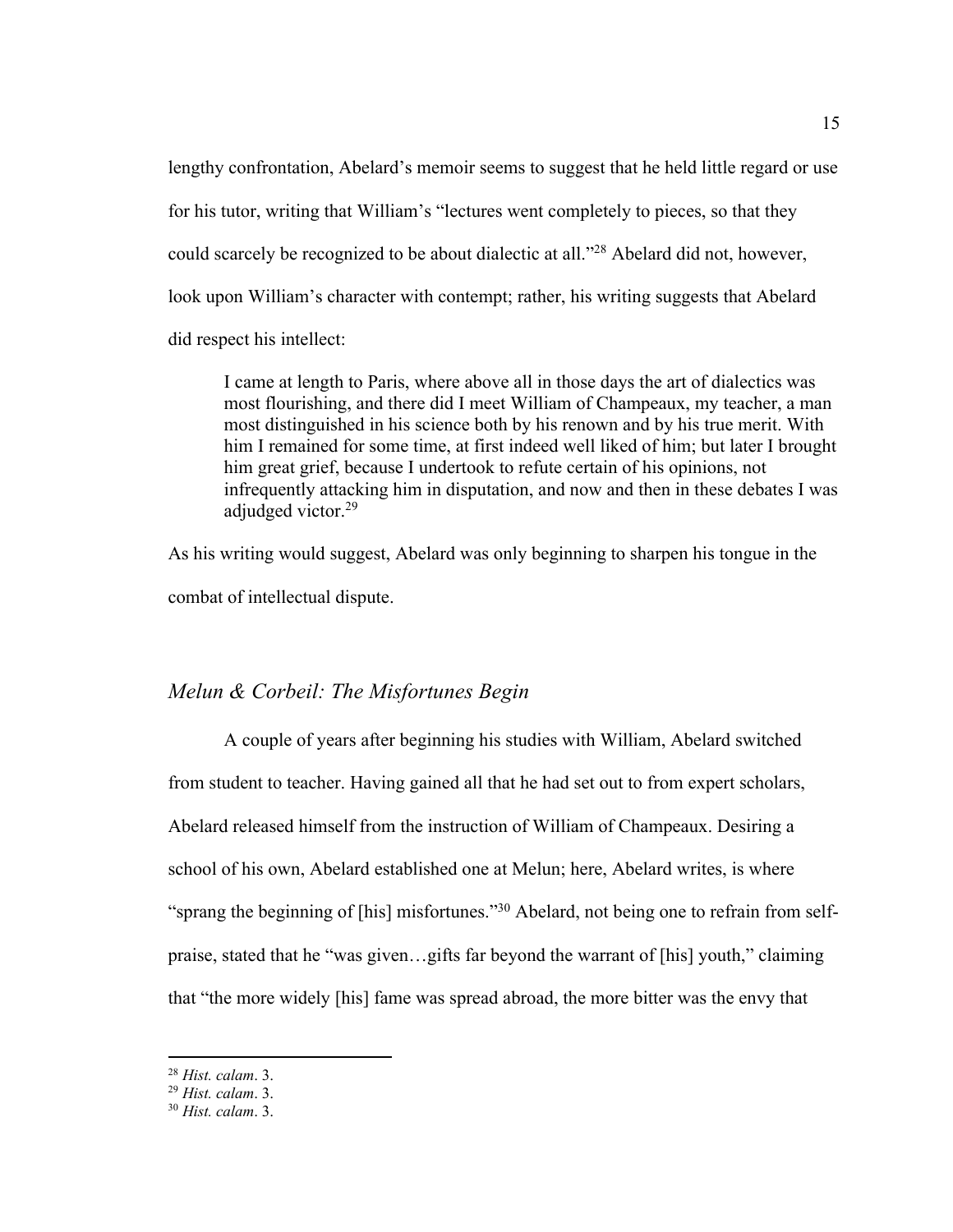was kindled against [him]."<sup>31</sup> Writing that William possessed "foreknowledge" of Abelard's school in Melun and that his former teacher "[w]orking in secret, sought in every way he could before [Abelard] left his following to bring to nought the school [Abelard] had planned and the place [he] had chosen for it."32 *The Foreign Quarterly Review* writes that William of Champeaux was naturally terrified at the "ascendency his former pupil was gaining and used all his power to prevent the establishment of the school at Melun."<sup>33</sup> Apparently, William's concern stemmed from the thought that Abelard would draw potential pupils away from his own school.

Not only did William fail in his attempts, with Abelard's school being fully attended by students, but the contention from William angered his former student into a form of retaliation fit for scholars. Abelard, turning from student of William to his rival, saw obvious and "unconcealed envy" in his former teacher's actions.<sup>34</sup> He decided, after only a short time in Melun, to move his school closer to that of William's. This change in demographic would result in more altercations between himself and William, which, as Abelard details, was his wish.

That very place [Paris-the location of William's school] he had many rivals, and some of them men of influence among the great ones of the land, relying on their aid I won to the fulfillment of my wish; the support of many was secured for me by reason of his own unconcealed envy. From this small inception of my school, my fame in the art of dialectics began to spread abroad, so that little by little the renown, not alone of those who had been my fellow students, but of our very teacher himself, grew dim and was like to die out altogether. Thus, it came about that, still more confident in myself, I moved my school as soon as I well might to the castle of Corbeil, which is hard by the city of Paris, for there I knew there would be given more frequent chance for my assaults in our battle

<sup>31</sup> *Hist. calam*, 5. 32 *Hist. calam*, 5.

<sup>33</sup> *The Foreign Quarterly Review*, Edition XXXVI (London. Oct, 1845 and Jan, 1846). 34 *Hist. calam, 4*.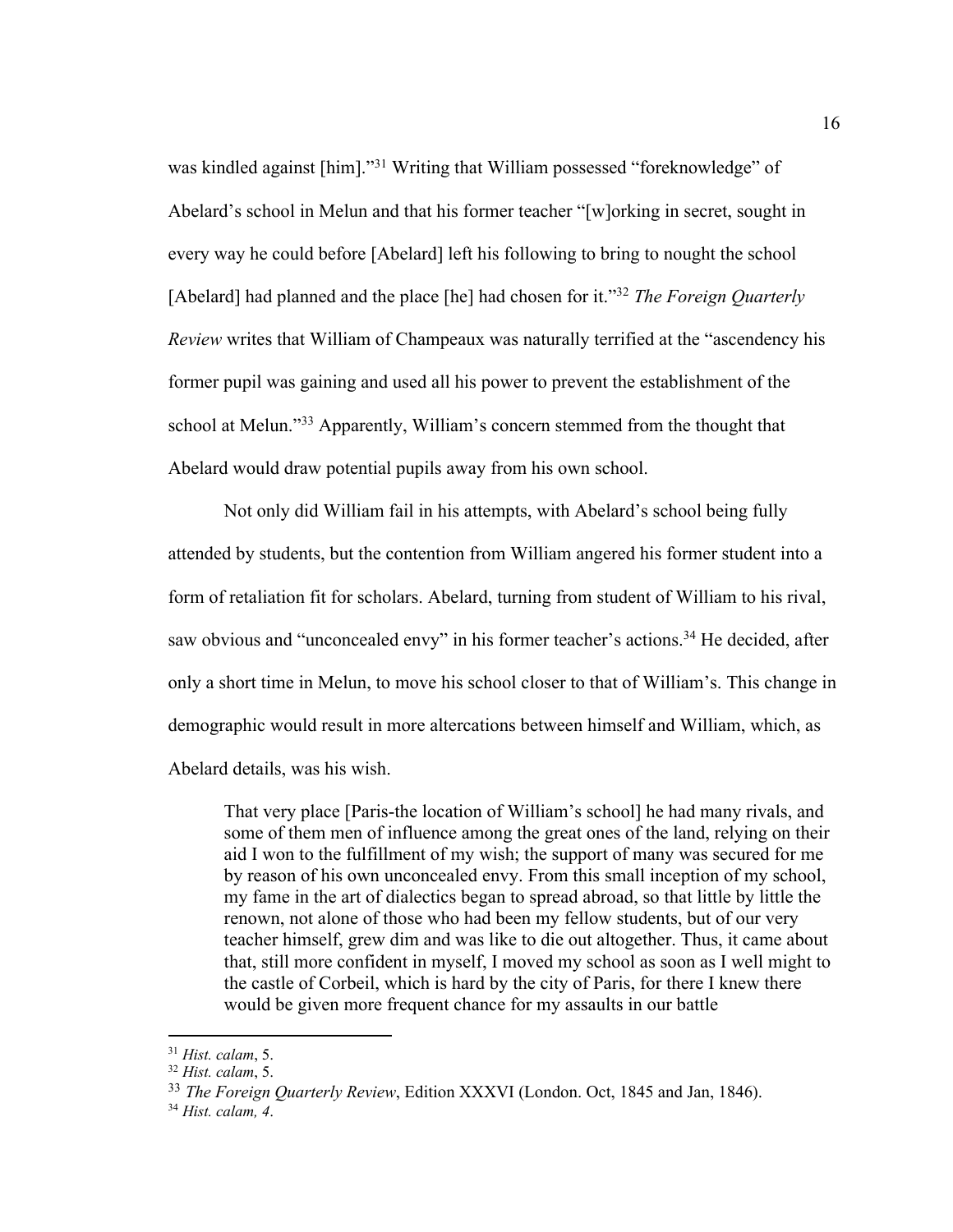of disputation.35

There exists no doubt that by the time Abelard emerged from the instruction of William, he had bloomed into a confident scholar who was well acquainted with the topics of philosophy, reasoning, and theology; truly, the academic, by his own admission wished for the "chance" for more "battles" on such subjects.<sup>36</sup> From the time of his youth, Abelard was being shaped into a keen, thoughtful, arrogantly confident, articulate, pugnacious individual who was quick to see and note his own afflictions. The amalgamation of these qualities and vices, was the birth of a man who possessed intellectual substance "far beyond the warranty of [his] youth" and whose mind, to requote the beginning of *Historia calamitatum*, "preferred the battle of minds in disputation."37

Abelard lectured and engaged in debates all around Paris lecturing and engaging in debates, which gained him both friends and enemies. In this, he hoped to extend his fame. By his late thirties, Abelard was, as author and historian Edwin Paxton Hood writes, "attracting crowds of thousands, over mountains and seas, to enjoy the privilege of hearing him lecture."38 Because of his mastery of dialectic, Abelard became somewhat of a scholarly celebrity. He had studied under the guidance of Roscelin of Compiègne, who taught him the complexities of nominalism and revealed to him the effect of being labeled heretical in the eyes of the Church. Then Abelard went to seek dialectic instruction from William of Champeaux, and, quite cunningly, used the knowledge he

<sup>35</sup> *Hist. calam*, 4.

<sup>36</sup> *Hist. calam*, 4.

<sup>37</sup> *Hist. calam*, 4.

<sup>38</sup> Hood, E. P. *Lamps, Pitchers and Trumpets: Lectures on the Vocation of the Preacher*. Forgotten Books, 1867. 160.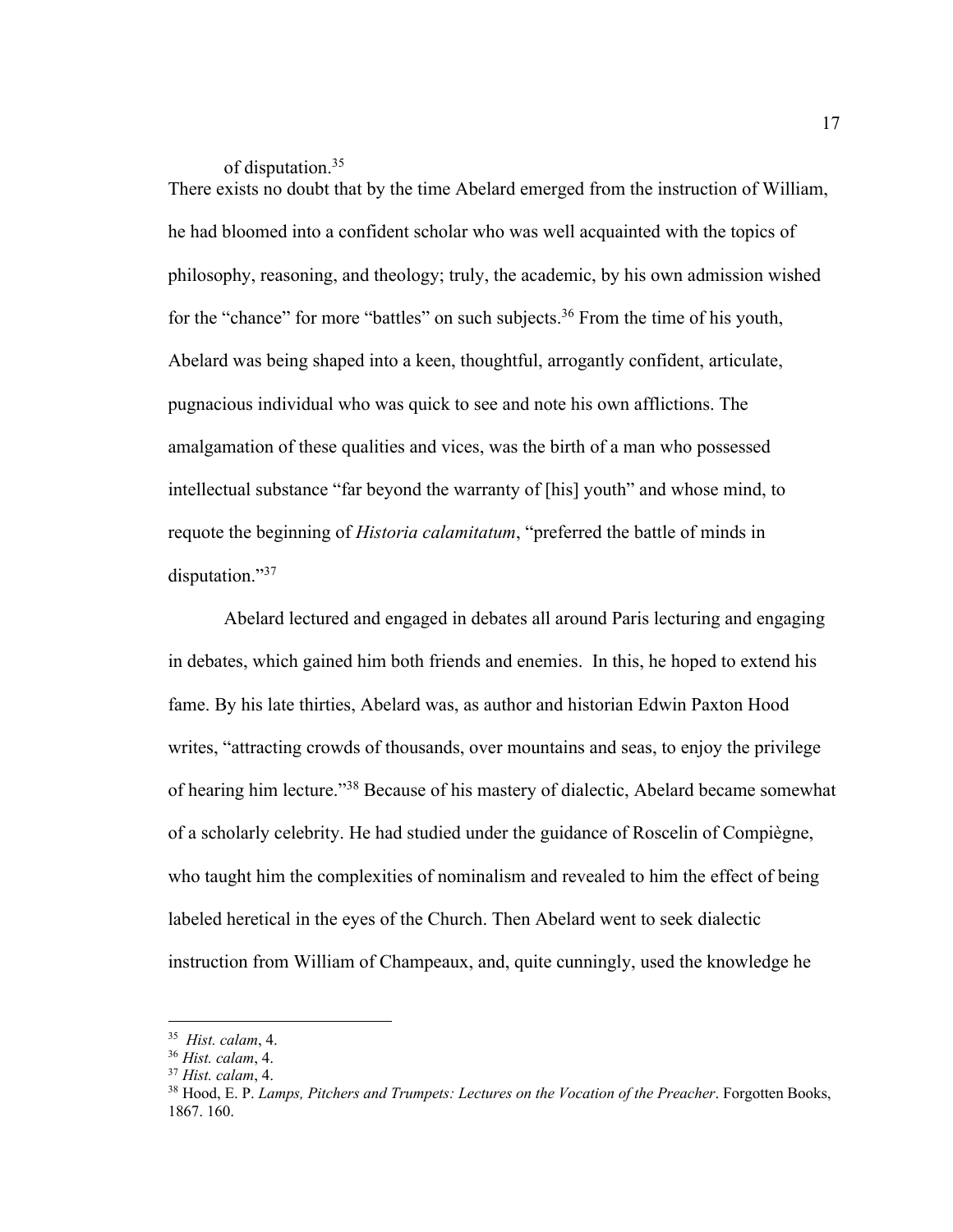learned from each of them independently, against one another. Abelard was becoming an intellectual force within Paris.

Shortly after the opening of his Corbeil school, Abelard was, as he phrases, "smitten with a grievous illness" which was brought upon him by his "immoderate zeal for study."39 At this time, Abelard decided to take a sabbatical, returning to his native province to rest, heal, and regain his passion for study. Two years passed before the teacher would return to his school. Fearing that he and his rhetoric had grown obsolete, Abelard was thrilled to learn that in his absence his reputation had not been tarnished and that he was eagerly welcomed back into Parisian academic circles. Invigorated and ready for an intellectual sparring match, one of the first places Abelard visited in Paris was the school of Saint Victor, which had been opened by William of Champeaux. In Abelard's absence, William had done all that he could to rebuild his reputation as the leading voice in dialectics. He had joined the abbey of St. Victor and become a cleric; "This he had done," Abelard noted, "in order that he might be deemed more deeply religious, and so might be elevated to a loftier rank in the prelacy, a thing which, in truth, very soon came to pass, for he was made bishop of Chalons."40

Under the advisement of the Bishop of Mans, William opened the school while Abelard was away. One can imagine Bishop William's surprise when, during a lecture, his old adversary, Peter Abelard, appeared among the attendees. Keeping silent in the audience, Abelard waited until his former master of studies brought up the topic of universals, the subject which Abelard liked to debate and had emerged the "adjudged

<sup>39</sup> *Hist. calam*, 85.

<sup>40</sup> *Hist. calam*, 4.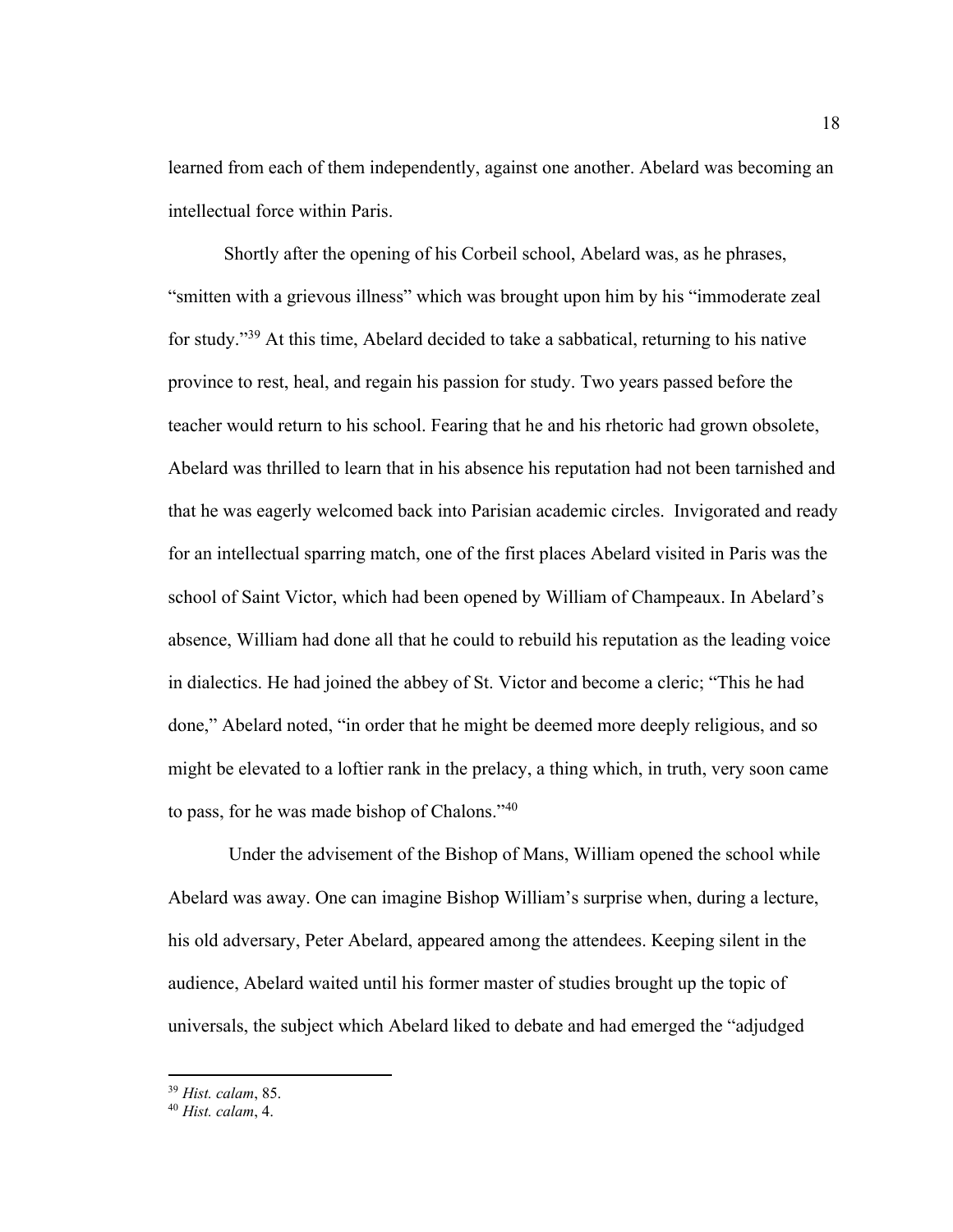victor" earlier.<sup>41</sup> When the subject of universals presented itself, Abelard attacked with the only weapon he could brandish, disputation. Abelard recalled that, "William had first revised and then finally abandoned altogether his views on this one subject, his lecturing sank into such a state of negligent reasoning that it could scarce be called lecturing on the science of dialectics at all."<sup>42</sup> The years in the countryside had done nothing to dull the mind of Abelard who effortlessly defeated William in their public dispute. "Thus, it came about," Abelard summarized, "that my teaching won such strength and authority."<sup>43</sup> If there had been any doubt of Abelard's mental capabilities or that he had not fully recovered from his weakened physical state, they were nullified with this interaction with William. William, whose following soon began to thin, for his students did not wish to follow the dialectic teaching from a man who had conceded defeat on that very subject from his former student. Having learned from and bickered with the great mind of dialectics, William, Abelard had come to reign as the master of that topic by the beginning of the twelfth century.

The result of Abelard's quarrelsome relationship with William of Champeaux was that Abelard was not only well read on the topic of dialectics, but he was well learned through personal experience. With William, Abelard was forced into an understanding of the subject that went far deeper than his long hours of study could yield to him; far beyond Roscelin's school at Loches which could not compare to the scholarly refinement found at Parisian institutions. From these experiences, Abelard produced his first

<sup>41</sup> *Hist. calam*, 3.

<sup>42</sup> *Hist. calam*, 6.

<sup>43</sup> *Hist. calam*, 6.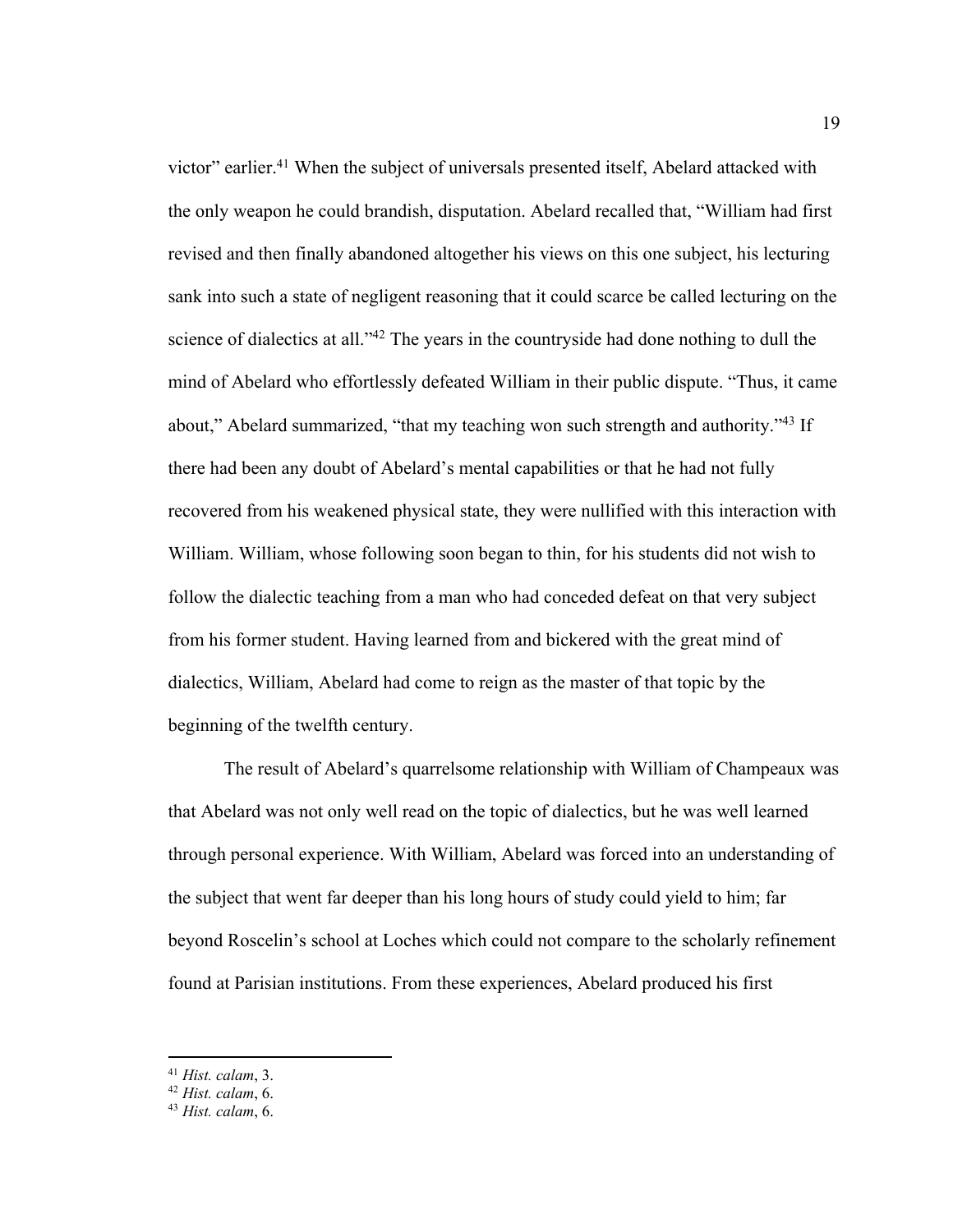largescale written work, the *Dialectica*. <sup>44</sup> This treatise on logic was an ambitious work, one that he outgrew and later would revise. However, at the time it would act as a literary capstone, cementing Abelard as the top theorist on the subject of dialectics during the twelfth century.

During the years 1113 and 1114, Abelard resumed his teaching in Paris. His lecture halls were quickly filled to capacity with students who were, as Jan Ziolkowski from the Catholic University of America surmises, "enthralled by the novelty of his pedagogy, which challenged them not just to absorb the definitive statements in revered authors, but also to interrogate the text and passages with the strength of their own logic. His magnetism as a master at the cathedral school of Notre Dame contributed to the eventual ascendancy of Paris as a major university town, preeminent in the teaching of dialectic."45 Though teaching under the banner of the Catholic faith, Abelard instructed his students on secular works such as Aristotle, Plato, Porphyry, Socrates, Beothius, and, like Roscelin had before him, Horace, and Virgil. Indeed, Abelard even garnered criticism from the Church because "many brethren regarded Abelard himself as well as the schooling and thinking he embodied as being irredeemably worldly."46 Abelard stated that even though it was "contrary to the monastic profession to be concerned with the study of secular books," he could not "abandon the teaching of the secular arts."<sup>47</sup> It was during this tense time of censure from the Church that Abelard would receive a personal

<sup>45</sup> Ziolkowski, Jan M. *Letters of Peter Abelard, Beyond the Personal*. Washington, D.C.: Catholic

University of America Press, 2008. 12. Accessed February 24, 2020. www.jstor.org/stable/j.ctt284z8q.

<sup>46</sup> Ziolkowski, *Letters of Peter Abelard, Beyond the Personal*, 13.

<sup>44</sup> Petrus Abaelardus, *Dialectica*, second edition, ed. L. M. De Rijk (Assen: Van Gorcum, 1970).

<sup>47</sup> *Hist. calam*, 5.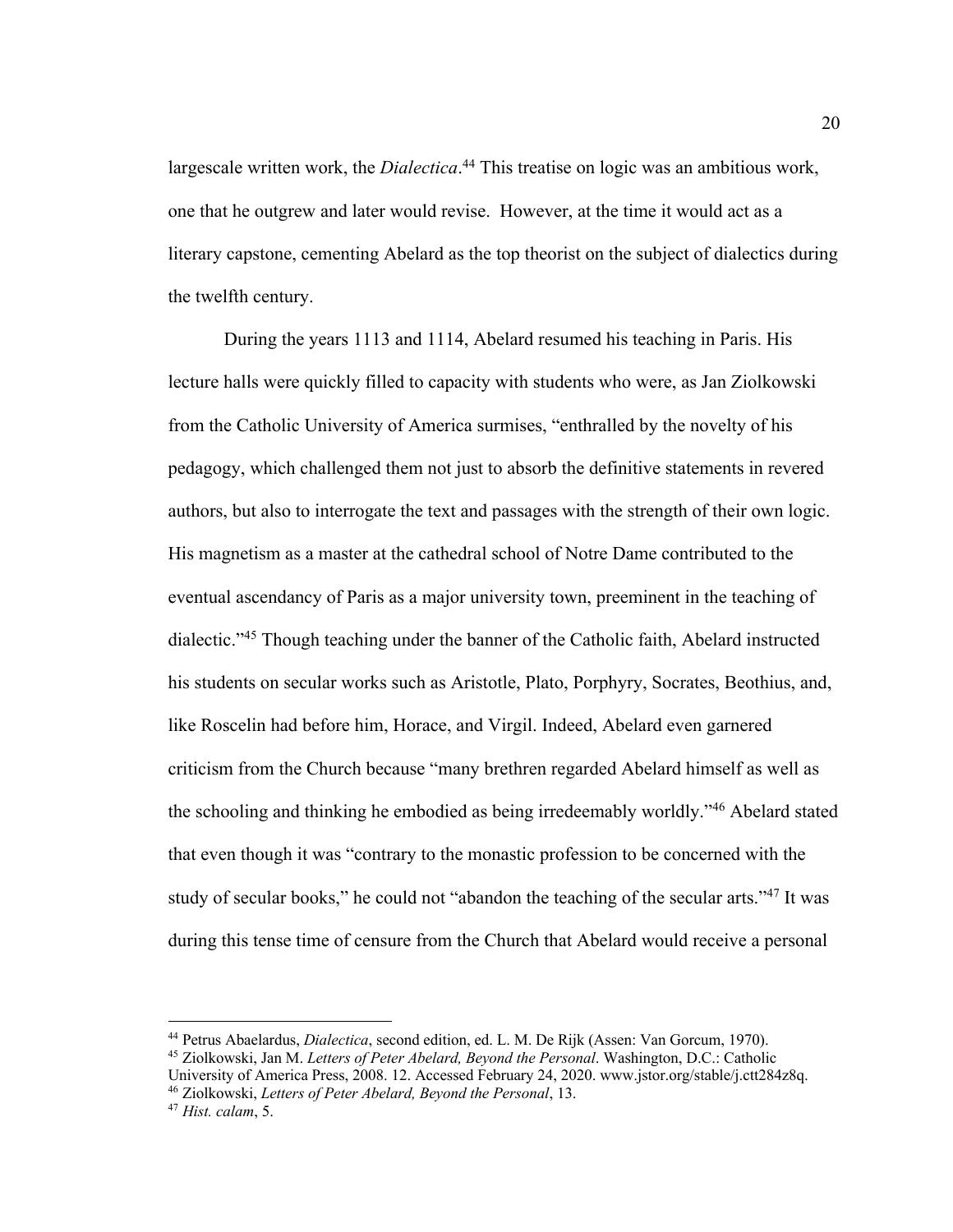request from Fulbert, a fellow Canon at Notre-Dame de Paris, who wished for the famous teacher to tutor his niece, who was showing signs of becoming a promising scholar.

#### *Héloïse d'Argenteuil*

It is unfortunate that records of Heloise, a scholar turned lover who became a nun, have largely been lost to time. The date of her birth is uncertain, but most accounts suggest it to be around the late  $1090s$  or early  $1100s$ .<sup>48</sup> When she was in her teens, Heloise went to live as a ward with her uncle, Canon Fulbert, of Notre Dame, Paris. Fulbert treasured the relationship he had with his niece, regarding her temperament and intelligence in the highest esteem. The majority of what is known today about Heloise comes from Abelard's writings. The scholar seems to have studied her character as earnestly as he did philosophy, theology, and dialectics. Upon meeting her, Abelard writes that "[Heloise's] uncle's love for her was equaled only by his desire that she should have the best education which he could possibly procure for her.<sup>149</sup> Having quickly recognized Heloise's potential for intellectual greatness, Fulbert requested Peter Abelard, who was, as his accomplishments suggest, commonly known through Paris for his logical writings, oratorical skills, and dialectical prowess, to tutor his niece.

Throughout her life, Heloise garnered a reputation for being an uncommonly intelligent woman. Peter the Venerable, who was the abbot of the Benedictine abbey of Cluny during the twelfth century, validates Heloise's superior intelligence in a letter he

<sup>48</sup> Michael Clanchy, *Abelard: A Medieval Life* (Oxford and Malden, MA: Blackwell, 1997), 173–74; and *Historia calamitatum*, in *The Letters of Abelard and Heloise*, trans. Betty Radice (Penguin, 1974), 66. <sup>49</sup> *Hist. calam*, 16.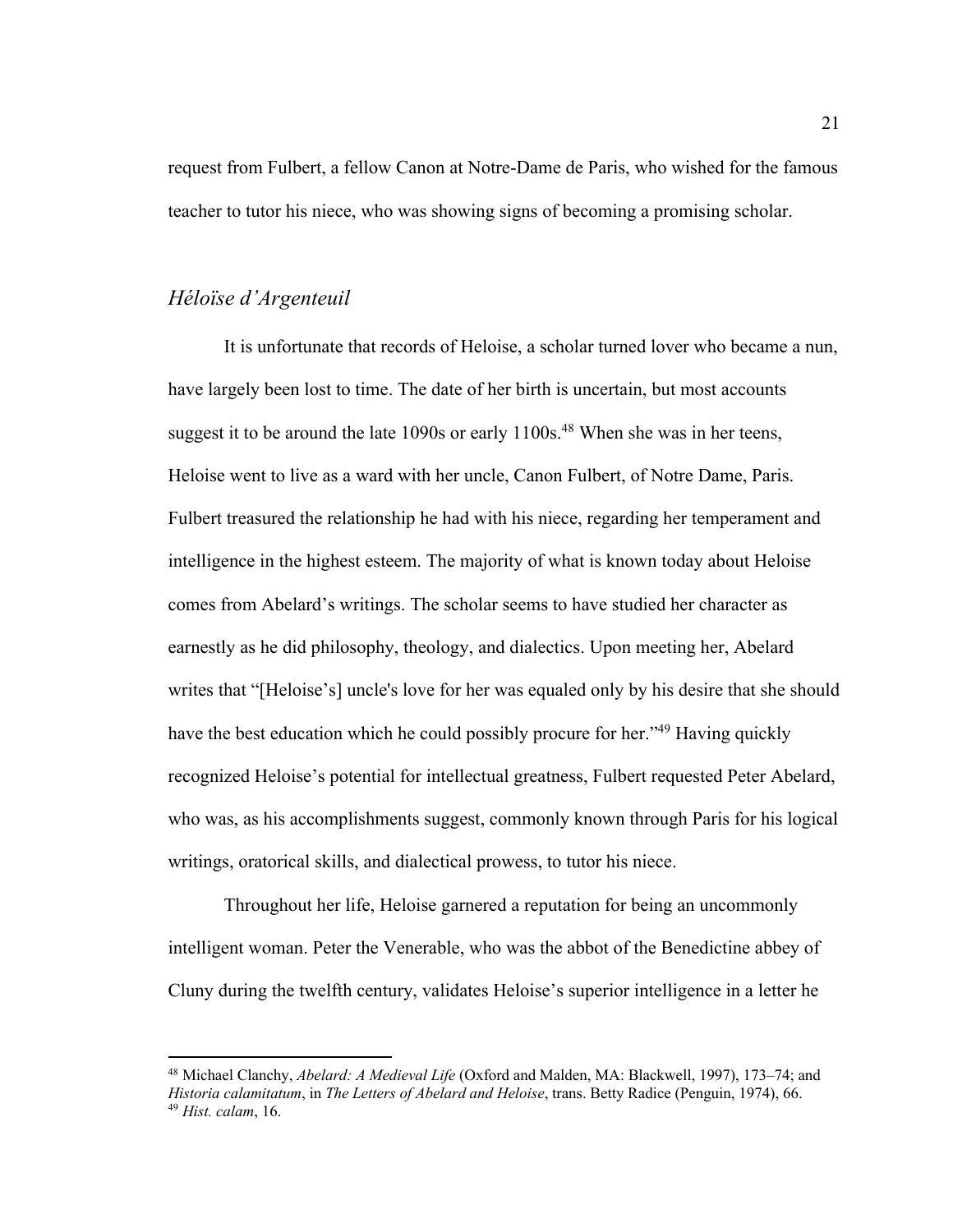wrote to Heloise after the passing of her husband, Abelard. In it, he writes that Heloise was a "woman who, although still caught up in the obligations of the world, devoted all her application to knowledge of letters...and to the pursuit of secular learning, [so] that not even the pleasures of the world…could distract her from this worthy determination to study the arts."<sup>50</sup> Hugh Metel who was a Cannon during Heloise's time, never met the clever young woman but wrote of her intellectual fame throughout the community, stating that Heloise "had surpassed the feminine sex" and had "overcome womanly weakness and ha<sup>[d]</sup> hardened in manly strength."<sup>51</sup> Barbara Newman notes that "even Abelard's bitter enemy Roscelin refers to Heloise as a *Puella Prudentissma*."52 With her reputation for intelligence preceding Heloise, Fulbert likely required no further bribing to persuade the famous tutor into his home. Abelard echoes these opinions in writing that "[Heloise] stood out above all by reason of her abundant knowledge of letters. Now this virtue is rare among women, and for that very reason it doubly graced the maiden and made her the most worthy of renown in the entire kingdom."<sup>53</sup>

His diction suggests that Heloise captivated Abelard by means deeper than the skin. He was drawn to her for the way in which she lived out the values of philosophy to which he was so attracted to. Furthermore, Abelard, being, again, the most well renowned dialectician in early twelfth century Paris, found that Heloise could hold her own in discourse with him. Heloise's "zeal," as he refers to it, for the pursuit of knowledge was

<sup>50</sup> Peter the Venerable, "Letter (115) to Heloise," in Radice, *Letters of Abelard and Heloise*, pages 217-218. <sup>51</sup> Constant J. Mews, "Hugh Metel, Heloise, and Peter Abelard: The Letters of an Augustinian Canon and the Challenge of Innovation in Twelfth-Century Lorraine," *Viator* 32 (2001): 59, 91.

<sup>52</sup> Newman, Barbara. "Flaws in The Golden Bowl: Gender and Spiritual Formation In The Twelfth Century." *Traditio* 45 (1989): 111-46. http://www.jstor.org/stable/27831242. 53 *Hist. calam*, 16.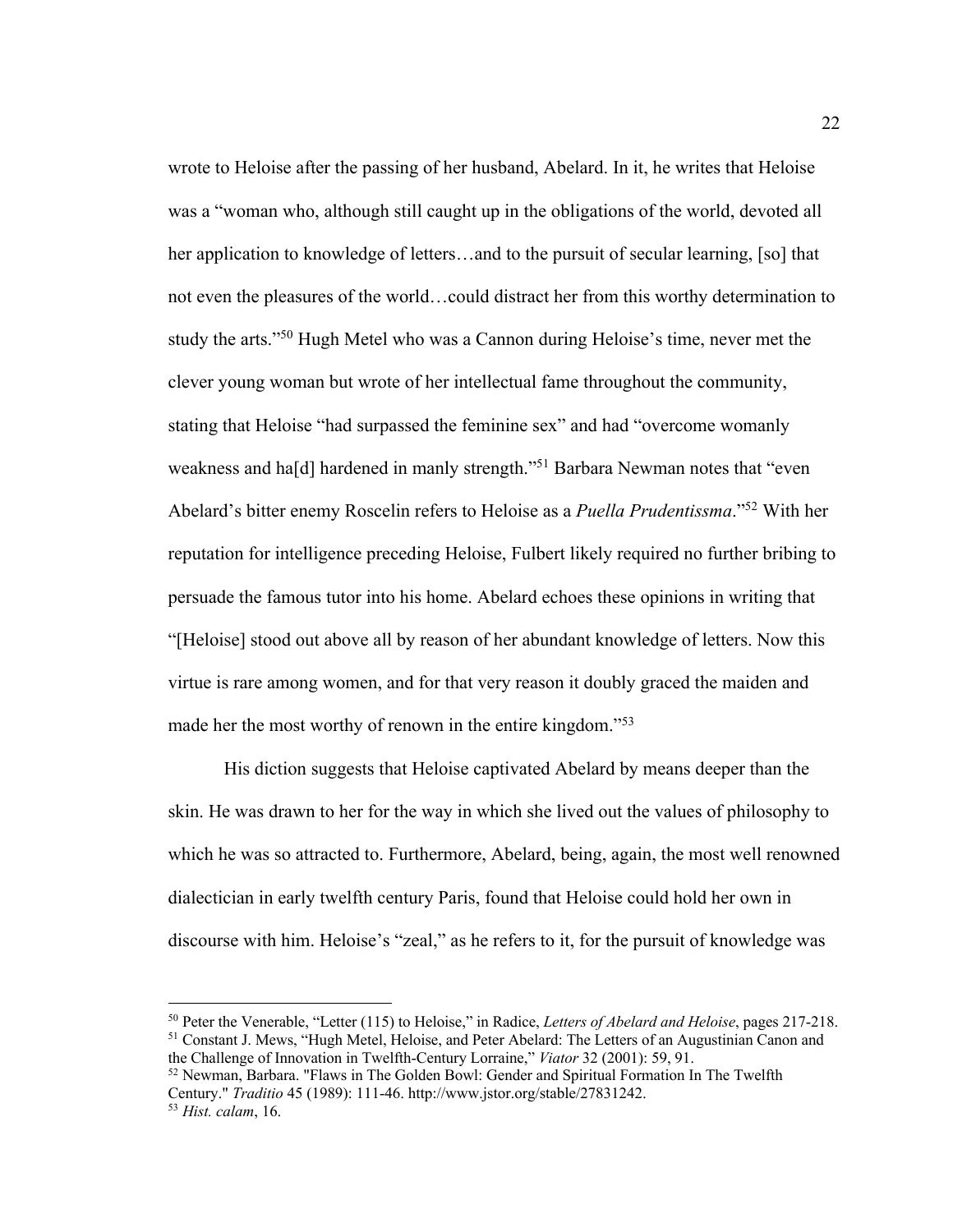the aspect of her character that seized Abelard's mind far before her love captured his heart. Before meeting Heloise, there exists no record of Abelard ever having been romantically connected to a woman. Upon meeting her, Abelard put the last of his adolescence to rest and sought something outside of the classroom: a personal relationship. He was, "determined to unite [himself] in the bonds of love."54 Heloise also, though only a "young girl," acted on her own accord, apart from the approval of her uncle, and grew into a woman with the introduction of Abelard into her life.<sup>55</sup> It was not long after meeting that the romantic aspect of their relationship, as shall be discussed in the following chapter, started. Though Abelard was older than Heloise, they each grew together, maturing as they began to adopt the same ethos.

<sup>54</sup> *Hist. calam*, 16.

<sup>55</sup> *Hist. calam*, 29. Heloise's exact age is not known though scholars of the pair, such as Constance J. Mews, suggests her age to be in her late teen years to his early twenties. See Mews, *Abelard and Heloise*, 59, for further discussion.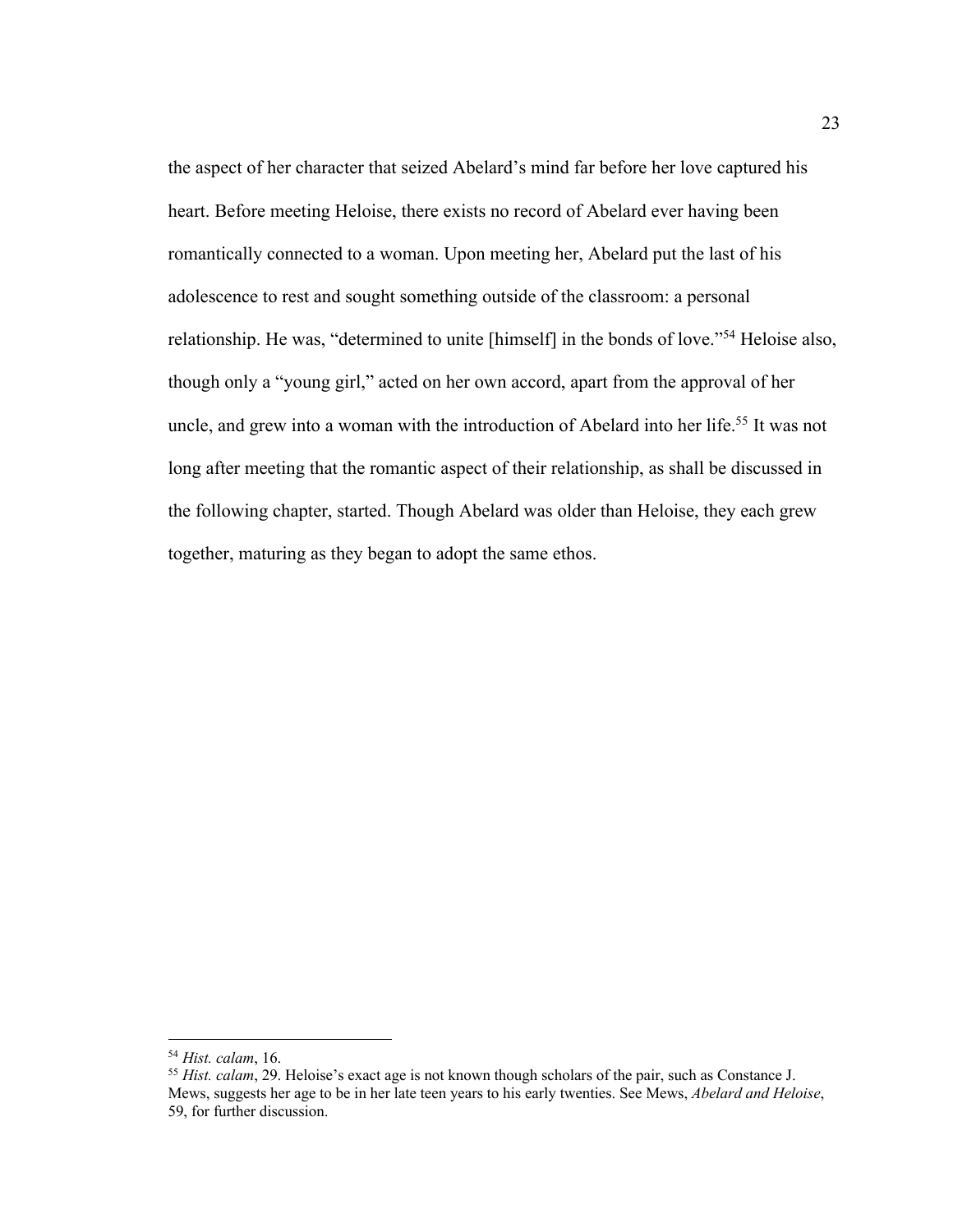# Chapter II:

"Academics, Lust, and Marriage"

### *Tutelage at the Fulbert House*

Upon starting his romantic relationship with Heloise in the year 1115 CE, Abelard's life would forever be changed. As stated in the previous chapter, Abelard's infatuation with Heloise was based on intellectual merit, not simple physical desire, with Abelard thoroughly considering their potential romantic success prior to pursuing Heloise. Abelard writes in *Historia calamitatum* about his thoughts on the matter:

Considering everything which customarily binds lovers, I thought I could more easily link her to me in love, and believed that I could do this very easily. I was then of such a name and so distinguished in youth and appearance that I did not fear being rejected by any woman who I might deem to love. I thought that this girl would all the more willingly consent to me as I knew that she possessed and loved such knowledge of letters and that while we were separated, we could be present to each other through mediating writing, and could write many things more boldly than speak them, and thus our conversation could always be delightful.56

Abelard was not aware when he penned these words how much the "mediating writing" between them would be bold enough to stand through the ages.<sup>57</sup> It was at this time, when Abelard and Heloise became a couple, that the fundamental reasons behind their attraction to one another became apparent and the foundation stones of what would become a lifelong relationship were established. The purpose of this chapter will be to look at the period of tutelage that spawned the beginning of Abelard and Heloise's

<sup>56</sup> *Hist. calam*, 13.

<sup>57</sup> *Hist. calam*, 13.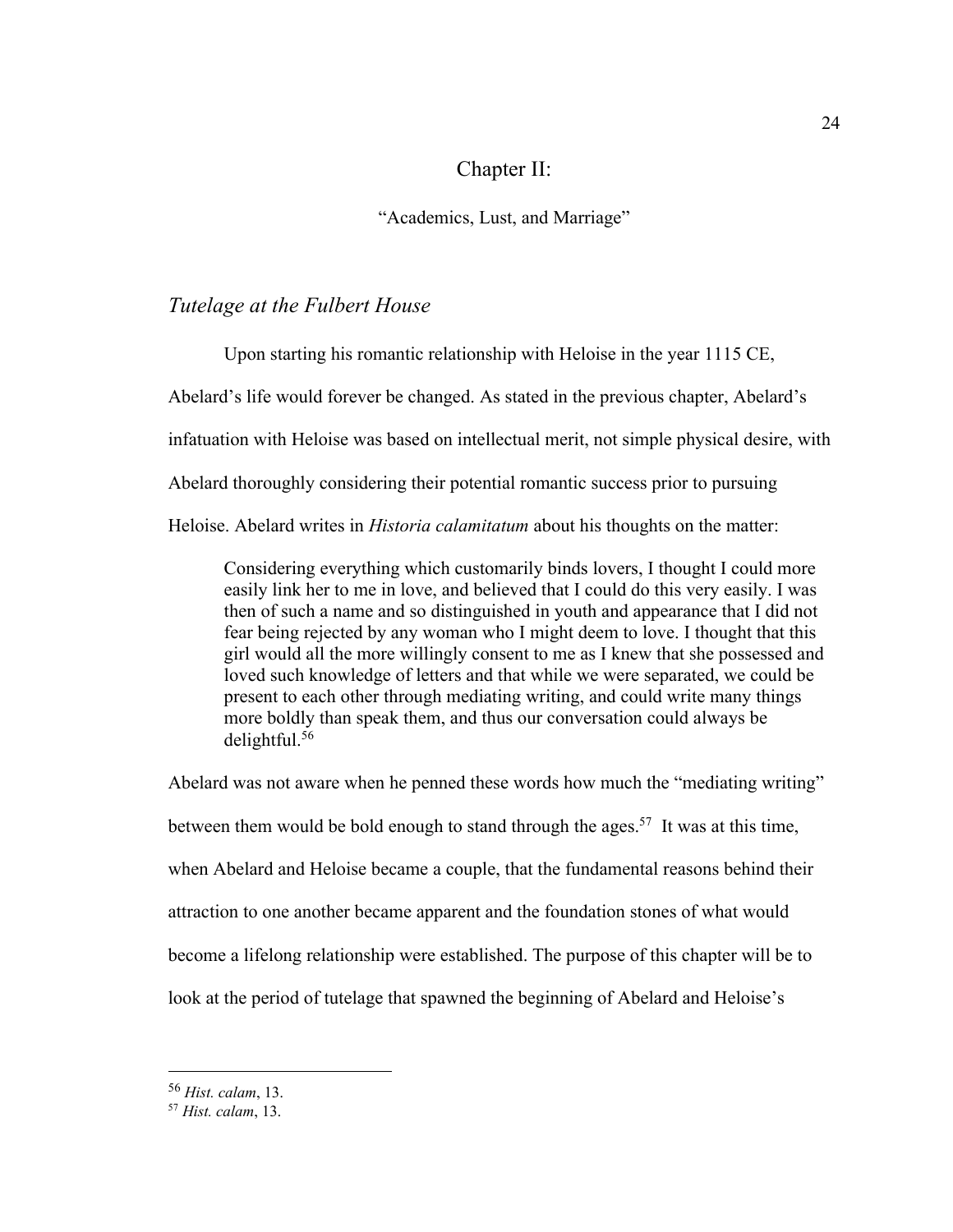relationship. This chapter will also discuss how both Abelard and Heloise equally contributed to the relationship even in these early stages and that, although Abelard was considered to be the instigator, both he and Heloise were drawn to one another and actively contributed to the relationship, intellectually and physically.

Abelard's account of their meeting suggests that he initiated the relationship with Heloise. There is not a sense of a timeline in his writing indicating the period between his first tutoring lesson and the beginning of a romantic relationship with Heloise. What is certain, however, is that Abelard stressed the sexual debauchery in his memoir. His words indicate that though he may have been attracted to Heloise due to her impressive intellect, their relationship veered away from the world of academia and more towards physical attraction.

We were united first in the dwelling that sheltered our love, and then in the hearts that burned with it. Under the pretext of study we spent our hours in the happiness of love, and learning held out to us the secret opportunities that our passion craved. Our speech was more of love than of the books which lay open before us; our kisses far outnumbered our reasoned words. Our hands sought less the book than each other's bosoms -- love drew our eyes together far more than the lesson drew them to the pages of our text.<sup>58</sup>

Due to the distraction of his new relationship with Heloise, for his part Abelard seems to

have neglected his studies as he became more transfixed with the enticement of romance:

In measure as this passionate rapture absorbed me more and more, I devoted ever less time to philosophy and to the work of the school. Indeed it became loathsome to me to go to the school or to linger there; the labour, moreover, was very burdensome, since my nights were vigils of love and my days of study. My lecturing became utterly careless and lukewarm; I did nothing because of inspiration, but everything merely as a matter of habit. I had become nothing more than a reciter of my former discoveries, and though I still wrote poems, they dealt with love, not with the secrets of philosophy.<sup>59</sup>

<sup>58</sup> *Hist. calam*, 19.

<sup>59</sup> *Hist. calam*, 19.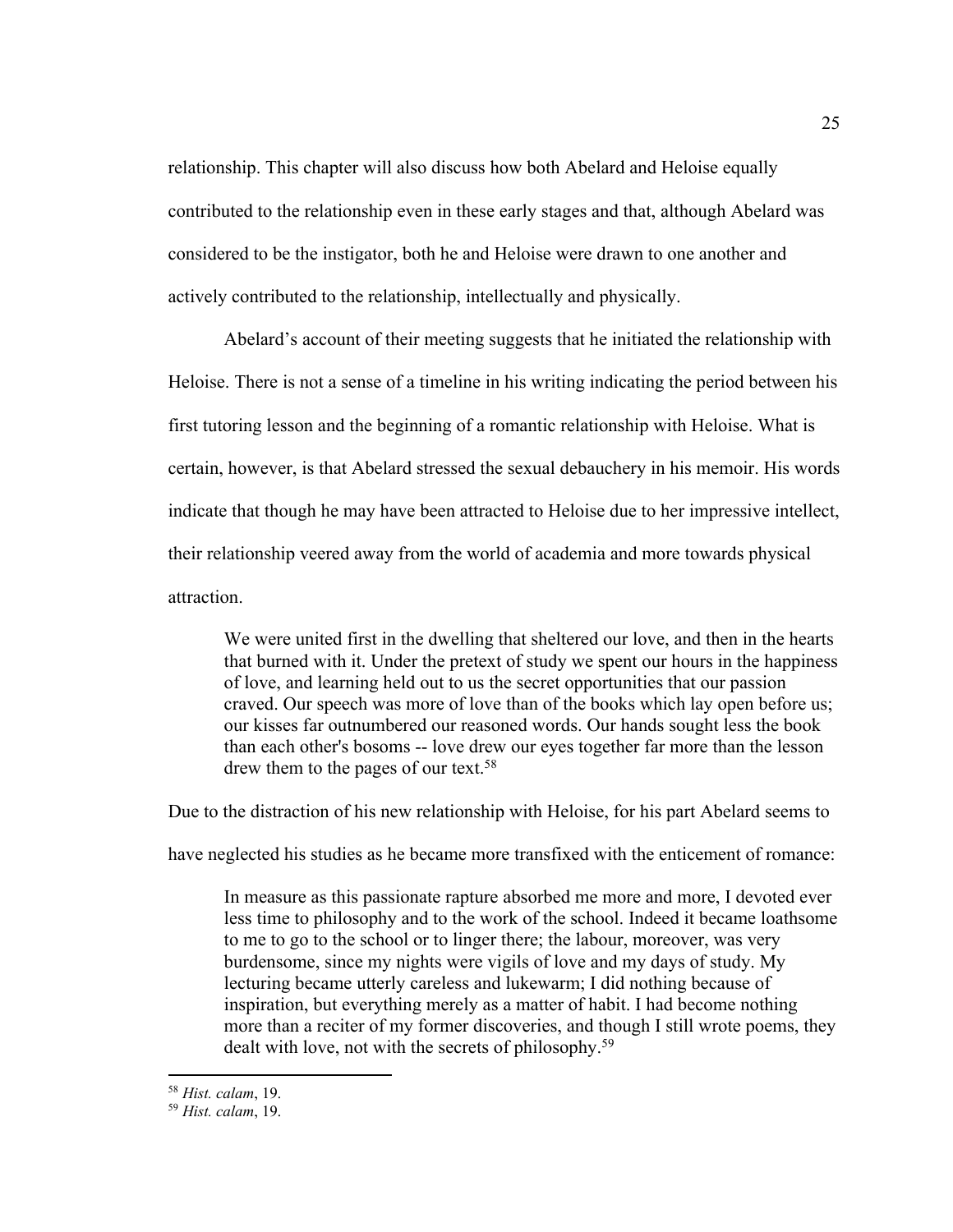There is no doubt that the man who had devoted his life chiefly to scholarly pursuits had fallen captive to the throws of romantic love and this affair potentially would have costly effects on his public image, which was rooted in his intellect, because in his own recollection he was seemingly turning away from that which made him famous.

While this love affair was taking place and Abelard's "lecturing became utterly careless and lukewarm," rumors began to spread throughout social circles in Paris about his and Heloise's liaisons. This neatly aligns with Abelard's own impression of events. One such arbiter of these rumors was none other than Abelard's former instructor and debate partner, Roscelin of Compiègne. Roscelin wrote a letter to Abelard indicting the scholar for his dishonorable behavior and how it had affected his image.

I have seen in Paris indeed that a certain cleric called Fulbert welcomed you as a guest into his house, fed you as a close friend and member of the household, and also entrusted to you his niece, a very prudent young woman of outstanding disposition, for tuition. You, however, were not so much unmindful as contemptuous of that man, a noble and a cleric, a canon even of the church of Paris, your host and lord, who looked after you freely and honorably. Not sparing the virgin entrusted to you whom you should have taught as a student and whipped up by a spirit of unrestrained debauchery, you taught her not to argue but to fornicate. In one deed you are guilty of many crimes, namely, of betrayal and fornication, and most foul destroyer or virginal modesty. But "God, the Lord of vengeance, the God of vengeance, has acted freely.<sup>60</sup>

This letter from Roscelin suggests two things about the public's opinion of Abelard. First, that the great scholar had deprived himself of his studies in favor of an improper romance. The second is that the romantic relationship between Abelard and Heloise was not only improper, but also without honor, spurred on by lust, and inappropriate in that

<sup>60</sup> Constance J. Mews, *Paris, the Schools, and the Politics of Sex. In: The Lost Love Letters of Heloise and Abelard,* The New Middle Ages series (New York: Palgrave Macmillan, New York, 2008), https://doi.org/10.1007/978-1-137-05921-5\_3.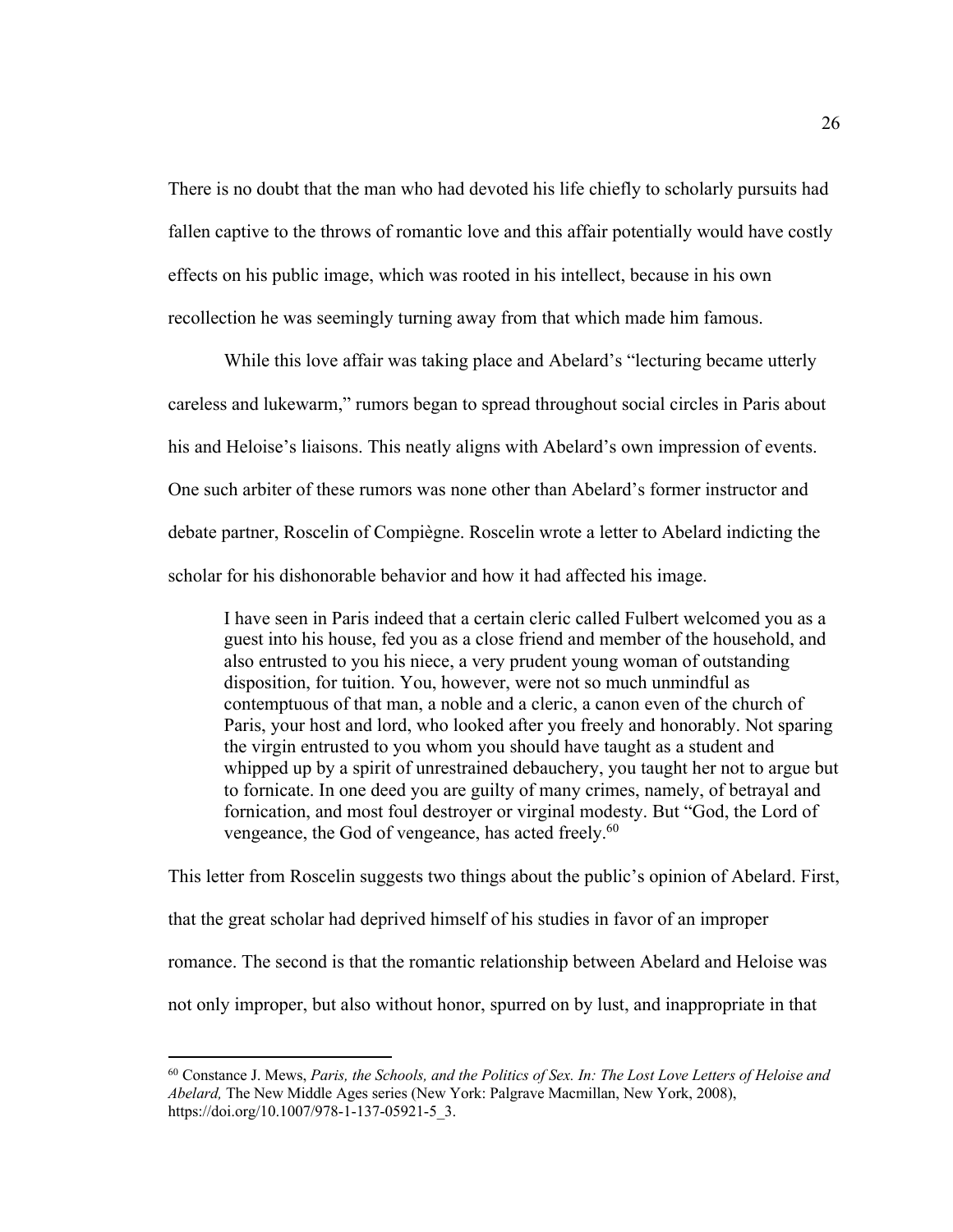Abelard took advantage of the young Heloise, who is described in both Abelard's and Roscelin's accounts as a victim and a distraction. Abelard's writings seem to unintentionally defend Roscelin's claim by stating how he was "utterly aflame with passion" for Heloise and because of this reason "persuaded the girl's uncle, with the aid of some of his friends to take [Abelard] into his household."61 Abelard wrote that "[Fulbert's] simplicity [in allowing Abelard to get so close to his niece] was nothing short of astounding to me; I should not have been more smitten with wonder if he had entrusted a tender lamb to the care of a ravenous wolf."<sup>62</sup> Abelard notes that instead of "bend[ing] her to [his] will with threats and blows," he did so with tender "caresses."<sup>63</sup>

It would be fitting to presume from Abelard's confessions that he was, indeed, the one initiating and leading the relationship with Heloise, although it is equally apparent that Heloise responded in a manner that met his own enthusiasm and adulterous behavior. She writes:

I am conquered by my feelings; love troubles my mind and disorders my will. Sometimes I am swayed by the sentiment of piety which arises within me, and then the next moment I yield up my imagination to all that is amorous and tender… Oh, for pity's sake help a wretch to renounce her desires!... I am here, I confess, a sinner, but one who, far from weeping for her sins, weeps only for her lover; far from abhorring her crimes, endeavors only to add to them; and who, with a weakness unbecoming the state I am in, please myself continually with the remembrance of past actions, when it is impossible to renew them.<sup>64</sup>

Although it can be interpreted through her writing that Heloise is more reflective and considers the righteousness of her actions and Abelard is more concerned about his

<sup>61</sup> *Hist. calam*, 17*.*

<sup>62</sup> *Hist. calam*, 17*.*

<sup>63</sup> *Hist. calam*, 17*.*

<sup>64</sup> Peter Abelard & Héloïse, *Love letters of Abelard and Heloise*, trans. and ed. Lloyd E. Smith (Girard, Kan.: Haldeman-Julius Company, 1925), 35.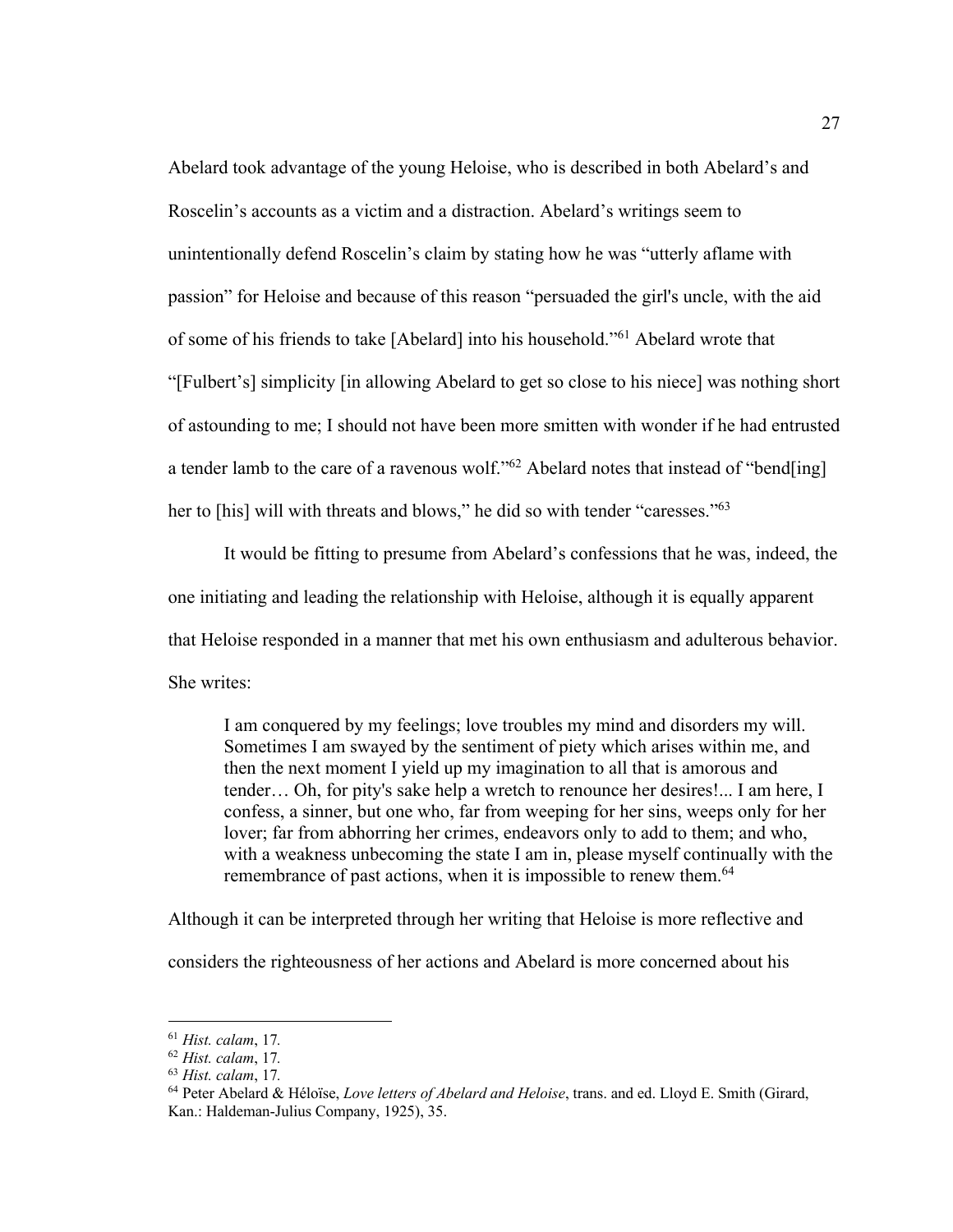public reputation, both were aware that their actions of physical intimacy out of wedlock were wrong in the eyes of God and unacceptable in the view of the Church.

There, again, exists no firm timeline as to how long Abelard and Heloise were secretly intimate under Fulbert's roof, but it was not long before Heloise became pregnant. There is precious little mentioned between the pair concerning their child. What is written is from Abelard's memoir when he stated that "It was not long after [the affair began] that Heloise found that she was pregnant, and of this she wrote to me in the utmost exultation, at the same time asking me to consider what had best be done."65 Knowing of the shame that could befall him and her, Abelard writes that "on a night when her uncle was absent, we carried out the plan we had determined on, and I stole her secretly away from her uncle's house, sending her without delay to my own country. She remained there with my sister until she gave birth to a son, whom she named Astrolabe."<sup>66</sup>

There is no reason written by the child's father or mother as to why he was given the name Astrolabe, but a theory posed by William G. East in his work, "Abelard Anagram" in *Notes and Queries* suggests that Heloise devised the name "Astrallabius puer dei (Astralabe, child of God) as an anagram of Petrus Abaelardus II."67 Perhaps attempting to re-imagine Abelard as an innocent, pure soul in the body of her child is the reason why Heloise chose the unusual name. If not, however, then it could be theorized that, as Constant J. Mews phrases, she names the child Astrolabe as an "instrument

<sup>65</sup> *Hist. calam*, 20*.*

<sup>66</sup> *Hist. calam*, 21*.*

<sup>67</sup> William G. East, "Abelard's Anagram," *Notes and Queries*, 204 (1995), 233.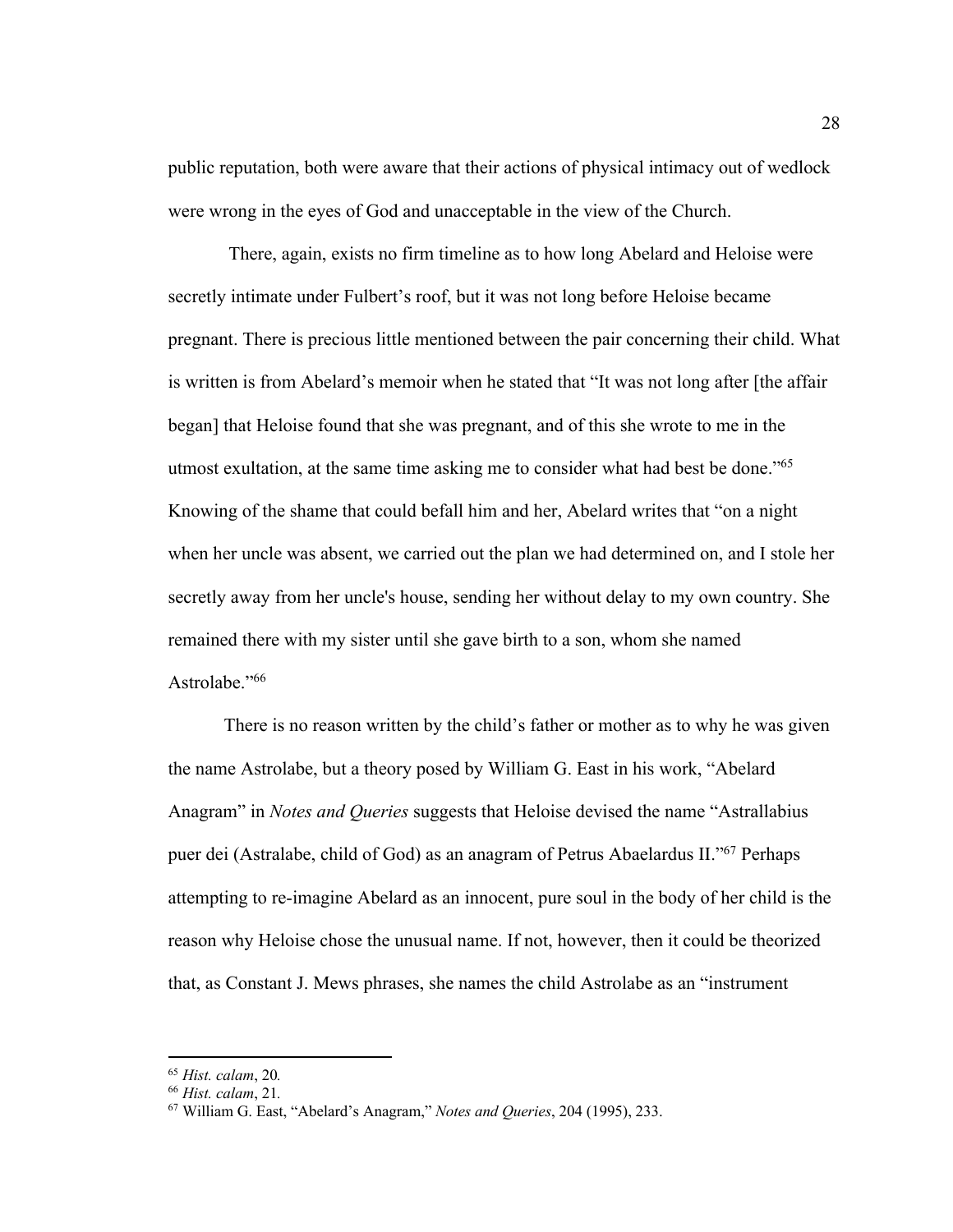through which they [Abelard and Heloise] could acquire knowledge of the heavens—a symbol of scientific curiosity."<sup>68</sup> The boy is, in essence, a manifest representation of how, in their pursuit of knowledge, Heloise and Abelard were distracted by romantic love. Heloise's choosing of her child's name may act as an endeavor to re-rout back to the original focus of their relationship, which was, academics.

Concern about reputation, whether Heloise's standing as a woman or Abelard's as an academic, was, in the end, the primary factor that undermined their affair. Though she attempted to keep her promiscuous actions hidden from her uncle, Fulbert soon found out and became enraged that his niece and his home and been defiled by a man he had invited under his roof. Fulbert's response was a mix of fury and disbelief, because the uncle did not want to believe his niece, whom he held in such high regard, would fall into sexual temptation. Abelard noted Fulbert's reaction to the news of his beloved niece's sexual relationship. "A thing so manifest could deceive only a few, no one, methinks, save him whose shame it chiefly bespoke, the girl's uncle, Fulbert. The truth was often enough hinted to him, and by many persons, but he could not believe it, partly, as I have said, by reason of his boundless love for his niece, and partly because of the well-known continence of my previous life. Indeed, we do not easily suspect shame in those whom we most cherish, nor can there be the blot of foul suspicion on devoted love."<sup>69</sup> The idea that Heloise had engaged in fornication grieved the uncle who loved her so dearly and whom admired her for her supposed commitment to chastity.

<sup>68</sup> Mews, *Abelard and Heloise*,79. 69 *Hist. calam*, 18*.*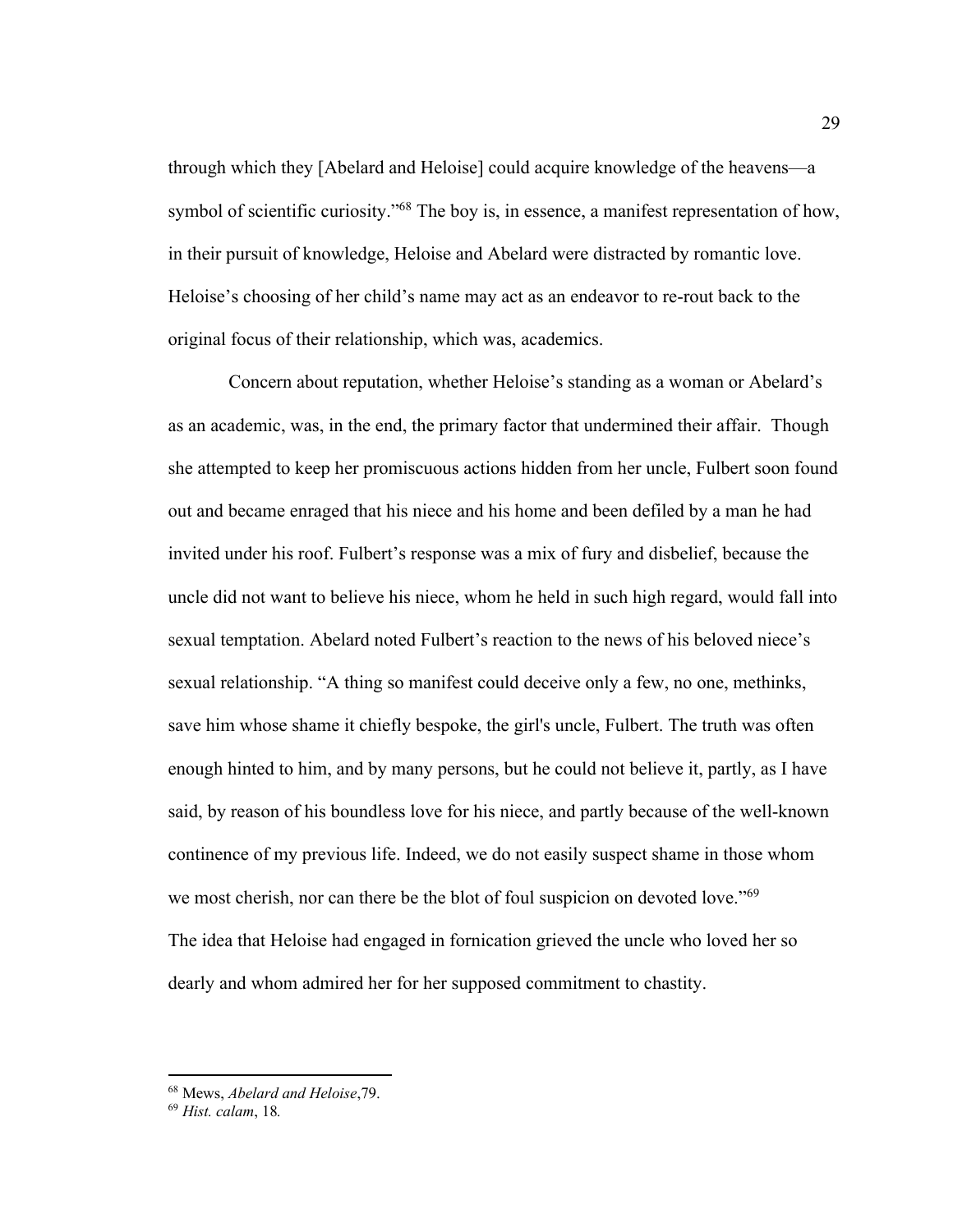# *Marriage*

Having had a child together, the two were married; however, the union was a formality, formed to keep Abelard's social reputation intact, as Abelard wished to obtain approval from Fulbert. Heloise, however, did not wish to marry, despite the fact that they had a son, Astrolabe, together, because she did not want such a powerful mind like Abelard's to be contained within the confines of a marriage.<sup>70</sup> Heloise gleans this from the opinion of the Roman author Seneca, who believed that marriage was inimical to the scholarly life; and she greatly valued the mind of Abelard and his devotion to scholarship.<sup>71</sup> Heloise believed that to completely devote oneself to the pursuit of philosophy, one must live untethered to the bonds of marriage. Heloise also used the opinions of Jerome in her ponderings to Abelard. The 5<sup>th</sup> century writer believed that marriage would stand in the way of deep philosophical thinking. He wrote that "[w]hen Cicero after divorcing Terentia was requested by Hirtius to marry his sister, he set the matter altogether on one side, and said that he could not possibly devote himself to a wife and to philosophy."72 Heloise seemed to consider Abelard's mind too great to be distracted by marriage even if she were to be the wife. He, instead, should commit himself to academic pursuits. Like Abelard and Roscelin, Heloise was concerned about Abelard's reputation. Heloise believed that because the marriage would connect Abelard to her through the means of their son, he would be implicated in a sexual relationship out

 $70$  The need for a formal union along with the feelings of objection from Heloise to the marriage will be discussed further in chapter three.<br><sup>71</sup> Peter Abelard and Héloïse, *The Letters of Abelard and Heloise* (Empire Books, 2012), 47.

 $^{72}$  From The Principle Works of St. Jerome, tr. W.H. Fremantle, A Select Library of Nicene and Post-Nicene *Fathers of the Christian Church*, Second Series, Vol. VI (New York, 1893), 281, 7, paragraphing and chapter titles supplied.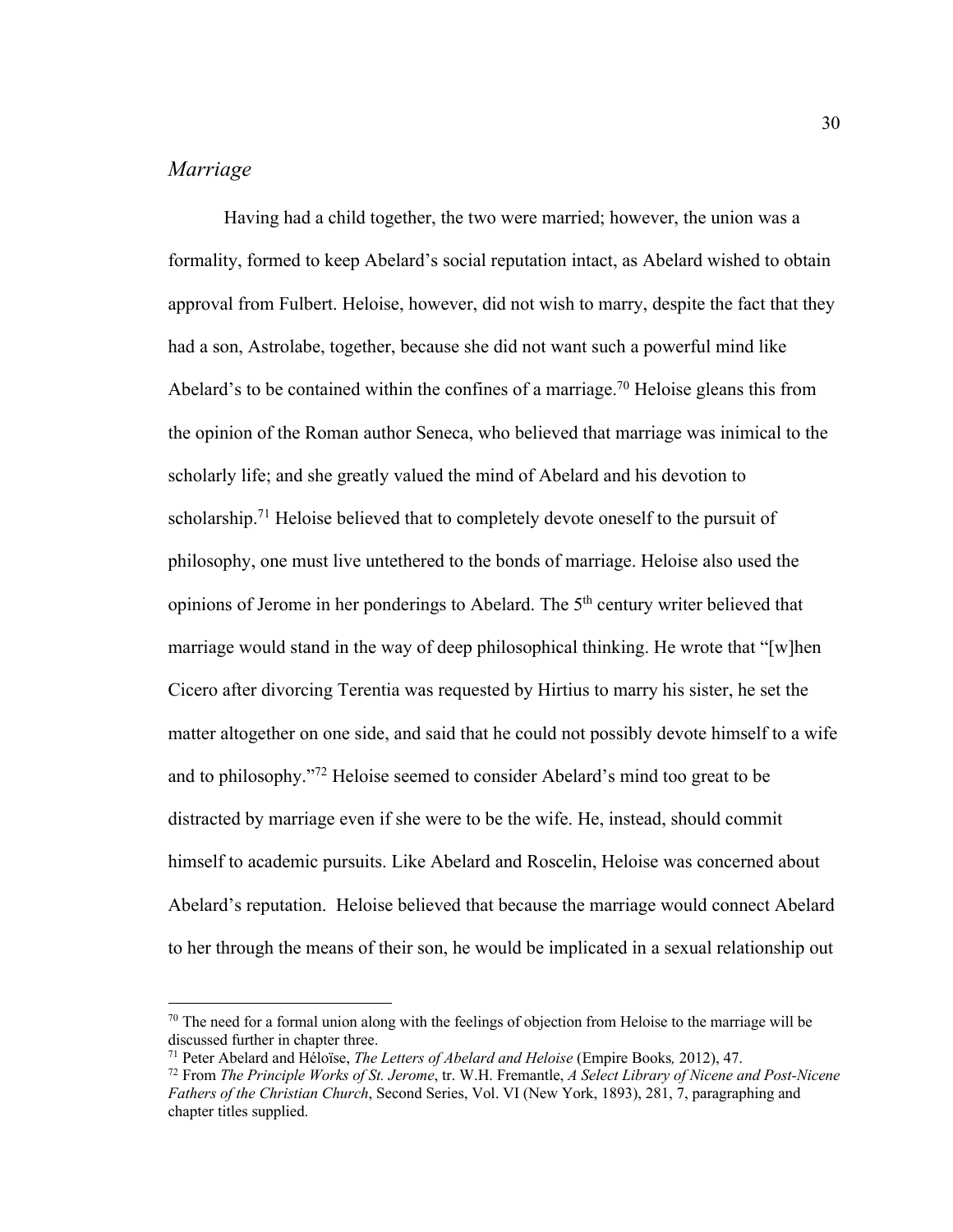of wedlock; effectively ruining his career and social respect. Though in their interactions at the time Abelard disagreed with Heloise, years later, in *Historia calamitatum,* he argued Heloise's very point, coming to see that a marriage between them would not have appeased her uncle ("our marriage proved but a weak defense against his revenge"), and it did, in fact, tarnish Abelard's name.<sup>73</sup> It is of value to note, as it will become a common occurrence in this thesis, that Abelard introduced Heloise to the writings of Seneca. She admits to him in her second letter that, "Seneca, with whose writings you made me acquainted," influenced her opinion on the paring of marriage and the scholarly life.<sup>74</sup> Then, years later, Abelard adopts her opinion on Seneca's writing. Thus, tutor influenced tutee who then, in turn, by her own writing and reasoning, led her instructor to her conclusion.

But looking at the affair from Heloise's perspective, she also had a personal stake in their relationship. Heloises' thoughts sound like an early form of feminism in that she wished to remain an unmarried woman because she believed marriage was a formal commitment and romantic love would be caged. In a letter to Abelard, she untangled her thoughts on wedding him:

tho' I knew that the name of Wife was honourable in the world, and holy in religion, yet the name of your mistress had greater charms, because it was more free. The bonds of matrimony, however honourable, still bear with them a necessary engagement; and I was very unwilling to be necessitated to love always a man who, perhaps, would not always love me. I despised the name of Wife, that I might live happy with that of Mistress; and I find, by your letter to your friend, you have not forgot that delicacy of passion in a woman who loved you always with the utmost tenderness, and yet wished to love you more, you have very justly observed in your letter, that I esteemed those public engagements insipid which form alliances only to be dissolved by death, and which put life and love under

<sup>73</sup> *Hist. calam*, 23*.*

<sup>74</sup> Abelard and Héloïse, *The Letters of Abelard and Heloise, 18*.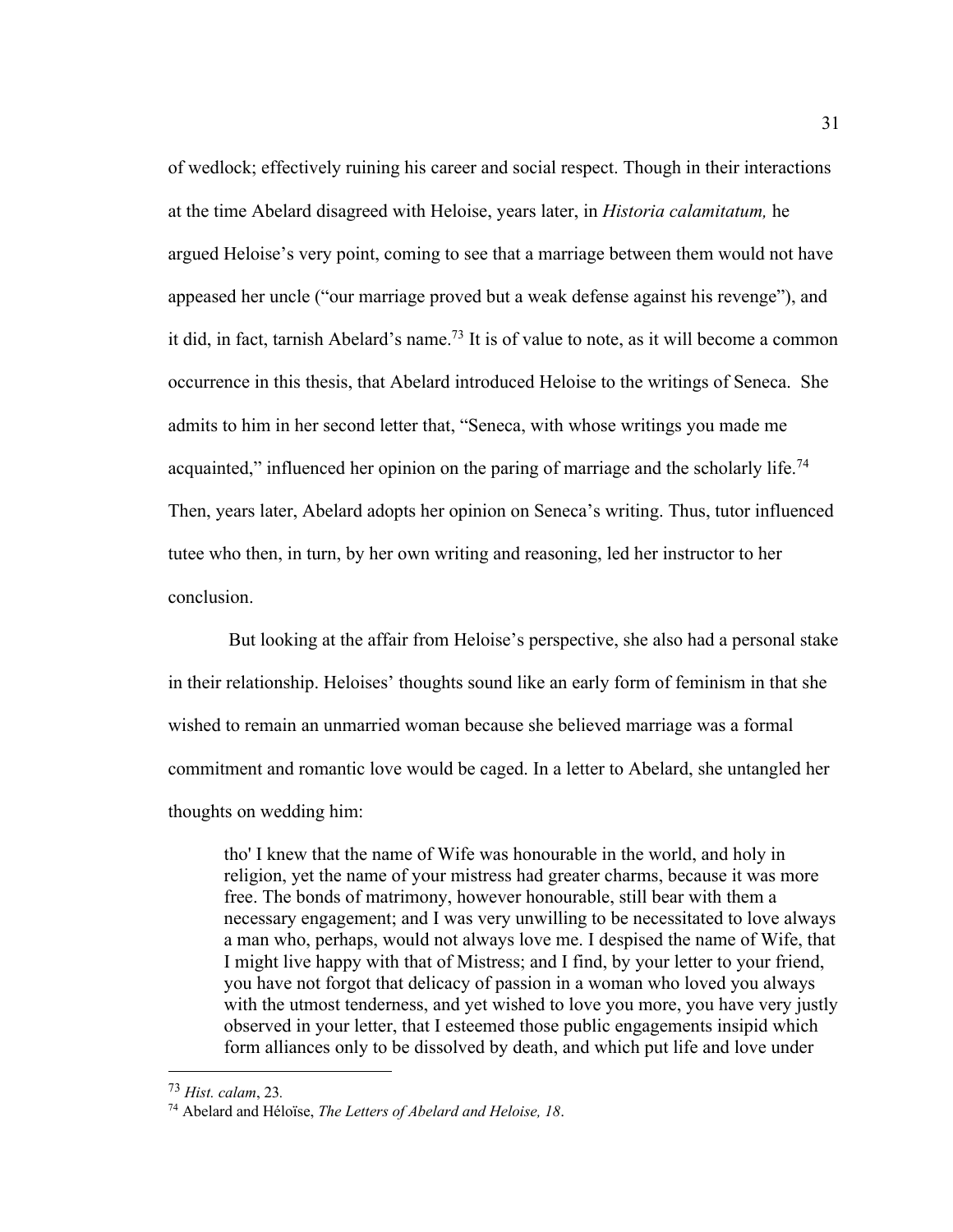the same unhappy necessity. But you have not added how often I have made protestations that it was infinitely preferable to me to live with Abelard as his mistress than with any other as empress of the world, and that I was more happy in obeying you, than I should have been in lawfully captivating the lord of the universe. Riches and pomp are not the charms of love. True tenderness make us to separate the lover from all that is external to him, and setting aside his quality, fortune, and employments, consider him singly by himself.75

Heloise held to her notion that if one was married, there existed an obligation to stay committed to one another by something other than real, romantic love. It was only through the freedom of lawful singleness, that Heloise saw liberation in her relationship with Abelard because he would not be required to love her by the way of holy matrimony, but he would stay committed to her because of love and nothing short of his desire for her.

This rhetoric from Heloise is definite, insightful, and carries the air of a strongwilled individual whose mind is already settled on the matter. In her contribution to the anthology, *Listening to Heloise: The Voice of a Twelfth-Century Woman*, Jane Chance focuses on the definitive nature and confident tone of Heloise's writing, stating: that "Heloise appropriates the masculinized role of the authority  $\left[\right]$  in her letters to Abelard]."<sup>76</sup> Heloise was not merely an unopinionated medieval woman forced to play the role of damsel, she was a thinker who understood the complexities of what a marriage could bring. Where most women during this time period would hasten towards matrimony in an attempt to salvage what honor they could after such a public affair (which resulted in a child), Heloise thought outside of the traditional bounds of marriage; seeing the act as

<sup>75</sup> Abelard and Héloïse, *The Letters of Abelard and Heloise, 27.*

<sup>76</sup> Jane Chance, "Classical Myth and Gender in the Letters of "Abelard" and "Heloise": Gloss, Glossed, Glossator," in *Listening To Heloise: The Voice of a Twelfth-Century Woman*, ed. Bonnie Wheeler, in The New Middle Ages series (New York: Palgrave MacMillan, 2014), 161.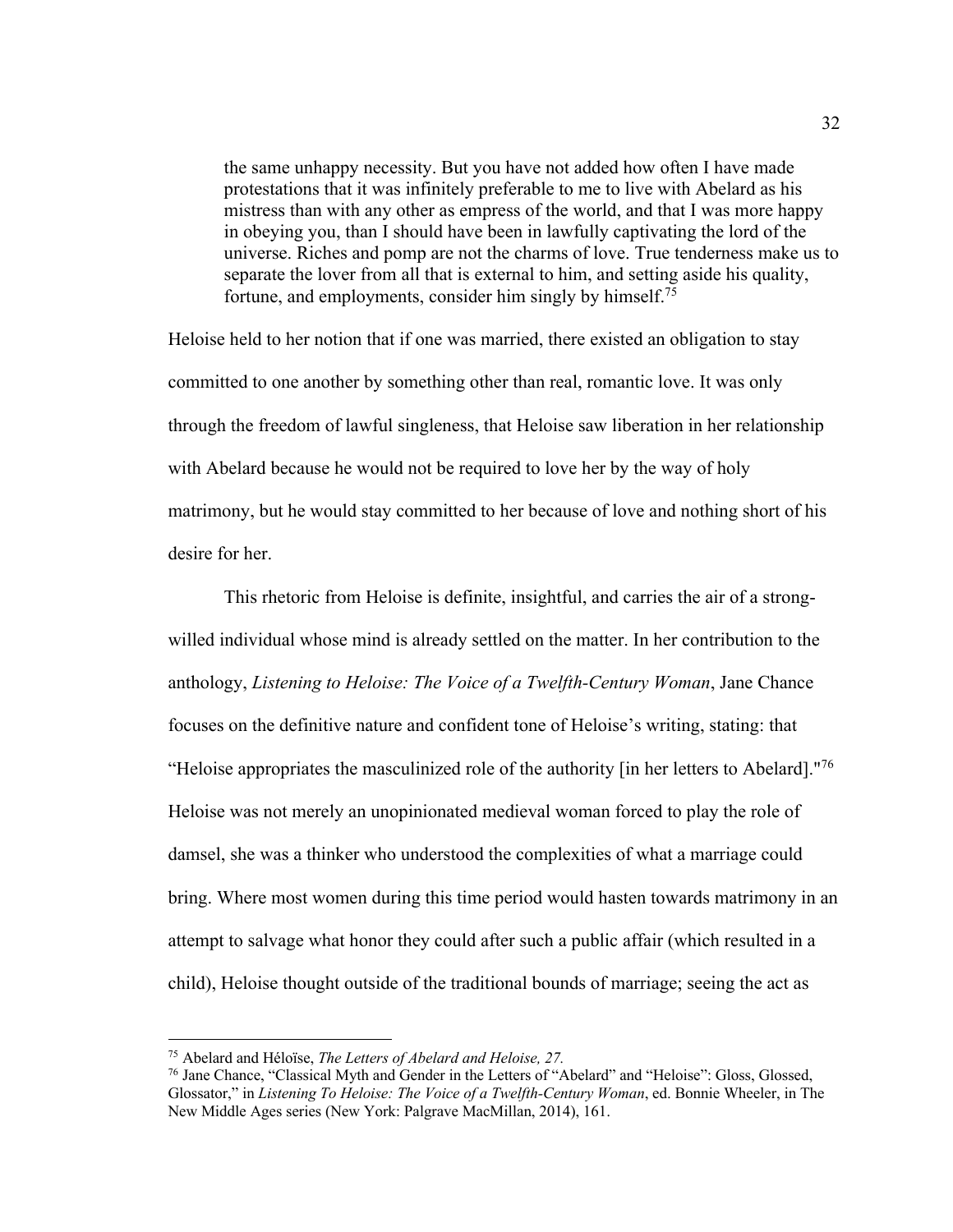one that would imprison and cheapen her love rather than liberate her and Abelard. Such complex opinions from Heloise suggest that she was liberal in her thinking and socially aware enough to be considered in modern times as a Medieval feminist.

### *The Aftermath*

In the end, outside forces, including social concerns about reputation that Heloise, Abelard, and Roscelin had all commented on, compelled the couple to adjust the nature of their relationship. Abelard writes that Fulbert spread word of his actions in an attempt to ruin his career. Heloise had, as Abelard writes, "denounced her own kin and swore that they were speaking the most absolute lies. Her uncle, aroused to fury thereby, visited her repeatedly with punishments."<sup>77</sup> Learning of the harassment of his wife, Abelard sent her to "a convent of nuns at Argenteuil, not far from Paris, where she herself had been brought up and educated as a young girl. [Abelard] had them make ready for her all the garments of a nun, suitable for the life of a convent, excepting only the veil, and these [Abelard] bade her put on."78

After Fulbert heard of this, he believed that Abelard was attempting to control his niece, be rid of her, and destroy what was left of her life by forcing her to become a nun. The furious uncle hired men to go to Abelard's dwelling one evening. Abelard writes that "they broke in with the help of one of my servants whom they had bribed. There they had vengeance on me with a most cruel and most shameful punishment, such as astounded

<sup>77</sup> *Hist. calam*, 29.

<sup>78</sup> *Hist. calam*, 29.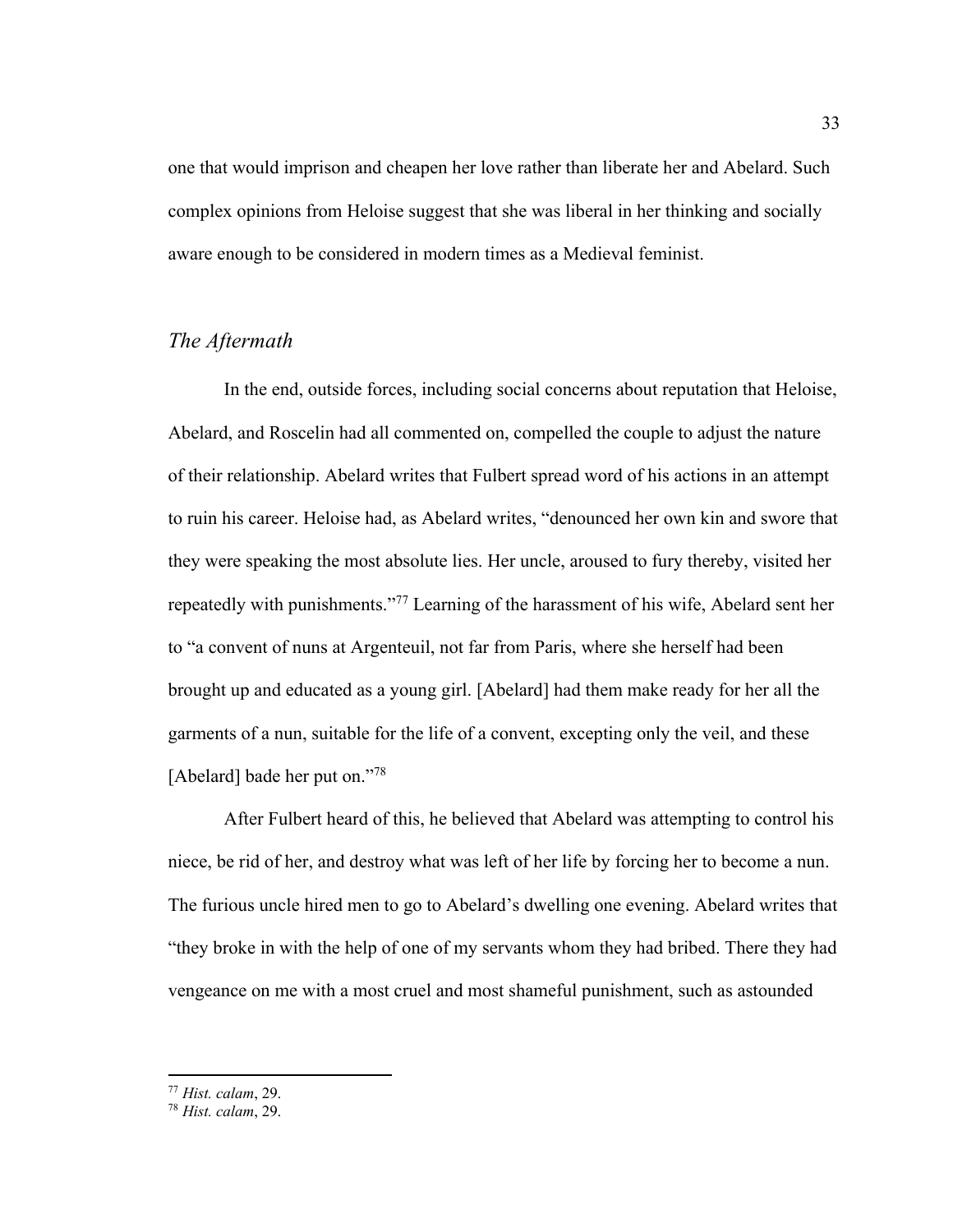the whole world; for they cut off those parts of my body with which I had done that which was the cause of their sorrow."<sup>79</sup> The relationship between Heloise and Abelard from this moment forth was altered. She would stay in the convent with veil worn. He would take vows at Saint Denis and go on to teach in Champagne near Quincey after rejoining the Paraclete. Though Abelard and Heloise would be separated physically, for the next twenty years until Abelard's death in April of 1142, the two, through letter writing, would form a bond that would, by their own admission, surpass the relationship they had before the attack on Abelard. In the following chapter, the careers of both Abelard and Heloise will be discussed with their letters acting as an insightful guide.

<sup>79</sup> *Hist. calam*, 30.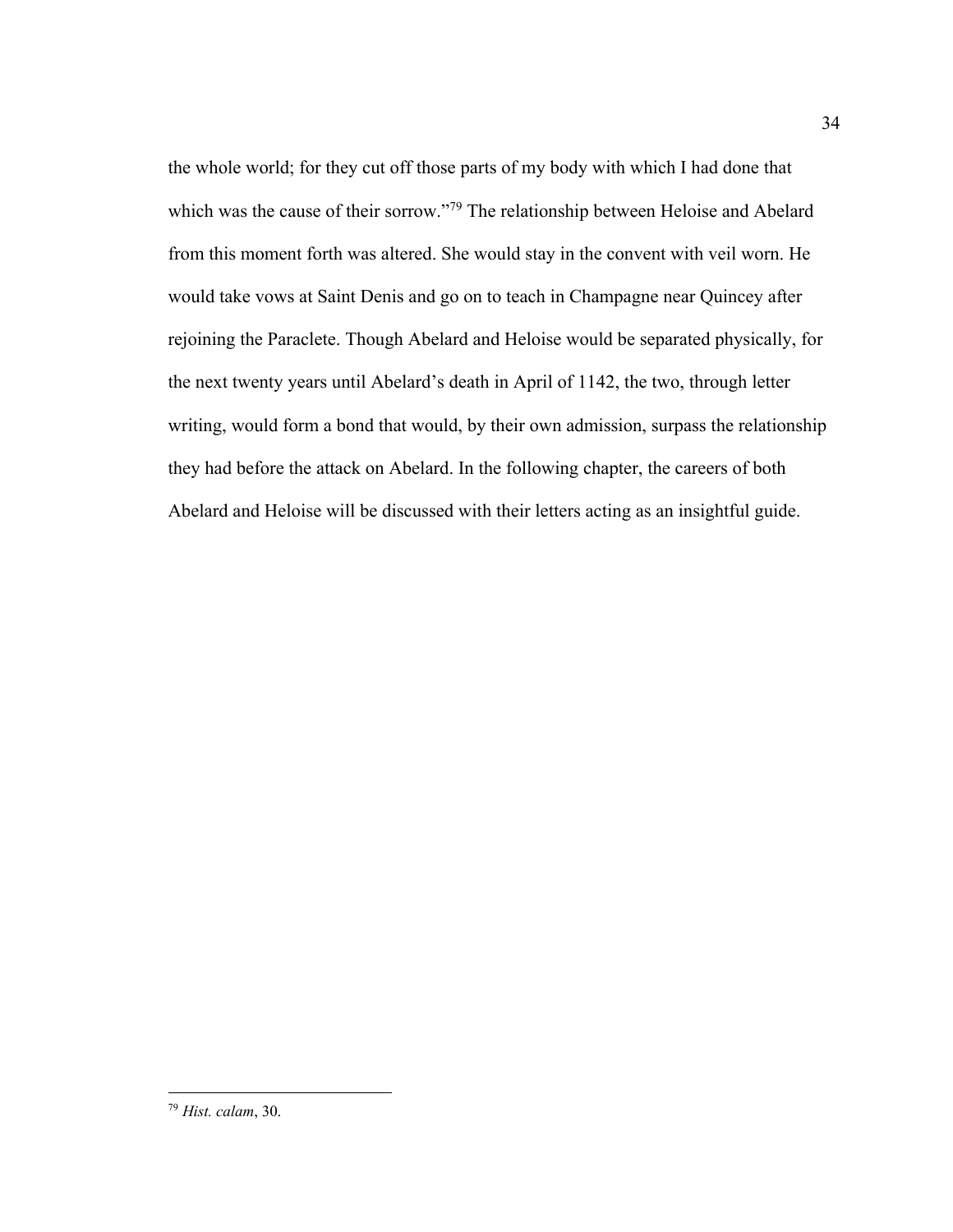## Chapter III:

### "Heloise and Her Unbreakable Habit"

During their letter writing years, roughly 1129-1142 CE, Abelard was a castrated man who lived in semi-isolation. At the same time, Heloise was living with the nuns in the convent of Argenteuil, although she would not stay there long before moving on to become the well-respected abbess of the Paraclete. This chapter focuses mainly on Heloise (with Abelard being the focal point in chapter IV), exploring the immediate fallout following the whirlwind love affair between Abelard and Heloise, Heloise's emerging career, and the mutually influential bond the two shared despite their physical separation. Through her experiences at the Convent of Argenteuil and becoming an abbess of the Paraclete, Heloise not only formed a remarkable administrative career, she figured out how to participate in society while simultaneously maintaining and utilizing her intellect.

# *The Convent of Argenteuil*

Located just under eight miles outside of Paris, France, sits the Benedictine convent of Argenteuil where Heloise would flee to escape the judgement of her uncle. The commune was not an unfamiliar place to Heloise. As a child, Heloise was educated at Argenteuil, where she would become fluent in Greek, Hebrew, and Latin and also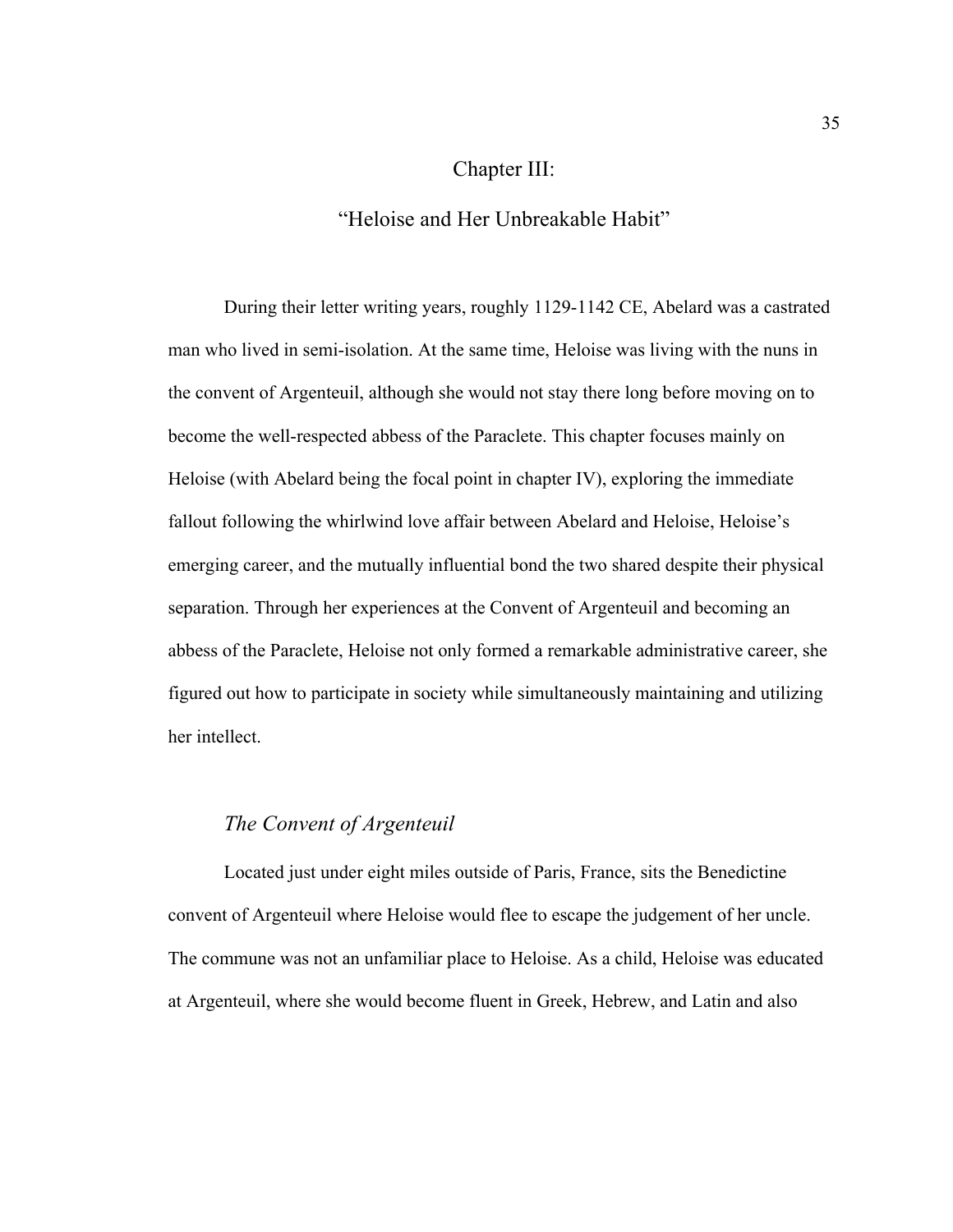made great strides in the areas of rhetoric and grammar.<sup>80</sup> After giving birth to her son, Astrolabe, in Brittany, Heloise left the child there to be raised by her sister-in-law, Denise. The fact that the sister of Abelard would be willing to take the 'love child' into her care, may suggest that the Abelard family had a less than superficial relationship to Heloise; one in which the Abelard family, or at the very least, Denise, was supporting the couple with the participation of raising their child. With the child in the care of Denise, Abelard and Heloise "secretly returned to Paris" where they eloped.<sup>81</sup> In the weeks that followed their wedding, Abelard recalls in *Historia calamitatum* that he and his new bride saw each other only "rarely and in private, thus striving [their] utmost to conceal what [they] had done."<sup>82</sup> But Heloise's uncle could not shake the fact that with the reputation of his niece, his own good name was tarnished in the eyes of the community. Therefore, perhaps aiming to distance himself from the sinful actions of his kin, in a fit of vengeance for his own reputation, Fulbert began to spread the tale about Heloise and Abelard's sexual relationship. Abelard surmises it by writing: "and those of his household, seeking solace for their disgrace, began to divulge the story of our marriage, and thereby to violate the pledge they had given me on this point.<sup>83</sup>

The pledge that Fulbert had agreed to was that Abelard would wed his niece to ease the shame of her pregnancy but the marriage must be kept a secret so that Abelard "might suffer no loss of reputation thereby."<sup>84</sup> Thus, when Fulbert chose to speak out

<sup>&</sup>lt;sup>80</sup> During the twelfth century in Europe, Latin was the universal language of scholarship and the Catholic Church.

*<sup>81</sup> Hist. calam*, 29.

*<sup>82</sup> Hist. calam*, 29.

*<sup>83</sup> Hist. calam*, 29.

*<sup>84</sup> Hist. calam*, 29.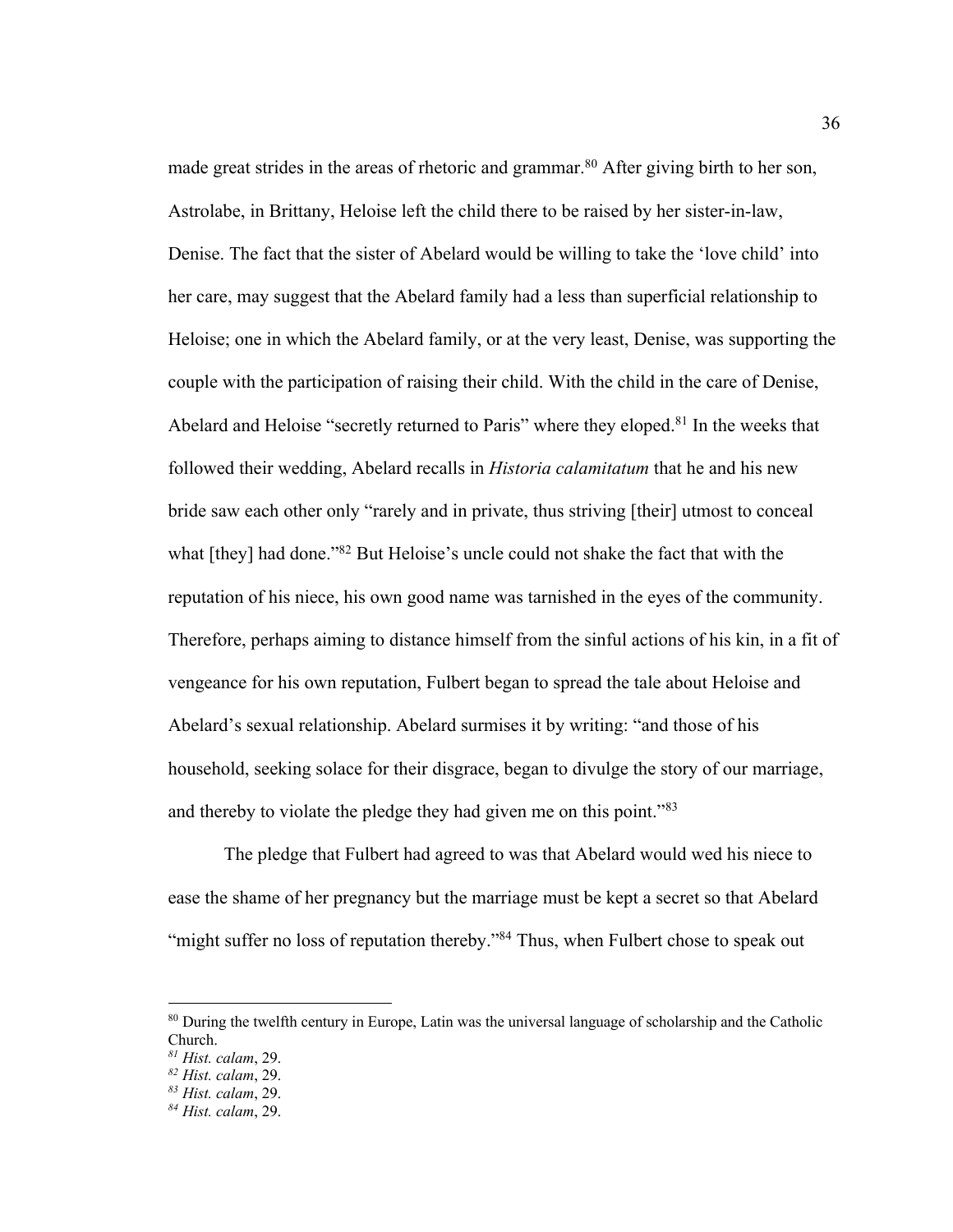against Heloise, he was breaking the agreement he made with Abelard. It is interesting to note here that though Heloise did not wish to marry for fear of tarnishing Abelard's reputation (this topic will be discussed further in the following chapter), she also "swore that her uncle would never be appeased by such satisfaction as [the secret marriage]."<sup>85</sup> Her prediction about Fulbert "proved only too true."<sup>86</sup> Upon hearing of her uncles betrayal towards her husband, Heloise was vexed and thus "denounced her own kin and swore that they were speaking the most absolute lies."<sup>87</sup> Heloise came to the defense of her husband but her attempts at protecting his name had an adverse effect. "Her uncle," as Abelard recalls, "[was] aroused to fury thereby, [and] visited her repeatedly with punishments."88 It is not certain what these "punishments" were, Heloise does not mention them in her writing, but whatever they consisted of, they were vile enough to cause Abelard to act quickly and get Heloise to a safe place. Abelard remarks: "No sooner had I learned this [of the punishments] than I sent her to a convent of nuns at Argenteuil."89

Due to the insistence by Abelard, Heloise would then don a habit and veil and quickly rise as a thoughtful and contributing member of the abbey. Heloise saw her act of joining the convent as a way to appease Abelard; she wanted his good name to be protected and he wished for her to be safe from her uncle's cruel harassments. Eventually, Heloise became prioress at Argenteuil. After staying there for a couple of

*<sup>85</sup> Hist. calam*, 23.

*<sup>86</sup> Hist. calam*, 23.

<sup>87</sup> *Hist. calam*, 29.

<sup>88</sup> *Hist. calam*, 29.

<sup>89</sup> *Hist. calam*, 29.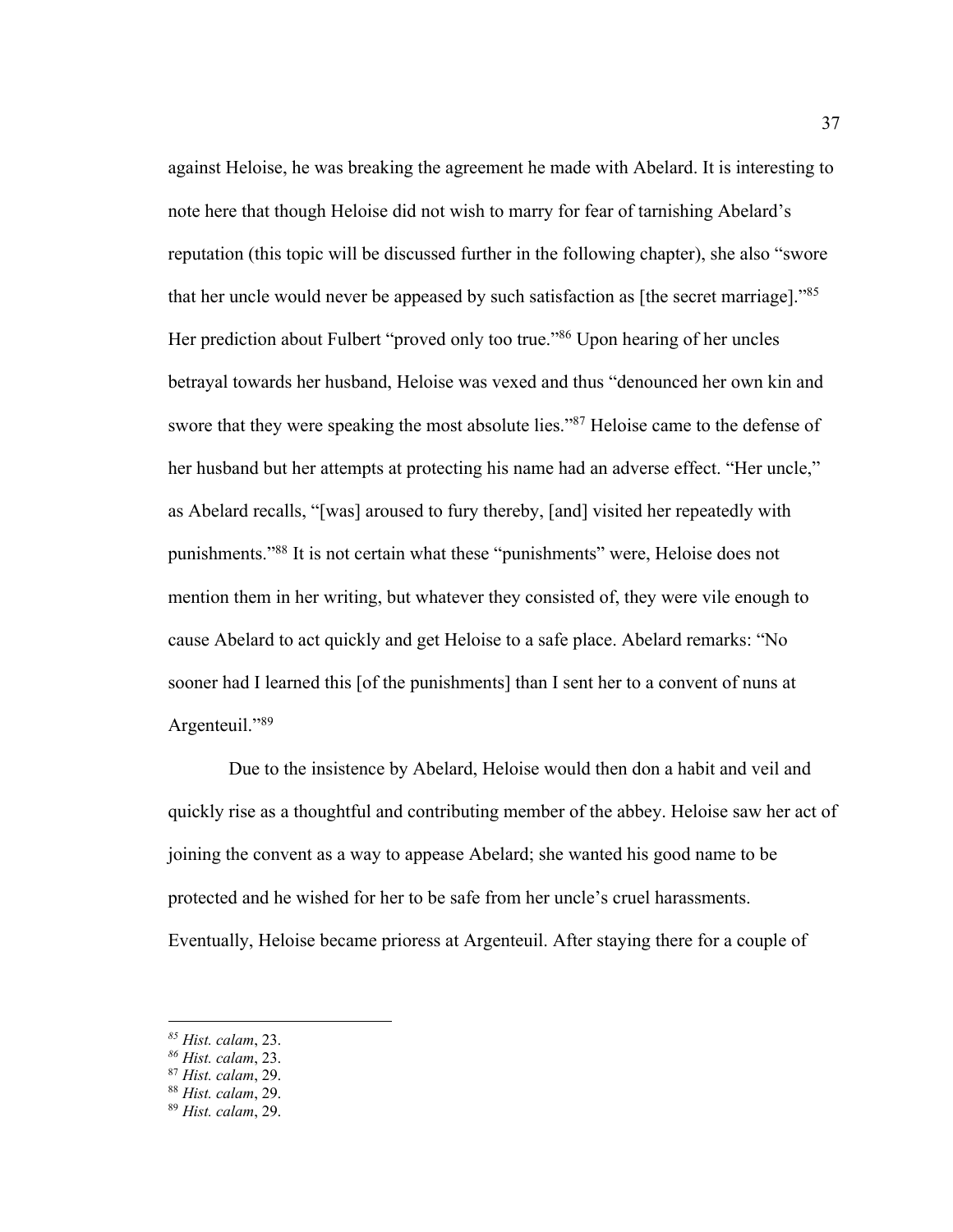years, the well-known French adviser to kings Louis VI and VII, Abbot Suger, arrived and gained control over the abbey. Under the guidance of Suger, the abbey was restored and refined in 1129 CE. This 'restoration' was not merely architectural; Suger wished to renovate the abbey from a spiritual perspective.<sup>90</sup> He was a stern leader who viewed the nuns in Argenteuil as grossly dishonoring to the principles of the holy Church, as he saw the women as being outspoken, opinionated, and the very opposite of the 'meek' Catholic expectation.<sup>91</sup> Heloise was a part of the issue confronting Suger. From the start of her career, Heloise's behavior contradicted cultural expectations of the average nun.

While some scholars have cast doubt upon the legitimacy of the allegations against Heloise and her fellow convent members, the medievalist Thomas G. Waldman expounds on these allegations against the nuns in his journal article, "Abbot Suger and the Nuns of Argenteuil."92 Waldman suggests that, in context, Abbot Suger might have accurately stated the traditional expectations of the role of women, as the position of women in society was shifting during the twelfth century. He states that:

the nuns' scandalous behavior has been either played down or interpreted as in large part Suger's invention. In fact, the reverse is true; the early history of Argenteuil was a twelfth-century creation, and there may have been grounds for the allegations regarding the nuns' behavior. Suger's attitude toward the nuns should not be seen in isolation but must be compared to

<sup>90</sup> See Sumner McKnight Crosby, Franklin D. Israel, et al, *The Royal Abbey of Saint-Denis : from its beginnings to the death of Suger*, 475-1151 (United Kingdom: *Yale University Press*, 1987).

 $91$  Biblical importance of 'meekness' can be further explored in the following passages: Psalm 37:11, Isaiah 11:4, Isaiah 29:19, and 1 Peter 3:1-6 which specifically calls upon women to uphold a gentle and quiet nature under submission to men.

<sup>92</sup> Thomas G. Waldman, "Abbot Suger and the Nuns Of Argenteuil," *Traditio* 41 (1985): 239-72, http://www.jstor.org/stable/27831171.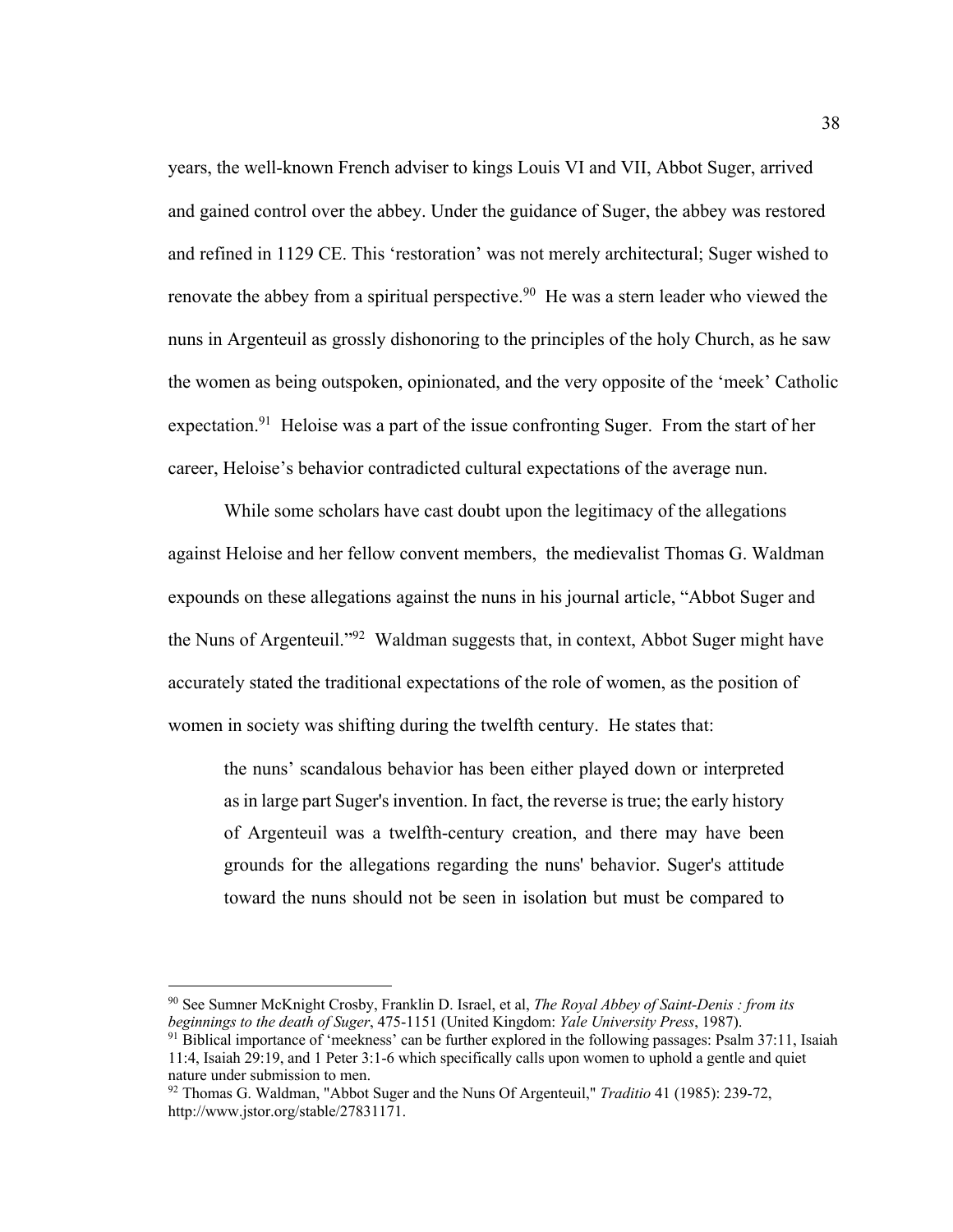what we know, from other sources, to have been his attitude to monastic reform.93

Though the allegations against the nuns of Argenteuil may have been exaggerated in parts, there exists a record from the Abbot that the nuns, including our Heloise, were behaving contrary to the acceptable norms and expectations of 'holy women.' Suger was not specific in his writing, stating only that the nuns were engaging in "misconduct." He did so once in his testament (penned June 1137), once in the *Vita Ludovici VI*, and lastly in *De rebus in administratione sua gestis*. 94 Though the allegations against the nuns would be taken seriously, there is little actual evidence suggesting the nuns were misbehaving; in fact, the only complaint of their misconduct is from Suger himself. Heloise biographer in the early twentieth century, Enid McLeod, notes that there exists no true evidence to support Suger's charges and that neither Abelard nor Heloise mentioned the charges in their writing (though this could be in an attempt to avoid guilt). McLeod goes on to suggest that Suger may have falsely charged the nuns in order to insure that Pope Honorius (the pope at the time) would expedite the nuns' expulsion.<sup>95</sup> If this were the case, Suger would have full control of the reformation and renovation of the abbey. In addition, McLeod poses the possibility that since the nuns in Argenteuil were without a proper overseer, Suger used their lack of guidance as proof thereof the nun's bad behavior. This means the nuns could have been acting in any sort of manner, negative or positive, and Suger still would have charged them in order to invoke the

<sup>93</sup> Waldman, 240. 94 See appendix for the full text of Suger's testament (penned June 1137), *Vita Ludovici VI*, and the *De rebus in administratione sua gestis*.

<sup>95</sup> Enid McLeod, *Heloise* (London: Chatto & Windus, 1971).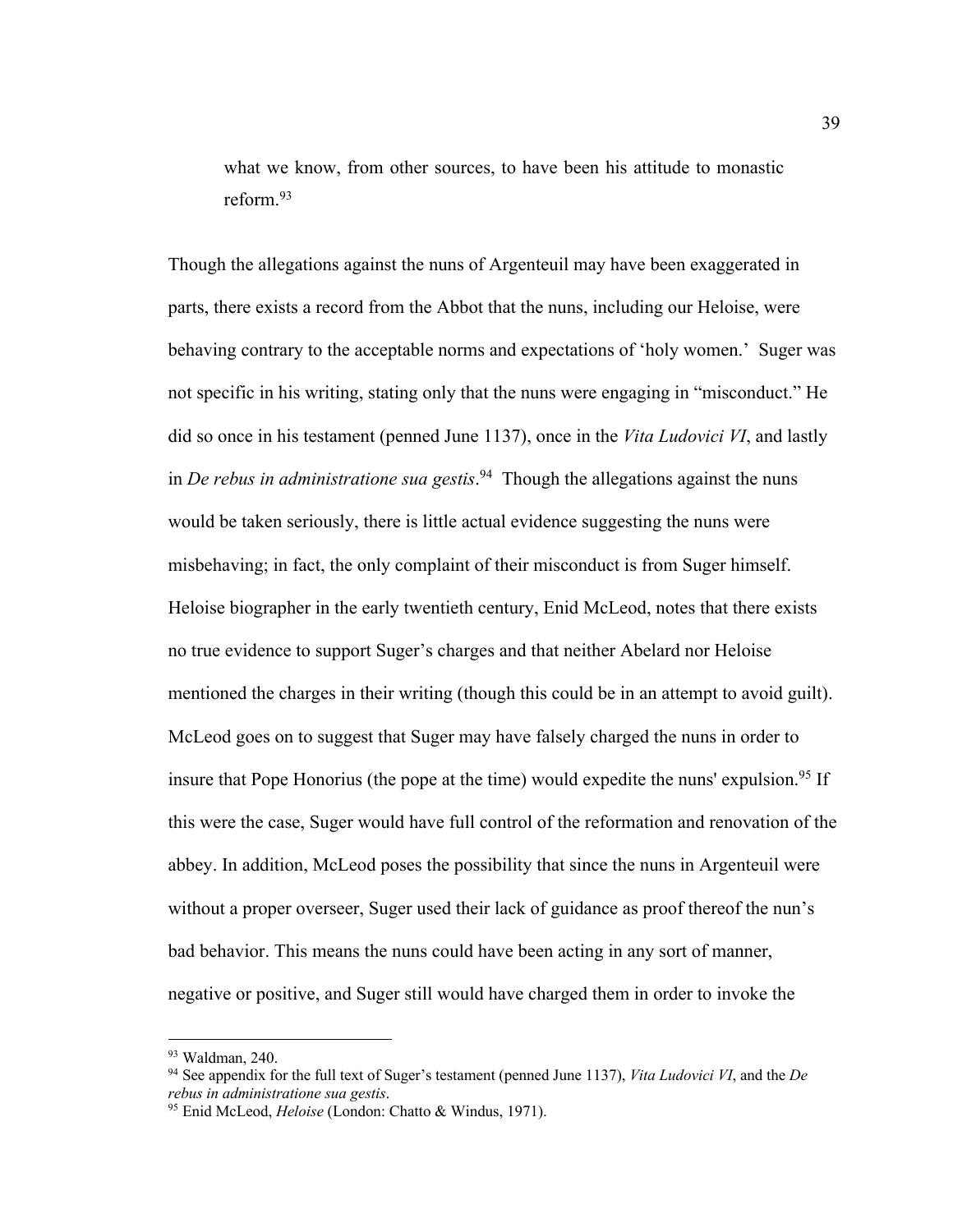change he desired. Casting Heloise and her fellow nuns in a bad light was an easy way to justify change.

In his multiple writings, Abbot Suger insists on the recovery of the abbey and its "purifying" by the banishment of the nuns residing there in each of these pieces. Though none of the writings mention Heloise by name, all three note the misconduct of the nuns as a group and with Heloise maintaining the position of prioress, there is no doubt the former tutee of Abelard would be subject to the same, if not more severe, rebuke as her fellow women. There have been a few theories posed as to why Suger would not mention Heloise in his accounts on the abbey. Waldman suggests that the abbot did not neglect to mention her, but avoided the name Heloise because "he felt it best to pass over her presence at Argenteuil in silence, since by the time he recorded his account of the acquisition of Argenteuil she had become the celebrated abbess of the Paraclete."96 Challenging the moral character of lesser known/respected nuns was something Suger was not timid with, but the name Heloise had garnered a considerably good reputation in the Church community.

Suger, therefore, may have seen the incrimination of Heloise as a battle not worth the social risk, for there were many persons connected to the Paraclete who held her in high regard. Professor of Medieval studies R.H. Bautier theorized that Suger was so aggressive against the nuns of Argenteuil because it "stems from his long-standing quarrel with the families related to Heloise: the Montmorency, the vidames of Chartres,

<sup>96</sup> Suger's mentioning of the Argenteuil nun's behavior in testament and, *Vita Ludovici VI*, and the *De rebus in administratione sua gestis* were all written in the late 1130's. Heloise and the nuns of Argenteuil were expelled in 1129. Heloise became the abbess of the Paraclete later that same year.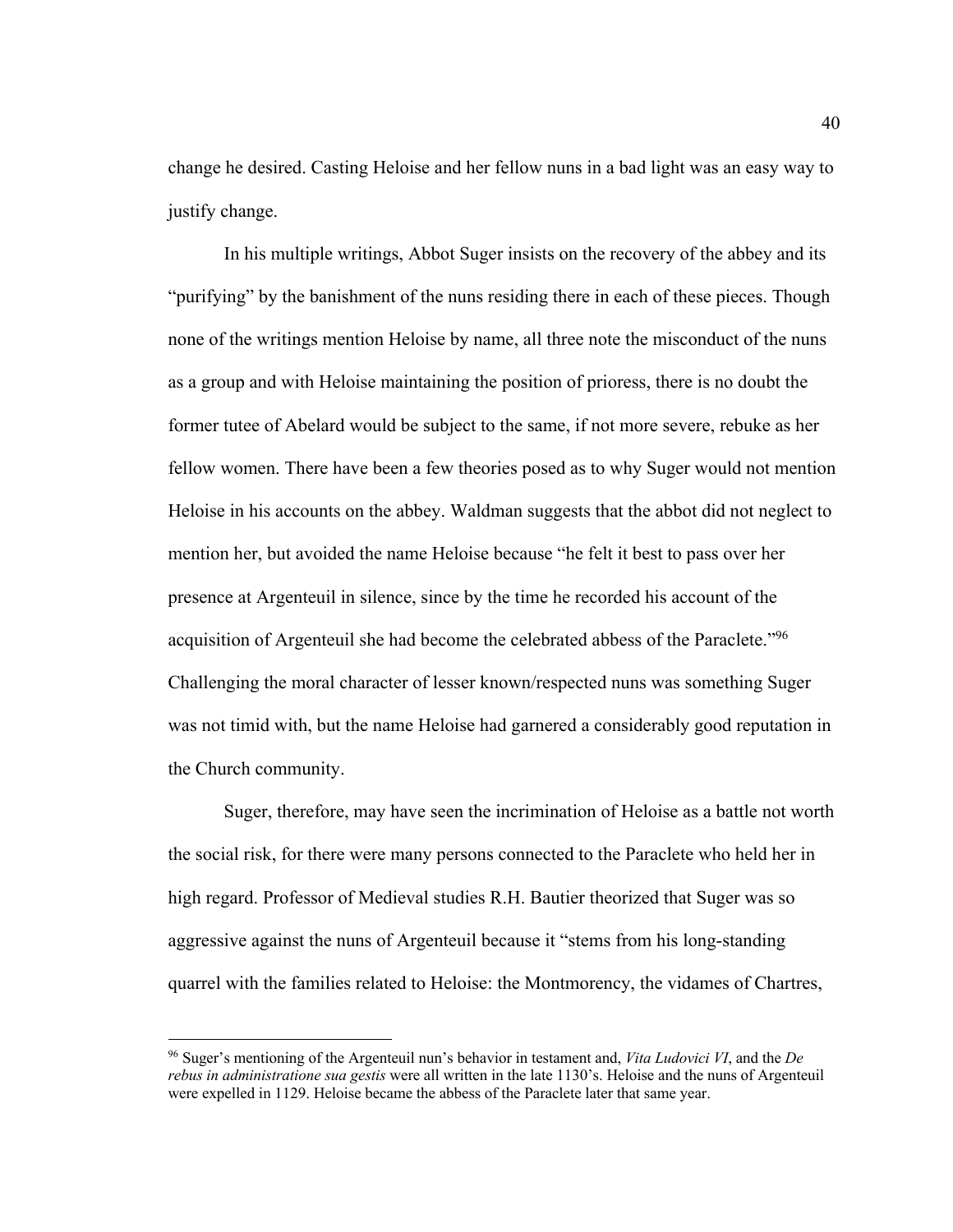and the viscounts of Chateaudum."<sup>97</sup> Though it cannot be explicitly concluded, there is a likelihood that Suger did not "go after" Heloise in his writing because of the good name that she had earned for herself. Suger feared an attack from her well-connected family if he maligned her, and, therefore, it was not worth the potential damage to his own reputation. What can be concluded is that Heloise was only at the Argenteuil a couple of years and had already risen to prioress, gleaned an exemplary reputation, and would go on to secure a long-standing and well-respected career at the Paraclete. Perhaps Suger was wise in avoiding the name Heloise.

Whether or not Heloise and her fellow nuns engaged in the misconduct Suger proposed is uncertain, but what is certain is in the year 1129, Heloise left the Abbey of Argenteuil by force. Abelard notes her expulsion: "It happened that my abbot of St. Denis by some means took possession of the Abbey of Argenteuil where Heloise--now my sister in Christ rather than my wife--had taken the veil. He claimed that it belonged to his monastery by ancient right, and forcibly expelled the community of nuns, of which she was prioress, so that they were now scattered as exiles in various places."<sup>98</sup> At the mere age of twenty-nine, Heloise would be forced from the abbey which had become her home. But her former lover would not allow his distant bride to be without housing and quickly intervened; suggesting that Abelard still had a protective nature towards his Heloise.

<sup>&</sup>lt;sup>97</sup> Waldman, 246. Bautier linked Abelard's debates with the "abbots of Saint Denis and Suger's appropriation of Argenteuil in 'Paris au temps d'Abelard,' in *Abelard et son temps* 69-71." But he even more decidedly linked these events to Suger's personal acrimony with Heloise's family in a 1982 paper at California Institute of Technology.

This connection is expounded upon in Waldman's work as well; which is where the above quote can be found.

<sup>98</sup> *Hist. calam*. 34.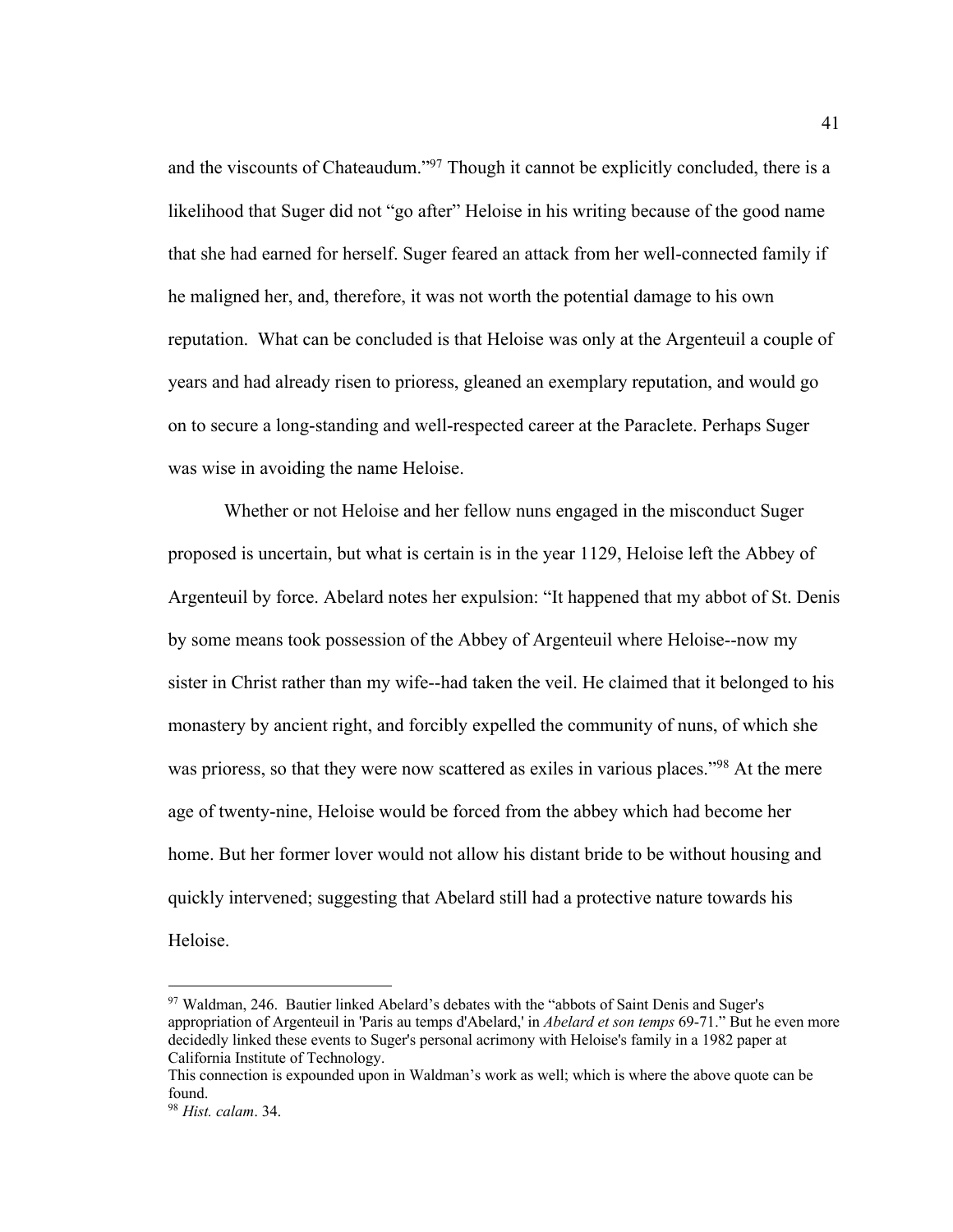### The Paraclete

After hearing of the 'reformation' of Argenteuil and Heloise's dismissal from the abbey, Abelard invited Heloise to preside over a portion of property he had been gifted surrounding the Paraclete. Heloise would spend the rest of her days there. Abelard, having left the Paraclete in favor of the isolation the countryside offered, felt remorse for abandoning his followers and the many friends he had made at the Paraclete. Heloise and her companions immediately left for the abandoned oratory. As the Abelardian scholars of *Lives and Letters of Abelard and Heloise* surmised, "to Heloise and her companions [Abelard] made a perpetual and irrevocable cession of all the property belonging to the deserted Paraclete."99

During the next three decades, Heloise would acquire a reputation that exceeded even the sizeable one she earned while at the Argenteuil. In chapter XIII of *Historia calamitatum*, Abelard notes how greatly admired and set-apart Heloise was amongst her contemporaries:

God granted such favour in the eyes of all to her who was now my sister, and who was in authority over the rest, that the bishops loved her as a daughter, the abbots as a sister, and the laity as a mother. All alike marvelled at her religious zeal, her good judgment and the sweetness of her incomparable patience in all things. The less often she allowed herself to be seen, shutting herself up in her cell to devote herself to sacred meditations

<sup>99</sup> Abelard, *Lives and Letters of Abelard and Heloise*, 139.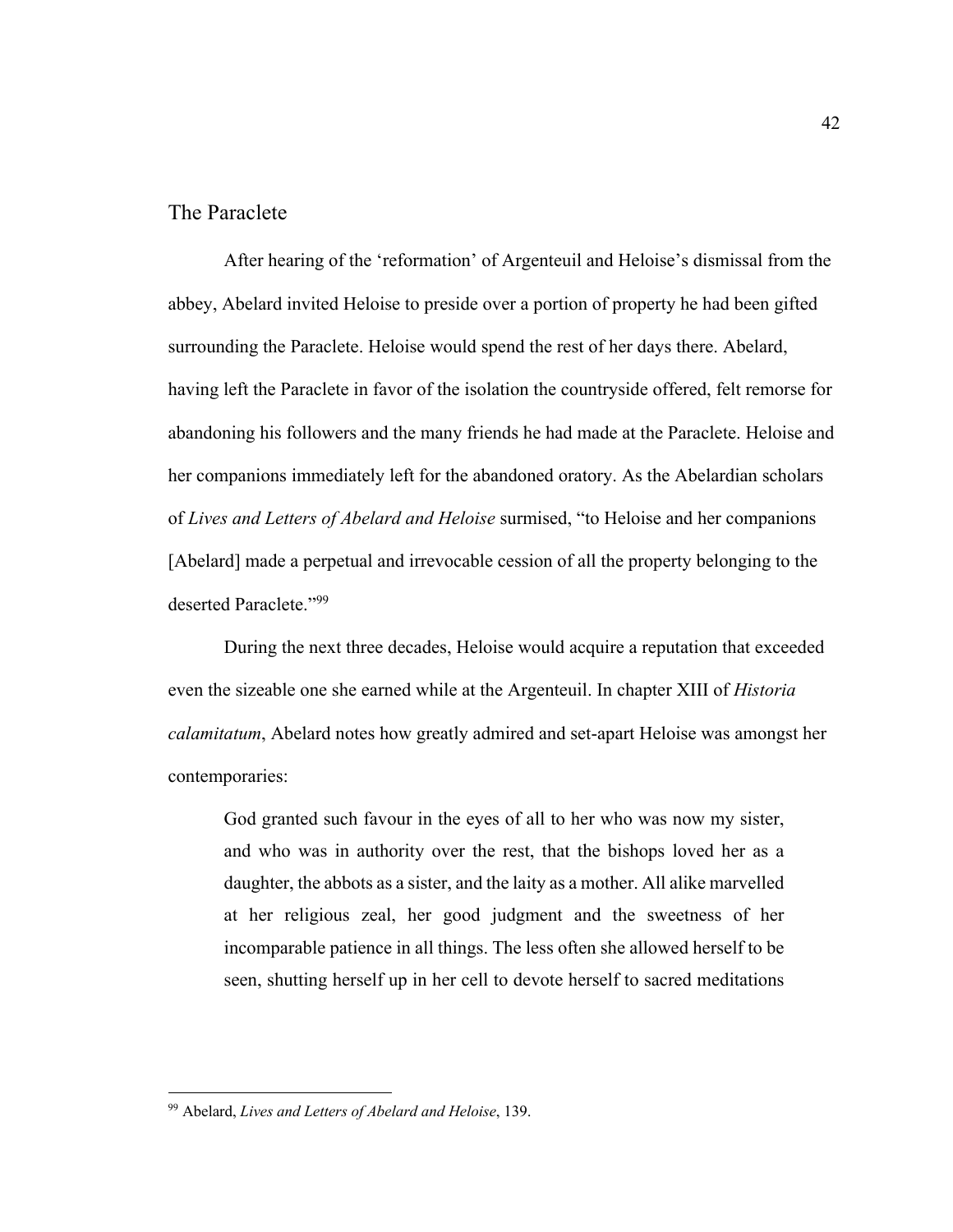and prayers, the more eagerly did those who dwelt without demand her presence and the spiritual guidance of her words.<sup>100</sup>

Though their relationship was morphing into something far different from the physical, fiery affair it had been, Abelard's admiration for his former lover never wavered. Though she was a woman, Heloise made more contributions to the Paraclete than Abelard did in his time there. He recognized this himself. According to the historian Constant J. Mews, "Abelard expressed his admiration for the way in which Heloise was able to make much more of a success of the Paraclete in its early years than he ever could, and idealizes her as someone who was much more successful than he had ever been in becoming a figure much admired and respected by bishops, abbots, and laypeople alike."101

It was not only Abelard who wrote about Heloise's good character; there are many letters from highly esteemed individuals. One such person who respected Heloise was an Augustinian canon of Toul, Hugh Metel, who had come into contact with Heloise while she was abbess of the Paraclete on various occasions. The cannon had this to say concerning the young nun in a letter written on his personal stationary and addressed to her:

If I were winged with the feathers of winds, I would frequently come to your presence, and I would speak, and I would learn. I do not have the desired skill to write to you but the will to find opportunities is not lacking, indeed my soul is eager to see and be seen, to hear and be heard at least by an exchange of letters. For your wisdom/prudence is greater than fame reported, your prudence exceeds clearly and fully the prudence of prudent women and, if it is proper to say, rather

<sup>100</sup> *Hist. calam*, 65.

<sup>101</sup> Mews, 148.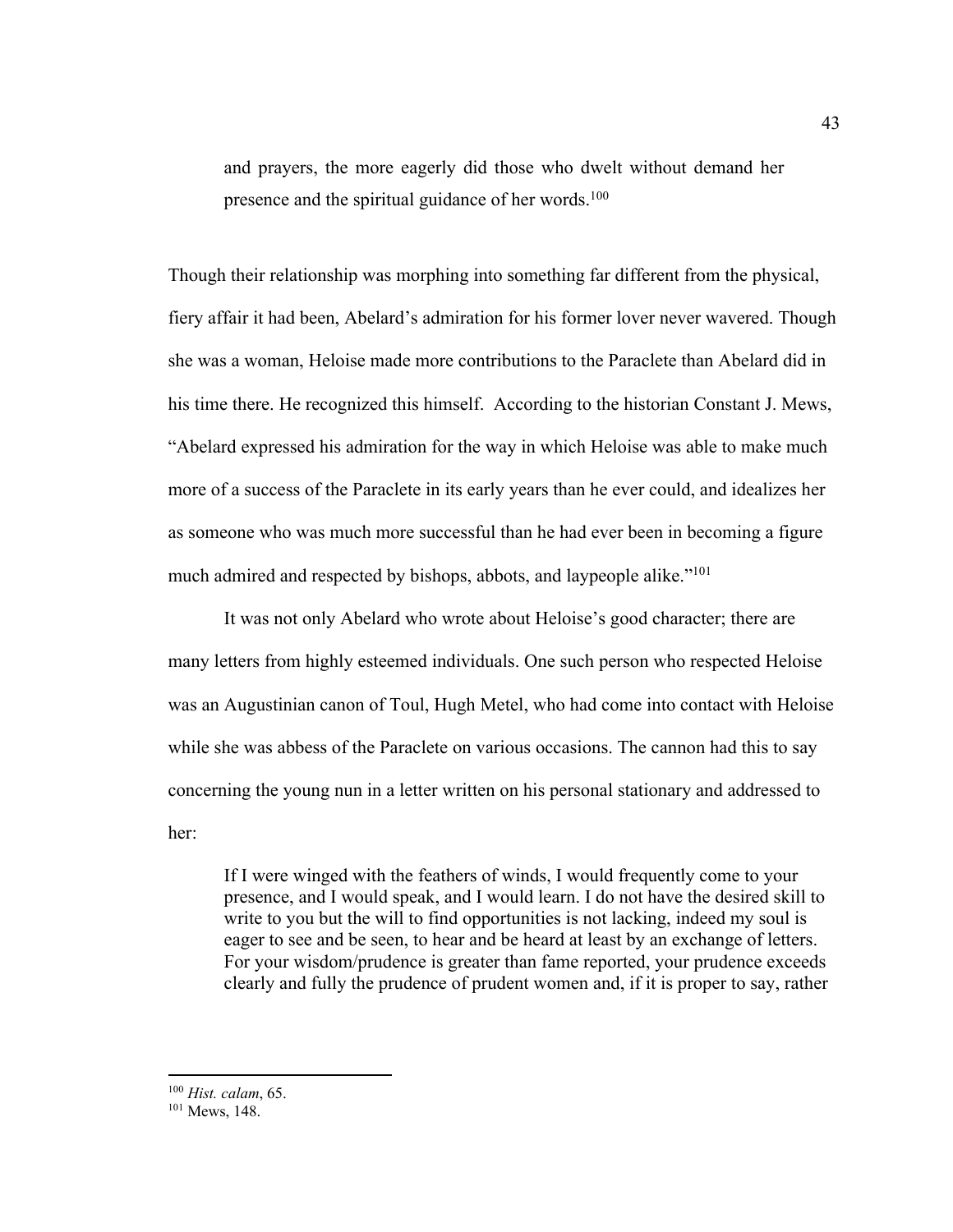since it is proper to say, your pen equals or surpasses the pens of doctors, if I may speak saving your peace and your grace.<sup>102</sup>

These stirring words from Metel are just a single example of the affirmation given to Heloise. Other clergy wrote Heloise including Pope Innocent II who promised his protection of her and her nuns: "As much as the female sex is more fragile, so much more do we wish to show paternal care and solicitude towards you, and to provide beneficially for your peace and usefulness/advantage in those things which we can according to  $God. "103"$ 

Pope Lucius II noted how Heloise "devote<sup>[d]</sup> [herself] to divine service."<sup>104</sup> Pope Eugene III pledged to give Heloise and her abbey all that they should require based on the good "disposition of the abbess prioress of the Paraclete and her sisters."105 In his personal letter to Heloise, Pope Eugene III stated that "whatever possessions, whatever goods in fields, vineyards, meadows, woods, mills, waters, tithes, or other things that monastery presently possesses justly and canonically, or should obtain in the future by grant of the papacy, by generosity of kings or princes, by offering of the faithful, or by other just means with God's favor, shall remain firm and unimpaired to you."<sup>106</sup> In Peter

<sup>102</sup> Epistolae Hugonis Metelli, *Sacrae antiquitatis monumenta historica*, v. 2, ep. 17 (Impressum Stivagii in Lotharingia, 1725-31), 349.

<sup>103</sup> Pope Innocent II, "Letter," *Opera Petri Abaelardi*, 2v, ed. V. Cousin, (Paris: A Durand, 1849, 1859). Pope Innocent II's letter can be found in Appendix IX.iii 1.720-21 and PL179 ep.504 c569.

<sup>104</sup> Pope Lucius II, "Letter," *Opera Petri Abaelardi*, *Paris,* Appendix IX.iv, 1.721, and PL179, ep.4, c.830- 31.

<sup>105</sup> Pope Eugenius III, "Letter," *Opera Petri Abaelardi*, Appendix IX.v, 1.721-4 and PL180 ep.238 c.1201- 04.

<sup>106</sup> Pope Eugenius III, "Letter," *Opera Petri Abaelardi*, Appendix IX.v, 1.721-4 and PL180 ep.238 c.1201- 04.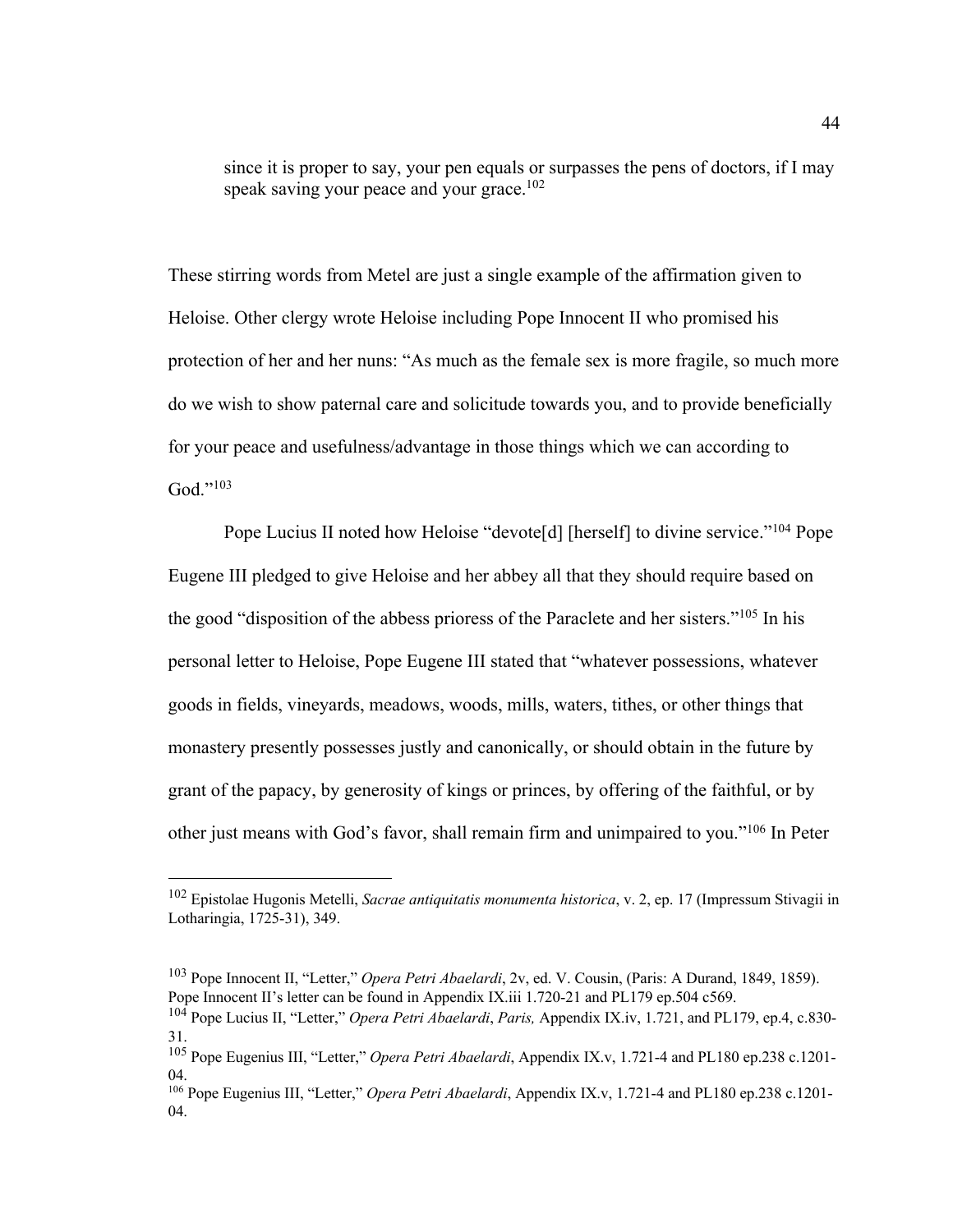the Venerable's letter, the diction he uses is clearly of one who views Heloise in high regard. He begins, "To our venerable and dearest sister in Christ, the handmaid of God, Heloise, guide and mistress of the handmaids of God" and continues by placing the medieval woman higher even than himself; "May I ever be granted this grace from you: that you will think me worthy to be remembered."<sup>107</sup>

Heloise received other letters from Pope Anastasius IV,<sup>108</sup> Pope Hadrian IV,<sup>109</sup> and Pope Alexander III $110$ —each of whom penned letters, often times lengthy, and all mentioning her remarkable character, piety, sharpness of mind, and devotion to the Church. During her years serving as prioress of Argenteuil,<sup>111</sup> Heloise earned a reputation which would not be blemished after her expulsion from the abbey. Heloise's character and ambitions would prove to be inexorable in cementing her career as an abbess.

#### A Long-Distance Connection

 Though Abelard and Heloise would be separated physically for the next twenty years until Abelard's death in April of 1142, the two, through letter writing, would form a bond that would, by their own admission, surpass the relationship they had before the attack on Abelard. During their letter writing years, Abelard lived in semi-isolation. A few years after his separation from Heloise, he writes to his friend Philintus concerning his lonely conditions. "I live in a barbarous country, the language of which I do not

<sup>107</sup> Pope Eugenius III, "Letter," *Opera Petri Abaelardi*, Appendix IX.v, 1.721-4 and PL180 ep.238 c.1201- 04.

<sup>108</sup> Anastasias IV, "Letter," *Opera Petri Abaelardi,* Appendix IX.vi 1.724-25 and PL188 ep.38 c1028.

<sup>109</sup> Pope Hadrian IV, "Letter," *Opera Petri Abaelardi,* Appendix IX.viii 1.725 and PL188 ep.84 c1448.

<sup>110</sup> Pope Alexander III, "Letter," *Opera Petri Abaelardi*, Appendix.

<sup>111</sup> *Hist. calam*. 23.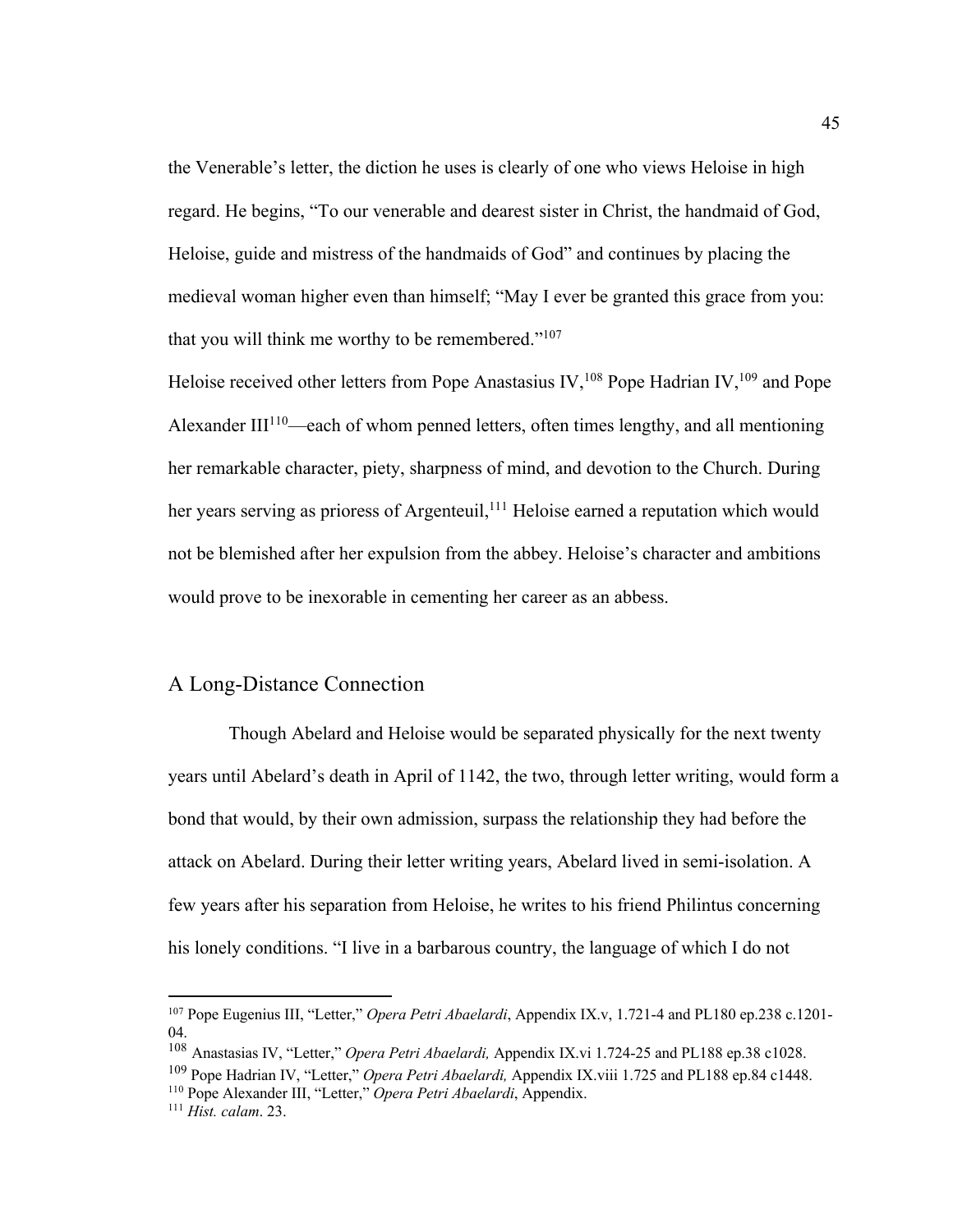understand. I have no conversation with the rudest people."<sup>112</sup> Abelard's only female company, and in fact often his only companionship, is found in letters written to him by Heloise. Abelard greatly respected Heloise and because she was the only woman he interacted with, as a consequence, he viewed women with dignity. Barbara Newman writes that "no one went further [during the High Middle Ages] in the ritual praise of women than Abelard" and that "he [went] much further than other writers were prepared to do."113 "Abelard is on unusual ground," agreed Alcuin Blamires, during "the middle Ages…in urging female 'authority." 114 This is highlighted not only by Abelard's willingness to heed Heloise's call when assistance is requested of him, but in how Heloise receives his assistance.

One of the reasons Heloise stood out among other nuns, was, indeed her intellect, but also her thoughtful and persistent way of approaching reform within the monastery. When Heloise was abbess at the Oratory of the Paraclete, she saw the need for the monastery to accommodate the growing community of women residing there. The Benedictine Rule, which sufficiently addressed the needs of men living in monasteries, was not applicable to the physical needs that women's bodies required. This issue was noted by Heloise, who wrote to Abelard and made him aware of it as well.

Going against the respect that Abelard had for women, one theory suggests that Abelard saw women as inferior. John F. Benton argues in his work, "Fraud, Fiction, and

<sup>112</sup> Peter Abelard, *Letter of Abelard and Heloise*, ed. Pierre Bayle (Simon and Schuster, 2012), 32.

<sup>113</sup> Barbara Newman, "Flaws in The Golden Bowl: Gender and Spiritual Formation In The Twelfth Century," *Traditio* 45 (1989): 111-46, http://www.jstor.org/stable/27831242.

<sup>114</sup> Alcuin Blamires, *The Case for Medieval Women in Medieval Culture* (Oxford: *Clarendon Press*, 1997), 200-207, 202.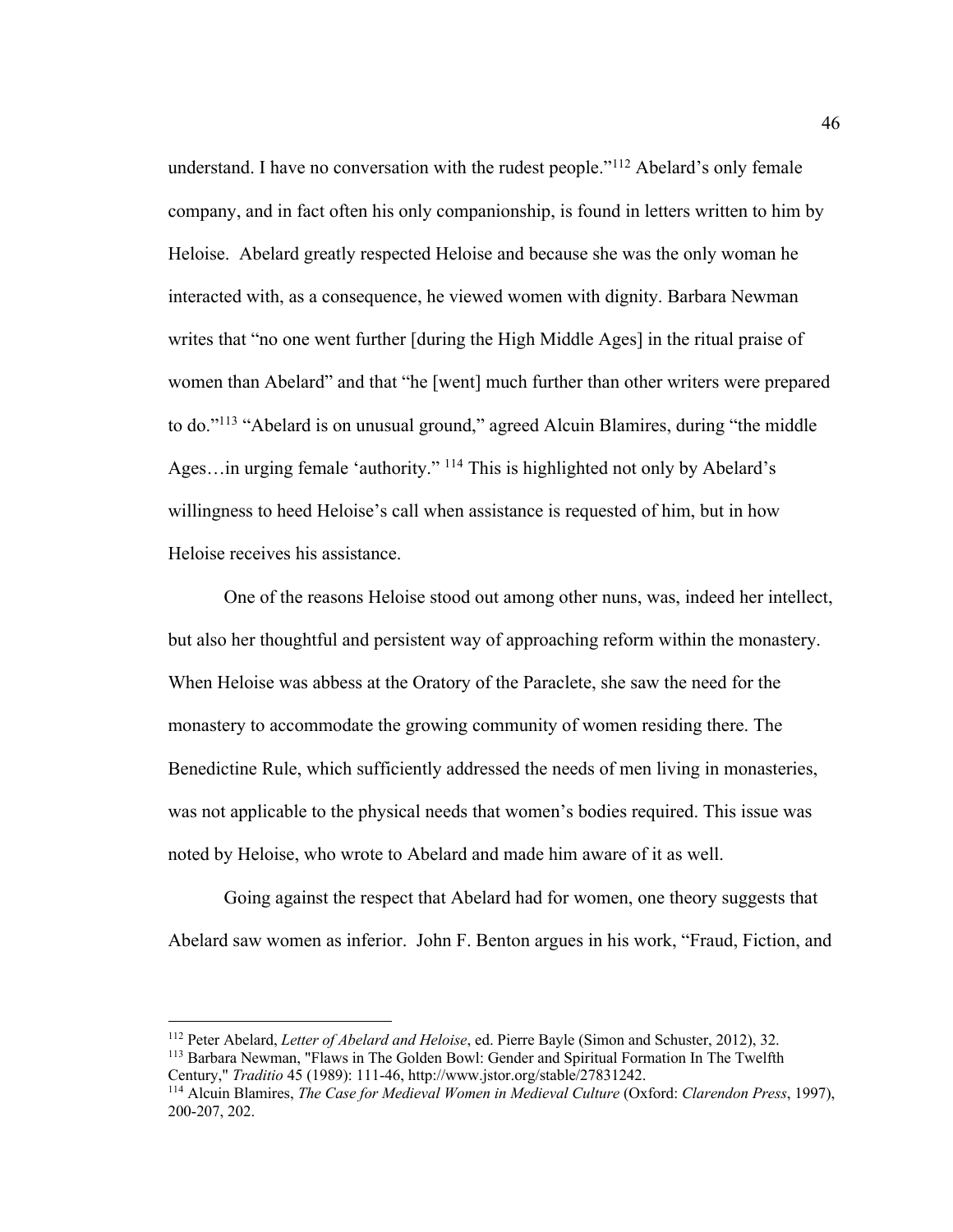Borrowing in the Correspondence of Abelard and Heloise," that Abelard wanted "to put women in their place" thus "he began to fear that Heloise and the nuns needed male control from outside the convent" and for this reason Abelard wrote *Problemata Heloissae* (*Heloises' Problems*) which consisted of forty-two questions of theological concerns posed by Heloise and answered by Abelard.<sup>115</sup> The problem with Benton's theory is a letter from Heloise to Abelard that predates the publication of *Problemata.* In it, she states:

And so all we handmaids of Christ, who are your daughters in Christ, come as suppliants to demand of your paternal interest two things which we see to be very necessary for ourselves. One is that you will tell us how the order of nuns began and what authority there is for our profession. The other, that you will prescribe some Rule for us and write it down, a Rule which shall be suitable for women.<sup>116</sup>

Here Heloise is not meekly accepting patriarchal authority from Abelard. She is, in her own words, demanding that *he aid her* nuns. Abelard, in what can be read as a submissive tone, replies, "[n]ow that I have completed, as best I could, the first work you requested, it remains for me, God willing, to devote myself to fulfilling your wishes and those of your spiritual sisters regarding the other part of your request."<sup>117</sup> In response, Heloise does not regard the *Problemata* as an example of misogynistic control. Rather, she incorporates his codes at her monastery and they remained there long after the death of Abelard.

<sup>115</sup> John F. Benton, *Fraud, Fiction, and Borrowing in the Correspondence of Abelard and Heloise*, S.l: S.n., 1972.

<sup>116</sup> Monica Furlong, *Visions and Longings: Medieval Women Mystics* (London: Mowbray, 1996), 33. 117 "Abelard to Heloise: A Rule for Nuns" *The Letters of Heloise and Abelard,* eds. Mary Martin

McLaughlin and Bonnie Wheeler, The New Middle Ages series (Palgrave Macmillan, New York, 2009).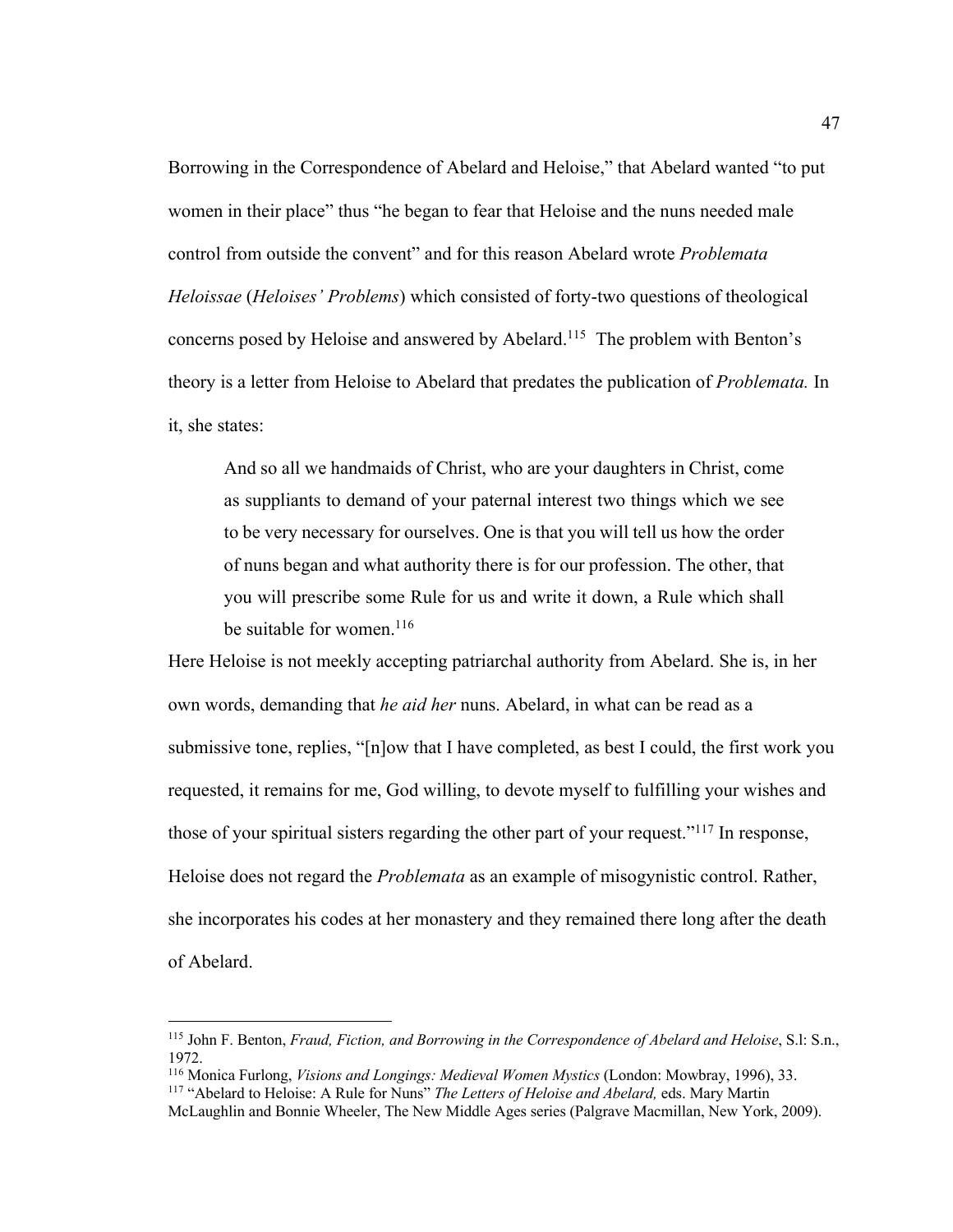Heloise's insistence that the rules also should address the needs of women led to significant change; it paved the way for more women to choose to become nuns and live as Heloise and her following at the Paraclete. Because Heloise applied the rules for the women's monastery that Abelard provided in writing the *Problemata*, two scholars, Katharina Wilson and Glenda McLeod, note that "the Paraclete thrived under Heloise's thirty-five-year-long administration, adding five new priories and an abbey."118 Though the pair was separated, they remained important influences on each other. The common side effect of their accomplishments is, as noted in an interview with historian Jane T. Schulenburg, author of "Forgetful of Their Sex: Female Sanctity and Society, ca. 500- 1100," where Norman Gilliland remarks that "[Heloise] had a [35]-year career as an abbess and yet still that career is overshadowed by [her] relationship with Abelard."119 An interesting note here is that Heloise lived the life that Abelard wanted for her. Constant J. Mews states that "the ideals that [Abelard] wish[ed] Heloise and her nuns to cultivate are not those of philosophical debate…but silent study and devotion," which Heloise faithfully did all her years as an abbess.<sup>120</sup>

As her performance as abbess can attest, Heloise was not merely the seductive female in this story who lures a well-respected academic into promiscuous actions out of wedlock; she was erudite in her own right. And although Abelard was not with her physically, in fact he only visited her a couple of times at the Paraclete, he remained an

<sup>118</sup> Wheeler, Bonnie*. Listening to Heloise: The Voice of a Twelfth -century Woman* (Palgrave Macmillan, 2014).

<sup>119</sup> Jane Tibbetts Schulenburg, *Forgetful of Their Sex: Female Sanctity and Society Ca. 500-1100* (Chicago: Univ. of Chicago Press, 2001), interviewed by Norman Gilliland, "Heloise and Romantic Love," *French and Francophone Women Writers* (2008).

<sup>120</sup> Mews, *Abelard and Heloise*,160.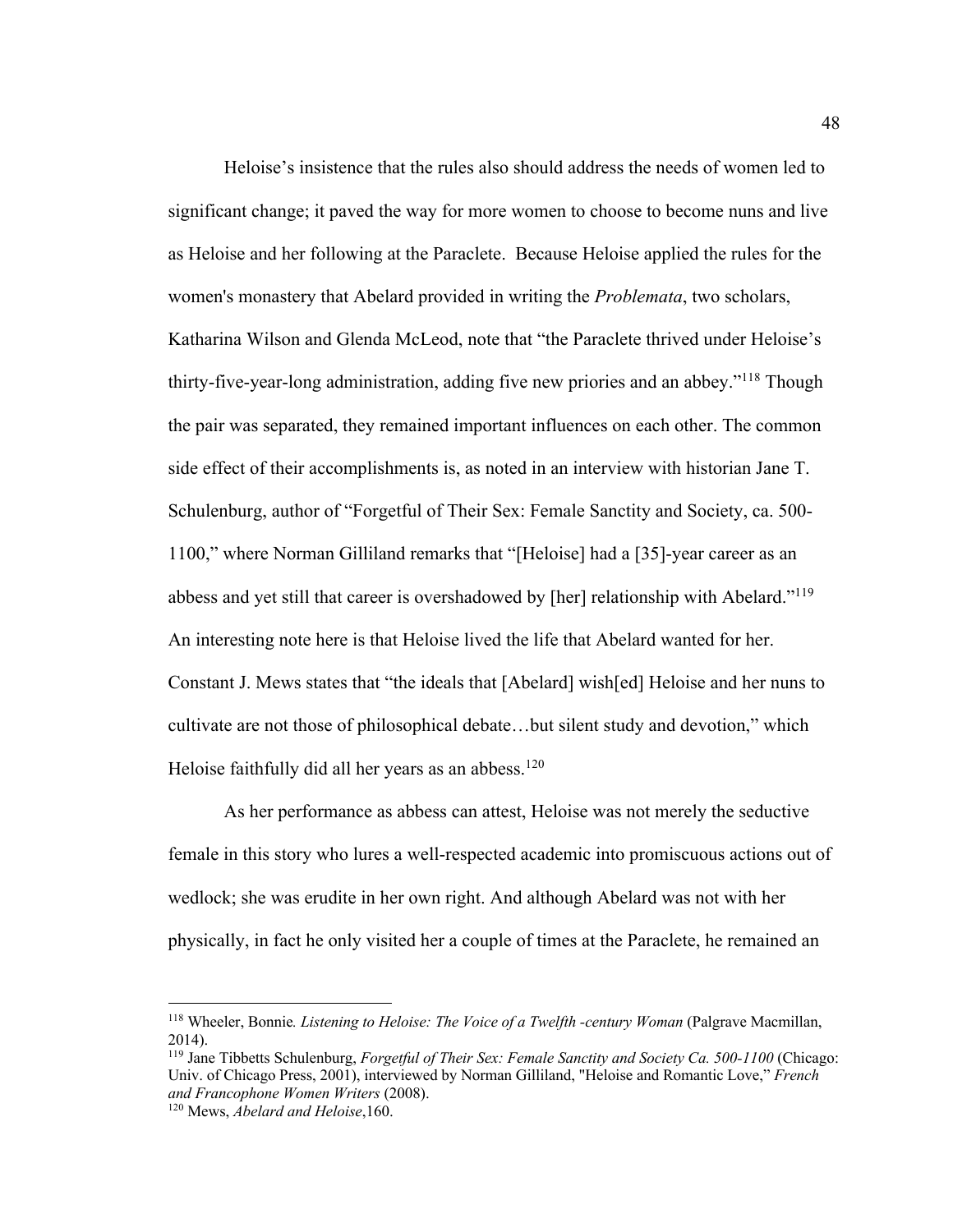ever-present voice in her mind. The same remarkable hold that Abelard had upon Heloise is one that Heloise had over Abelard; this bond and effect will be further discussed in the following chapter when Abelard's time in isolation is expounded upon.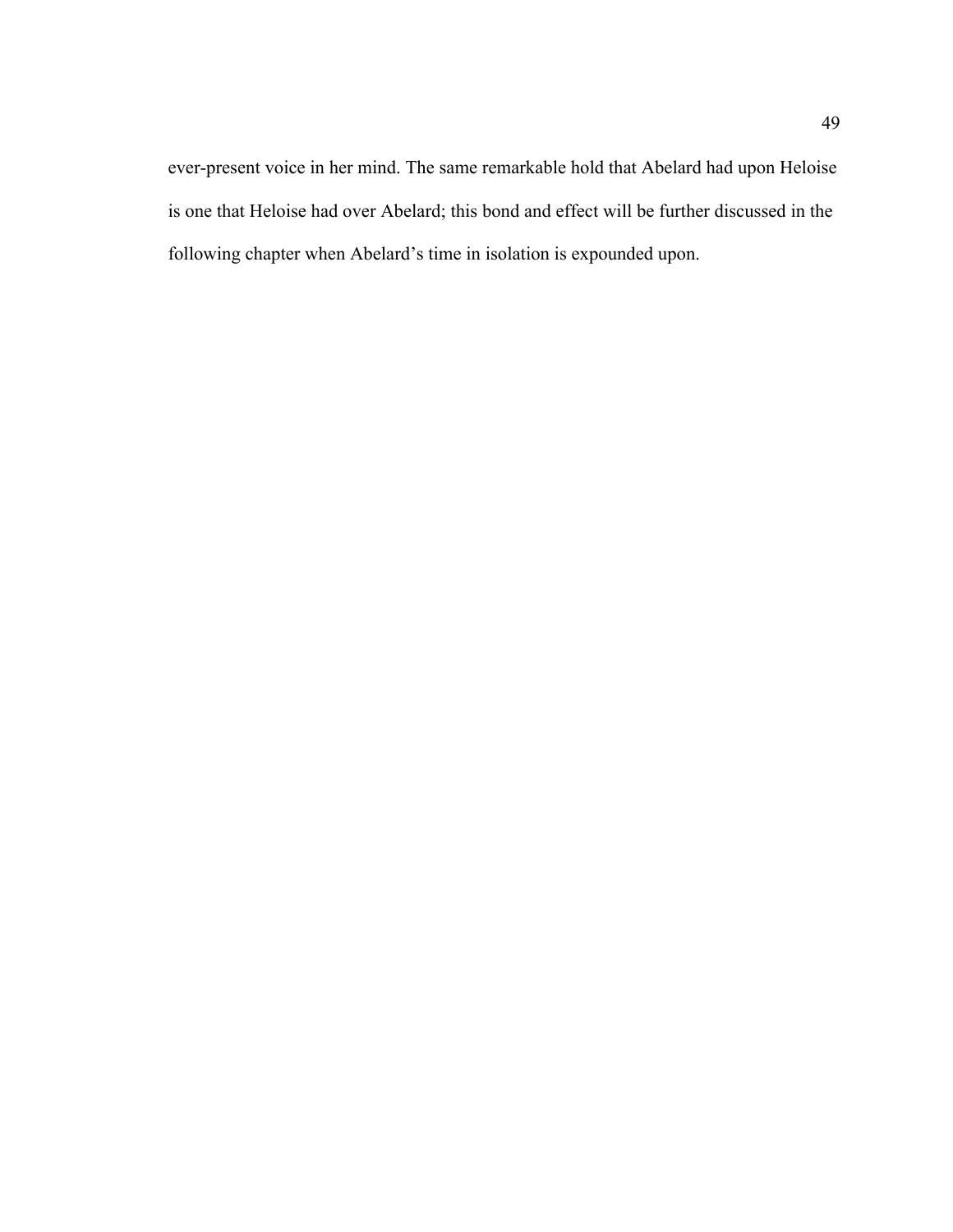### Chapter IV

"His Time in the Wilderness"

After his relationship with Heloise was exposed, Abelard faced many difficulties. From physical mutilation to public humiliation. These hardships left Abelard feeling lackadaisical and the separation from Heloise was another difficulty which he had to suffer. Through the trials he endured, Abelard learned a lesson in humility which would help open the way for him to produce some of his most revered work. Perhaps more than mere coincidence, Abelard's new sense of humility and adjusted mindset also came just as Heloise re-entered his life in earnest, and her influence returned just as Abelard turned back to intellectual pursuits. As this chapter will detail, Abelard's ideas about intentionality and virtue—concepts that were far ahead of their time—may in fact be based on comments Heloise made in her letters to Abelard. It was this couple, processing their own relationship, who came up with these new ideas. Much of this innovative thinking might well have begun with Heloise.

### *Condemnation*

After his castration which alerted the public to his illicit affair and heretical behavior, Abelard's teachings and character were ruthlessly judged. In fact, Abelard remarked that the attack on his body was not as harmful to him as the assault on his reputation. "But alas," he lamented, "I thought, the less I then suffered from the wound, the greater is my punishment now through slander, and I am tormented far more by the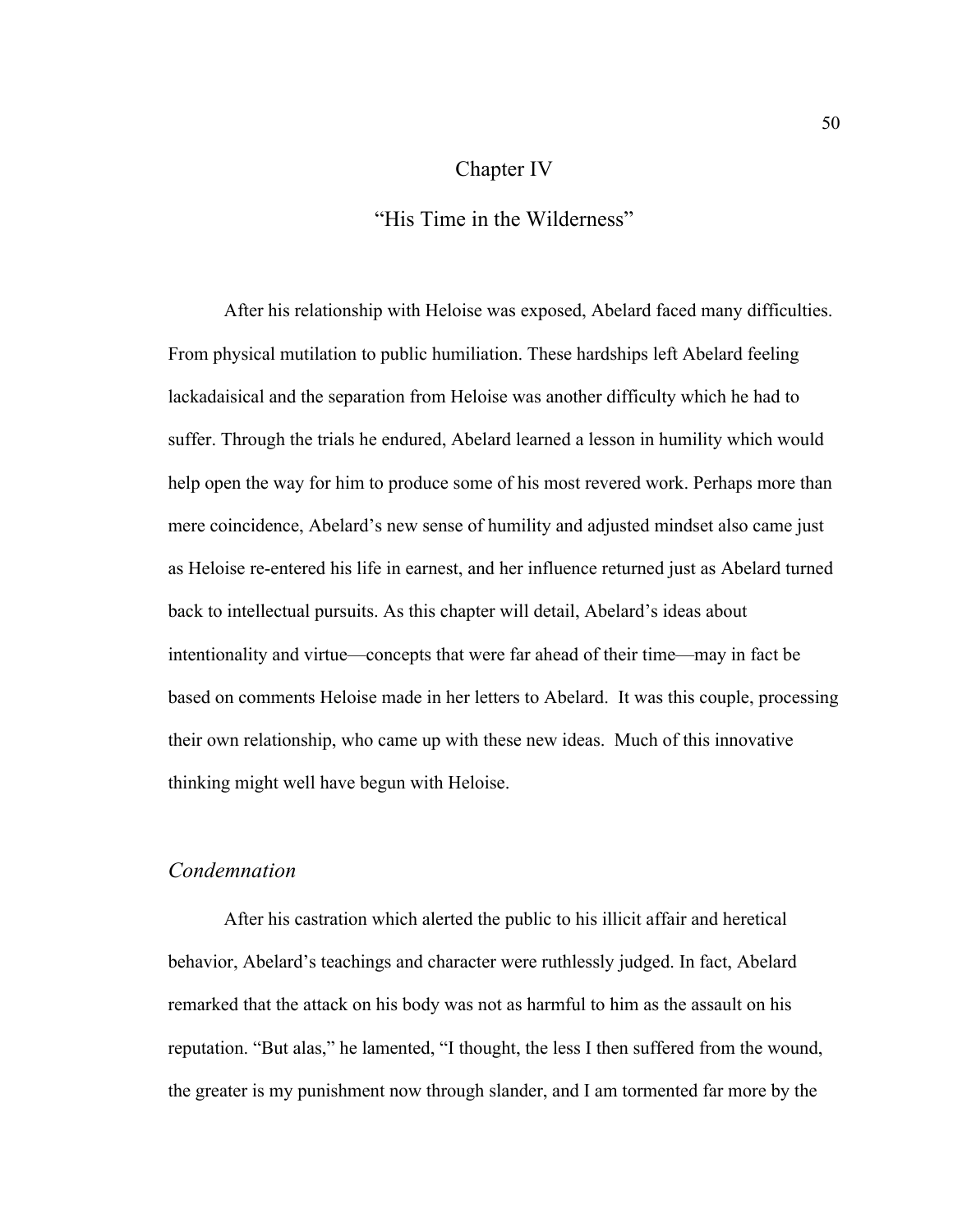loss of my reputation than I was by that of part of my body."<sup>121</sup> Before reaching Soissons, Abelard recalled that "rivals of mine so foully slandered me with both the clergy and the public that on the day of my arrival the people came near to stoning me and the few students of mine who had accompanied me thither."<sup>122</sup> These "rivals" were attempting to charge Abelard with heresy on the basis of their belief that the scholar was preaching the existence of the Holy Trinity as three separate gods. "They had been led to believe that [Abelard] had preached and written to prove the existence of three gods."<sup>123</sup> However, this was not the case. Attempting to prove his innocence, Abelard wrote that: "No sooner had I reached the city, therefore, than I went forthwith to the legate; to him I submitted my book for examination and judgment, declaring that if I had written anything repugnant to the Catholic faith, I was quite ready to correct it or otherwise to make satisfactory amends."<sup>124</sup> And to show publicly that his book and teachings were free from heresy, Abelard recalls that "every day before the council convened I publicly discussed the Catholic faith in the light of what I had written, and all who heard me were enthusiastic in their approval alike of the frankness and the logic of my words."<sup>125</sup> But his rivals, who did not appreciate Abelard's defense, grew angrier. The fact that he received public praise angered them even more.

In 1121, his enemies got their way and Abelard was charged with heresy. They held him at Soissons to await his trial. Abelard referred to the meeting as an

<sup>121</sup> *Hist. calam*. 68.

<sup>122</sup> *Hist. calam*. 37.

<sup>123</sup> *Hist. calam*. 37. 124 *Hist. calam*. 37. 125 *Hist. calam*. 38.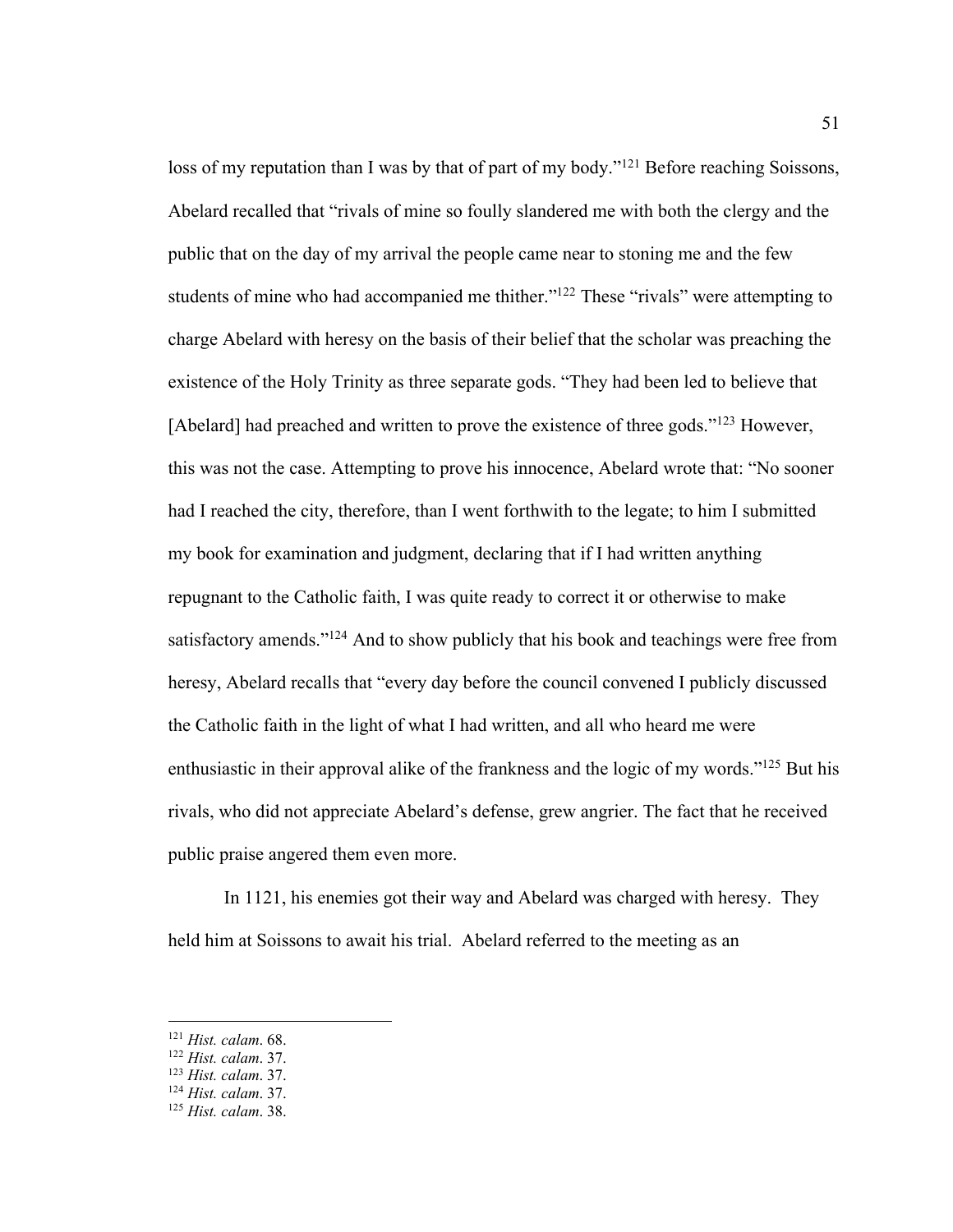"ecclesiastical council."126 Here, he was unofficially charged with heresy and his teachings were condemned. Though the reason for Abelard's commendation hinged on the fact that he was "proven" a heretical teacher, the true motive was his notorious reputation as an adulterer which, in turn, made the Church and scholastic circles he kept company with, look guilty by association. To save himself, Abelard was forced to burn his book. In recalling the bitter memory, he mourned the loss, writing: "I cast that memorable book of mine into the flames" before being ordered to work in the convent of St. Medard at Soissons.<sup>127</sup> Abelard despised his time there and when he was finally released, the once highbrow scholar chose to abandon civilized life and the judgement of his peers in exchange for life of solitude in the wild. He remembers it so:

I sought out a lonely spot known to me of old in the region of Troyes, and there, on a bit of land which had been given to me, and with the approval of the bishop of the district, I built with reeds and stalks my first oratory in the name of the Holy Trinity. And there concealed, with but one comrade, a certain cleric, I was able to sing over and over again to the Lord: "Lo, then would I wander far off, and remain in the wilderness.<sup>128</sup>

### *The Wilderness*

While Heloise was spending her time honing administrative skills as an abbess, Abelard was tucked away in the French countryside where he became somewhat of a hermit. But his years of study were not wasted in the "wilderness," as he refers to his new home and this period in his life. Abelard, who as his former tutor Roscelin would attest, could be quite boastful and wrote about the many scholars who came from all around

<sup>126</sup> *Hist. calam*. 37.

<sup>127</sup> *Hist. Calam*. 44.

<sup>128</sup> *Hist. Calam*. 51.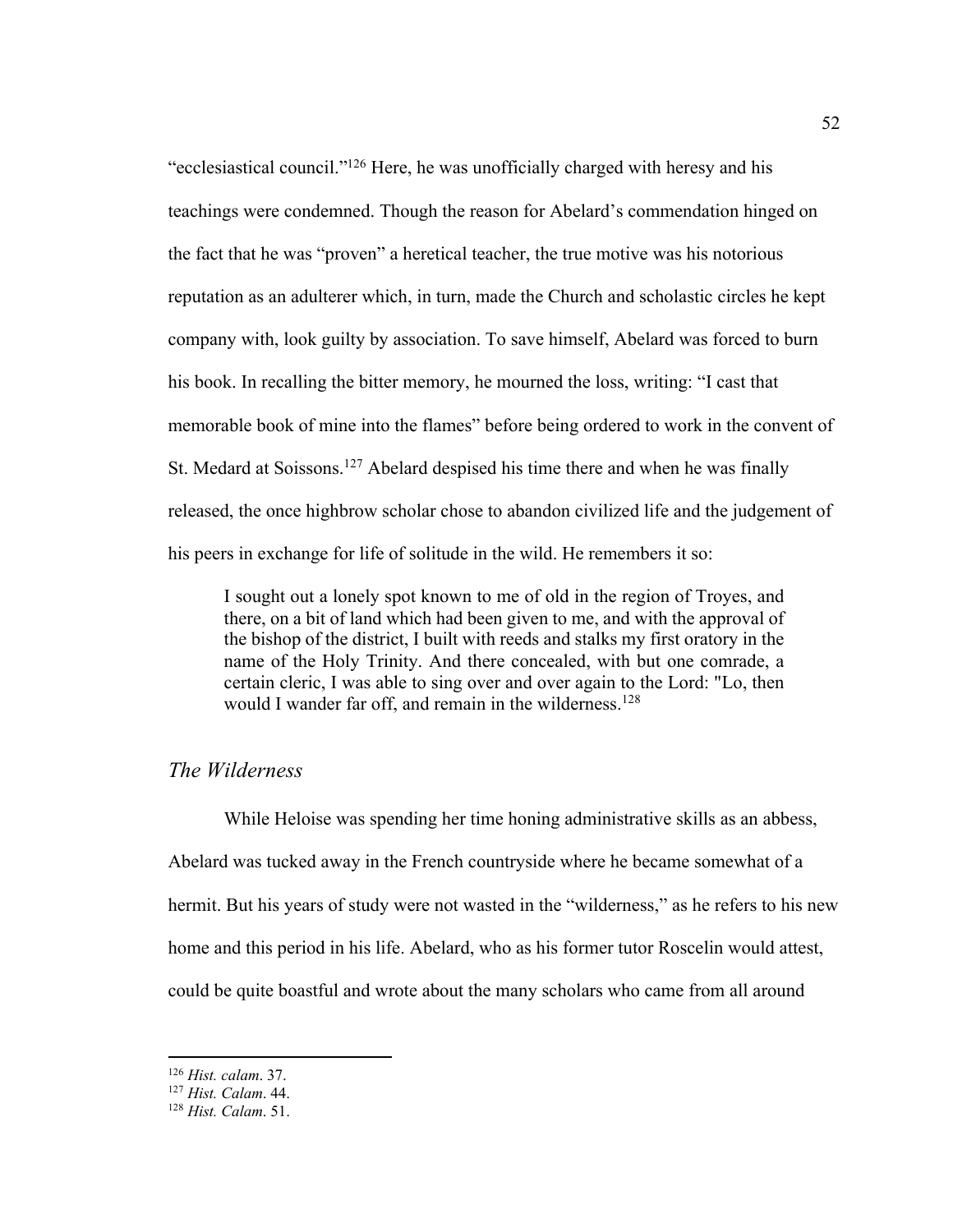Brittany and surrounding French towns to hear his teaching. Chapter XI: **"**Of His

Teaching in The Wilderness," begins as such:

No sooner had scholars learned of my retreat than they began to flock thither from all sides, leaving their towns and castles to dwell in the wilderness. In place of their spacious houses they built themselves huts; instead of dainty fare they lived on the herbs of the field and coarse bread; their soft beds they exchanged for heaps of straw and rushes, and their tables were piles of turf…my followers buil[t] their huts above the waters of the Arduzon, so that they seemed hermits rather than scholars…And as their number grew ever greater, the hardships which they gladly endured for the sake of my teaching seemed to my rivals to reflect new glory on me, and to cast new shame on themselves. Nor was it strange that they, who had done their utmost to hurt me, should grieve to see how all things worked together for my good, even though I was now, in the words of Jerome, afar from cities and the market place, from controversies and the crowded ways on men.<sup>129</sup>

Abelard's account in *Historia calamitatum* reads similarly to that of a personal journal as opposed to academic writing. In one section where he is comparing his isolation to that of the "sons of the prophets, the monks of whom we read in the Old Testament," Abelard uses quotation marks to give a mock complaint from his would-be envious contemporaries. "Secretly my rivals," Abelard casually labels his critics as enemies, "complained and lamented one to another, saying: "Behold now, the whole world runs after him, and our persecution of him has done nought save to increase his glory. We strove to extinguish his fame, and we have but given it new brightness."130 It is amusing at times how his audacious sense of intellectual pride leaps from the pages of his writings. Though, to be sure, Abelard had a right to regard himself the way he had

<sup>&</sup>lt;sup>129</sup> *Hist. calam.* 54. In the following chapter a discussion on how Abelard viewed his calamities and how they, as he stated here, worked out for his "good," will be further analyzed. <sup>130</sup> *Hist. calam*. 54.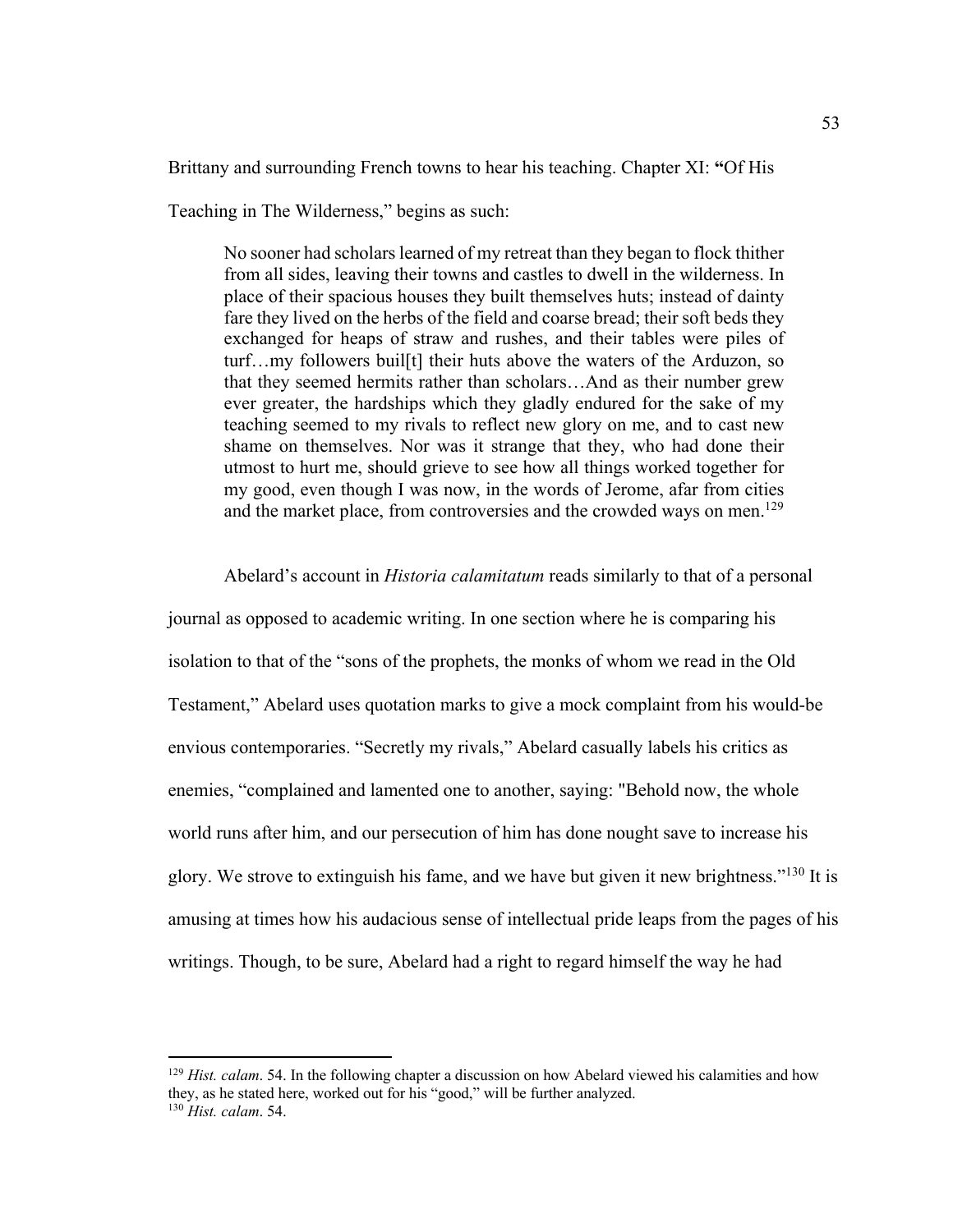because he did attract a scholarly following and though he may not be humble, he was correct in his assessment of self in that he was highly sought after.

In this same chapter, Abelard remarks that though he was sought after for his teaching, he suffered from "intolerable poverty."131 So substantial were his financial burdens that though "shame kept [him] from begging," his students were the people who provided whatsoever he "needed in the way of food and clothing."132 It was his students who also, remarkably, toiled the fields on Abelard's property and erected a building so that he may teach in civility. Abelard writes: "Since my oratory was no longer large enough to hold even a small part of their number, they found it necessary to increase its size, and in so doing they greatly improved it, building it of stone and wood."<sup>133</sup> Perhaps an indicator of his reformation of heart and sensitivity towards his pre-marital sin, Abelard named the building the "Paraclete," as a means to remain, as he states, "mindful of how I had come there a fugitive and in despair, and had breathed into my soul something of the miracle of divine consolation."<sup>134</sup>

It was after some time living and teaching in the wilderness as a self-defined "hermit" that Abelard was called to preside over the Abbey of Saint Gildas De Rhuys.<sup>135</sup> He accepted the invitation and moved to the far off shore of Lower Brittany. Abelard found this time in his life to be even more intolerable than those he spent dwelling in the wilderness. Abelard remarked: "Of the Abbey to Which he was Called and of the

<sup>131</sup> *Hist. calam*. 54.

<sup>132</sup> *Hist. calam*. 55.

<sup>133</sup> *Hist. calam*. 55.

<sup>134</sup> *Hist. calam*. 55.

<sup>&</sup>lt;sup>135</sup> Exactly how many years between his time in the wild and when he accepted the invitation to preside over the Abbey of Saint Gildas De Rhuys is uncertain, though it is estimated that he spent 2-4 years as a hermit.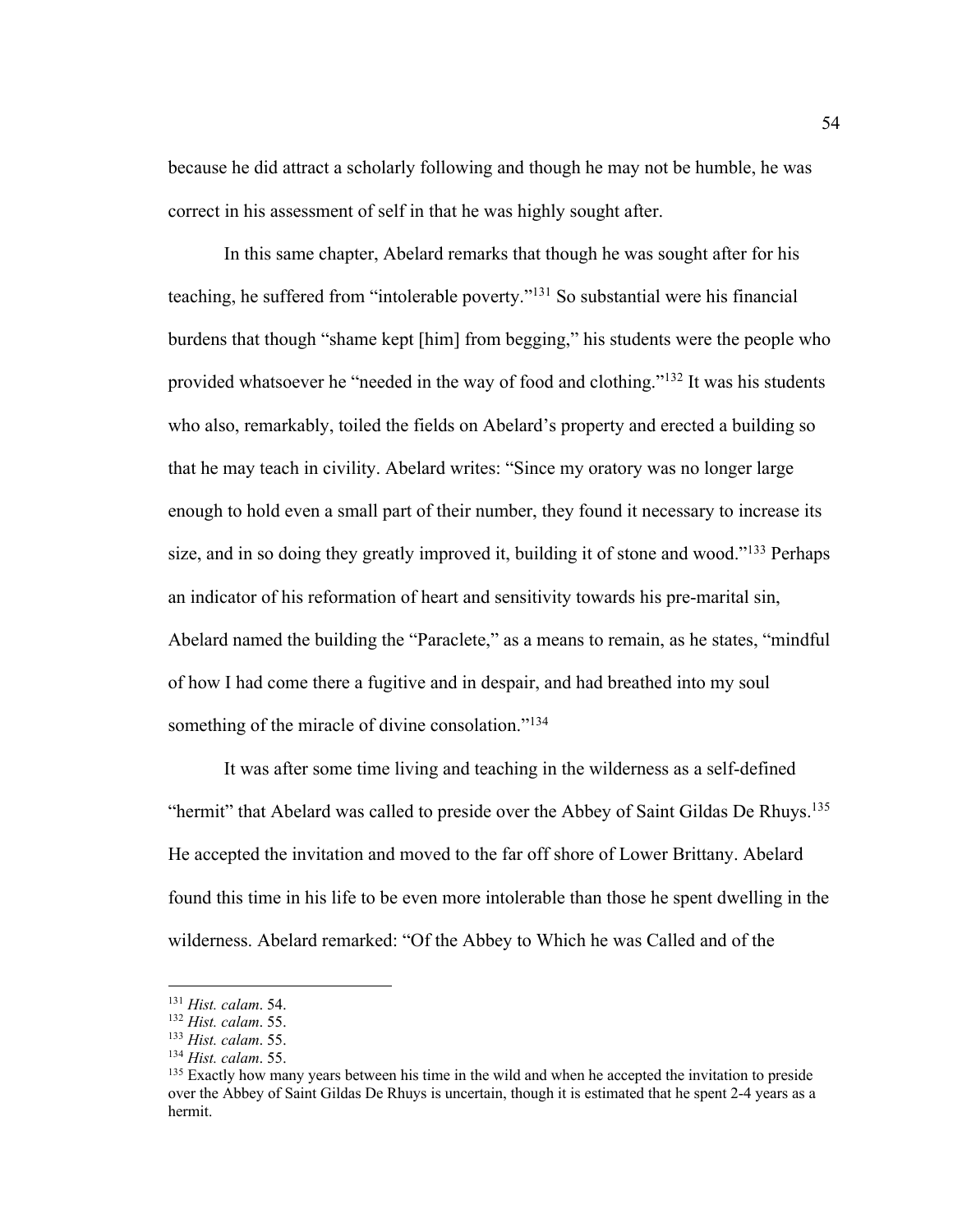Persecution he had from his Sons That is to Say the Monks and from the Lord of The Land," that the landscape and weather were deplorable and the brethren there uncivilized. "The land was barbarous and its speech was unknown to me; as for the monks, their vile and untamable way of life was notorious almost everywhere. The people of the region, too, were uncivilized and lawless."136 Even so, Abelard remained at this post for a decade and it was here that he wrote *Historia calamitatum.137* Abelard's life story to date was far from happy, as the title suggests. It was this short biographical commentary that would find its way into the abbey of the Paraclete, where Heloise now resided. Abelardian scholar Constant J. Mews, remarks that Heloise may have been the only reader of *Historia calamitatum* during that time. It was this biographical work that moved Heloise to write the first of her letters to him.<sup>138</sup>

It was here, in the wilderness' which included his isolation in the countryside and the Abbey of St. Gildas, with a mutilated body, a mind saturated in the secular arts, and a heart that was softened to religious thought, that Abelard reasoned: "not even divine goodness could redeem one who, having been so proud, was brought to such shame, were it not for the blessed gift of grace."<sup>139</sup> With this reformed mindset, and long after his fiery romance cooled, Abelard would complete his most influential works. Interestingly, it is from this point onward that the life of Abelard and Heloise is largely overlooked, but here as will be discussed in this chapter, is where the true wonder of Abelard and Heloise as individuals shines through.

<sup>136</sup> *Hist. calam*. 61.

<sup>137</sup> Date *calamitatum* was written*: 1132.*

<sup>138</sup> Mews, *Abelard and Heloise*, 265. 139 *Hist. Calam*, 61.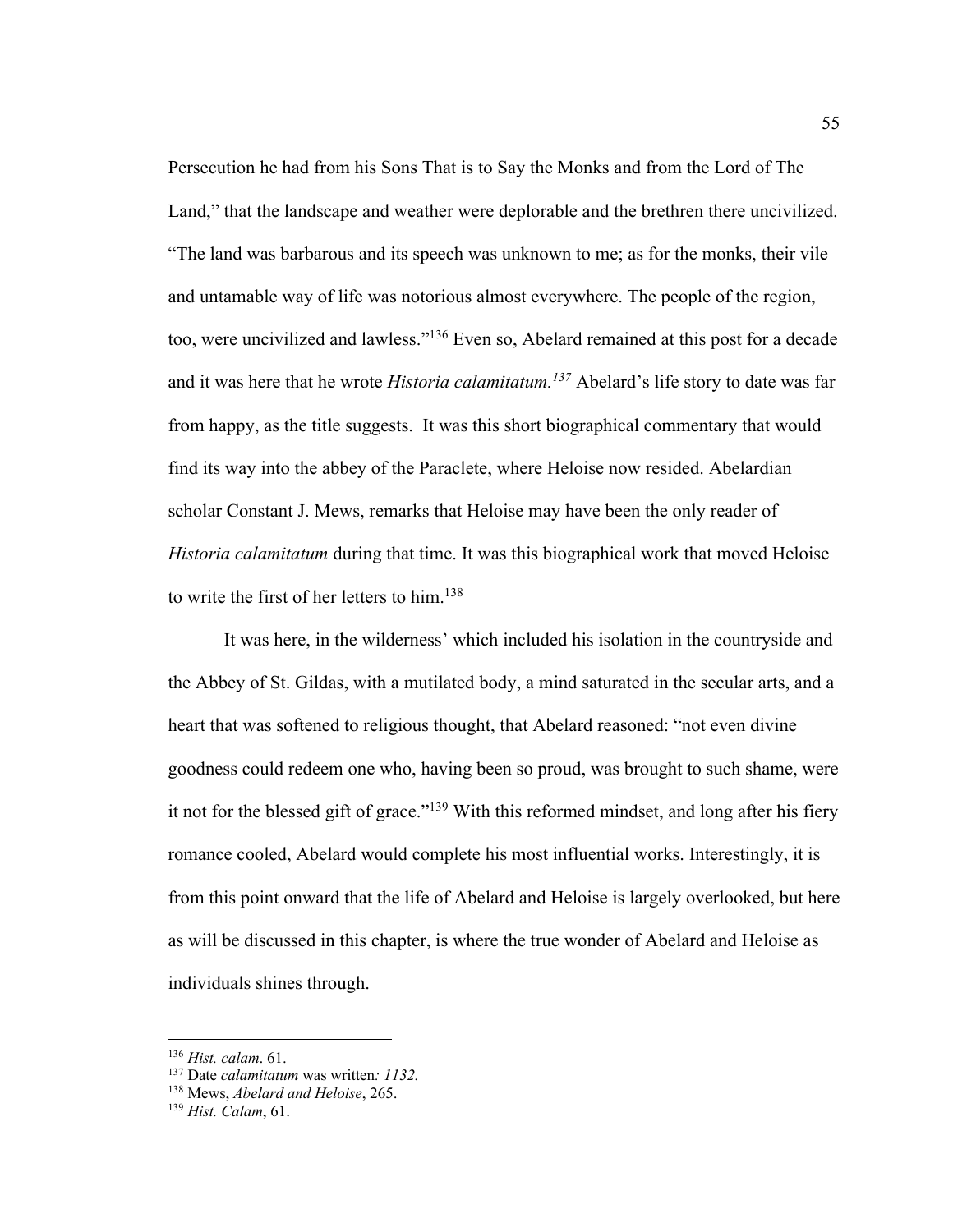#### *The Letters*

After their separation, and while he was garnering attention from his 'followers,' Abelard was still greatly influenced by the mind of Heloise. Heloise, who clearly was a scholarly thinker herself,<sup>140</sup> had ideas at this time that have found their way into many of Abelard's most notable works. To be clear, there was a profound shift in Abelard's life when Heloise came back into it. He had had a humbling experience, and so was ready to start writing again. More importantly, her words—they did not necessarily see one another in person, but exchanged letters—seemingly had a profound influence, which can be seen in the works he produced later in life.

An example of this can be seen in the first letter Heloise sent Abelard upon arriving at the convent in Argenteuil, where Heloise presents the ethical dilemma of intent. Referring to their relationship, she stated "Wholly guilty though I am, I am also, as you know, wholly innocent. It is not the deed but the intention of the doer which makes the crime, and justice should weigh not what was done but the spirit in which it was done."141 Heloise proposed that it is not merely the action that renders a thing sinful or wrong, but the intention behind an action that reveals whether person is morally virtuous. Furthermore, intention, and intention alone, is the primary aspect that should be considered when casting judgment on a person. This is, indeed, a complex evaluation on intent by Heloise, and it was not lost on the man to whom it was addressed.

<sup>140</sup> *Hist. Calam*, 61.

<sup>141</sup> Abelard, Peter, *The Letter Collection of Peter Abelard and Heloise*, eds. D. E. Luscombe and Betty Radice (Oxford: Clarendon Press, 2013), 122.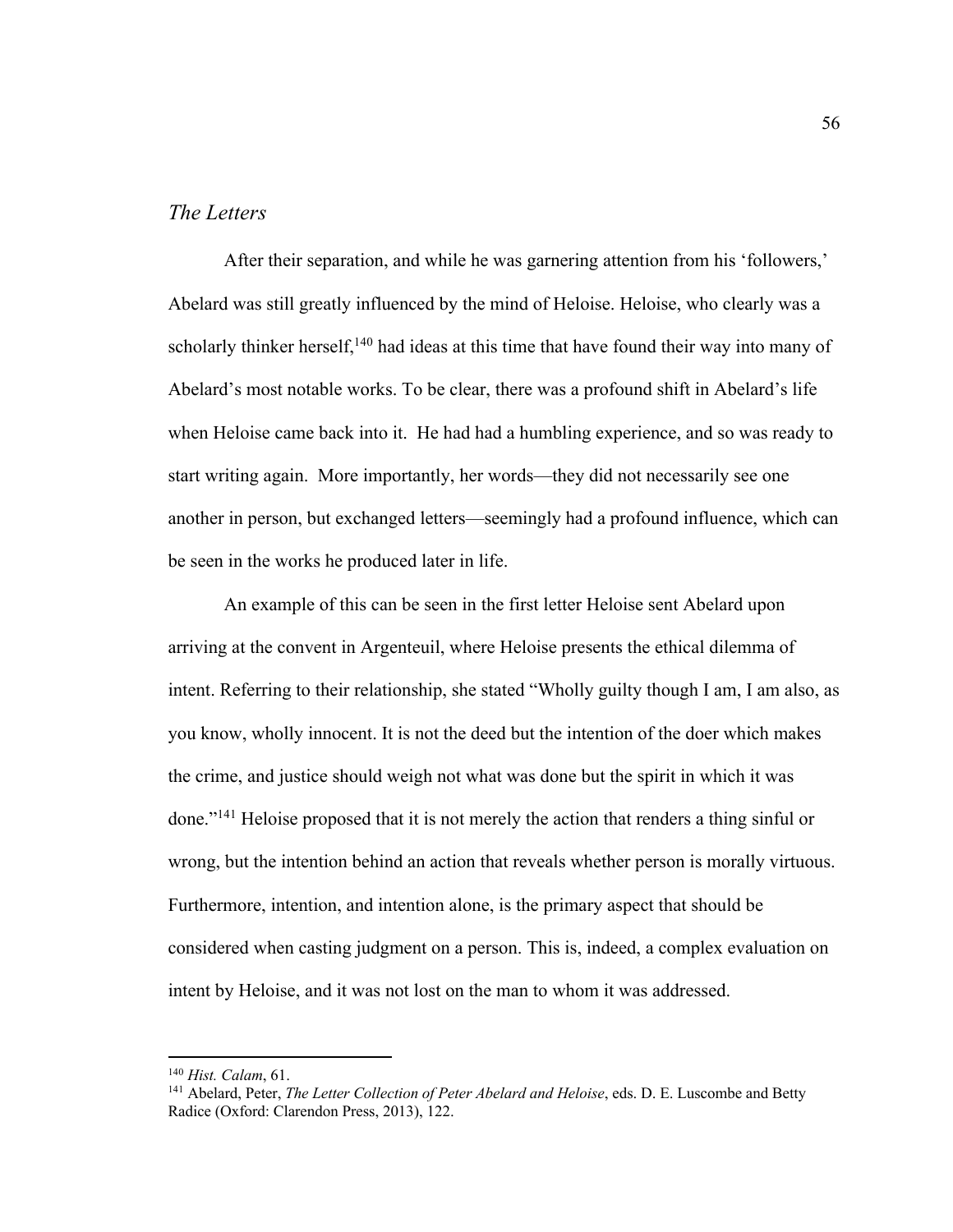In his writings on ethics, Abelard expounded upon the notion presented by Heloise. He formulates an argument concerning the role of intention in decision making and moral evaluation of the self, which, as Jean Porter concluded, placed him "ahead of mainstream medieval thought."142 Abelard takes Heloise's conception of the responsibility of intent and builds upon it. He first gives the moral dilemma in *Ethics*, also referred to as *Know Thyself*, of a "poverty-stricken woman [who] has a little baby at the breast" but does not have enough money to feed the infant, so, "moved by pity for the little baby, she puts him by her side to warm him" but in the end, she realizes that it would be better for him to be peaceful in death than to suffer in life."<sup>143</sup> Thus, "she is driven to smother the one she embraces with the greatest love."<sup>144</sup> Here, Abelard provides a concrete example of a concept found in the musings that Heloise wrote in her letter, concluding that the well-meaning mother cannot be held guilty for the killing of her child because she was acting out of material love; her intent was to protect her baby from the pain of hunger, cold, and illness, even if it meant *she* would be childless.

Abelard goes a step further in supporting his, and consequently, Heloise's point, using the example of both Judas and God the Father wanting the crucifixion of Jesus Christ to take place. Where Judas wished for Jesus to die for personal gain, God wanted Jesus (His Son) to die because He desired to save the souls of mankind from eternal damnation; two vastly different motives for an identical outcome. Abelard would argue

<sup>142</sup> Jean Porter, "Responsibility, Passion, and Sin: A Reassessment of Abelard's Ethics," *The Journal of Religious Ethics* 28, no. 3 (2000): 367-94, http://www.jstor.org/stable/40017862.

<sup>143</sup> Peter Abelard, *Abelard: Ethical Writings*, trans. Paul Vincent Spade (Indianapolis/Cambridge: Hackett Publishing Company, 1995), 67. 144 Abelard, *Ethics*, 67.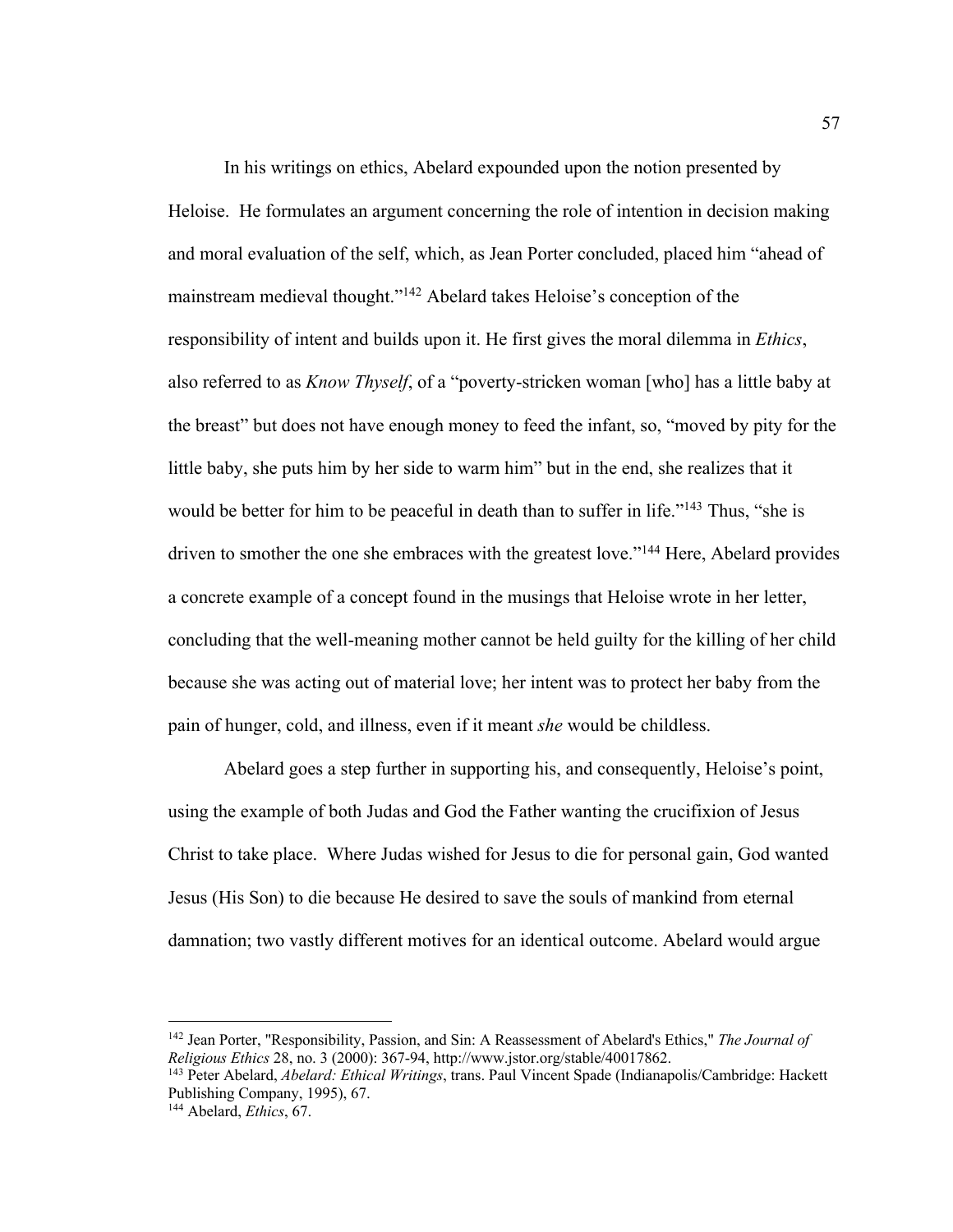that it is the intent itself which determines innocence and moral character. In his example, Abelard concluded that God the Father's conscience would be pure based on the deity's goal, while the intent behind Judas' actions would lead to a guilty conscience. It is interesting to note that here in *Ethics*, when he finishes his discussion on the crucifixion of Christ, Abelard chose to use strikingly similar diction that Heloise had in her letter. Where Heloise wrote, "[i]t is not the deed but the intention of the doer which makes the crime," Abelard published within a few years of receiving her letter, "[t]he merit or praiseworthiness of the doer doesn't consist in the deed but in the intention."145 Abelard rearranged the placement of the words 'intention,' doer,' and ''deed,' but the message is the same.

Comparing Abelard's *Ethics* with the first letter from Heloise, it seems that Abelard concluded his assessment on intent the very same way in which his former lover had in her letter. He remarks that "human beings don't judge about what is hidden but about what is plain. They don't think so much of the guilt belonging to the fault as of the performance of the deed."146 In other words, people are prone to casting judgement based on the visible actions of a person, not the inner workings and spirit in which the individual acted. A possible negative outcome of this is that someone could be "accused by his enemies before a judge."<sup>147</sup> Even though "the judge knows he is innocent," if his enemies bring forward witnesses, "although false ones…the judge… is forced by the law to accept them. Admitting their proof, he punishes the innocent."<sup>148</sup> Therefore, Abelard

<sup>145</sup> Peter Abelard and Heloise, *The Letter Collection of Peter Abelard and Heloise*, and Abelard, *Ethics*, 12.

<sup>146</sup> Abelard, *Ethics*, 33.

<sup>147</sup> Abelard, *Ethics*, 32.

<sup>148</sup> Abelard, *Ethics*, 32.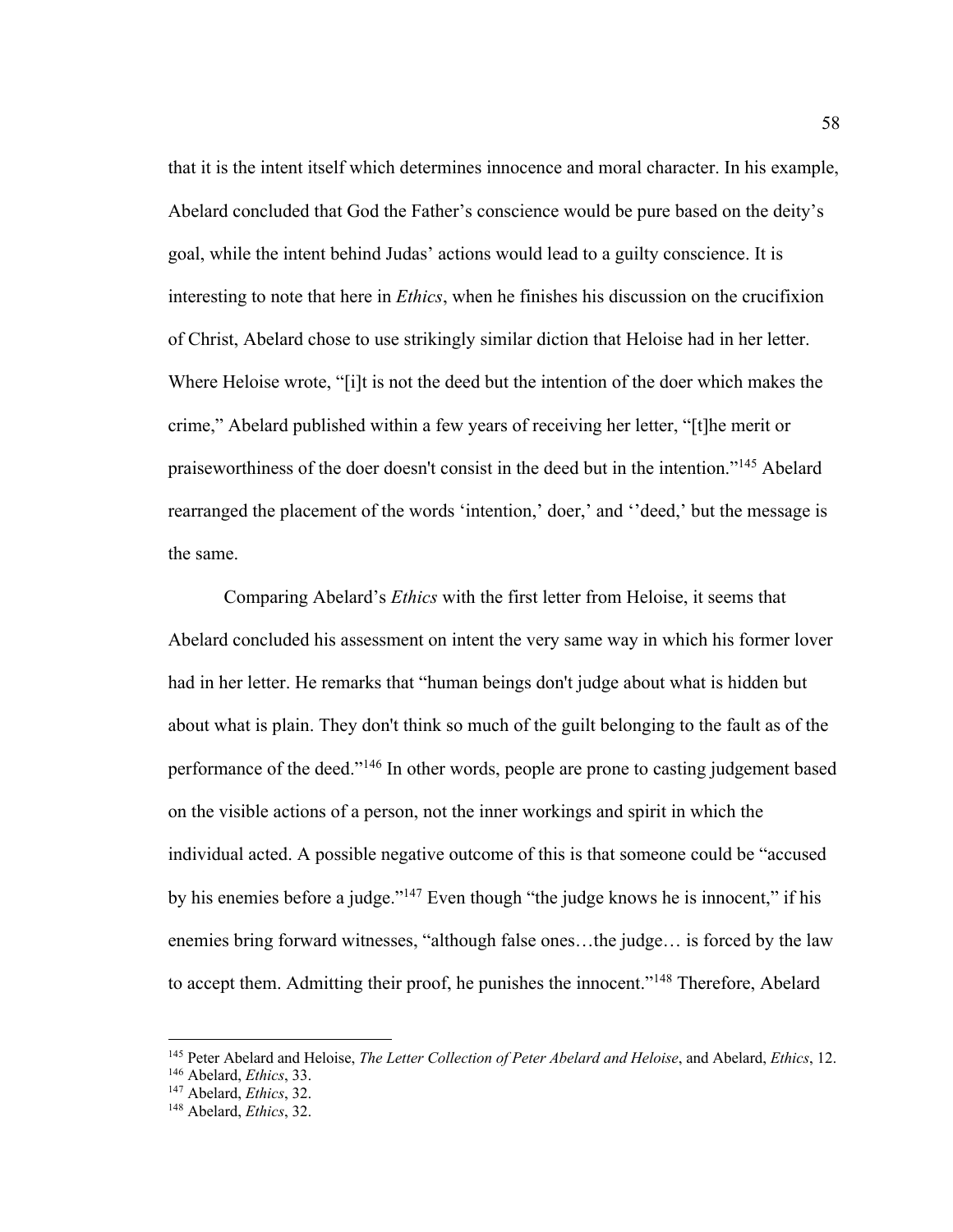argues that the way to ensure justice is to seek-out the accused's intent. For example, a man can be a killer, and although this, at first reception, is received as a heinous crime, if one learned that the man in question only killed in defense in order to protect the lives of his family, then the intent of that person's crime would not be reprehensible, and he would be deemed innocent and his conscience at ease. As Heloise penned, before the publication of *Ethics*, "justice should weigh not what was done but the spirit in which it was done."<sup>149</sup> From the intimate and intellectually prodding letters of Heloise, Abelard was apparently inspired to formulate a thesis on the virtues of intent which would be sturdy enough to remain relevant when modern philosophers applied his argument centuries later. The pair also experienced this first hand together, as they had a child and found themselves judged despite the love that they clearly had for one another.

Credit for the medieval doctrine of ethical intent is given to Abelard and, to be certain, the scholar did bring Heloise's thoughts into clear, organized focus in his work on *Ethics*. But it was his female counterpart, Heloise, who proposed the notion in the beginning.<sup>150</sup> Though Abelard acted as the written, philosophical mouthpiece, Heloise appears to have been the original scholar to hold these views on intentionality. In fact, based on the chronological order of Heloise's and Abelard's writing, it is entirely possible that were Heloise not to have written Abelard with such a thoroughly manifested opinion on the nature of intentionality, he may not have addressed the topic in *Ethics*.

Intentionality was not the only topic in Heloise's letters that found its way into Abelard's scholarship. In Heloise's second letter to Abelard, she expresses how difficult

<sup>149</sup> Heloise, *The Letter Collection of Peter Abelard and Heloise,* 65. 150 *Ethics* is also referred to as *Scito te ipsum* ("Know Thyself").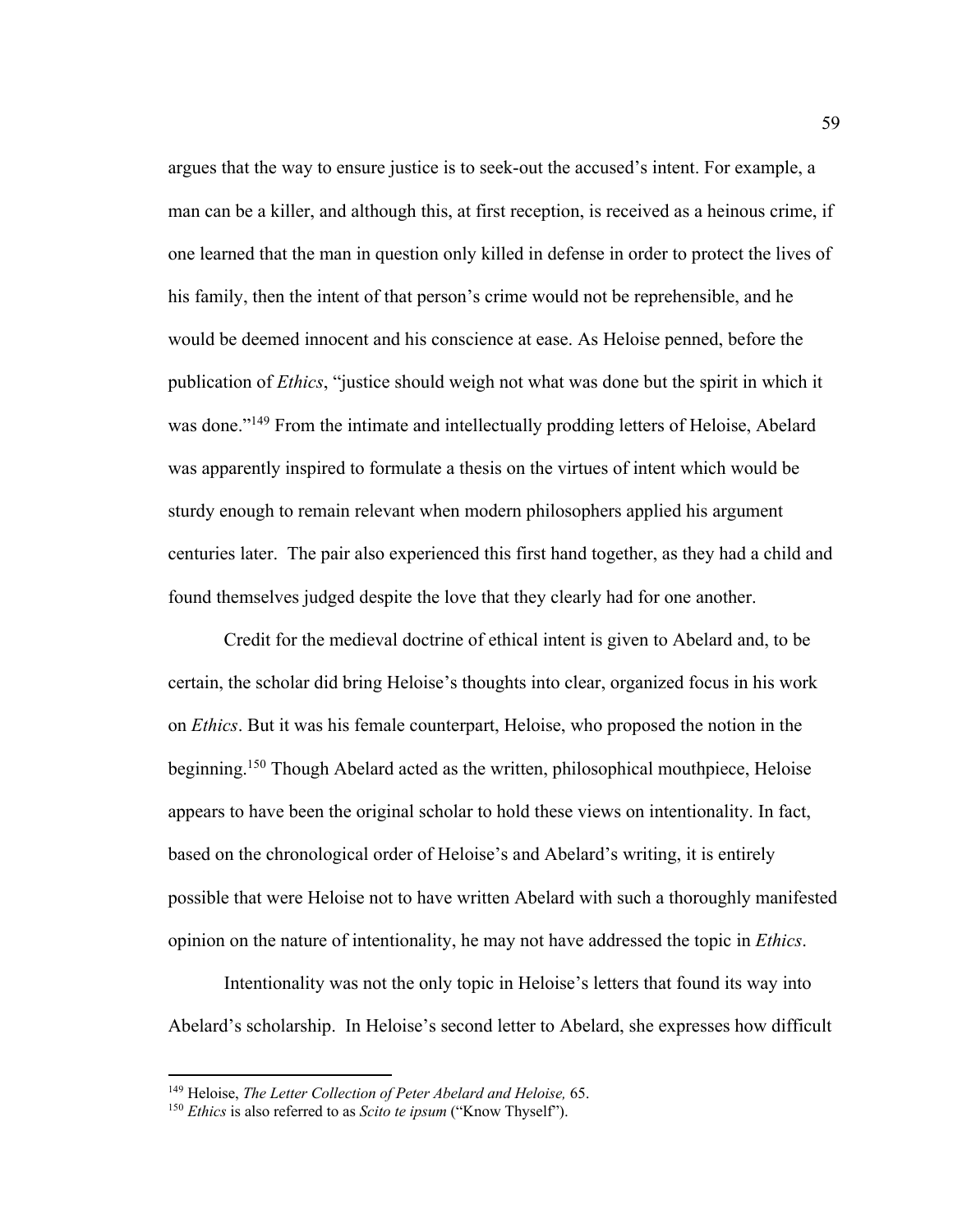it is to refrain from denying ones most enticing desires. Heloise certainly makes her deepest desire known. In her letters, fervent lines such as "I cannot live if you will not tell me that you still love me," are common.151 In a conversation she had with Abelard concerning desire, she assertively informs him that "it is very difficult to tear the heart away from hankering after its dearest pleasures."<sup>152</sup> With her own fall into the desires of premarital sex looming in the foreground of her consciousness, Heloise stated that it is not "only to do good but to abstain from evil" which solidifies a person's virtue.<sup>153</sup>

Later, Abelard formed his own ideas on the nature of desire and abstaining from 'evil,' ideas that can clearly be found in Heloise's earlier letter. Abelard theorized that individuals who have the desire to make a selfish decision but choose not to do so are more virtuous than those who only possess the longing to do good. He provides an example in *Ethics.* If "someone sees a woman and falls into lust. His mind is stirred by the pleasure of the flesh, with the result that he is set on fire for the shamefulness of sex."<sup>154</sup> Abelard reasons that though there is lust in the man's heart, that "if this willing is curbed by the virtue of moderation but not extinguished, stays for the fight, holds out for the struggle, and doesn't give up even when defeated" then there, in the struggle, is where true character and virtue is found.155 It is only when there *is* great temptation and that temptation is fought against that true virtue is found. Abelard states that those who have sexual temptation have been given "material for a fight" and that through the "struggle,"

<sup>151</sup> Abelard, *The Letter Collection of Peter Abelard and Heloise*, 122. 152 Heloise, *The Letter Collection of Peter Abelard and Heloise*. 133.

<sup>153</sup> Heloise, *The Letter Collection of Peter Abelard and Heloise*. 125.

<sup>154</sup> Porter, "Responsibility, Passion, and Sin, A Reassessment of Abelard's Ethics," *The Journal of Religious Ethics*: 367-94. http://www.jstor.org/stable/40017862.

<sup>155</sup> Abelard, *Ethics*, 51.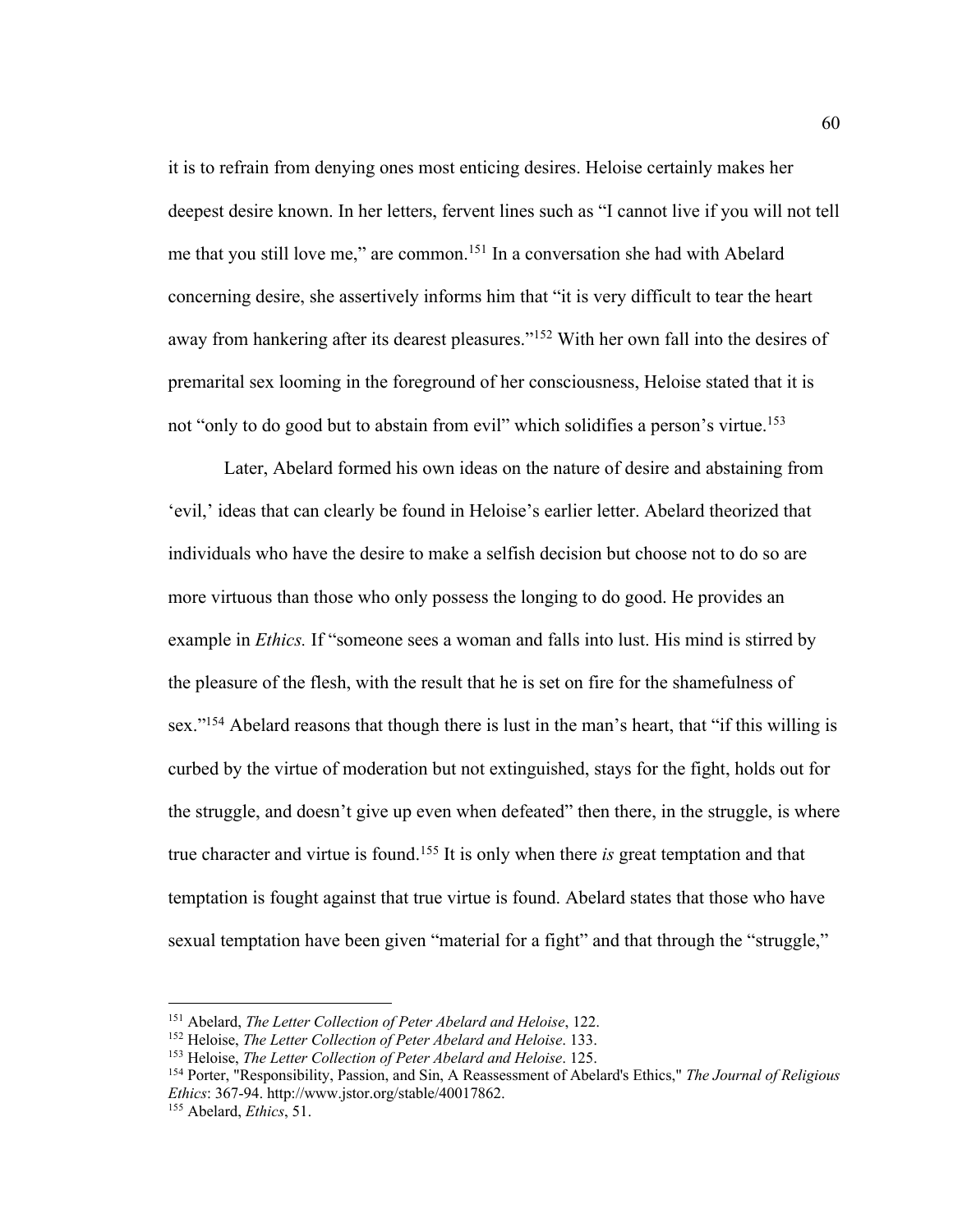that person "might receive a crown," or, praise for virtuous actions.<sup>156</sup> This sounds very much like Heloise's concept that "abstaining from evil" reflects a person's virtue.

Abelard plays with this concept, which Heloise introduced, in his writings. If a person were *never* in want of doing wrong and only desired to do 'good,' then the person in question would not be very impressive when it came to their moral choices in life. As Abelard writes, "For what great deed do we do for God's sake if we don't put up with anything opposed to our willing, but instead accomplish what we will? Indeed, who thanks us if, in what we say we are doing for his sake, we are [really] accomplishing our own will?"157 Abelard's theory can be applied to other examples of virtuous abstinence, such as a glutton who must refrain from the temptation to overeat.

#### *His Philosophizing Influence*

This theory by Abelard on virtue is noticeably similar to that of eighteenthcentury philosopher Immanuel Kant. Kant believed that people must act out of moral duty if their actions are to be counted as morally good. In the philosophical community, Kant's notions on virtue, detailed in his work *The Moral Law: Groundwork of the Metaphysics of Morals*, influenced philosophical giants from Georg Wilhelm Friedrich Hegel, to Friedrich Nietzsche, to modern minds such as Michel Foucault's.<sup>158</sup> The root of

<sup>156</sup> Abelard, *Ethics*, 51. 157 Abelard, *Ethics*, 21.

<sup>158</sup> Immanuel Kant and Herbert J. Paton, *The Moral Law: Groundwork of the Metaphysics of Morals* (London: Routledge, 2005). See R. Kevin Hill, *Nietzsche's Critiques: The Kantian Foundations of his Thought* (Oxford: Oxford University Press, 2003), 242 for evidence of Kant's influence of Nietzsche. And, see Christina Hendricks, "Foucault's Kantian Critique: Philosophy and the Present," *Philosophy & Social Criticism* 34, no. 4 (May 2008): 357–82 for Kant's influence on Foucault.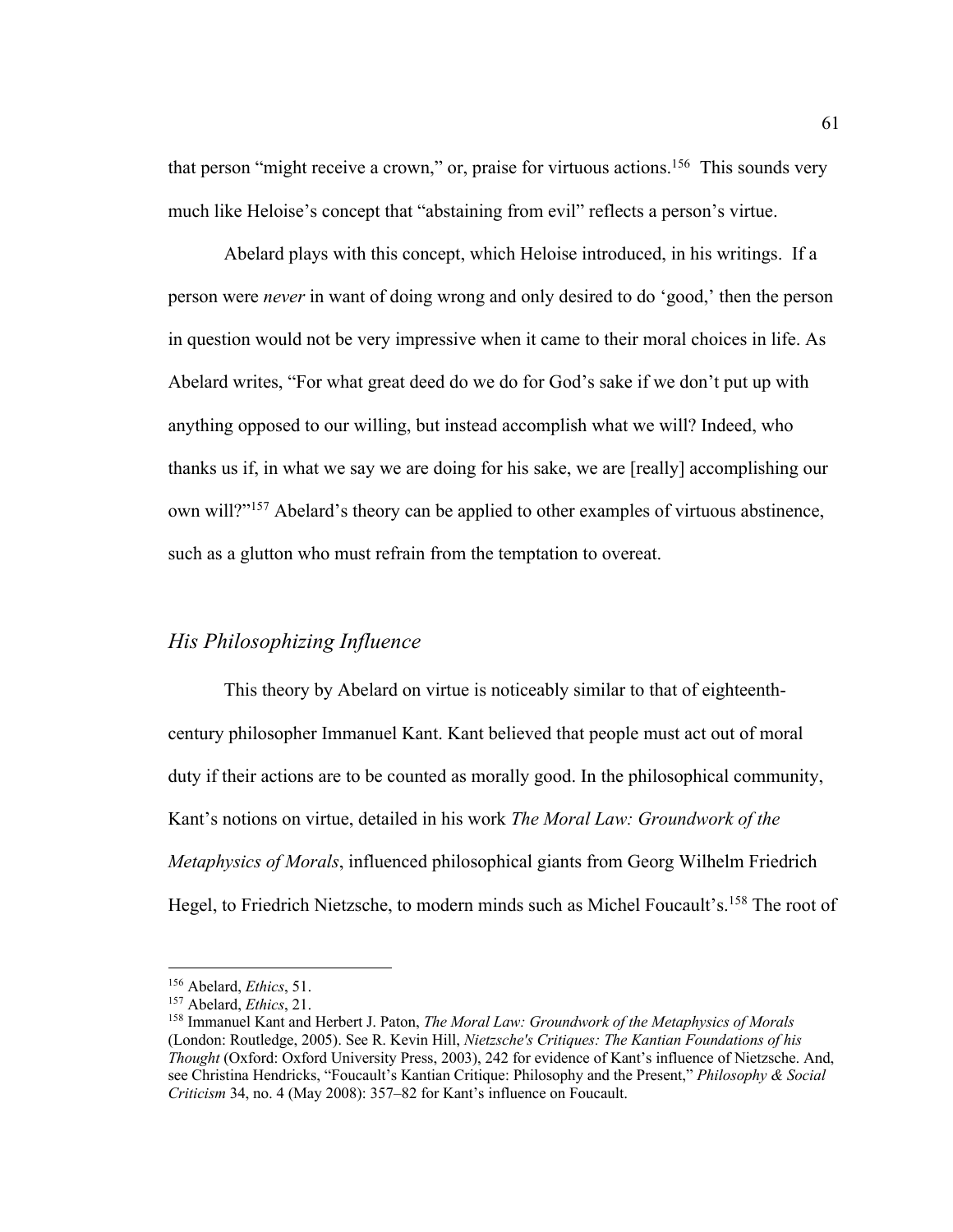these philosopher's theories can be traced back to Abelard *Ethics*, which, in turn, can be found in the personal, hand-written letters he exchanged with Heloise. To a large extent, Abelard's theories on virtue would be credited to Kant and although the philosopher from the 1700s surely earned his accolades in the field of philosophy, his ideas on duty mirror those found in earlier philosophers such as Abelard.

Abelard's philosophical quandary on virtue is one that Aristotle wrested with as well. Often referred to as the Father of Western Philosophy, the fourth century BCE, Greek philosopher spent a vast number of pages untangling his theories on virtue in the third volume of his highly praised work, *Nicomachean Ethics.*<sup>159</sup> In it, Aristotle revolutionized the framework surrounding a person's actions and how those actions reveal the character and morality of that individual. For decades, philosophers have cited the theories of Aristotle as the pioneer in ethics and intent, with the aforementioned Kant being heavily influenced by him. But, as Peter King notes, Abelard did not have the same access that Kant did to Aristotle's theories. "The Church Fathers wrote about theological virtues," wrote King, "and their role with regard to grace and salvation, but not about systematic ethics."160 Further, "Aristotle's *Nicomachean Ethics* would not be translated for another century," and this makes "Abelard's accomplishment [*Ethics*] all the more impressive in this light."<sup>161</sup> In other words, not only was Abelard a talent in writing philosophy, as Kant would be, but he was a creative mind in philosophical reasoning

<sup>159</sup> Aristóteles, and Hippocrates George Apostle, *The Nicomachean Ethics* (Dordrecht: D. Reidel Publishing, 1980).

<sup>160</sup> Peter King, *Peter Abelard and the Problem of Universals in the Twelfth Century*, Ph.D. Dissertation (Philosophy Department, Princeton University, 1982), 57. Volume 2 contains a complete translation of Abelard's *Tractatus de intellectibus*.

<sup>161</sup> King, *Peter Abelard and the Problem of Universals in the Twelfth Century*, 58.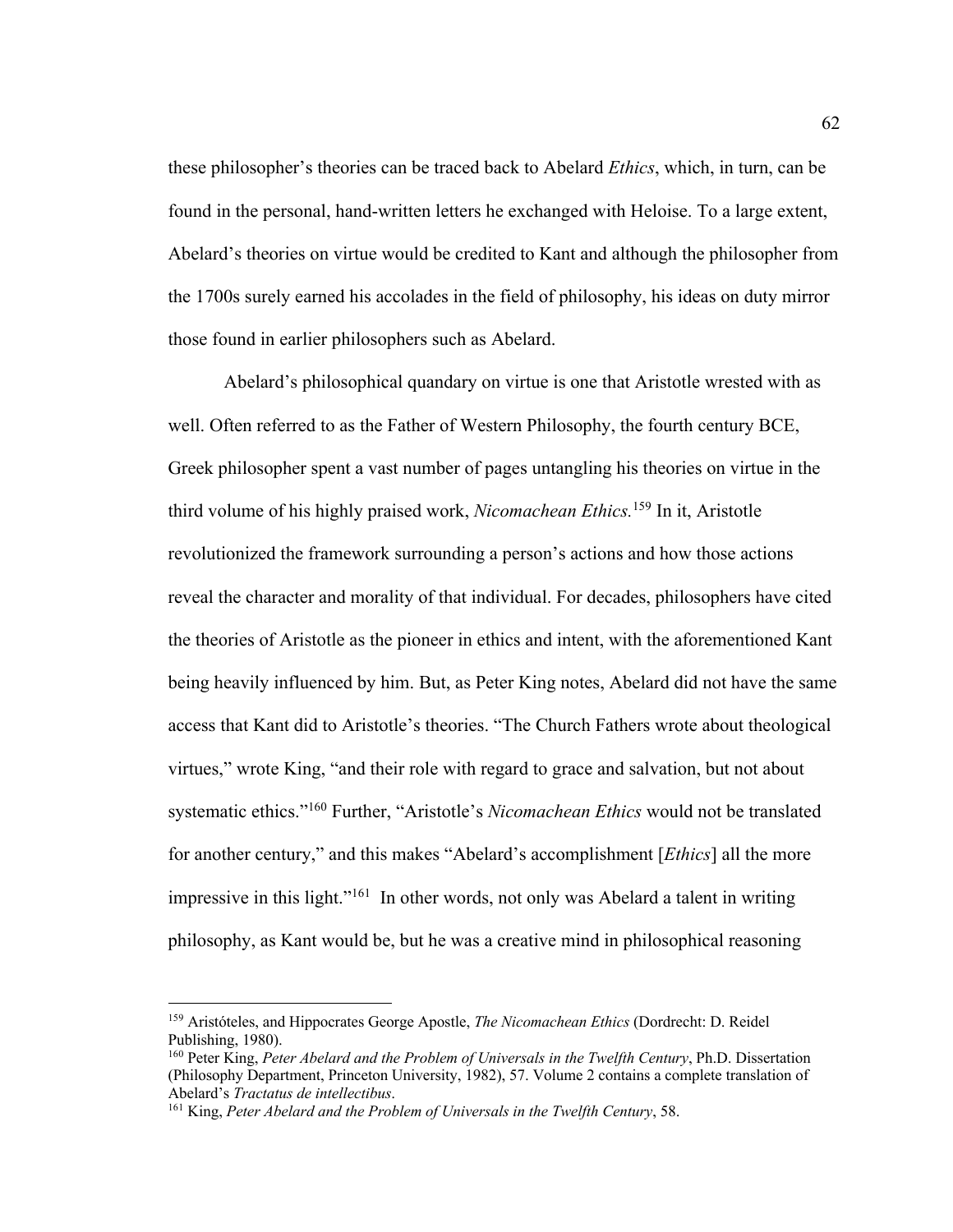because he was formulating his logic on ethics prior to the recovery of Aristotle's work.162 The literature available to other philosophical theorists following Abelard had a wider range of reviews, interpretations, and clarifications on Aristotle. This suggests that these later philosophers were able to grasp a fuller understanding of Aristotle's work because his theories had already been through academic channels, tested, and analyzed by a method synonymous with modern peer review. Abelard, instead, depended only on his ability to reason. But, as it turns out, Abelard had Heloise, and through their shared experiences and reflective letters, the nature of ethical intent and virtue. Indeed, many of these concepts appear to originate with Heloise.

It is intriguing to note that the very examples Abelard provides in *Ethics*, on intent and virtue*,* cuts close to the bone of his own 'shamefulness' of sexual promiscuity. He was working out the issues he had with his virtue through conversations with the very woman who "stirred the pleasures of his flesh."<sup>163</sup> It may have been this couple, working through issues in their own relationship that led to these remarkable ideas being discussed at such an early date in Western Europe.

<sup>162</sup> Marvin Perry, Myrna Chase, James R. Jacob, Margaret C. Jacob, and Theodore H. Von Laue, *Western Civilization: Ideas, Politics, and Society* (Boston, MA: Cengage Learning, 2016), 261-62. The Recovery, Rediscovery, of Aristotle, by translator William of Moerbeke, occurred during the thirteenth century. Abelard would have had access to the Greek and Arabic text, but not one in Latin. This would have resulted in portions of the complex material becoming lost in translation. Also, the teaching of Aristotle's works was "forbidden at the University of Paris during the first half of the thirteenth century" Thus, even after the death of Abelard, the ideas posed by Aristotle (which Abelard had concurred with) were still not embraced. <sup>163</sup> *Hist. calam,* 47*.*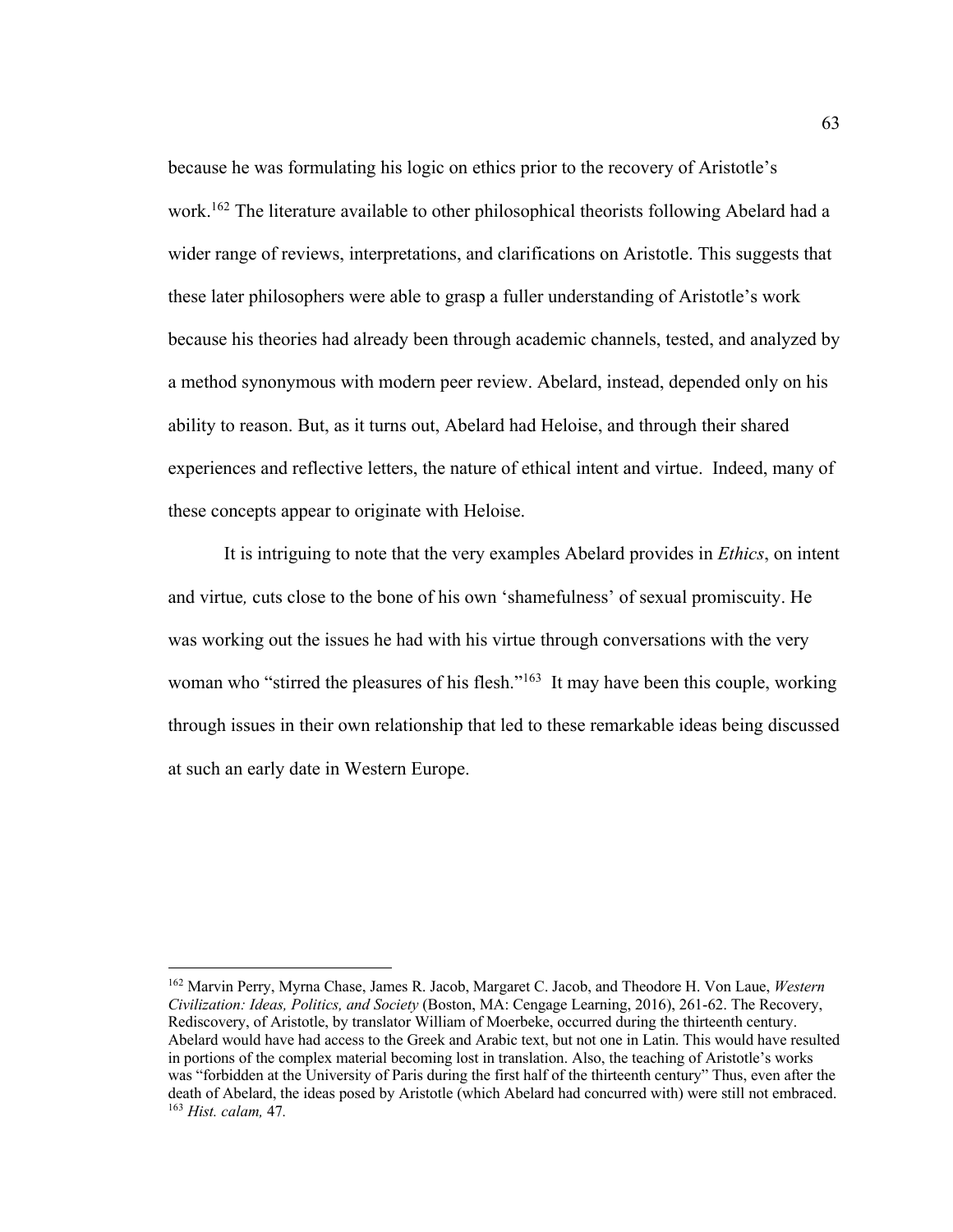## Chapter V

"The Secular and the Sacred"

Due to his love of secular writers and thinkers, such as Aristotle, Plato, Porphyry, Socrates, and Beothius, all of whom he discussed with Heloise when he was her tutor, Abelard could not forsake their secular teachings even in his later years when theology was on his mind. "I devoted myself chiefly to lectures on theology," the monk states, "but I did not wholly abandon the teaching of the secular arts, to which I was more accustomed."164 This love for the secular arts created a unique blend of secular and theological writing. In their written exchanges, Heloise, too, intertwined secular philosophy with the vernacular of a devout person of faith, as in her aforementioned theories on intention. This chapter will focus on the merging of secular ideas from secular texts with sacred reformations of the self that both Abelard and Heloise came to incorporate into their written works and, for Abelard, his lectures. Not only did this intellectual and spiritual merger result in a religious epiphany for Abelard, but it also underscored the importance of Heloise's intellectual contributions to the discussion. In the end, it was the two of them coming to terms with what they had done in their youth that led to an exchange of minds that would be the foundation for some of Abelard's famous intellectual innovations. As they exchanged letters, they also came to understand their own relationship and what they perceived to be God's role in shaping their lives.

<sup>164</sup> *Hist. calam,* 47.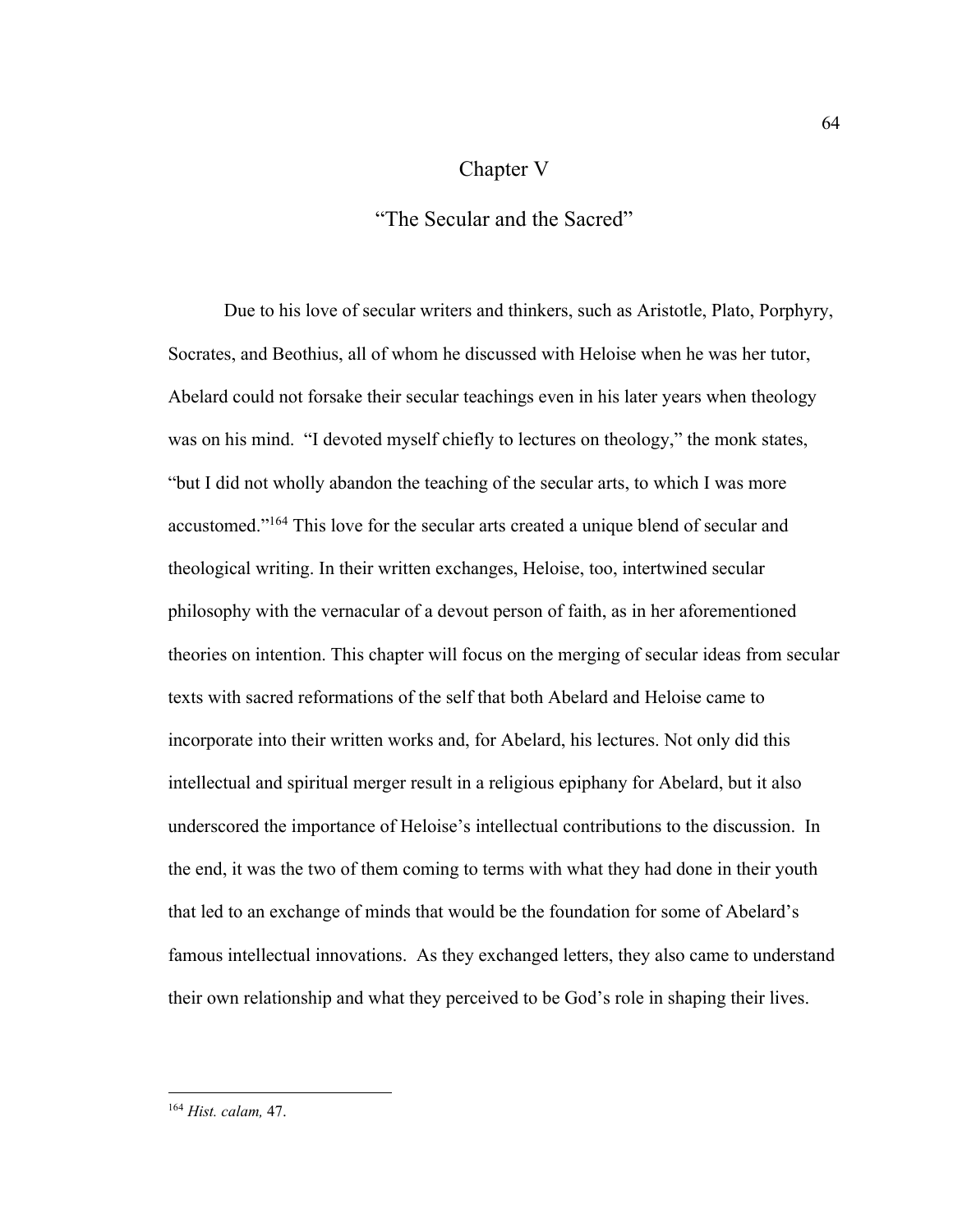One area of philosophizing in which Abelard blended both secular and theological thought was in his scholastic approach to theology itself. Another famous monk who lived during the twelfth century, Saint Bernard of Clairvaux, was a representative of a monastic version of theology; he capitalized on the importance of *faith* in rationalizing and understanding the mysteries of the Bible and Christian belief system. Abelard, alternately, emphasized a more studious method, one in which the seeker of Biblical understanding does so through *reasoning*. Where St. Bernard believed that faith in God should come from the scripture and the peaching of the Fathers of the Church alone, Abelard sought to study, analyze, and contrast scripture against academic works of philosophy, history, literature, and secular schools of thought.

Abelard certainly expressed this internal tension between the secular and theological perspectives that tore at him in his later years. Towards the end of *Historia calamitatum,* after realizing his misfortunes in life were meant to bring him closer to a "divine" way of living and he "thanked God for [his] afflictions," Abelard wrote of how ardently committed he was to devoting his life to godly ways. For example, he stated that he had "become a philosopher less of this world than of God."165 Even still, the monk could not pull himself away from the secular arts. For example, he discussed his method of teaching students as a monk in the monastery of St. Denis. He said: "I used the latter, however, as a hook, luring my students by the bait of learning to the study of the true philosophy, even as the Ecclesiastical History tells of Origen, the greatest of all Christian philosophers. Since apparently the Lord had gifted me with no less persuasiveness in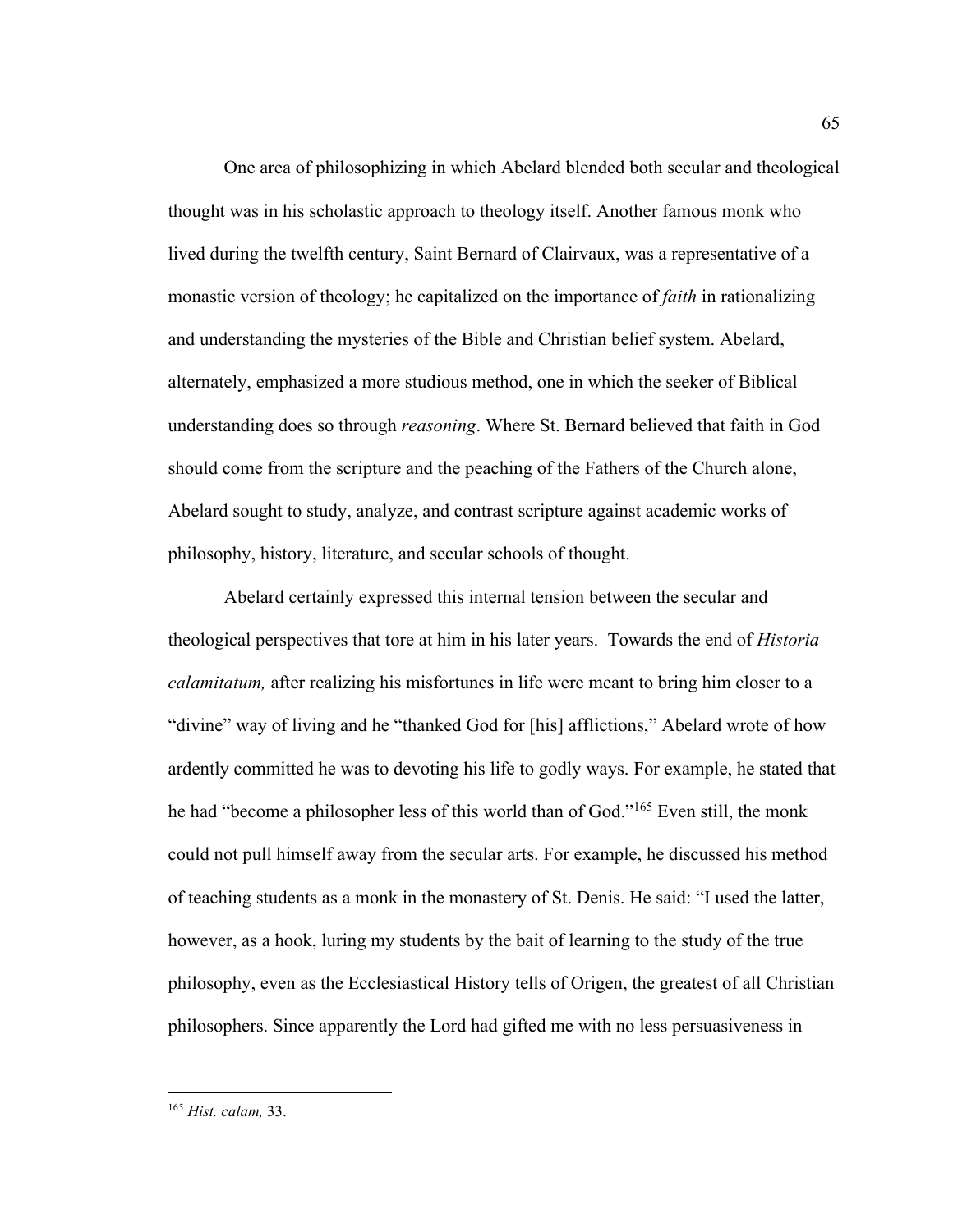expounding the Scriptures than in lecturing on secular subjects."<sup>166</sup> Though he "served the Lord alone, to whom [he] devoted all [his] service," Abelard still could not separate the years of academic knowledge that he had acquired from his practice of religious teaching.167

In essence, Abelard could not untangle the heady nature of secular education from the heart of spiritual doctrine. Instead, Abelard married the two schools of thought; instructing his students with a curriculum that included figures such as Aristotle, Plato, Porphyry, Socrates, and Beothius, as well as Paul, Peter, the rest of the Twelve Disciples, and Jesus Christ.

Abelard's unique blend of the head and the heart is an approach that was not typical in twelfth century monastic teaching, but it is something that later scholars and artists alike would employ in their approaches. For example, the sixteenth century fresco painted by Michelangelo on the ceiling of the Sistine Chapel captures this idea of the intellectual being incorporated with the spiritual. Perhaps the most arresting scene in the painting, titled "The Creation of Adam," is that of God straining towards a lazily positioned Adam; their fingers not quite making contact. This mural is clearly highly religious; the fact that God, surrounded by cherubs, is reaching for mankind reflects an ideal image of the creative and saving nature of God toward mankind. This image acts as the 'spiritual' side of the mural; the 'heart.' The 'head' is hidden in the painting itself: the base that the God figure is sitting on in the scene is rendered in the shape of a brain. The

<sup>166</sup> *Hist. calam,* 33.

<sup>167</sup> Peter Abelard, *Commentary on the Epistle to the Romans*, trans. Steven R. Cartwright (Washington, D.C.: Catholic University of America Press, 2011), 336.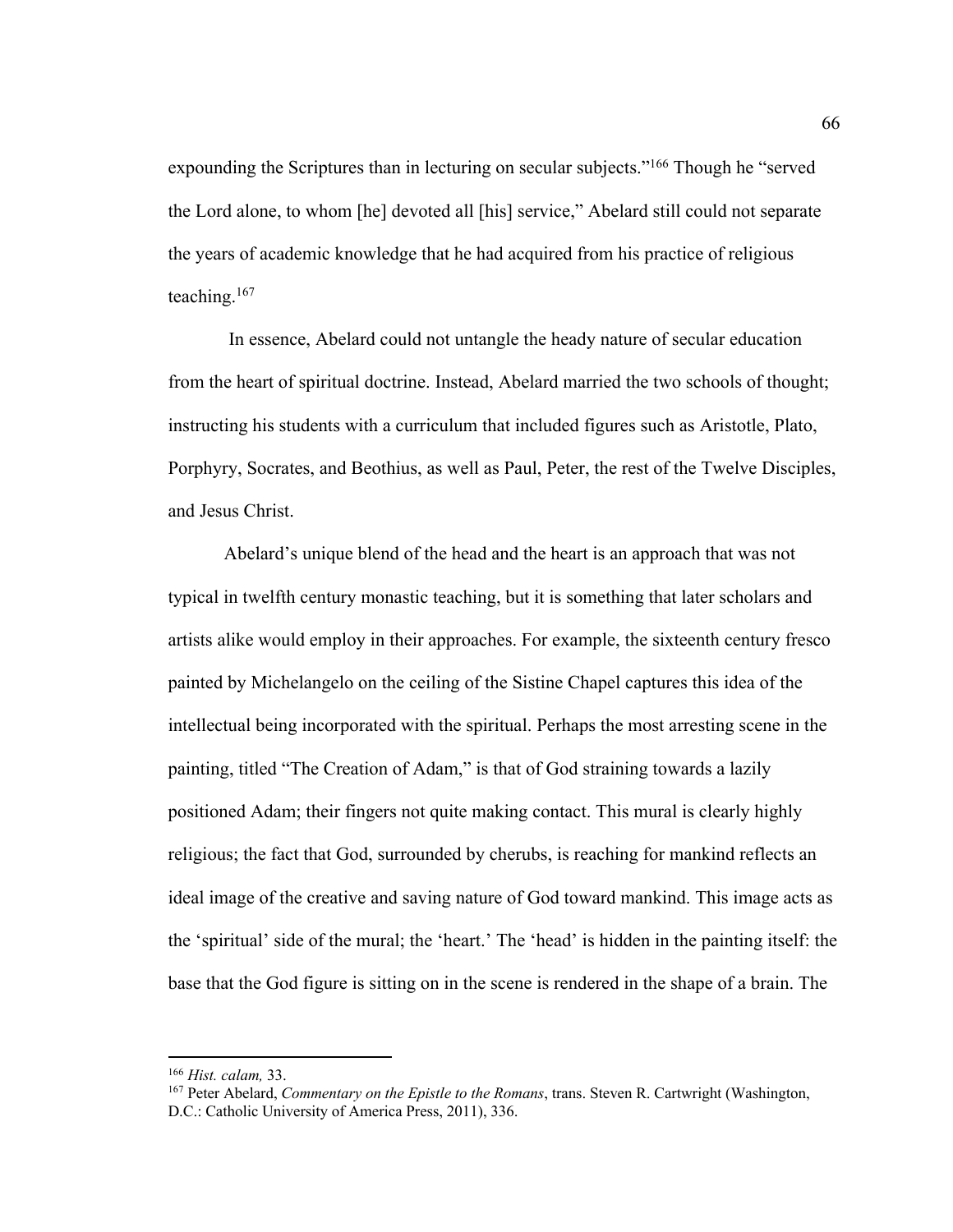painting even boasts an anatomically correct medulla and spinal cord which is visible behind the body of God. In this rendering, God has been mingled with the human mind. The two aspects, thinking with reasoning and believing through faith, are together as one entity. Just as Abelard had united secular resources with theological, faith-based, study, so Michelangelo would later combine faith-based spirituality with human knowledge. Though he united the secular and the sacred, Abelard was clear in his later years that it was vital to look to God as supreme when it came to understanding universal truth through Scripture ("the word of Truth," as he writes) and it was because he accepted the Bible as the book of truth that Abelard warned fellow dialecticians on the dangers of improper reasoning.168 In *Theologia christiana*, he writes:

Those who claim to be dialecticians are usually led more easily to [heresy] the more they hold themselves to be well-equipped with reasons, and, to that extent more secure, they presume to attack or defend any position the more freely. Their arrogance is so great that they think there isn't anything that can't be understood and explained by their petty little lines of reasoning. Holding all authorities in contempt, they glory in believing only themselves—for those who accept only what their reason persuades them of, surely answer to themselves alone, as if they had eyes that were unacquainted with darkness.<sup>169</sup>

Abelard, a man who was once labeled "too arrogant to teach" by his first tutor, reasons that, though there is great benefit and even a sense of intellectual obligation, to study and contrast scripture against secular methods of reasoning, dialecticians should be mature enough to recognize that the human mind, mankind's capacity for reasoning, has its

<sup>168</sup> *Hist. calm,* 37. 169 Abelard, *Theologica christiana.* 30*.*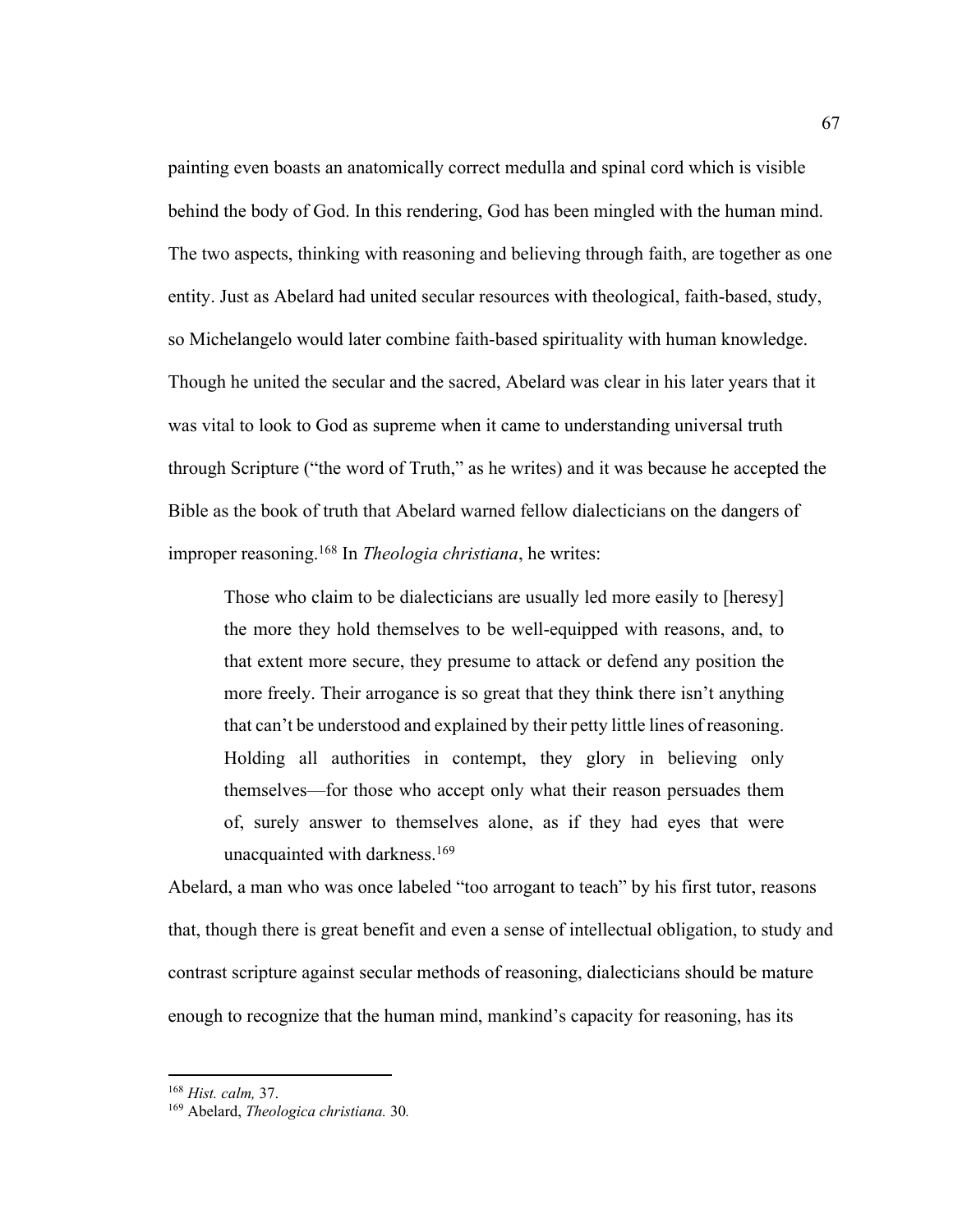limits.<sup>170</sup> When confronted with the *inability* to reason-out a qualifiable answer to a worldly quandary, even the greatest of thinkers should stifle their arrogance and yield to the mysteries of an otherworldly, supernatural God. In his later years, Abelard acknowledged the limitations of the human mind and cautioned scholars to know where their intellectual limits were.

# *Pure Love, Freely Given*

Naturally, Heloise contributed to this idea. Along with topics of intention and virtue, Heloise wrote to Abelard on the nature of love and she associates her definitions of romantic love to that of the love of God. When Heloise wrote to Abelard that "only a love given freely …is of significance to an ideal relationship," her words could never be more honestly acted out than from a man who had nothing in the way of physical intimacy to gain, and as a result, neither did she. As Abelard came to learn, a love undistracted by the "pleasures of [the] flesh," is freest because it requests nothing lustful in return.171

Abelard applied Heloise's self-less principle of free love to a relationship with God. In *Commentary on the Epistle to the Romans*, he wrote that "[t]o love God for what He can give is not to love God freely."172 In his work, Abelard stated "the grace of Christ superabounded; that is, good things were bestowed *freely* by him, not by virtue of *our*

<sup>&</sup>lt;sup>170</sup> William of Champeaux, believed him to be too arrogant to teach, and was, by Abelard's own admission, a man prone to "vanity" of the mind. Peter Abelard and Héloïse, *The Letters of Abelard and Heloise*, 46. 171 Abelard and Héloïse. *The Letters of Abelard and Heloise,* 43.

<sup>172</sup> Abelard, *Commentary on the Epistle to the Romans*, 34.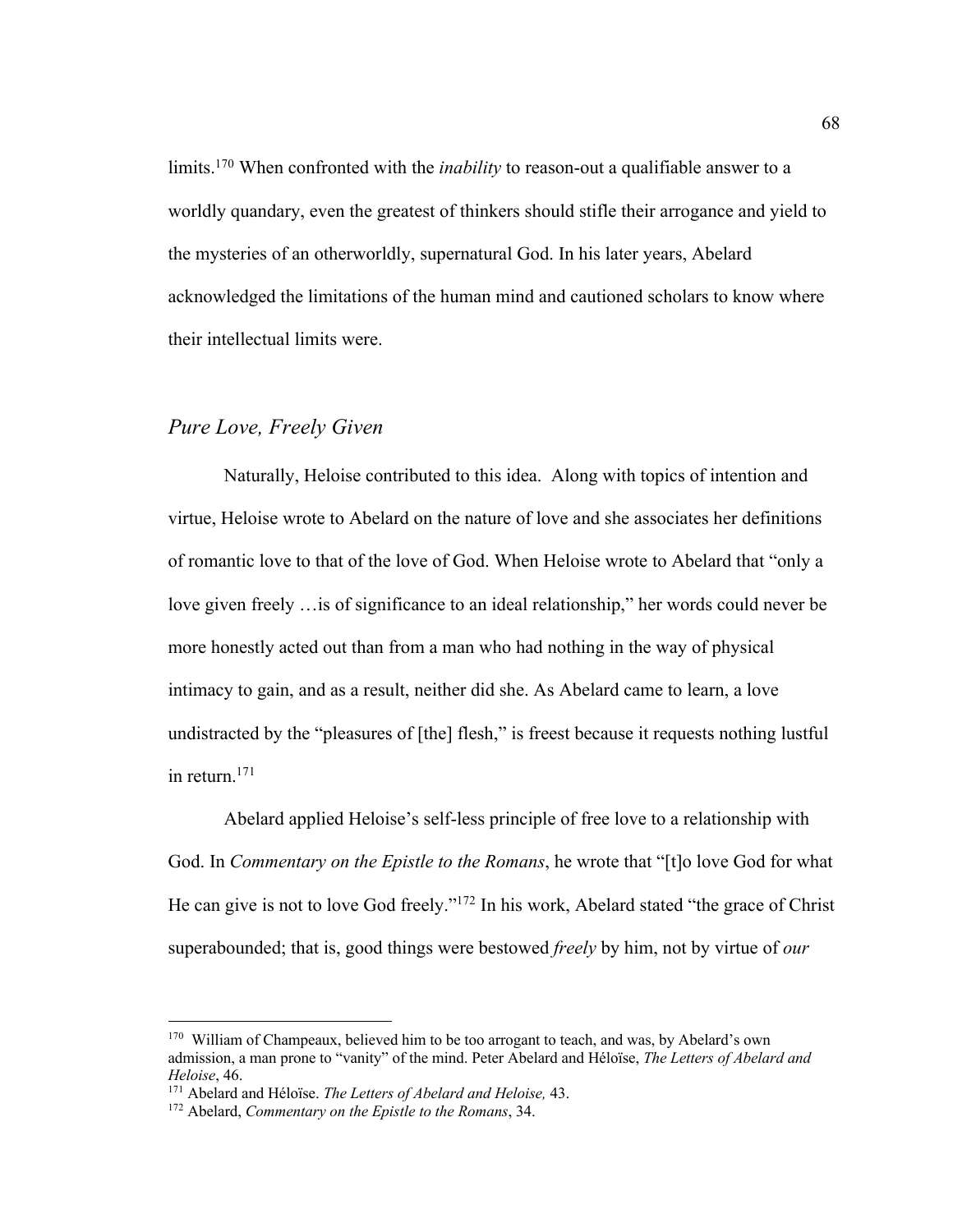merits."<sup>173</sup> Abelard's comments reflect what he and Heloise had come to learn about love and its complexities and how free, or selfless, love can be in a relationship. Abelard realized how he gave into "the pleasures of the flesh," but, that the grace and love of Christ was freely given; just like Heloise's love for him (now absent from physical lust). 174

Heloise adamantly believed in a "freely given" version of love absent of restraint. For her, the love associated with friendship (*philia* or *amica*) held more weight than romantic love (*eros*). Abelard wrote about her view in *Historia calamitatum*, stating: "[Heloise] argued that the name of friend [*amica*] instead of wife would be dearer to her and more honourable for me–only love freely given should keep me for her, not the constriction of a marriage tie."175 This is because *philic* love is unbinding. After all, if a "person mistreats or abuses their friends, or if one simply grows tired of his or her friend, there is no obligation to continue the relationship. The troublesome friendship can be dissolved without guilt or public shame. But, as Heloise frames it, a marriage is a "binding" contract that forces an erotic relationship to continue even when the couple no longer holds the same feelings they once did. Heloise stated her views on friendship in her third letter to Abelard: "The name of wife may seem more sacred or more binding, but sweeter for me will always be the word friend [*amica*], or, if you will permit me, that of concubine or whore. I believed that the more I humbled myself on your account, the

<sup>173</sup> Abelard, *Commentary on the Epistle to the Romans,* 44.

<sup>174</sup> Abelard, *Commentary on the Epistle to the Romans,* 44.

<sup>175</sup> *Hist. calam*, 16.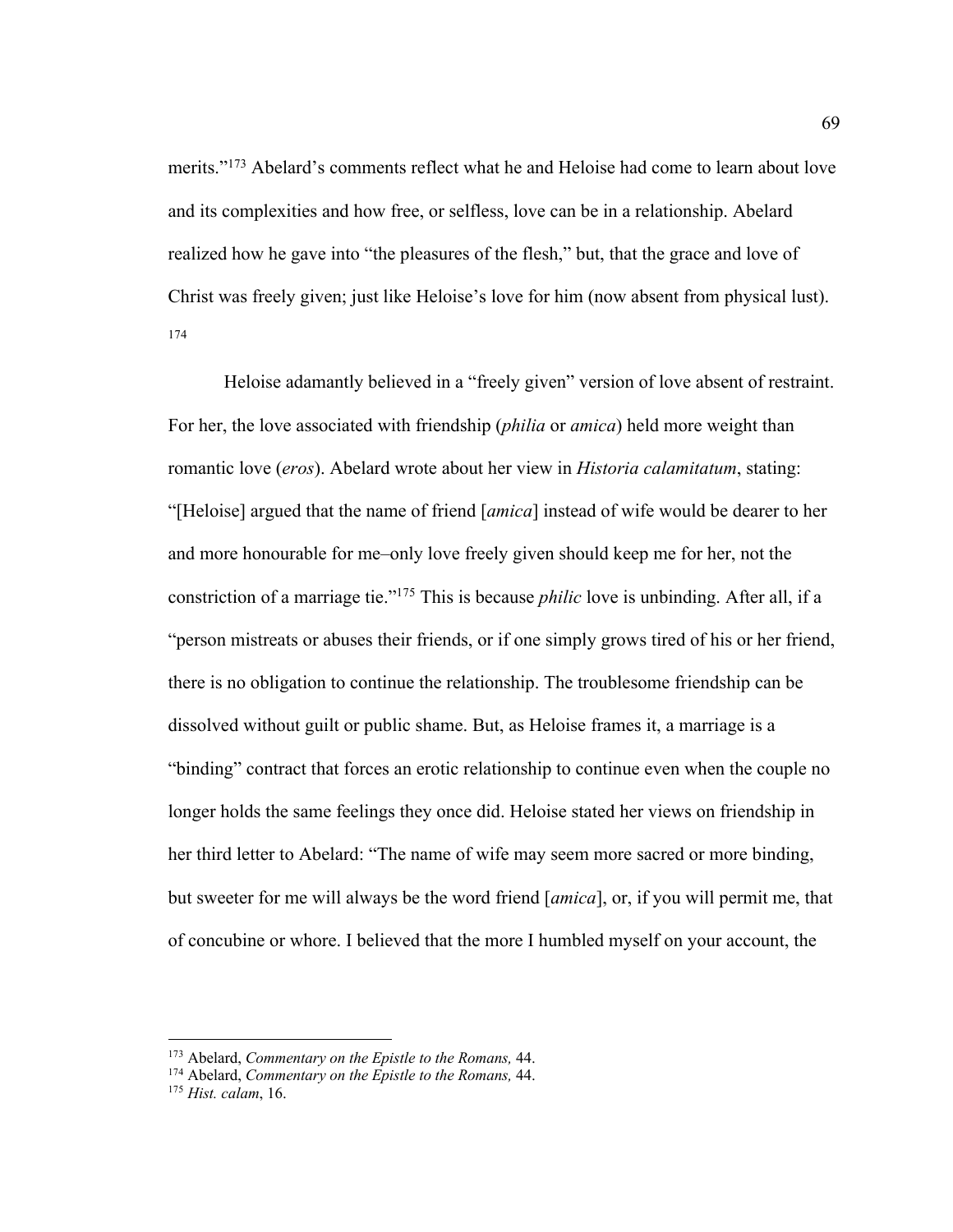more gratitude I should win from you, and also the less damage I should do to the brightness of your reputation."<sup>176</sup>

Heloise's viewpoint on *philic* love is rooted, again, in her ethical notions on an individual's intent. She reasoned that a relationship based on an institutionalized obligation—marriage—is less noble than one which is based upon pure, free love. Again, Heloise's idea of purity is founded not entirely in the physical body, but the virtue of one's soul. For example, Heloise believed that the reason her uncle Fulbert demanded that she wed Abelard was his desire to maintain his self-image. Fulbert would be publicly shamed if his niece engaged in a sexual relationship outside of the confines of marriage. And the sexual relationship in question was from a tutor who *he* had sought out and employed and, worse still, the affair took place under his roof. Since her uncle wanted Heloise to get married not for "pure love" but to salvage his own reputation, Heloise felt her marriage to Abelard was based on a crooked intent. In the same way, Heloise believed that if a woman married for financial stability, which was a common and kindly received practice among twelfth-century Europeans, that the intention behind the bride's actions rendered the marriage meritless because the lady is prostituting herself for monetary gain. Her second letter to Abelard summarized her thoughts:

a woman should realize that if she marries a rich man more readily than a poor one, and desires her husband more for his possessions than for himself, she is offering herself for sale. Certainly any woman who comes to marry through desires of this kind deserves wages, not gratitude, for clearly her

<sup>176</sup> Héloïse, *The Letters of Abelard and Heloise,* letter two, 51-52.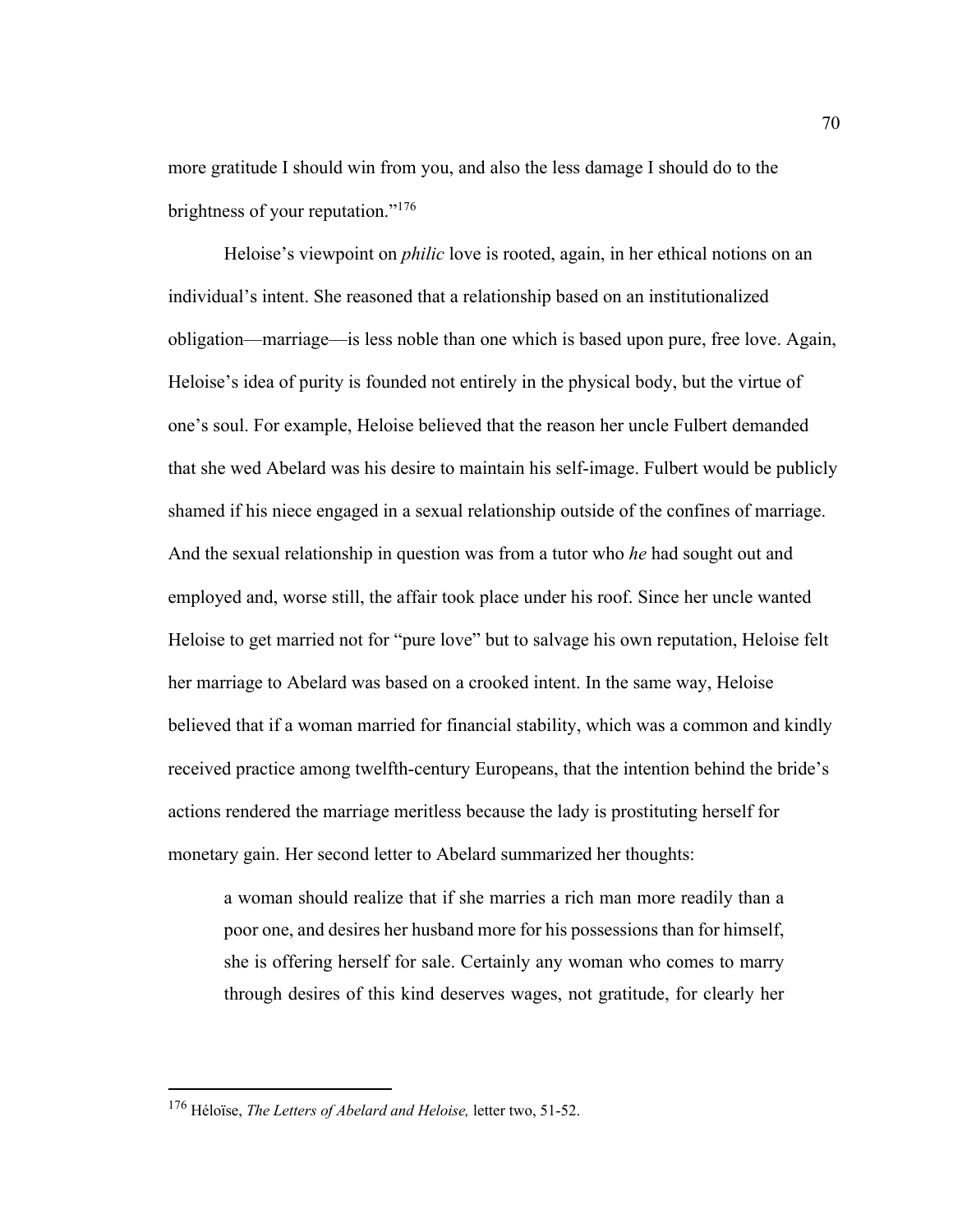mind is on the man's property, not himself, and she would be ready to prostitute herself to a richer man, if she could.<sup>177</sup>

Heloise saw her uncle's intentions as without virtue as he wanted to save his public reputation. Likewise, she saw little virtue in women who married to achieve financial security. Neither their intention nor their love were pure. However, Heloise felt that she had married Abelard out of pure, free love, as her intentions were good. As she told Abelard, "God knows I never sought anything in you except you yourself; I wanted simply you, nothing of yours."178 Here, firstly, Heloise is proving her pure love for Abelard and, secondly, that the judge of her intent rests in the eyes of God.

While the idea that freely loving others with no expectation of some reward besides the love itself might obviously be applied to Abelard's concept of loving God without any expectation of a material advantage in return, Heloise would continue to invade Abelard's thoughts on ecclesiastical matters in other ways. For example, Heloise ardently wrote to Abelard about "plant[ing] the Lord's vine" through preaching the Gospel and uses the example of "Paul [who] had planted the Gospel among the Corinthians."179 In Abelard's greatest theological work, *Commentary on the Epistle to the Romans*, he used the very same Biblical reference stating that "Paul, writing to the Corinthians...teaches that…carnal observances of the law now ought to cease, because they were not revealed in the Gospel…[for just as] the Father plant[ed] a seed to be fruitful and multiply,...we shall also be in the likeness of his resurrection."<sup>180</sup> Heloise's

<sup>177</sup> Héloïse, *The Letters of Abelard and Heloise,* letter two, 51-52. 178 Héloïse, *The Letters of Abelard and Heloise,* letter two, 51-52.

<sup>179</sup> Abelard and Héloïse, *The Letters of Abelard and Heloise,* 76.

<sup>180</sup> Abelard, *Commentary on the Epistle to the Romans,* 65, 229.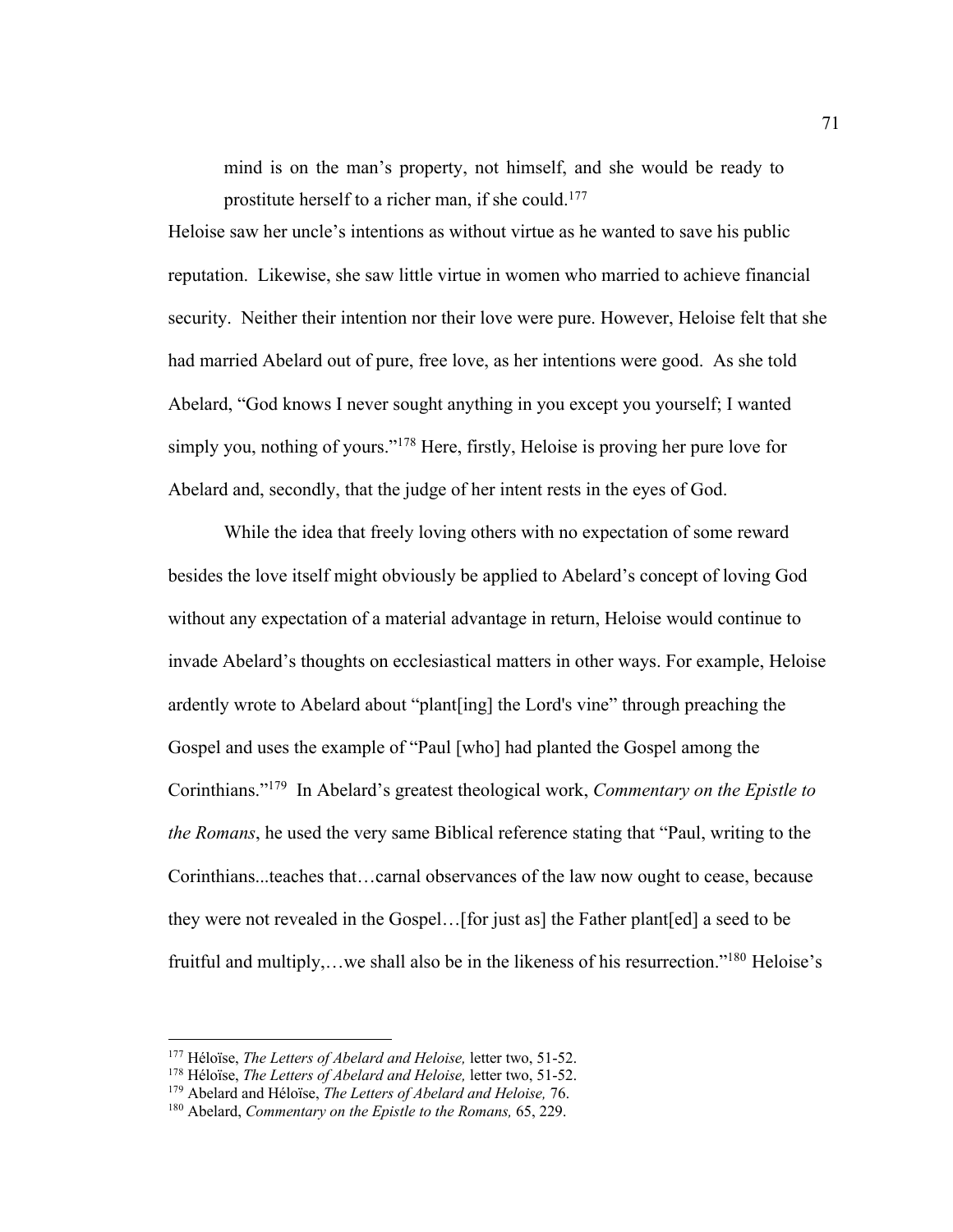written conversation with Abelard that contained her personal understanding of theology had seemingly found their way into his published work.

It seems natural that these two former lovers, in their continued correspondence, might gain a unique perspective on theological questions of morality and love due to their own history and the distinctive nature of their relationship. These exchanged letters, which contained Heloise's thoughts on their relationship, were there when Abelard began to develop his theological theses on the nature of God and the relationship between God and man. In a way, Heloise's letters may well have influenced or even been the basis of several core ideas found in Abelard's theological writings. "Abelard gains through this feministic communicative act a fuller sense of humanity," according to Therese Dykeman.<sup>181</sup> Not only did the letters from Heloise give Abelard new queries to contemplate and theses to formulate, they allowed him to remain connected to a sense of intimacy that can only be experienced through human relationships. In this way, both Abelard, a man who had been mutilated in a most unnatural way, and Heloise, a woman who lost her lover only to find a habit, were able to connect and replace the physical with the spiritual through their letters.

 There was a clear spiritual connection between the former lovers. Heloise wrote to Abelard of their bond through her letters, stating, "[letters] have souls; they can speak; they have in them all that force which expresses the transports of the heart; they have all the fire of our passions, they can raise them as much as if the persons themselves were present; they have all the tenderness and the delicacy of speech, and sometimes a

<sup>181</sup> Therese Boos Dykeman, *The Neglected Canon: Nine Women Philosophers: First to the Twentieth Century*. (Dordrecht: Kluwer Academic, 1999), 49.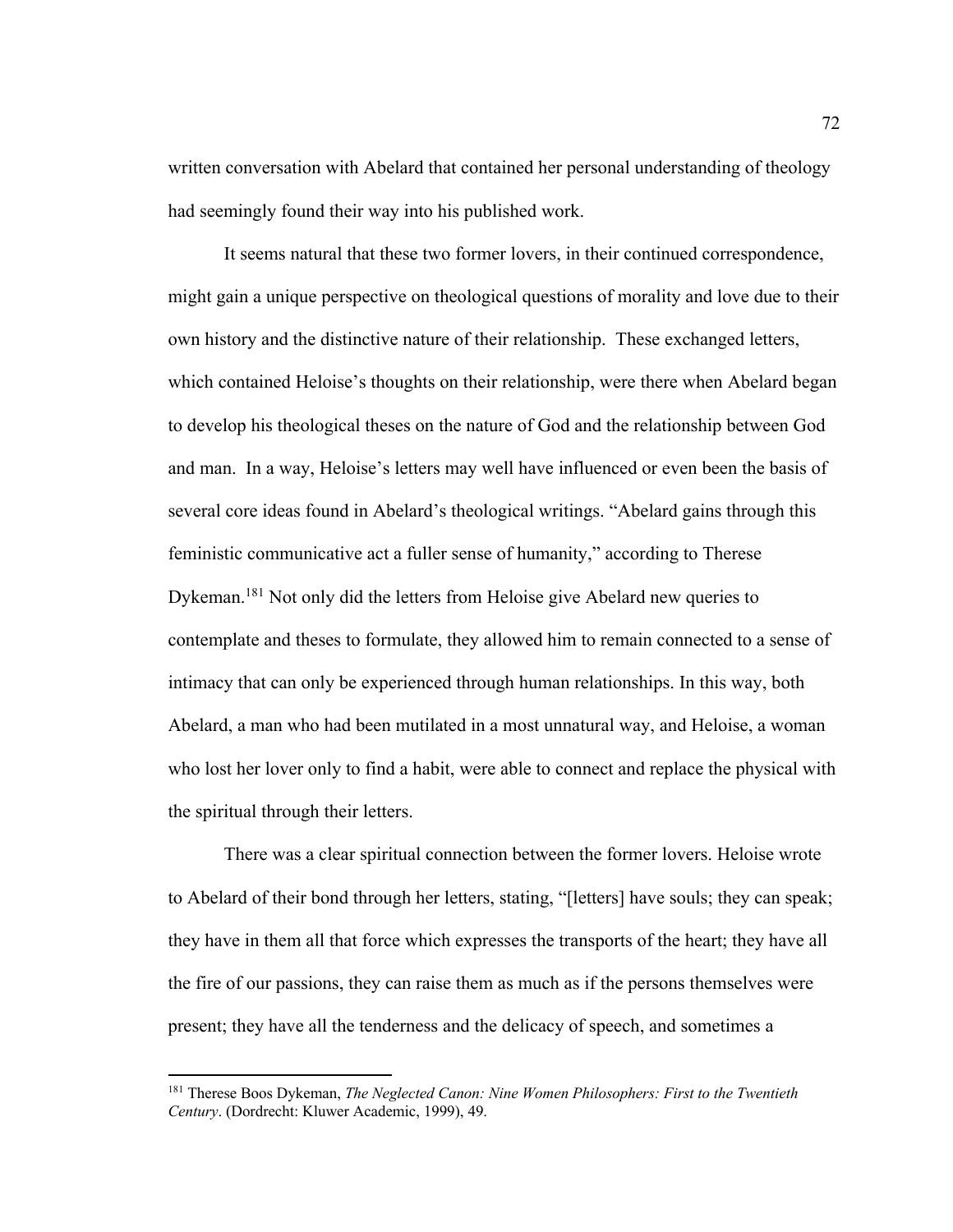boldness of expression even beyond it."<sup>182</sup> Though they were miles apart, to Heloise, reading Abelard's letters was like looking into his conscience; as if she were eyelevel, sitting across the table from him, as if he "were present."<sup>183</sup> Though there was space between them, their souls were still mingled to such an extent that Abelard stated that it "is sufficient wisdom to conceal from all but [Heloise] how confused and weak I am."<sup>184</sup> This was Abelard talking. A man who, as Constant J. Mews admits, was "an arrogant intellectual." Abelard, whose teacher, William of Champeaus, believed him to be too arrogant to teach, and was, by Abelard's own admission, a man prone to "vanity."<sup>185</sup>

The spiritual connection between Heloise and Abelard manifested itself in the different ways that each of them viewed their sin of engaging in pre-marital sex. On the one hand, Abelard viewed his castration as a punishment from God that was inflicted in order to correct his lustful behavior and bring him closer to a divine nature. On the other hand, Heloise, harkening back to her views on intention, saw herself as simultaneously guilty and innocent. Heloise thought that it was the "intention of the doer which makes the crime," and that she was innocent because of her youthful, and therefore pure, desire for Abelard's affections.<sup>186</sup> Heloise admits that she was complicit in the affair, but she believed that she should only be judged on intention itself, not the deed (sex outside of wedlock). In her words to Abelard: "it was not my own pleasures and wishes I sought to gratify, as you well know, but yours."187 In this letter, she is not placing blame on

<sup>182</sup> Abelard and Héloïse, *The Letters of Abelard and Heloise*, 67.

<sup>&</sup>lt;sup>183</sup> Héloïse, *The Letters of Abelard and Heloise*, 68.<br><sup>184</sup> Abelard and Héloïse, *The Letters of Abelard and Heloise*, 46.<br><sup>185</sup> Abelard and Héloïse, *The Letters of Abelard and Heloise*, 46.<br><sup>186</sup> Abelard and Héloïse,

<sup>187</sup> Heloise, *The Letters of Abelard and Heloise*, letter two, 53.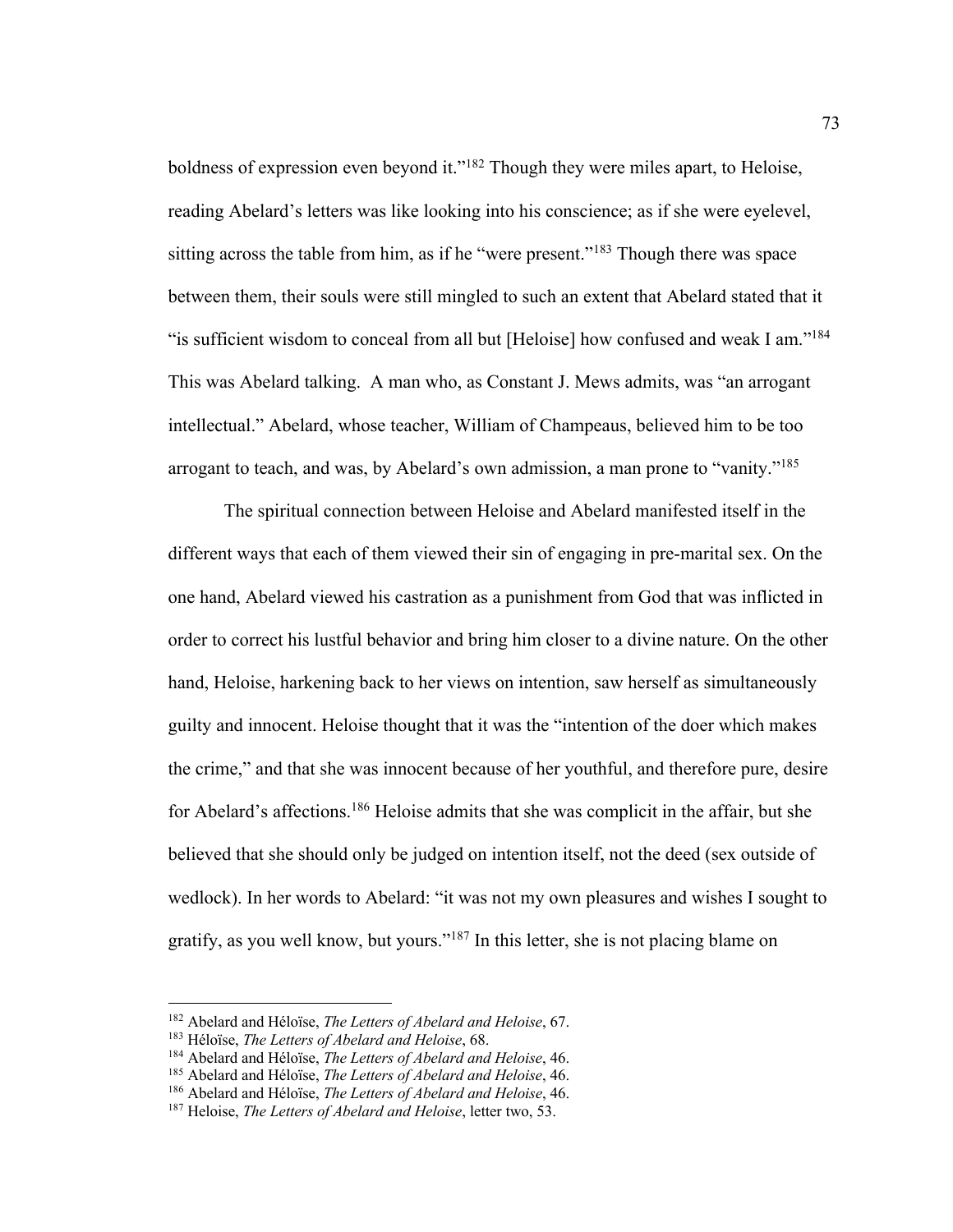Abelard, rather, she is arguing that her purity of heart was still intact because her intentions were to please another, in this case Abelard. In other words, she was acting out of selfless love towards Abelard not selfish desire.

Indeed, Heloise roots her innocence in intent, and felt that chastity was a state of mind, not a physical process. She notes that, because of her role as an abbess, and the subsequent assumption that she was pure and pious, "men call me chaste; they do not know the hypocrite I am."<sup>188</sup> For Heloise, purity was something deeper and more complex than chastity of the body: "They consider purity of the flesh a virtue, though virtue belongs not to the body but to the soul."<sup>189</sup> In her soul, Heloise viewed herself as pure by consequence of her intentions. And she defines the legitimacy of her innocent love by stating: "Many were uncertain whether I was prompted by love or lust; but now the end is proof of the beginning."190 Here, Heloise is confirming that it was love that provoked their affair and her devotion to Abelard, as she stated, she was "at [Abelard's] command living with the nuns at Argenteuil," post castration and separation. This, in a way, validated their love since she was still aiming to please Abelard from a selfless perspective.

Heloise believed, however, that because it was not her desire to live a celibate life and commit herself to God as an abbess, she had not earned any of the accolades she received during her time at the Paraclete. In fact, she thought quite the contrary about how she should be viewed. In a letter she would only pen to Abelard, she spoke candidly

<sup>188</sup> Heloise, *The Letters of Abelard and Heloise*, letter two, 53.

<sup>189</sup> Heloise, *The Letters of Abelard and Heloise*, letter two, 53.

<sup>190</sup> Heloise, *The Letters of Abelard and Heloise*, letter two, 53.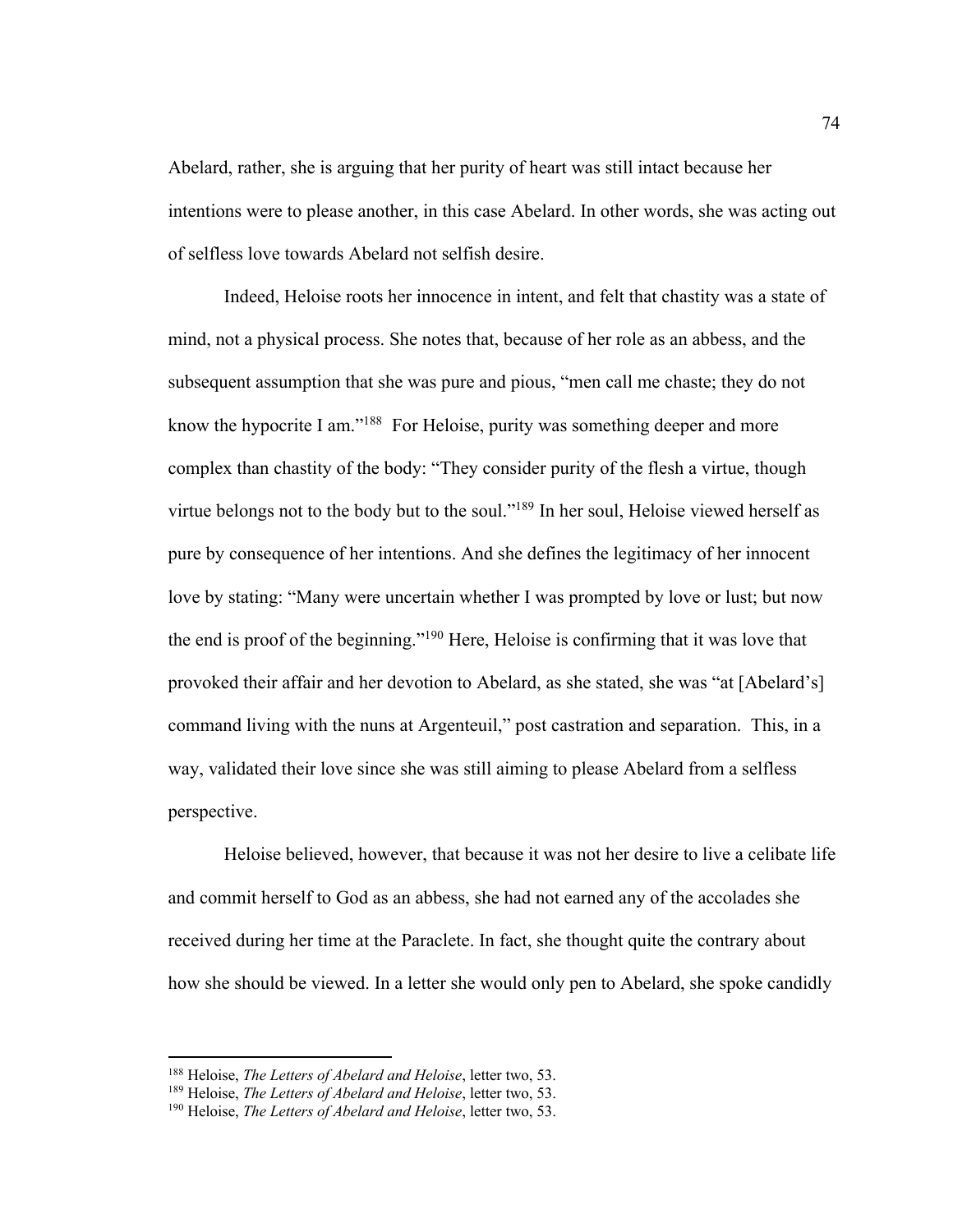about her hypocrisy: "the outward actions which are performed more eagerly by hypocrites than by saints" are "common to the damned and the elected" and "win no favour in the eyes of God."191 Heloise viewed outer behavior as a mere symptom. It was the inner motive and intention that determined whether or not someone had a virtuous heart. Though Heloise's actions towards the Church were, in appearance, good, because she had only joined the convent to appease Abelard, they were not an offering to God and thus meritless in her view. <sup>192</sup> To Abelard she wrote:

I can win praise in the eyes of men but deserve none before God, who searches our hearts... and sees in our darkness. I am judged religious at a time when there is little in religion which is not hypocrisy, when whoever does not offend the opinions of men receives the highest praise. And yet perhaps there is some merit and it seems somehow acceptable to God, if a person whatever her intentions gives no offence to the Church in her outward behaviour, if the name of the Lord is not blasphemed among the infidels because of her [and] she does not disgrace the Order of her profession amongst the worldly.193

With this sentiment, Heloise frees herself, though not without introspection, from the guilt of Abelard's castration. In a letter to Abelard, Heloise begins by grappling with her involvement in his "punishment," which brought her such "misery."<sup>194</sup> As is true throughout their letters, Heloise wrote to Abelard in a 'steam of consciousness" that is similar to the format of a dairy. She begins her letter by questioning her guilt in the

<sup>191</sup> Heloise, *The Letters of Abelard and Heloise*, letter four, 70.

<sup>&</sup>lt;sup>192</sup> Abelard states in Chapter VIII: as Abelard recollects that Heloise "at [his] bidding, [had] taken the veil and entered a convent."

<sup>193</sup> Heloise, *The Letters of Abelard and Heloise*, letter four, 70.

<sup>194</sup> Heloise, *The Letters of Abelard and Heloise*, letter four, 70.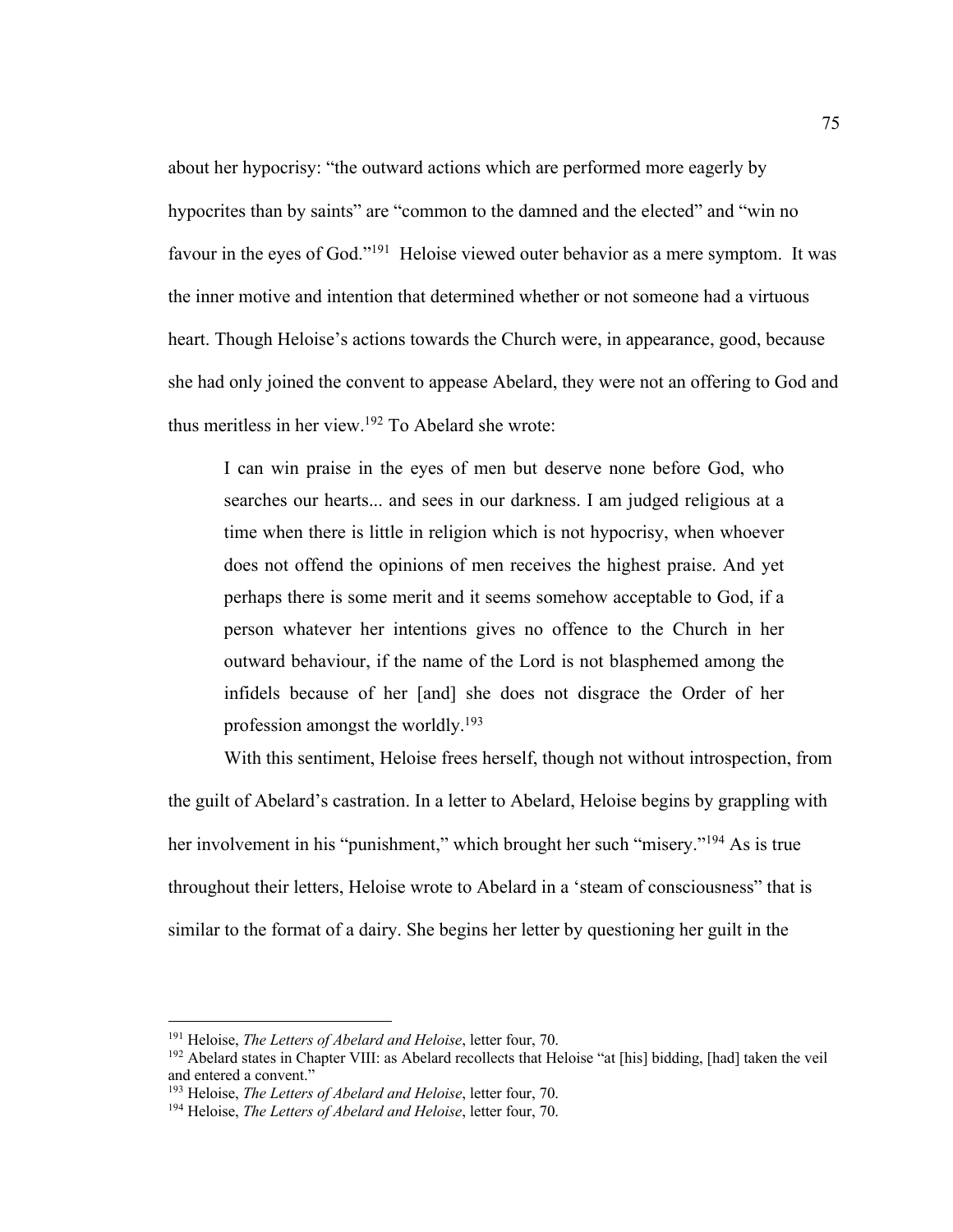castration her uncle ordered and the role women historically played in the downfall of men:

What misery for me—born as I was to be the cause of such a crime! Is it the general lot of women to bring total ruin on great men? Hence the warning about women in Proverbs: 'But now, my son, listen to me, attend to what I say: do not let your heart entice you into her ways, do not stray down her paths; she has wounded and laid low so many, and the strongest have all been her victims. Her house is the way to hell, and leads down to the halls of death.' And in Ecclesiastes: 'I put all to the test. . . I find woman more bitter than death; she is a snare, her heart a net, her arms are chains. He who is pleasing to God eludes her, but the sinner is her captive.<sup>195</sup>

But as her thoughts evolve, she recalls her thoughts on intent and alleviates some of her guilt. "At least I can thank God for this: the tempter did not prevail on me to do wrong of my own consent, like the women I have mentioned, though in the outcome he made me the instrument of his malice. But even if my conscience is clear through innocence, and no consent of mine makes me guilty of this crime, too many earlier sins were committed to allow me to be wholly free from guilt."<sup>196</sup> Heloise does take into account her own sin: "I yielded long before to the pleasures of carnal desires, and merited then what I weep for now. The sequel is a fitting punishment for my former sins, and an evil beginning must be expected to come to a bad end."<sup>197</sup> Though Heloise does blame herself to a certain extent, she still views Abelard's castration as an unjust "punishment" from God, and she

<sup>195</sup> Heloise, *The Letters of Abelard and Heloise*, letter four, 70. 196 Heloise, *The Letters of Abelard and Heloise*, letter four, 70. 197 Heloise, *The Letters of Abelard and Heloise*, letter four, 70.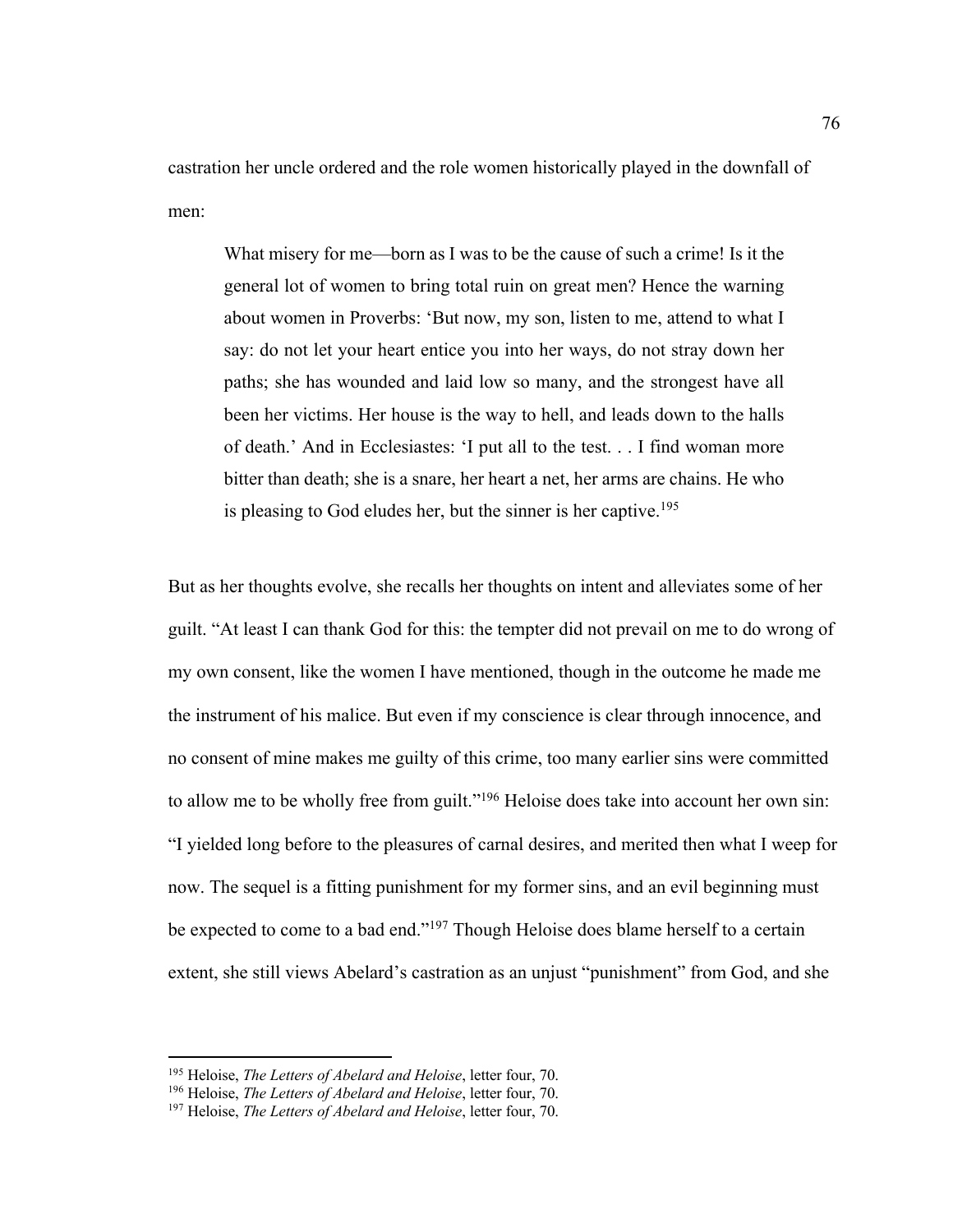even seemingly holds some animosity towards God for putting them in this position. It is unclear in her writing why precisely Heloise can hold such anger and blame towards God for her husband's mutilation. It may have been that she viewed God as making her an instrument of malice, temptation, as an attractive stumbling block for Abelard. Or perhaps, she was simply mad at God for Abelard's castration even though she herself could not put into words why God should be held accountable; only claiming the unjust nature of the punishment from her own emotional vantage point.

Abelard had a different interpretation of his castration. "Justly God had punished me in that very part of my body whereby I had sinned."198 Abelard felt God wanted to teach Abelard the error of his lustful ways. Mews writes that the calamities afflicting Abelard were seen not as unjust punishments, as Heloise had viewed them, but rather, as just, "providential opportunities that enabled him to curb those vices of pride and lust into which he had fallen and to acknowledge divine goodness."<sup>199</sup> Abelard claimed that he could not see the state of sensual sin and pride that had overcome him and that a "divine" intervention was necessary. "I," the castrated Abelard divulged in his memoir, "was utterly absorbed in pride and sensuality, divine grace, the cure for both diseases, was forced upon me."200 He concludes with a hopeful exclamation of his redemption "Nay, in such case not even divine goodness could redeem one who, having been so proud, was brought to such shame, were it not for the blessed gift of grace."<sup>201</sup>

<sup>198</sup> *Hist. calam*, 31.

<sup>199</sup> Mews, *Abelard and Heloise*, 151.

*<sup>200</sup> Hist. calam.* 16.

<sup>201</sup> *Hist. calam*, 15.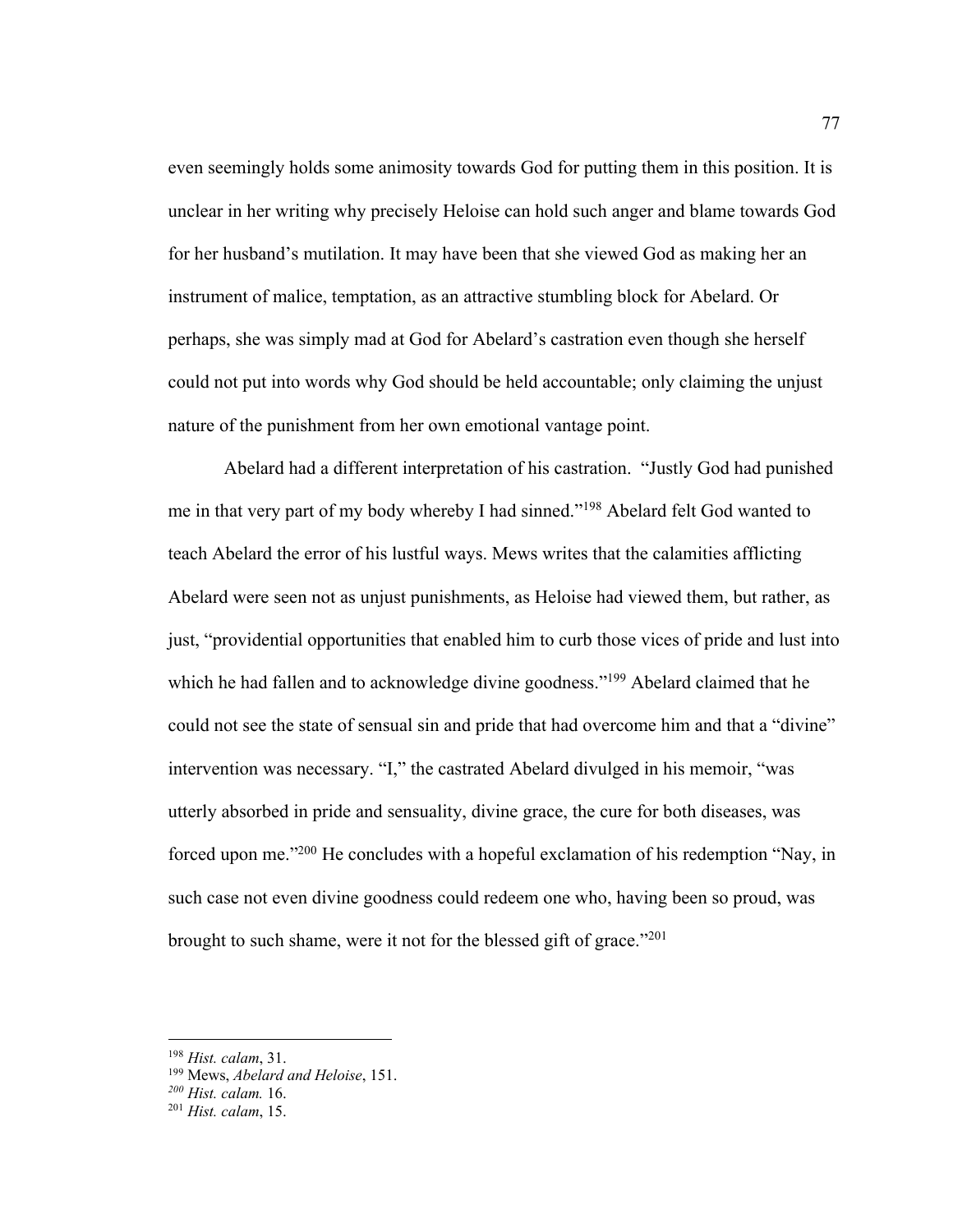Whereas Heloise, despite her notions of intent could not completely free herself of guilt and saw Abelard's bodily mutilation as "unjust," Abelard viewed the punishment as a just recompense for his actions.<sup>202</sup> But deeper than an 'eye for an eye' justice, Abelard truly yielded his life to God. Just as he had submitted his dialectical mind of human reasoning to the mysteries of the supernatural, Abelard reached the place in his life, be it a result of desperation or divine intervention or a combination of the two, where he preferred the will of God to that of himself. He concludes his manifesto by turning the attention towards God and, in very Abelardian fashion, *reasoning* simultaneously. He states that:

We should endure our persecutions all the more steadfastly the more bitterly they harm us. We should not doubt that even if they are not according to our deserts, at least they serve for the purifying of our souls. And since all things are done in accordance with the divine ordering, let everyone of true faith console himself amid all his afflictions with the thought that the great goodness of God permits nothing to be done without *reason*, and brings to a good end whatsoever may seem to happen wrongfully.<sup>203</sup>

His castration, public condemnation, and loss of reputation were all a part of God's plan, which was reasonable.

In all of his academic pursuits, Abelard came to rest on the notion that for those who love God and submit themselves to Him, ridding themselves of sensual sin and pride, that all things will work together for their good. Much as Heloise did in her thoughts on unconditional, "free love," when he was rendered "unlovable" in a self-

<sup>202</sup> Heloise, *The Letters of Abelard and Heloise*, letter four, 70. 203 *Hist. calam*, 78.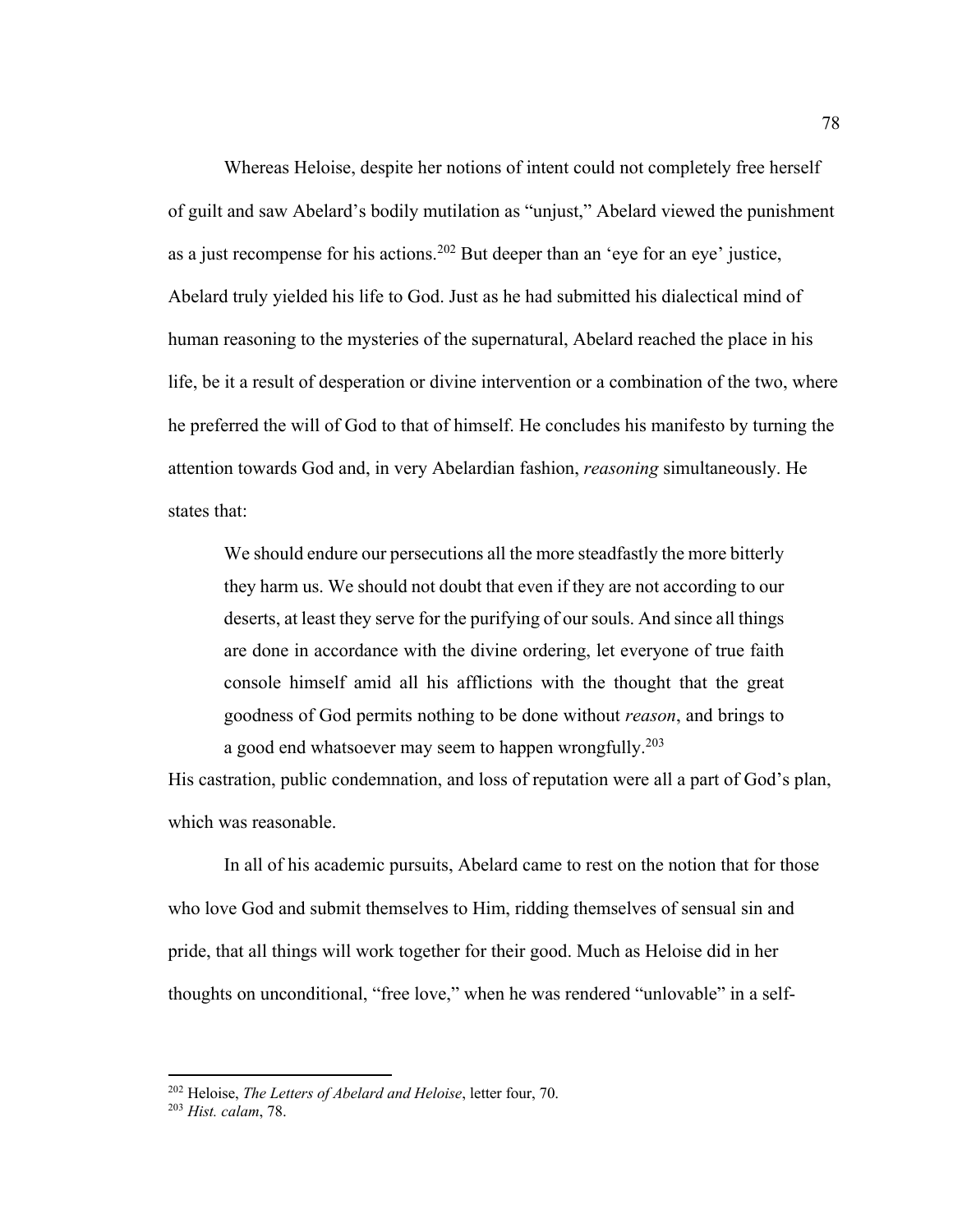seeking erotic sense, Abelard was shown the love of God through his afflictions. He comforts his readers (and himself) by writing: "Wherefore rightly do all men say: 'Thy will be done.' And great is the consolation to all lovers of God in the word of the Apostle when he says: 'We know that all things work together for good to them that love God' (Rom. viii. 28).<sup>204</sup> But then Abelard concludes his memoir with lines which were likely meant as a warning of caution. "Those who yield to their own rather than to the divine purpose, and with hidden desires resist the spirit which echoes in the words, "Thy will be done," thus placing their own will ahead of the will of God. Farewell."<sup>205</sup>

The entangled nature of Abelard and Heloise's minds could not be divided through geographical separation. They had committed the same 'sinful' sexual act with one another; therefore, both were going through a similar process of self-analyzation and reformation simultaneously. Heloise may have looked at the complexities of intent and judgement more closely at one time that Abelard, but her notions impacted him enough to write about them in a most thorough manner. Abelard saw his afflictions as a just punishment, whereas, Heloise saw them as cruel but both Abelard and Heloise yielded to the Church and devoted their lives to furthering the articulation of Christian ethics. Despite their devotion, neither Abelard nor Heloise could detach themselves from secular academia. Instead, they, especially Abelard, attempted to purify it by integrating it into his curricula at the Monastery of St. Denis while also allowing the Scripture to remain the ultimate truth which accounts for the gaps or limitations in human reasoning. What is

<sup>204</sup> *Hist. calam*, 78. 205 *Hist. calam*, 78.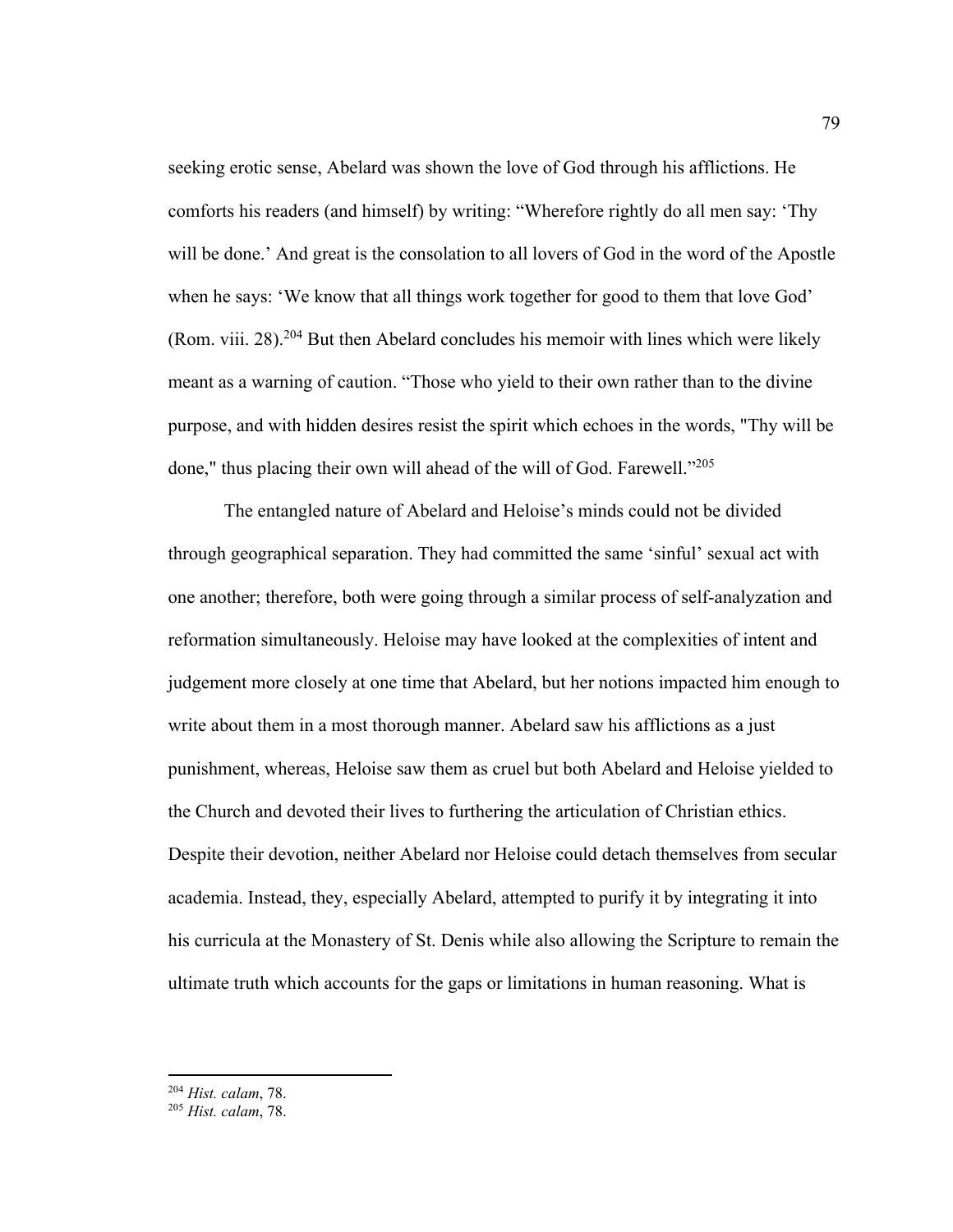evident during their years of separation and into old age, which their letters, theories, and published works suggest, is that Abelard and Heloise remained married in the mind.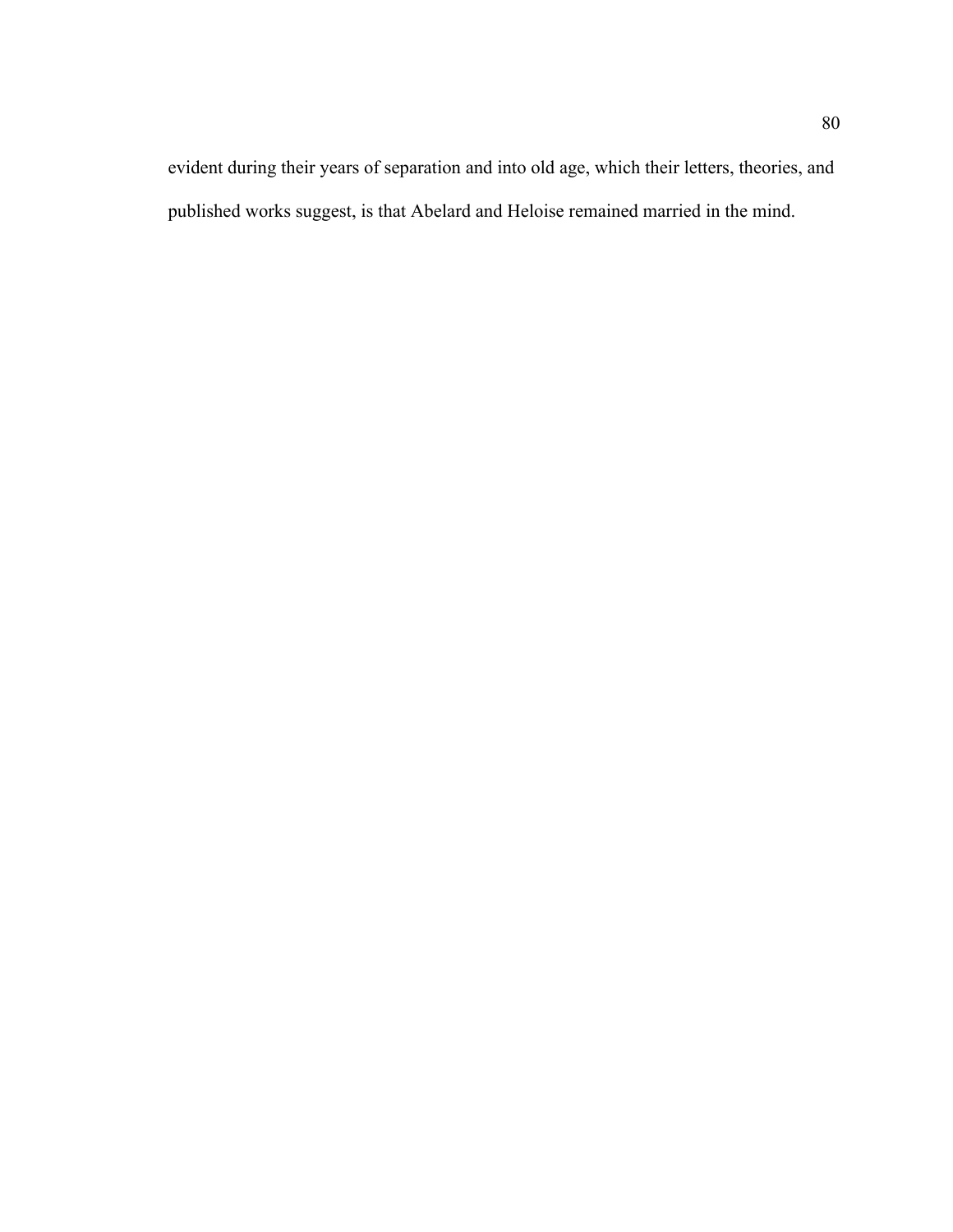## Conclusion

From the beginning of their relationship, there existed a mutual attraction between Abelard and Heloise that drew the two together, but it was not merely the physical rush of sensual desire that forged the pair until their deaths. The mutual love of learning and respect for intelligence led to an intellectual bond between Heloise and Abelard that neither time, distance, nor old age could sever. Their experiences as a young couple would later influence and in fact drive each of them to incorporate into their writing what they learned from the incidents of their youth. Perhaps, for instance, Heloise was so taken with the principles of intent because she wished to justify their actions during those early years, hallmarking her "pure" intention of selfless love as an antidote to the sin in which she engaged in. This also alleviated some of the guilt she felt for the castration of Abelard.

Though her writing of intent came across as a romanticized view, where one acts out of the virtue of the soul and can then be left innocent in large part to the consequences of their actions, Heloise's theories are so thoroughly reasoned that it is a disservice to her intellect if history were to disregard her work. Yes, these ponderings of hers were expressed within the informal confines of personal letters, but that does not diminish their quality. As proof of this, Abelard saw their philosophical worth and structured one of his greatest philosophical works, *Ethics*, around the arguments found in Heloise's handscrawled letters. *Ethics* would go on to influence minds such as Immanuel Kant, Georg Wilhelm Friedrich Hegel, and Friedrich Nietzsche. Even Sigmund Freud and Carl Jung could, arguably, owe a debt of gratitude to Heloise. The historiography of the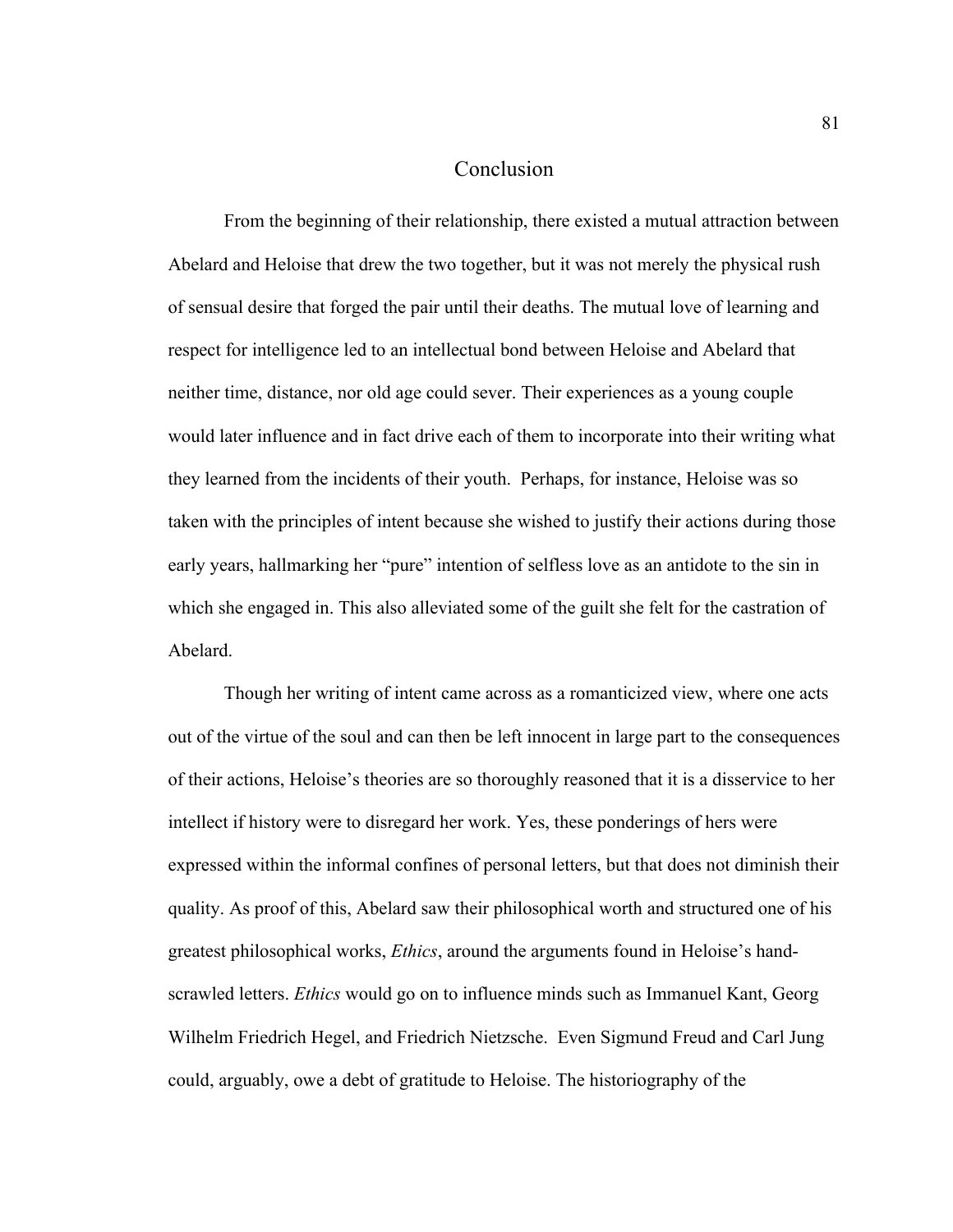philosophical approach to ethical intent traces farther back than Abelard, to be sure, but the tutor and his keen tutee did play a part in adding to the ever-growing library of thought on intentionality.

 In all of Abelard's writings, whether on the purpose of one's intent, or virtue gained or lost by an action, or the sermons and songs he wrote for the nunnery, each of these writings were connected by a common thread and that string was the influence of Heloise, who had such an impact on his life that went beyond the affair they had in their youth. If Heloise had not asked it of him, Abelard would not have written *The Problemata Heloissae.* Were it not for her philosophical reflections on the purpose of intent, he may not have expounded upon her notion in *Ethics*. Were it not for her love "freely" given, he may not have understood the unconditional love of Christ and been capable of writing *Commentary on the Epistle to the Romans* in such a theologically emotive manner. After all, Abelard was not known for his humility in his youth. His experiences with Heloise not only humbled Abelard, but her own thoughts on the matter found their way into his writings. Nor would the monk have understood the grace of God if he had not entangled himself in the "the snares of the flesh."206 This grace made Abelard pursue theological study all the more because he gained a personal appreciation for the Scriptures, which had led him from the life of sin and towards one of devotion to God. Rendering Abelard, as stated previously, a "philosopher less of this world than of God."<sup>207</sup> In the end, both he and Heloise became advocates for the teachings of liberty and grace found in the Christian doctrine.

<sup>206</sup> *Hist. calam*, 33. 207 *Hist. calam*, 33.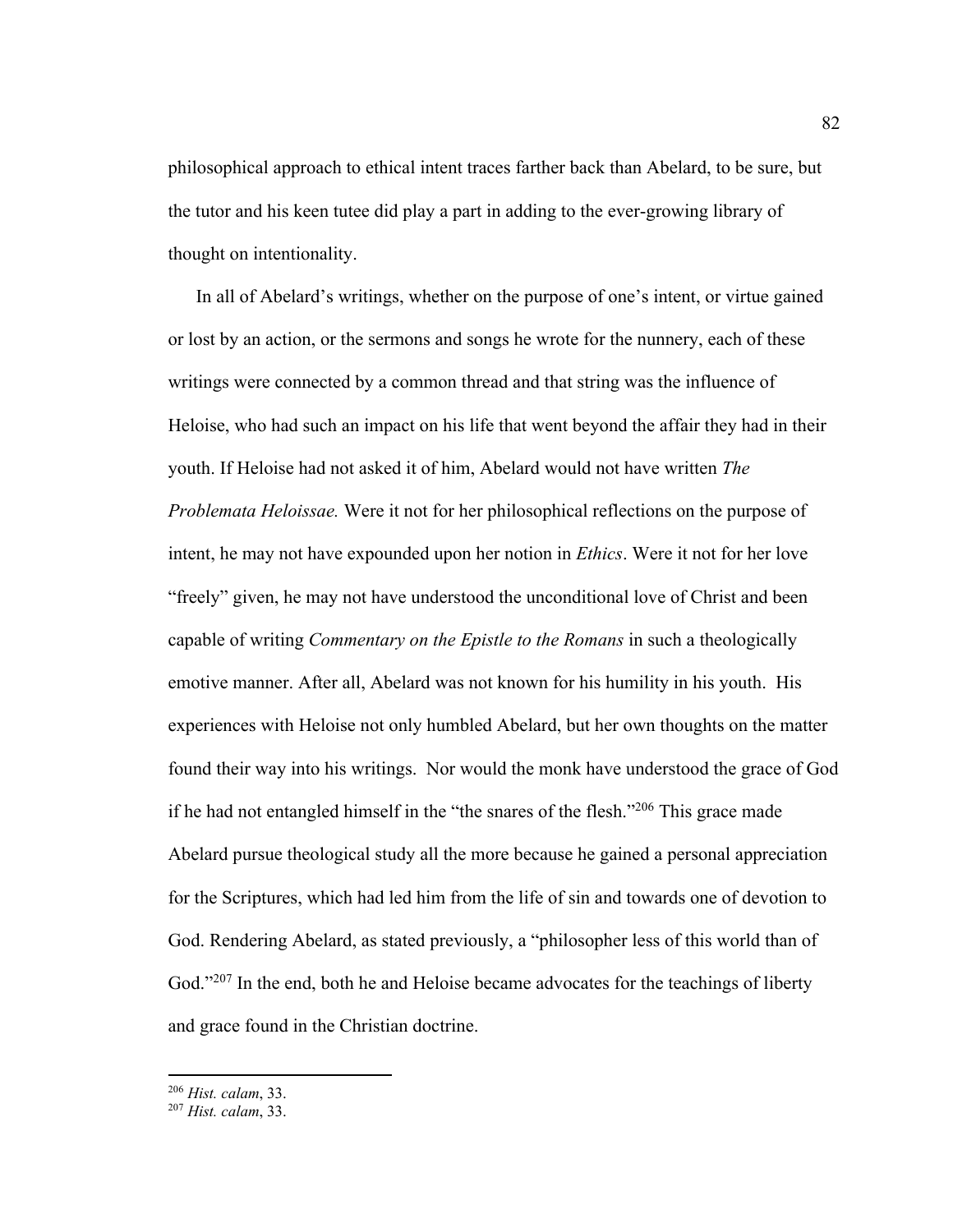In the same way, if it were not for Abelard, Heloise would not have had anyone to match her deeply evocative written words or understand her uncommon intelligence for a twelfth century woman. In chapter three of *The Story of my Calamities*, Abelard is speaking of life after his affair with Heloise. "I devoted myself chiefly to lectures on theology," the monk states, "but I did not wholly abandon the teaching of the secular arts, to which I was more accustomed…I used the latter, however, as a hook, luring my students by the bait of learning to the study of the true philosophy."<sup>208</sup> This passively manipulative method of teaching Abelard advocated mirrored the structure his and Heloise's life story has garnered over time. This relationship, which, at first glance appears to be only a romance, eroticized, scandalous, and wholly secular, was how their story was introduced to modern readers in *The Romance of the Rose* by Jean Guillaume.<sup>209</sup> But this is merely the surface of what Abelard and Heloise have to offer. Though historians, lovers of romance, scholars, and curious readers may be enticed by the scandal surrounding Peter Abelard and Heloise "as a hook," what they will find at the end of the line are two extraordinary minds so thoroughly intertwined that it is a task for litterateurs to untangle who was influencing whom when perusing their written works.<sup>210</sup>

<sup>&</sup>lt;sup>208</sup> *Hist. calam*, 34.<br><sup>209</sup> Jean Guillaume and Frances Horgan, *The Romance of the Rose* (Oxford: Oxford University Press, 2008).

<sup>210</sup>*Hist. calam*, 34.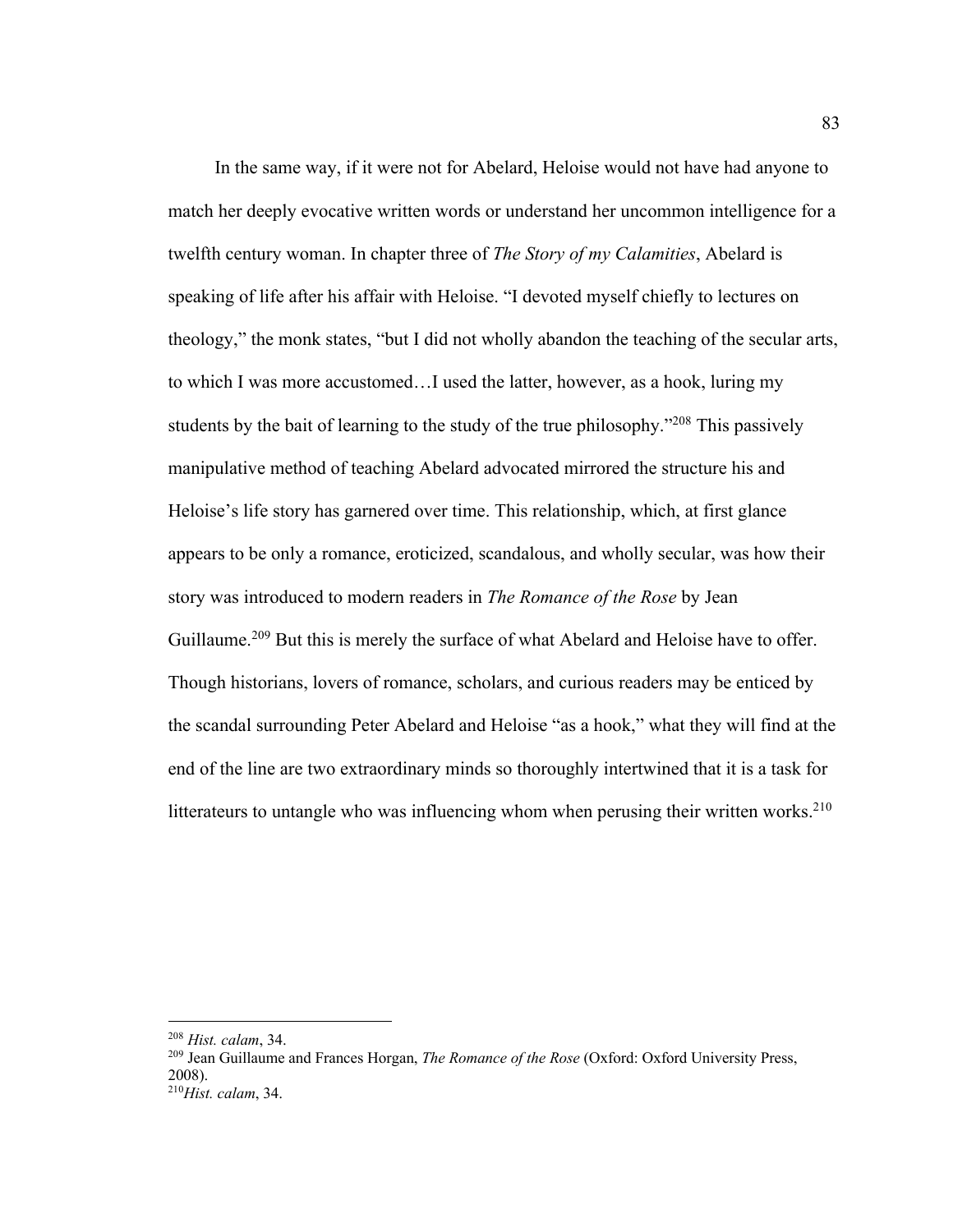## Bibliography

Primary Sources

Abelard, Peter, and Henry Adams Bellows. *Historia calamitatum. The Story of my Misfortunes*. Saint Paul, T.A. Boyd, 1922.

Abelard, Peter, and Héloïse. *The Letters of Abelard and Heloise.* Empire Books*,* 2012.

Abelard, Peter, and Steven R. Cartwright. *Commentary on the Epistle to the Romans*. Washington, D.C.: Catholic University of America Press, 2011.

Abelard, Peter, Héloïse, D. E. Luscombe, and Betty Radice. *The Letter Collection of Peter Abelard and Heloise*. Oxford: Clarendon Press, 2013.

Abelard, Peter, translated by Paul Vincent Spade. *Abelard: Ethical Writings*. Indianapolis/Cambridge: Hackett Publishing Company, 1995.

- Aristóteles, and Hippocrates George Apostle. *The Nicomachean Ethics*. Dordrecht: D. Reidel Publishing, 1980.
- Bayle, Pierre, and Peter Abelard. *Letter of Abelard and Heloise*. Simon and Schuster, 2012.
- Constant J. Mews, "Hugh Metel, Heloise, and Peter Abelard: The Letters of an Augustinian Canon and the Challenge of Innovation in Twelfth-Century Lorraine," *Viator* 32 (2001): 59-91.
- Guillaume, Jean, and Frances Horgan. *The Romance of the Rose*. Oxford: Oxford University Press, 2008.

*Opera Petri Abaelardi*, *Paris*. Appendix IX.v, 1.721-4 and PL180 ep.238 c.1201-0. Opera Petri Abaelardi ed. V. Cousin, 2v (Paris: A Durand, 1849, 1859), Appendix IX.vi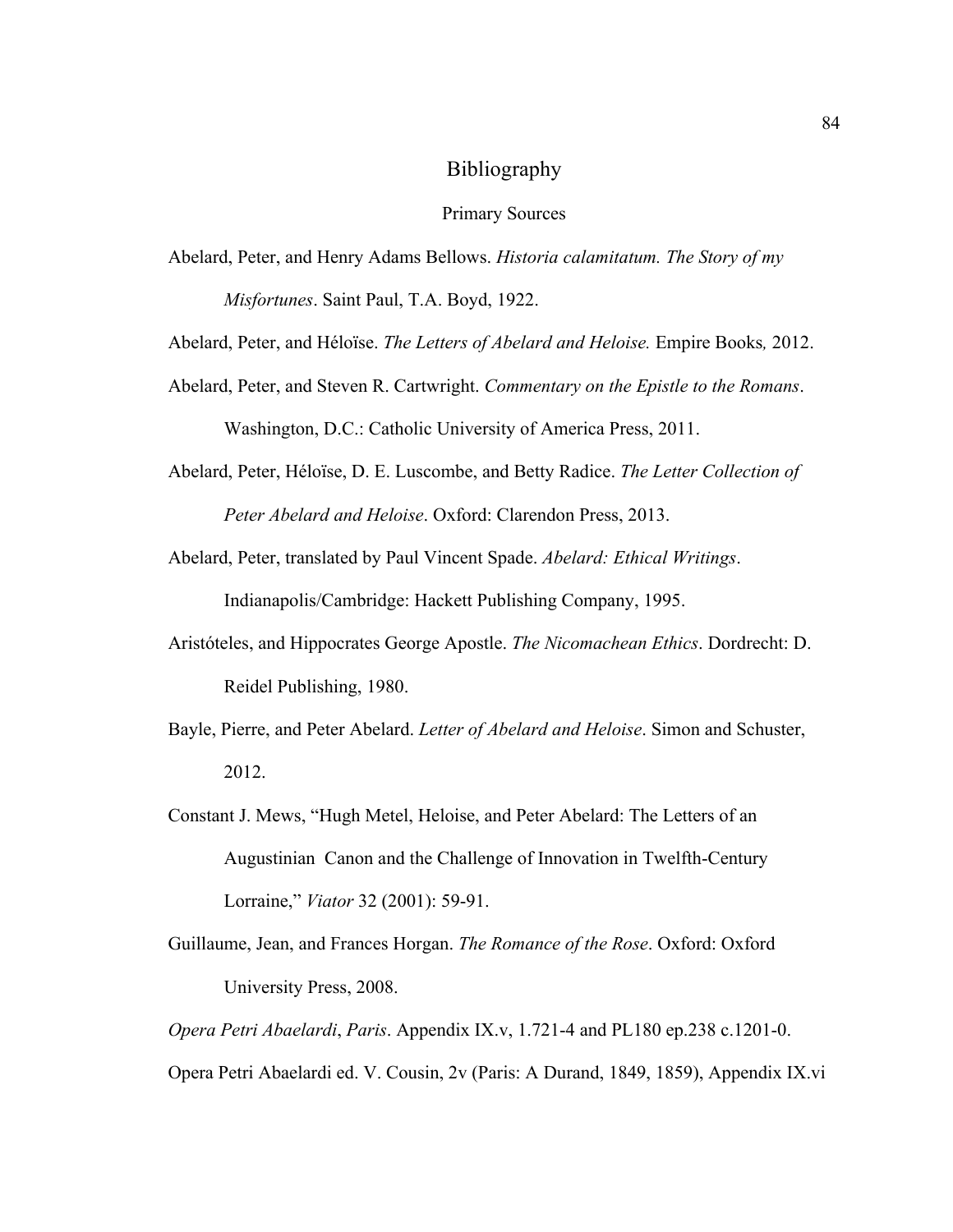1.724-25 and PL188 ep.38 c1028.

*Opera Petri Abaelardi* ed. V. Cousin, 2v (*Paris: A Durand*, 1849, 1859.

*Opera Petri Abaelardi*, *Paris.* Appendix IX.iv, 1.721, and PL179, ep.4, c.830-31.

- Peter the Venerable, "Letter (115) to Heloise," in Radice, *Letters of Abelard and Heloise*, 217- 218.
- Roscelin, C., Abelard, P., & Schmeller, J. A. *Epistola Roscelini ad P. Abaelardum*. München: Auf Kosten der Akademie gedruckt. 1849.

Shakespeare, William. *Sonnet CXVI*. Evanston, IL: Gray Goose Press, 1992.

*The Foreign Quarterly Review*. Edition XXXVI. London. Oct, 1845 and Jan, 1846.

## Secondary Sources

- Bell, Thomas J. *Peter Abelard after Marriage: The Spiritual Direction of Heloise and Her Nuns through Liturgical Song*. Kalamazoo, MI: Cistercian Publications, 2008.
- Benton, John F. *Fraud, Fiction, and Borrowing in the Correspondence of Abelard and Heloise*. S.l.: S.n., 1972.
- Blamires, Alcuin. *The Case for Medieval Women in Medieval Culture*, Oxford: *Clarendon Press*, 1997.
- Bryson, Michael, and Arpi Movsesian. "Fin'Amor Castrated: Abelard, Heloise, and the Critics Who Deny." *Love and Its Critics: From the Song of Songs to Shakespeare and Milton's Eden*, 1st ed., Open Book Publishers, Cambridge, UK, 2017, pp. 195–214. *JSTOR*, www.jstor.org/stable/j.ctt1sq5vd6.9.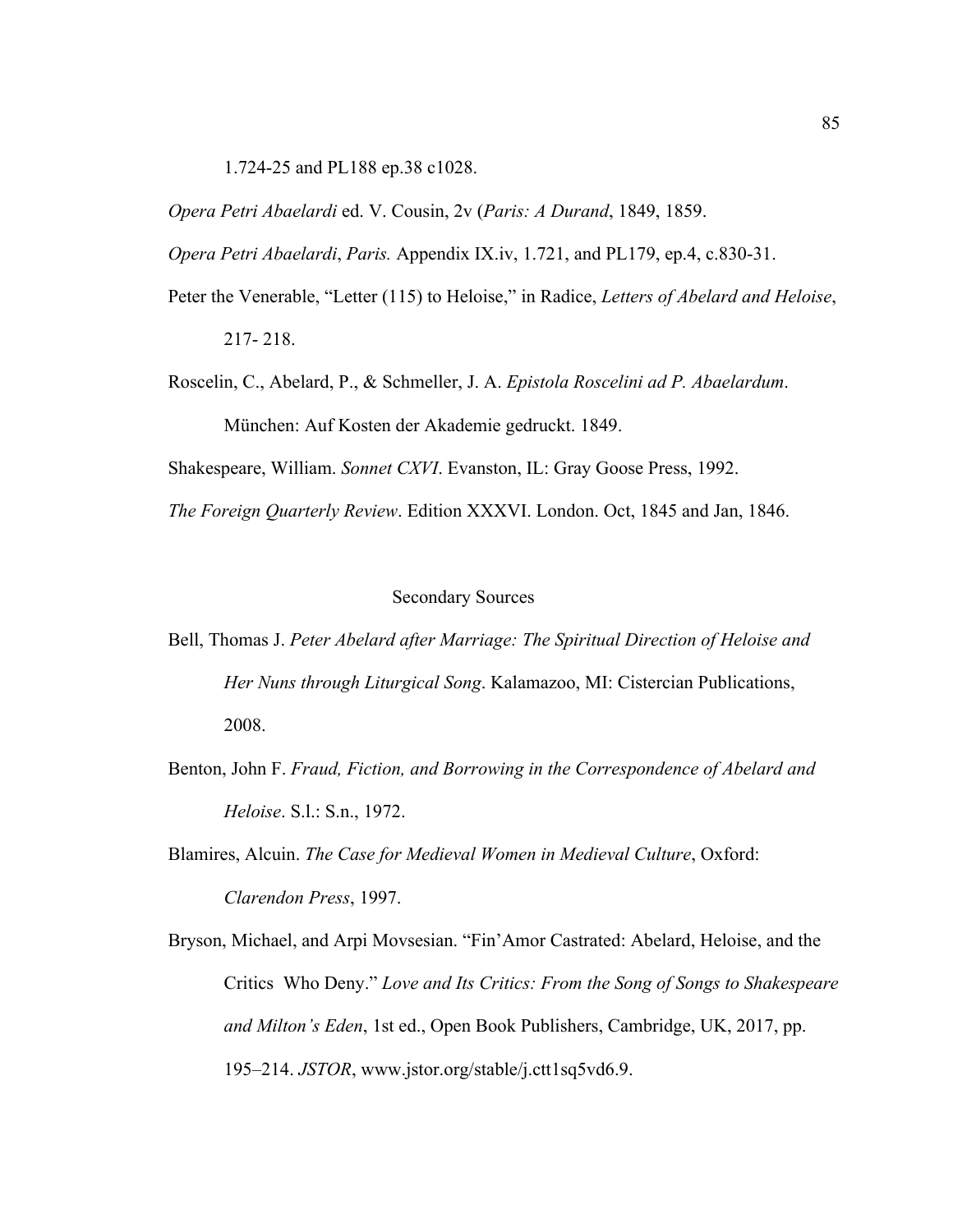Calabrese, Michael. "Ovid and the Female Voice in the "De Amore" and the "Letters" of Abelard and Heloise." *Modern Philology 95*, no. 1 (1997): 1-26.

http://www.jstor.org.winthropuniversity.idm.oclc.org/stable/438942.

Clanchy, Michael. *Abelard: A Medieval Life*. Oxford and Malden, MA: Blackwell. 1997.

- Crosby, Sumner McKnight., Crosby, Sumner McK.., Israel, Franklin D.. *The Royal Abbey of Saint-Denis: from its beginnings to the death of Suger*, 475-1151. United Kingdom: *Yale University Press*, 1987.
- Dykeman, Therese Boos. *The Neglected Canon: Nine Women Philosophers: First to the Twentieth Century*. Dordrecht: Kluwer Academic, 1999.

Garland, & Rijk, L. M. *Dialectica*. Assen: Van Gorcum. 1959.

- Gilliland, Norman. "Heloise and Romantic Love." *French and Francophone Women Writers*. 2008.
- Guillaume, Jean, and Frances Horgan. *The Romance of the Rose*. Oxford: Oxford University Press, 2008.

East, William G. "Abelard's Anagram," *Notes and Queries*. 1995.

- Hendricks, Christina. "Foucault's Kantian Critique: Philosophy and the Present." *Philosophy & Social Criticism* 34, no. 4 May 2008.
- Hill, R. Kevin, *Nietzsche's Critiques: The Kantian Foundations of his Thought*, Oxford University Press, 2003.
- Hood, E. P. *Lamps, Pitchers and Trumpets: Lectures on the Vocation of the Preacher*. Forgotten Books, 1867.

Hugo, Charles Louis. *Sacrae Antiquitatis Monumenta Historica, Dogmatica,*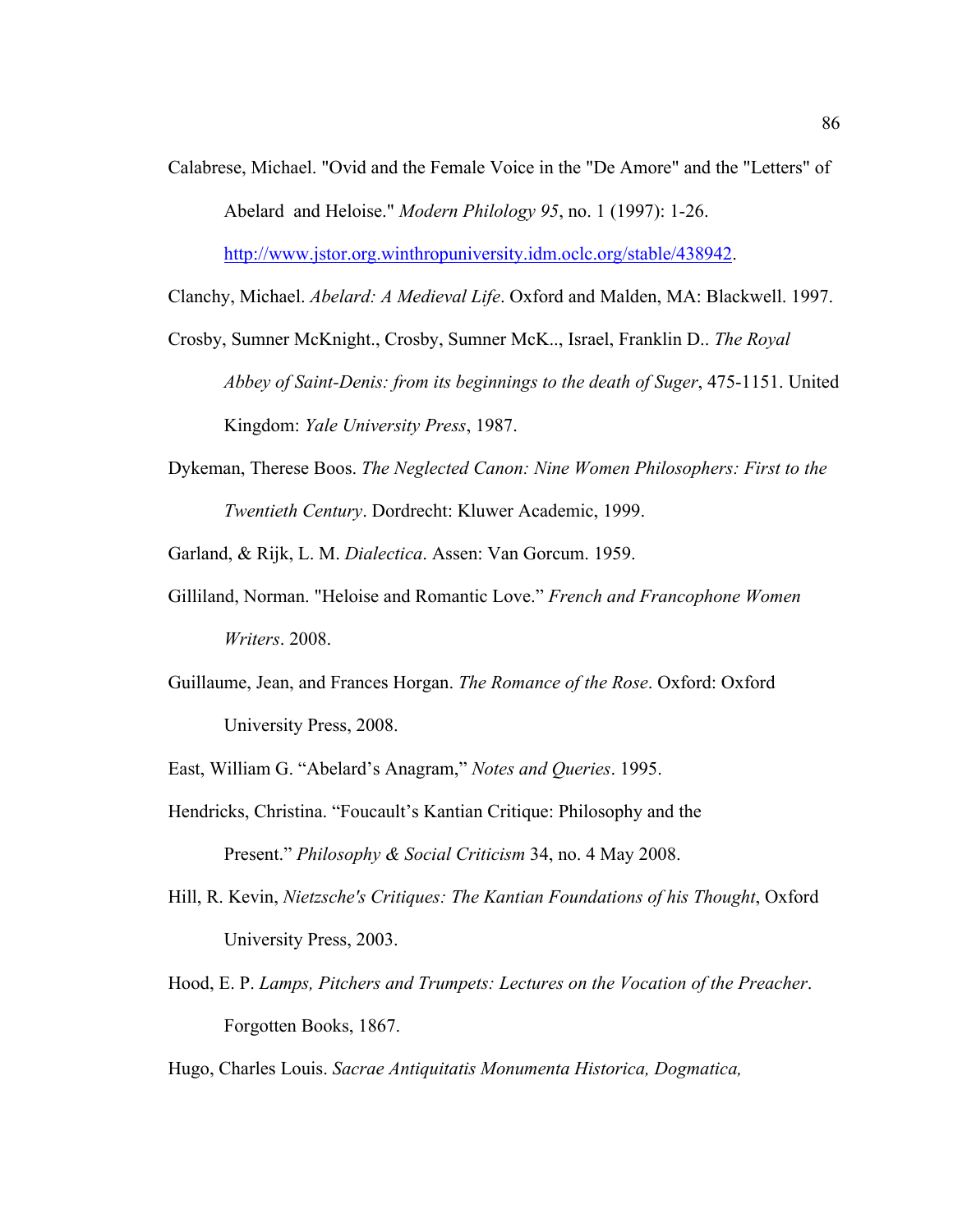*Diplomatica*. Stivagii: Heller, 1725.

- Furlong, Monica. *Visions and Longings: Medieval Women Mystics*. London: Mowbray, 1996.
- Jerome, Philip Schaff, Henry A. Wallace, and W. H. Fremantle. *Jerome: Letters and Select Works*. New York, NY.: Cosimo, 2007.
- Kant, Immanuel, and Herbert J. Paton*. The Moral Law: Groundwork of the Metaphysics of Morals.* London: Routledge, 2005.
- Kenny, Anthony. *A New History of Western Philosophy*. United Kingdom: OUP Oxford, 2010.
- King, Peter. *Peter Abailard and the Problem of Universals in the Twelfth Century*, Ph.D. Dissertation, Philosophy Department, Princeton University. 1982.
- Luscombe, D. E. *The School of Peter Abelard: The Influence of Abelard's Thought in the Early Scholastic Period*. Cambridge Studies in Medieval Life and Thought: New Series. Cambridge: Cambridge University Press, 1969.

doi:10.1017/CBO9780511896781.

Marenbon, John. *The Philosophy of Peter Abelard*. Cambridge: Cambridge University Press, 1999.

McLaughlin M.M., Wheeler B. (2009) "Abelard to Heloise: A Rule for Nuns." In:

McLaughlin M.M., Wheeler B. (eds) *The Letters of Heloise and Abelard. The New Middle Ages*. Palgrave Macmillan, New York.

McLeod, Enid. *Heloise*. London: Chatto & Windus, 1971.

Mews, Constant J. *Abelard and Heloise*. Oxford University Press, 2005.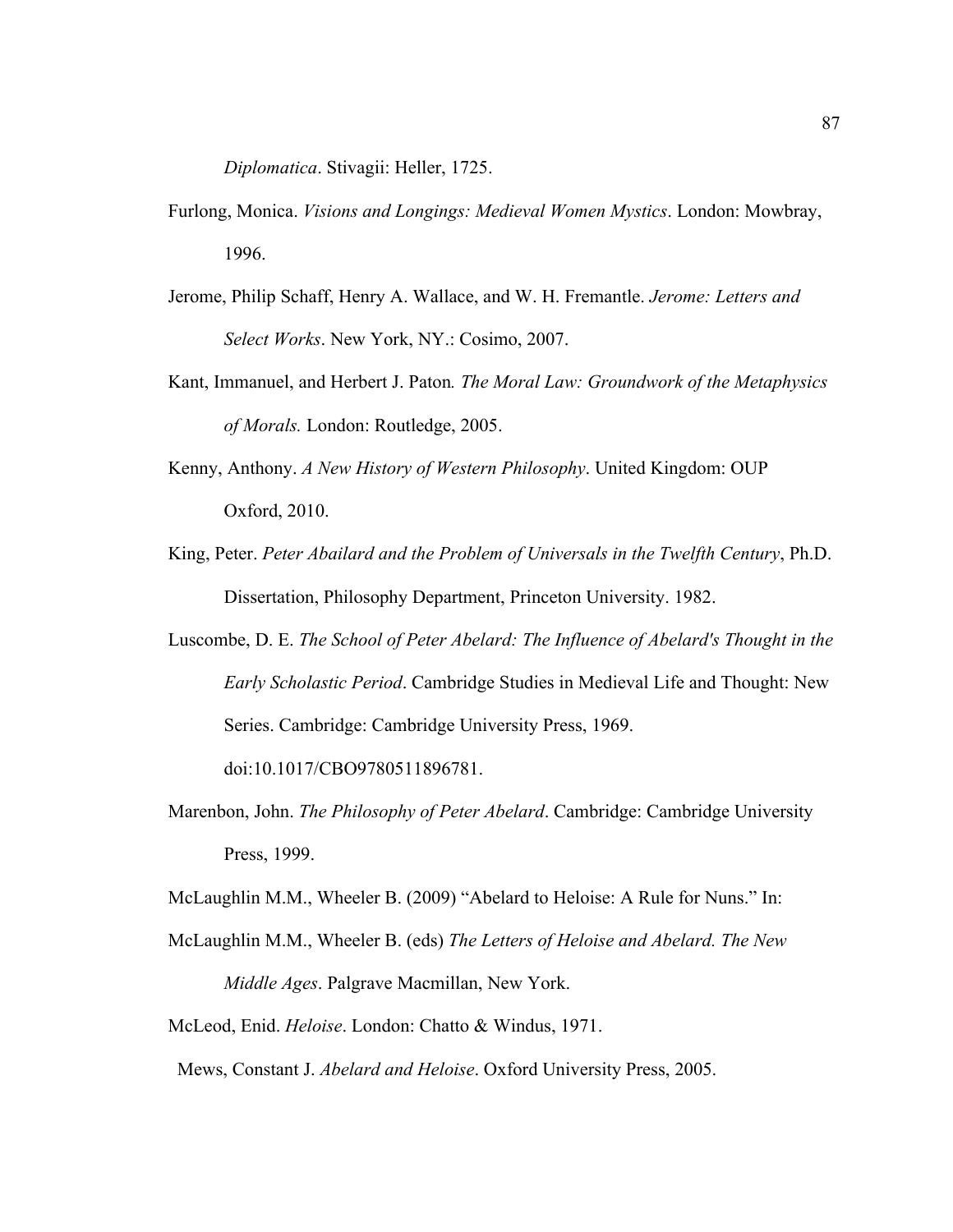- Mews C.J. *Paris, the Schools, and the Politics of Sex. In: The Lost Love Letters of Heloise and Abelard*. The New Middle Ages. Palgrave Macmillan, New York. 2008. https://doi.org/10.1007/978-1-137-05921-5\_3
- Newman, Barbara. "Flaws in The Golden Bowl: Gender and Spiritual Formation In The Twelfth Century." *Traditio* 45 (1989): 111-46. http://www.jstor.org/stable/27831242.

Perry, Marvin, Myrna Chase, James R. Jacob, Margaret C. Jacob, and Von Laue Theodore H. *Western Civilization: Ideas, Politics, and Society*. Boston, MA: Cengage Learning, 2016.

Porter, Jean. "Responsibility, Passion, and Sin: A Reassessment of Abelard's Ethics." *The Journal of Religious Ethics* 28, no. 3 (2000): 367-94.

http://www.jstor.org/stable/40017862.

- Schulenburg, Jane Tibbetts. *Forgetful of Their Sex: Female Sanctity and Society Ca. 500- 1100*. Chicago: Univ. of Chicago Press, 2001., interviewed by, Gilliland, Norman. "Heloise and Romantic Love." *French and Francophone Women Writers*. 2008.
- Sellner, E. C. *Finding the monk within: Great monastic values for today*. Mahwah, NJ: HiddenSpring, an imprint of Paulist Press. 2008.
- Smith, L. E., Abelard, Peter & Héloïse. *Love letters of Abelard and Heloise*. Girard, Kan.: Haldeman-Julius Company. 1925.
- Waldman, Thomas G. "Abbot Suger and the Nuns Of Argenteuil." *Traditio* 41 (1985): 239-72. http://www.jstor.org/stable/27831171.

Wheeler, Bonnie*. Listening to Heloise: The Voice of a Twelfth -century Woman*. Palgrave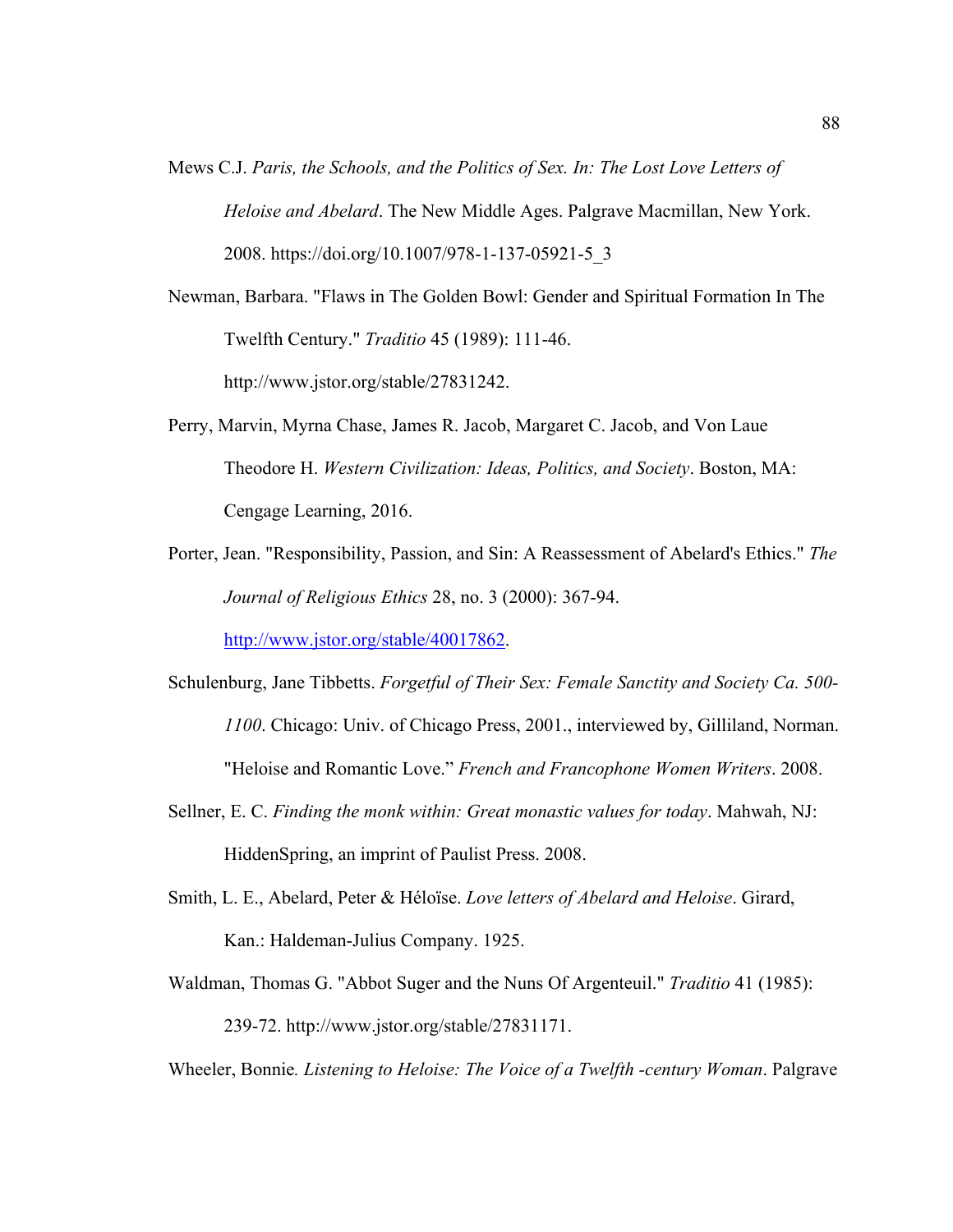Macmillan, 2014.

Ziolkowski, Jan M. *Letters of Peter Abelard, Beyond the Personal*. Washington, D.C.: Catholic University of America Press, 2008. 12. Accessed February 24, 2020. www.jstor.org/stable/j.ctt284z8q.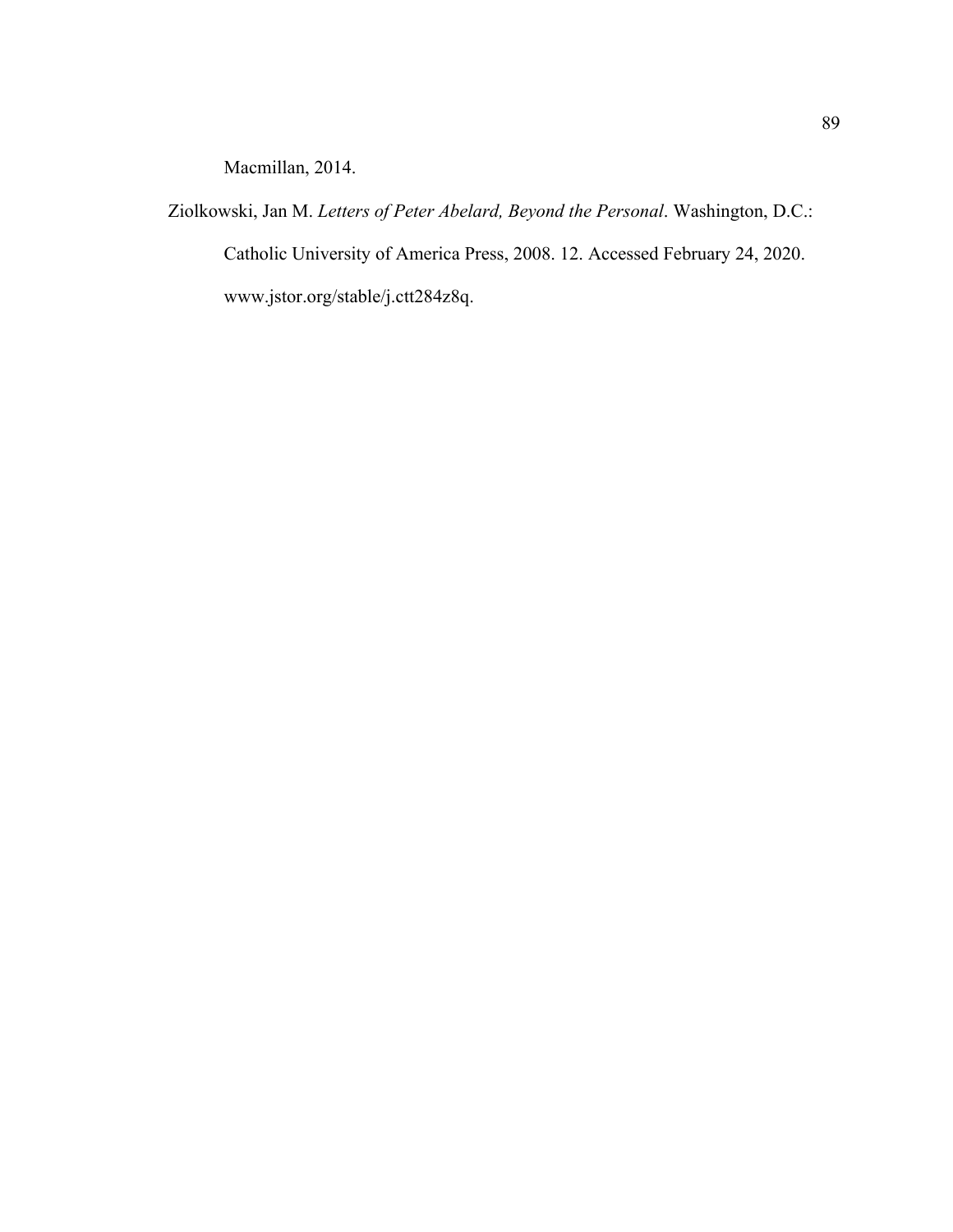#### Appendix

## TESTAMENT

Argenteuil, a monastery alienated from this church for nearly three hundred years and nearly destroyed by the extraordinary irresponsibility of the nuns, by our own labor we succeeded in having restored, during the pontificate of Pope Honorius (of blessed memory) who confirmed this by his privilege, and the reign of King Louis who conceded  $[this]$ <sup>211</sup>

### VITA LUDOVICI

VI Pope Honorius was a serious and austere man. When he had learned of the justice of our cause concerning the monastery of Argenteuil, which the deplorable conduct of the nuns was making infamous, through the testimony not only of his legate Matthew, bishop of Albano, but also of our lords the bishops of Chartres, Paris, and Soissons, the archbishop of Reims, Reginald, and many other persons, and when he had read carefully the charters of the ancient kings ? Pippin, Charlemagne, Louis the Pious, and others concerning our rights in the aforementioned place which were presented to him by our emissaries, and with the unanimous consent of the curia, as much because of the justice of our claim as of their disgusting conduct, he restored it and confirmed it to Saint-Denis.<sup>212</sup>

## DE ADMINISTRATIONE

When in the very impressionable age of my adolescence, I used to leaf through the ancient charters of the abbey's possessions kept in its chests, and since, because of the dishonest deeds of many persons guilty of fraud, I had to consult our collections of immunities, repeatedly there would fall into my hands the foundation charter of the monastery of Argenteuil given by Hermanric and Numma his wife, in which was contained the information that from the days of King Pippin it belonged to the abbey of Saint-Denis. But because of an unfortunate contract, it had been alienated in the time of Charlemagne, his son. For this emperor made the abbot and the brethren agree to his installing as abbess of the nuns of Argenteuil one of his own daughters, who was refusing an earthly marriage, with the stipulation, however, that after her death it was to revert to the abbey. But because of the disorder in the kingdom caused by the quarrels of the sons of Charlemagne's son, namely, Louis the Pious, and because Charlemagne's daughter lived on until this time, this contract was never respected. Since our predecessors had often tried to recover this property but had accomplished very little, we, after taking counsel with our brethren, sent our messengers to Rome to Pope Honorius of blessed memory, with the ancient charters of

 $^{211}$  Printed in Suger, uvres compltes (ed. A. Lecoy de la Marche; Soci?t? de l'Histoire de France, Publications 139; Paris 1867; hereafter uvres).

<sup>&</sup>lt;sup>212</sup> Vie de Louis VI le Gros (ed. and trans H. Waquet; Paris, 1964; hereafter Vie de Louis VI) 216-18.